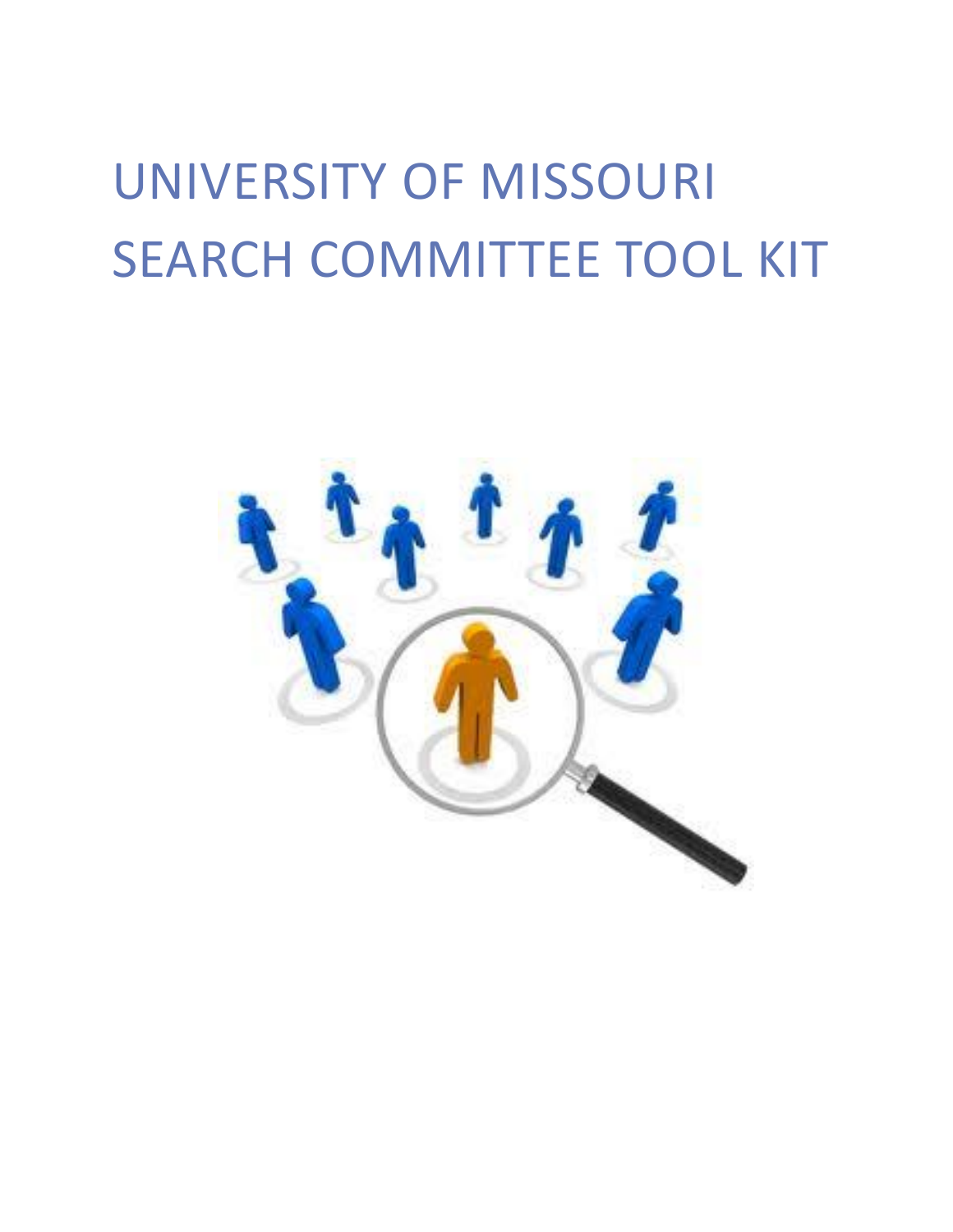# **TABLE OF CONTENTS**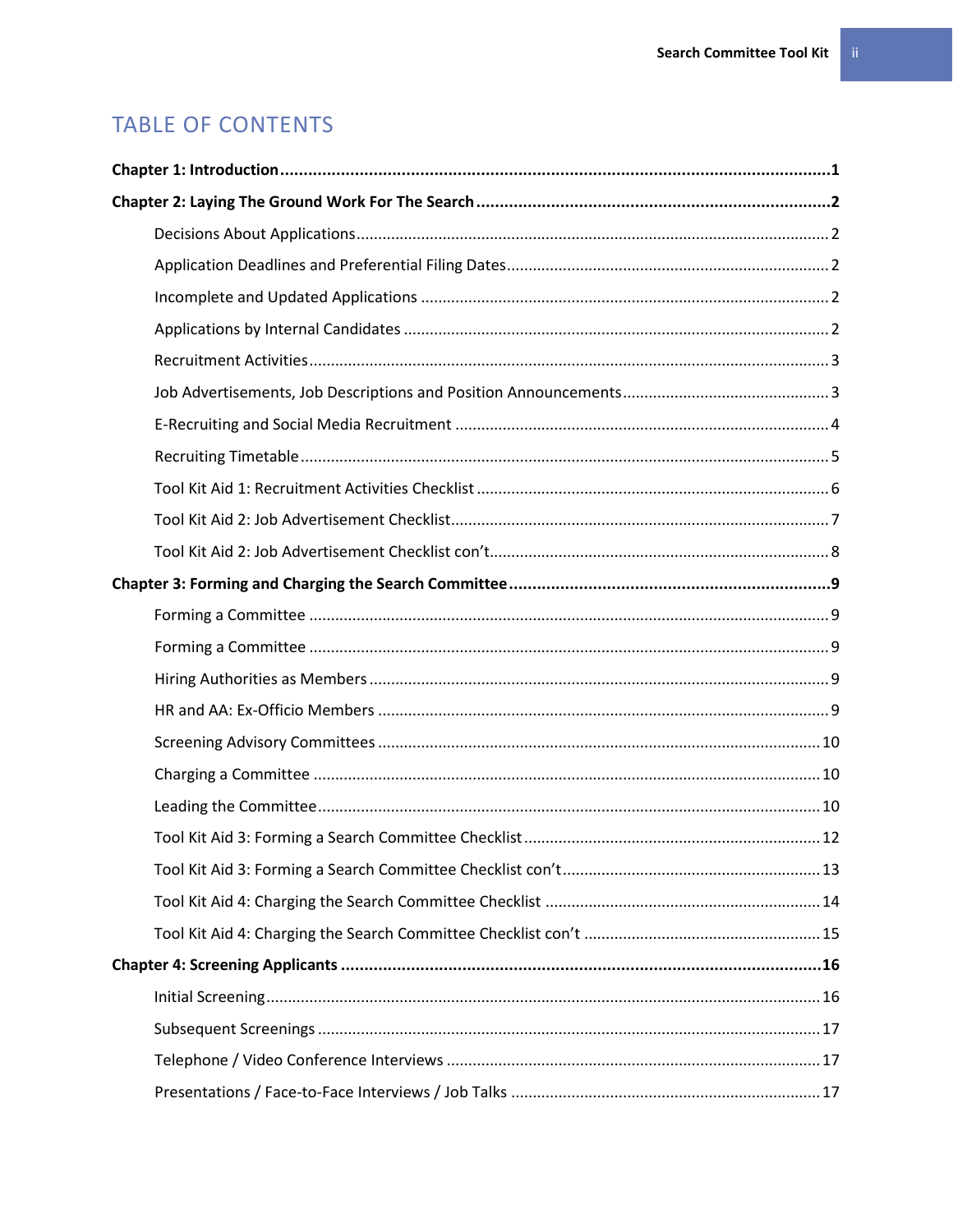# TABLE OF CONTENTS

| Tool Kit Aid 10: Interview Evaluation Based on Essential Knowledge, Skills, and Abilities 23 |  |
|----------------------------------------------------------------------------------------------|--|
|                                                                                              |  |
|                                                                                              |  |
|                                                                                              |  |
|                                                                                              |  |
|                                                                                              |  |
|                                                                                              |  |
|                                                                                              |  |
|                                                                                              |  |
|                                                                                              |  |
|                                                                                              |  |
|                                                                                              |  |
|                                                                                              |  |
|                                                                                              |  |
|                                                                                              |  |
|                                                                                              |  |
|                                                                                              |  |
|                                                                                              |  |
| Tool Kit Aid 19: Sample Interview Evaluations Based on General Observations 39               |  |
|                                                                                              |  |
|                                                                                              |  |
|                                                                                              |  |
|                                                                                              |  |
|                                                                                              |  |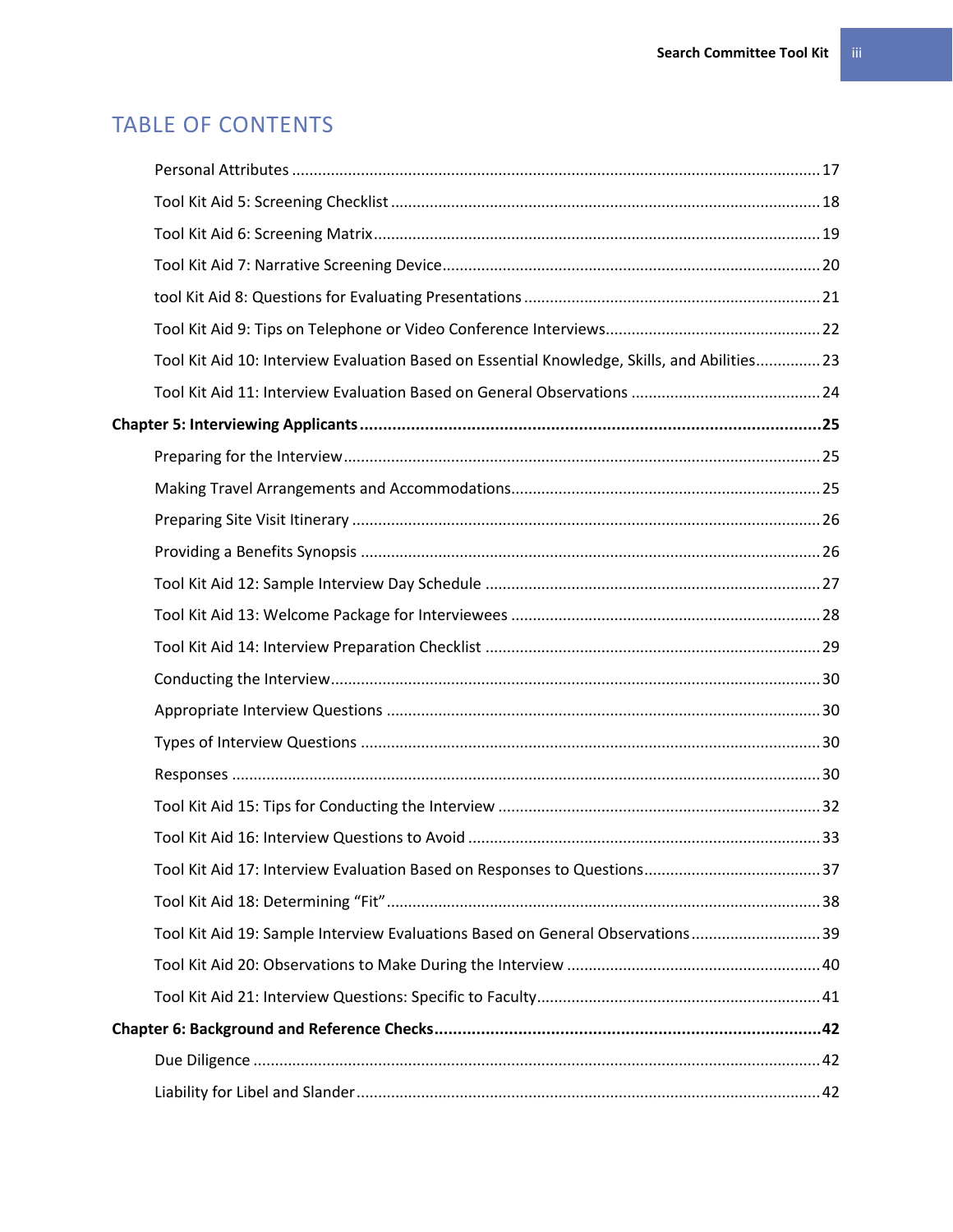# TABLE OF CONTENTS

| Tool Kit Aid 22: Reference Interviews: Competency Based Evaluations con't  46              |  |
|--------------------------------------------------------------------------------------------|--|
| Tool Kit Aid 22: Reference Interviews: Competency Based Evaluations con't  47              |  |
| Tool Kit Aid 23: Reference Checking -- Evaluation Based on Competency Area 49              |  |
|                                                                                            |  |
|                                                                                            |  |
|                                                                                            |  |
|                                                                                            |  |
|                                                                                            |  |
|                                                                                            |  |
|                                                                                            |  |
|                                                                                            |  |
| Sample V: Letter of Notification of Non-Selection for Interview (After Second Screening)58 |  |
|                                                                                            |  |
|                                                                                            |  |
| Sample VIII: Letter of Notification of Non-Selection after Phone Interview 59              |  |
|                                                                                            |  |
|                                                                                            |  |
|                                                                                            |  |
|                                                                                            |  |
|                                                                                            |  |
|                                                                                            |  |
|                                                                                            |  |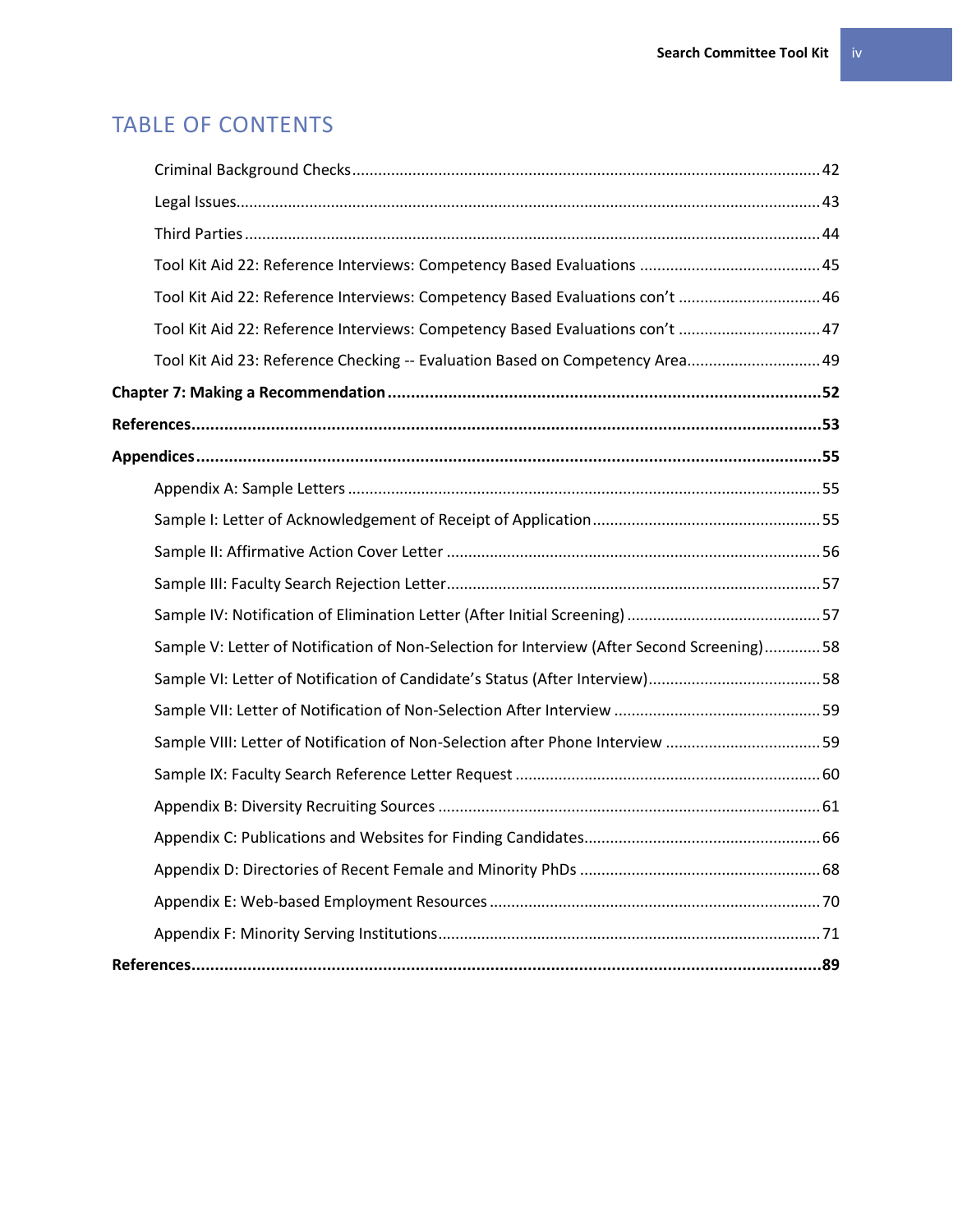# <span id="page-4-0"></span>CHAPTER 1: INTRODUCTION

Welcome to the UM System Search Committee Tool Kit. The tool kit is designed to be user friendly for anyone involved in the search process whether it be staff, faculty, student, or administrator. It provides an array of resources to assist and support all units of the University in their desire to attract and select a diverse pool of high quality applicants. While several of the resources in the tool kit are specifically for the University system, many were taken directly from and/or adapted from tools at other organizations.

We hope you will find this to be a useful resource as you acquire quality talent. Should you not find what you need, please let us know at talentmgmt@umsystem.edu. We are working to continuously improve this resource to meet the needs of the University.

Please note that the information in this tool kit generally applies to open searches. For additional help with closed or confidential searches, often for the most senior leadership, or searches involving a search firm contact the Talent Management team.

Sincerely,

University of Missouri System Talent Management Team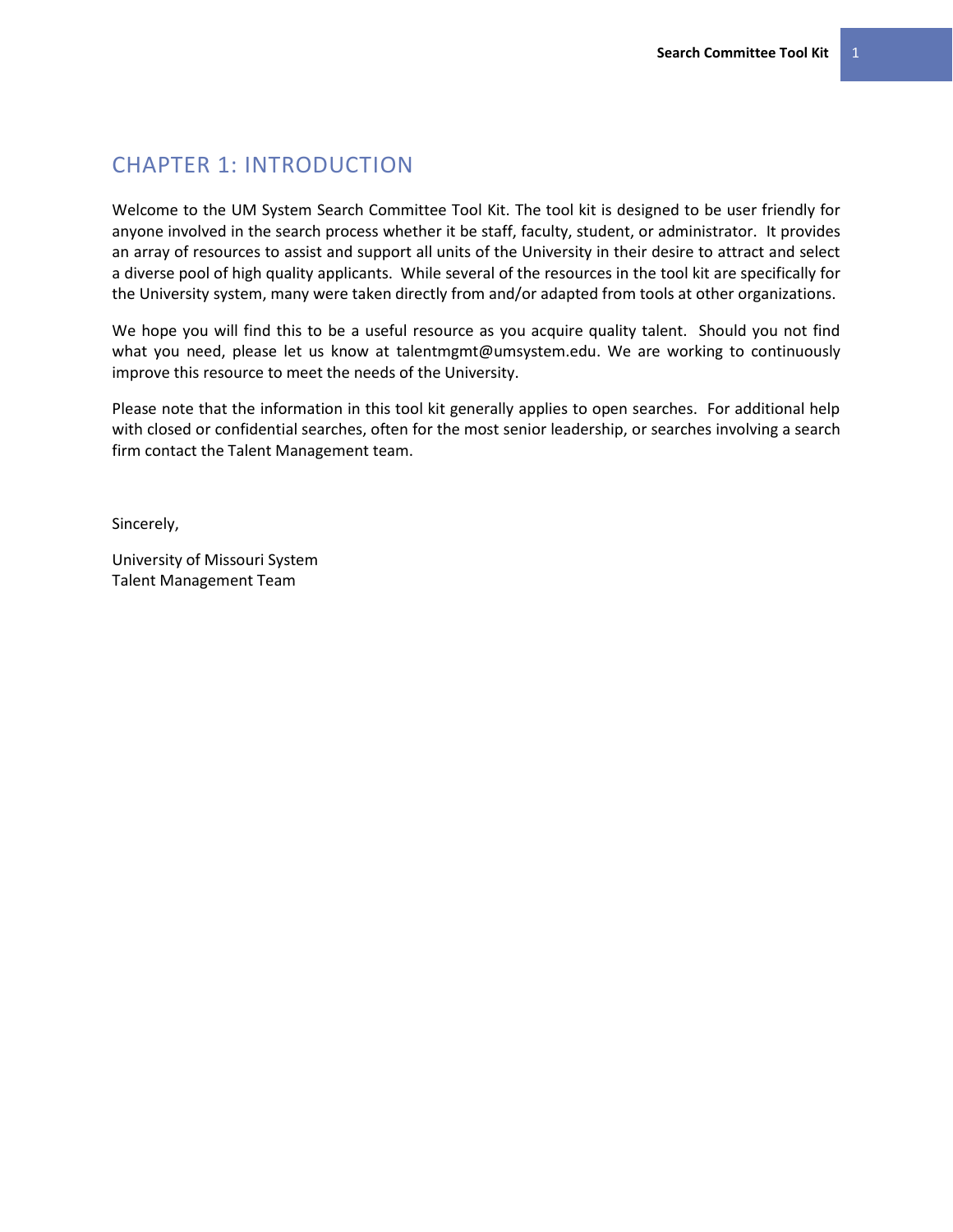# <span id="page-5-0"></span>CHAPTER 2: LAYING THE GROUND WORK FOR THE SEARCH

# <span id="page-5-1"></span>**DECISIONS ABOUT APPLICATIONS**

#### <span id="page-5-2"></span>*Application Deadlines and Preferential Filing Dates*

The hiring authority should follow relevant institutional policies in specifying the application deadline in his or her charge to a search committee (Please refer to the University of Missouri System Human Resource Policies 100 and 500 for information regarding applications, employee recruitment, interviews and background checks – [http://www.umsystem.edu/ums/rules/hrm/\)](http://www.umsystem.edu/ums/rules/hrm/). HR professionals disagree about whether to impose hard and fast application deadlines or to continue to accept applications until an offer has been made and accepted. Although the latter option may impede efficiency, it can also result in a larger pool of candidates.

Some institutions allow specification of preferential filing dates—dates in which no screening occurs after which the screening process is already underway. Specification of such a date is beneficial in two ways, 1) it allows search committees to continue work without disruption, and 2) it discourages filing of applications after the date.

#### <span id="page-5-3"></span>*Incomplete and Updated Applications*

Should the search committee consider incomplete applications? Should it accept updates to applications after the deadline? The only rule is that all applications be handled in the same way. It is particularly important that the way in which these applications are handled is determined at the onset of the search process rather than at a later time when an issue emerges.

In keeping with relevant institutional policies, the hiring authority should specify in his or her charge to the search committee the procedure for handling incomplete applications and updates. Organizations that prefer larger applicant pools to a more efficient search process will have policies that help people in the application process. No organization should penalize applicants for letters of recommendation sent late or other actions beyond the applicants' control.

#### <span id="page-5-4"></span>*Applications by Internal Candidates*

It is usually in the best interest of organizations to entertain current employees as applicants, whether or not formal procedures exist to encourage this practice. Handling the applications and interviews of internal candidates is, however, a delicate matter. Dealing with the disappointments of such candidates often puts search committees in an awkward situation as the candidates may be friends of committee members.

When there are internal candidates for a position, organizations must take great care not to engage in a false search – that is, a search with a predetermined outcome. Such a search is both unethical and illegal.

If the school has procedures or policies for handling applications and interviews of internal candidates, the search committee must follow them to the letter (Please refer to the University of Missouri System Human Resource Policy 100 for information regarding applications and internal candidates – [http://www.umsystem.edu/ums/rules/hrm/\)](http://www.umsystem.edu/ums/rules/hrm/).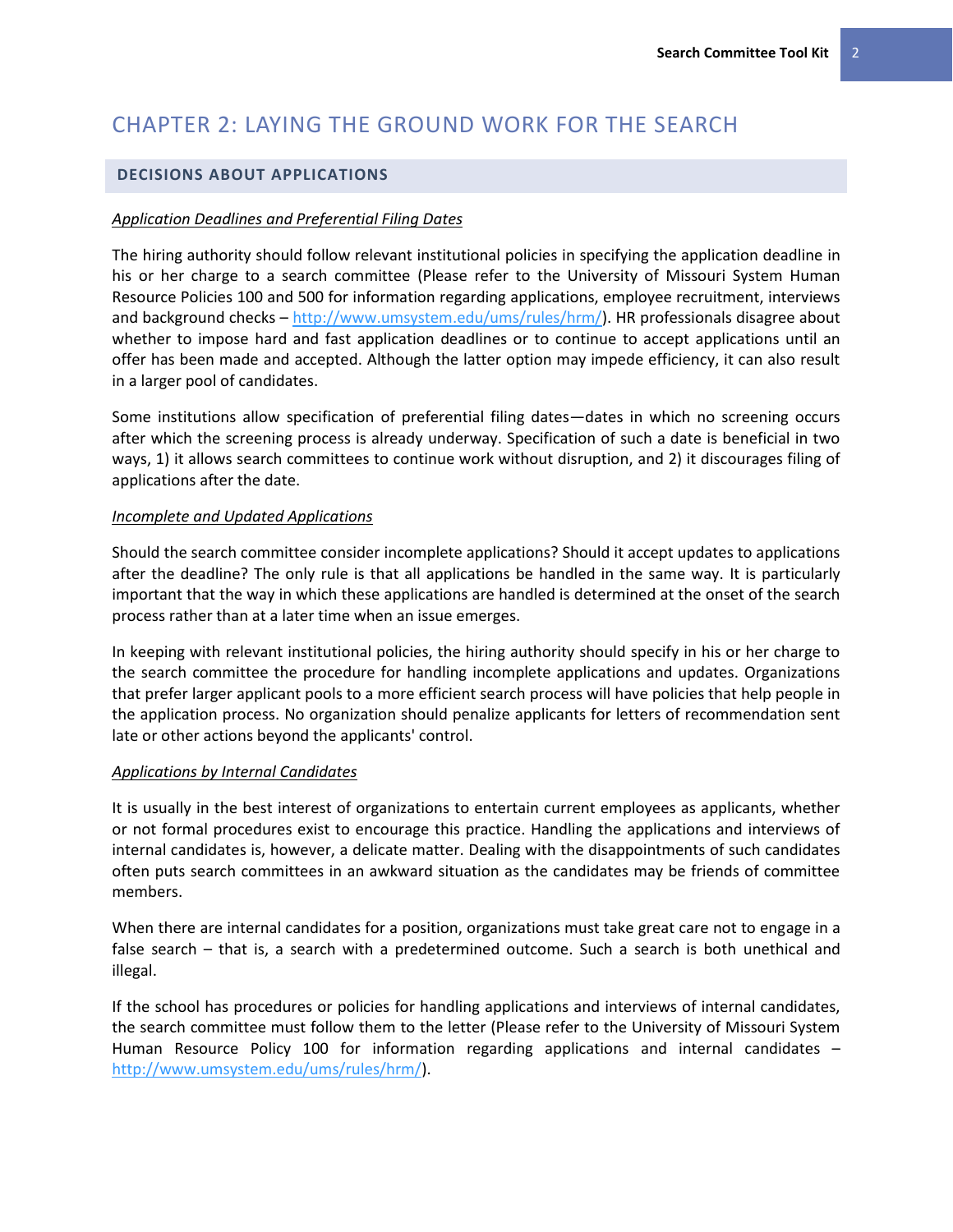Should search committees conduct "courtesy interviews" of internal candidates who, because they are unqualified, have no chance of a job offer? No. Such interviews falsely raise a person's expectations. Internal candidates should only be interviewed if they meet job requirements.

Should search committees check on the current performance and work related behaviors of internal candidates? Official reference checking is required for screening of external candidates and should be for screening of internal candidates.

Search committees must evaluate internal candidates objectively. For example, the committee should focus on whether or not the candidate has the right amount of experience and the appropriate credentials.

# <span id="page-6-0"></span>**RECRUITMENT ACTIVITIES**

Recruitment activities ensure that the pool of applicants for a job is adequate. These activities should not stop with placement of ads in papers such as *The Chronicle of Higher Education.* Savvy recruitment efforts also target people who are not actively seeking a new job (see Tool Kit Aid 1, page [6\)](#page-9-0).

There are two general recruitment strategies. The first is to seek highly specific qualifications—a strategy likely to yield fewer but more qualified applicants. The second is to seek more general qualifications—a strategy likely to yield more applicants with a wider range of skills and experiences.

Many advocates of diversity would argue that the second strategy yields a richer pool of applicants from which to choose. Although screening and selection may be more onerous because of a broad recruitment effort, the potential gain generally outweighs the extra effort.

Several factors determine the applicant market that will be targeted. One is whether the position to be filled is an executive, or mid-level administrative position or a faculty position. An executive-level position generally requires targeting of a national market, and a mid-level position generally requires targeting of a regional market; a faculty position could entail targeting of an international market.

The position's salary range and level of responsibility, the prestige of the organization, the time of year in which recruitment is undertaken, and other factors also help to determine where recruitment efforts will be targeted. Minority recruitment cannot be overlooked. It may be required by state law, institutional policy (such as an affirmative action policy), or a union contract. It may be required because the institution holds a federal contract. If an ad for a director of development is placed in *The Chronicle of Philanthropy,* it also should be placed in publications such as *Diverse* and *Hispanic Outlook in Higher Education.* Similarly, if calls are made to seek names of potential candidates, they should be made to minorities as well as non-minorities. To yield a good pool of applicants, recruitment efforts must reach minorities (see Appendix B, page 61). Human resource and affirmative action professionals can provide invaluable.

#### <span id="page-6-1"></span>*Job Advertisements, Job Descriptions and Position Announcements*

The three most common practices in informing potential candidates about a position are as job advertisements, job descriptions and position announcements. Job advertisements describe position openings and are placed in the classifieds section of newspapers. A job description is a more detailed explanation of the job and describes the specific qualifications, experience and preferred standards and/or characteristics deemed necessary in a qualified candidate. Position announcements generally offer more detailed information about openings, often contain information about the institution with the opening, and are presented in the form of a flyer (which is to be posted on bulletin boards or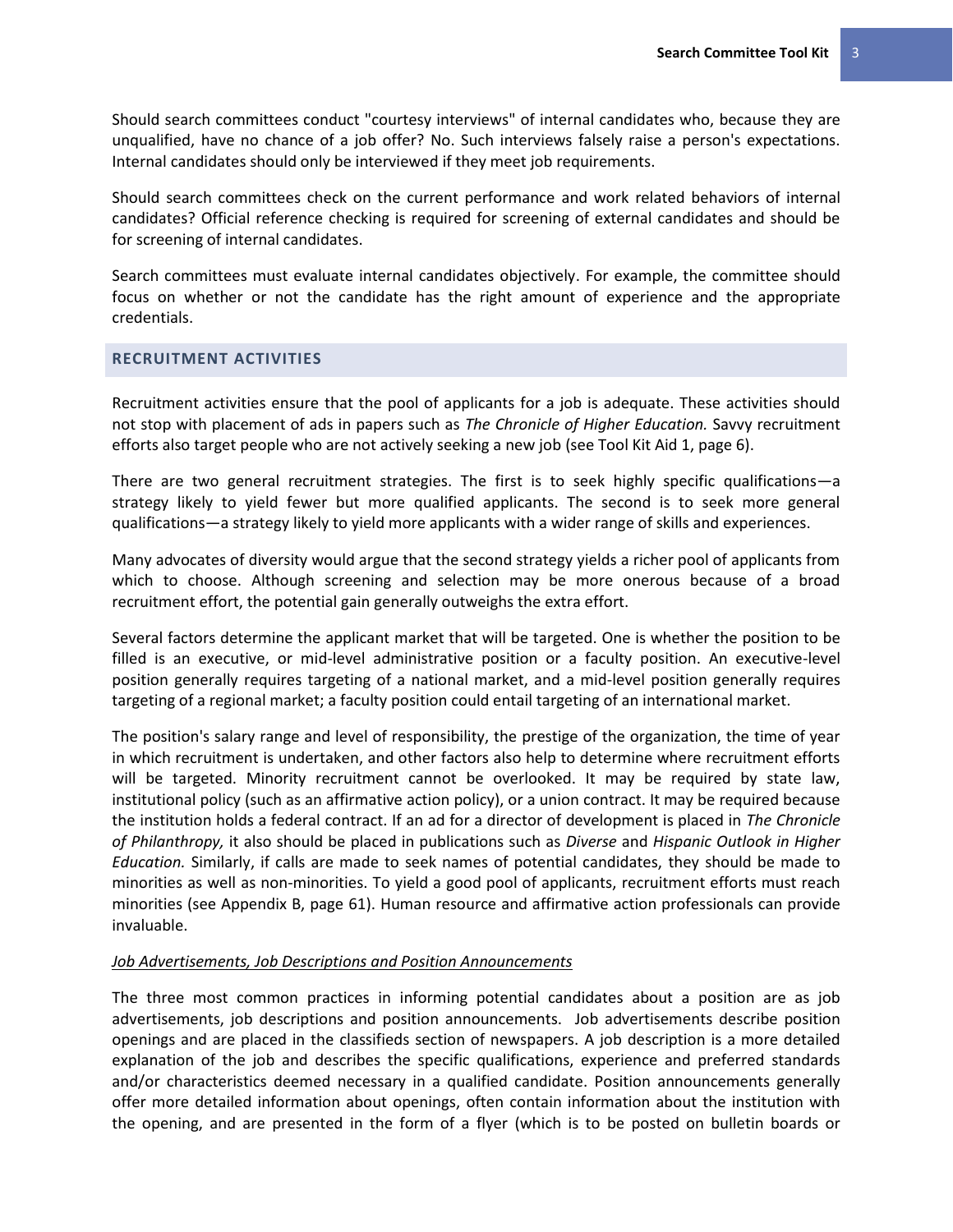distributed by interoffice mail). A checklist of information to include in job advertisements is presented in Tool Kit Aid 2 (see pages [7-](#page-10-0)8).

One reason for a poor hiring recommendation by a search committee is a poorly conceived or written job description. Search committees should not have to guess about what the job requires and what skills and experience a good candidate will possess. These pieces of information should be clearly communicated in the job description written by the hiring authority. A critical task in the drafting process is making the connection between the job to be performed and the type of person who is thought to be able to perform it. This connection must be made on the basis of (1) the duties, tasks, and responsibilities outlined in the job analysis process and (2) the knowledge, skills, and abilities that were identified as necessary to perform the job. Therefore, the job advertisement should be written by the hiring authority, and it should be consistent with the job description drafted by that authority before the search process began. The hiring authority should be aware of the market for professionals who are qualified to fill the open position. The human resource department can provide invaluable information about markets for positions (see Tool Kit Aid 2, pages 7-8). In addition, it can provide data on competitive salaries for the position – information critical to development of a recruitment strategy. Budgets often limit where and how often ads are placed. Generally, ads yield the best results when targeted toward specific, known populations than toward general populations.

#### <span id="page-7-0"></span>*E-Recruiting and Social Media Recruitment*

Recruitment in cyberspace is growing in popularity. The primary electronic recruitment media are listservs and bulletin boards, job banks, and web sites. Listservs and bulletin boards are forums for people to discuss a shared interest. These forums often allow posting of jobs related to the shared interest. Posting at such sites is usually free of charge. Job banks usually come in one of two forms: commercial sites or association sites. Most of the commercial sites have electronic resume databases that employers can search using key words to identify candidates who most directly match their criteria. They also contain listings of job vacancies for which prospective employees can apply, often online. Employers pay to post their job openings at these sites. Many professional associations' job banks allow association members to post their resumes for prospective employers. For example, a search for an engineer could include a check of the site of the National Society for Black Engineers at http://www.nsbe.org (please refer to the appendix for a complete list of organizations and their respective website). Employers usually pay a fee to use associations' job banks, but it is often smaller than the fee that they pay to use commercial sites. Many employers use their websites to post job vacancies. A link from the home page to the job postings page is recommended. Links from the pages of individual departments where vacancies exist to the job postings page are also recommended. As with recruitment through print media, the success of online recruitment hinges on a good classified advertisement placed where the most qualified job seekers are most likely to see it.

Another form of recruiting that is growing in popularity and has garnered tremendous success for organizations in attracting and hiring a quality candidate is what is becoming known as social media recruiting. Social media recruiting can be defined as the process of sourcing or recruiting candidates through the use of social platforms as promotional and/or advertising channels by employers and recruiters. Career placement offices at university campuses use social recruiting since social media is familiar to and often embraced by students and graduates as a job searching medium.

Social media recruiting falls into two different categories. The first is internet sourcing using social media profiles, blogs, and online communities to find and search for passive candidate data and information. The second is social distribution. This involves using social media platforms and networks as a means to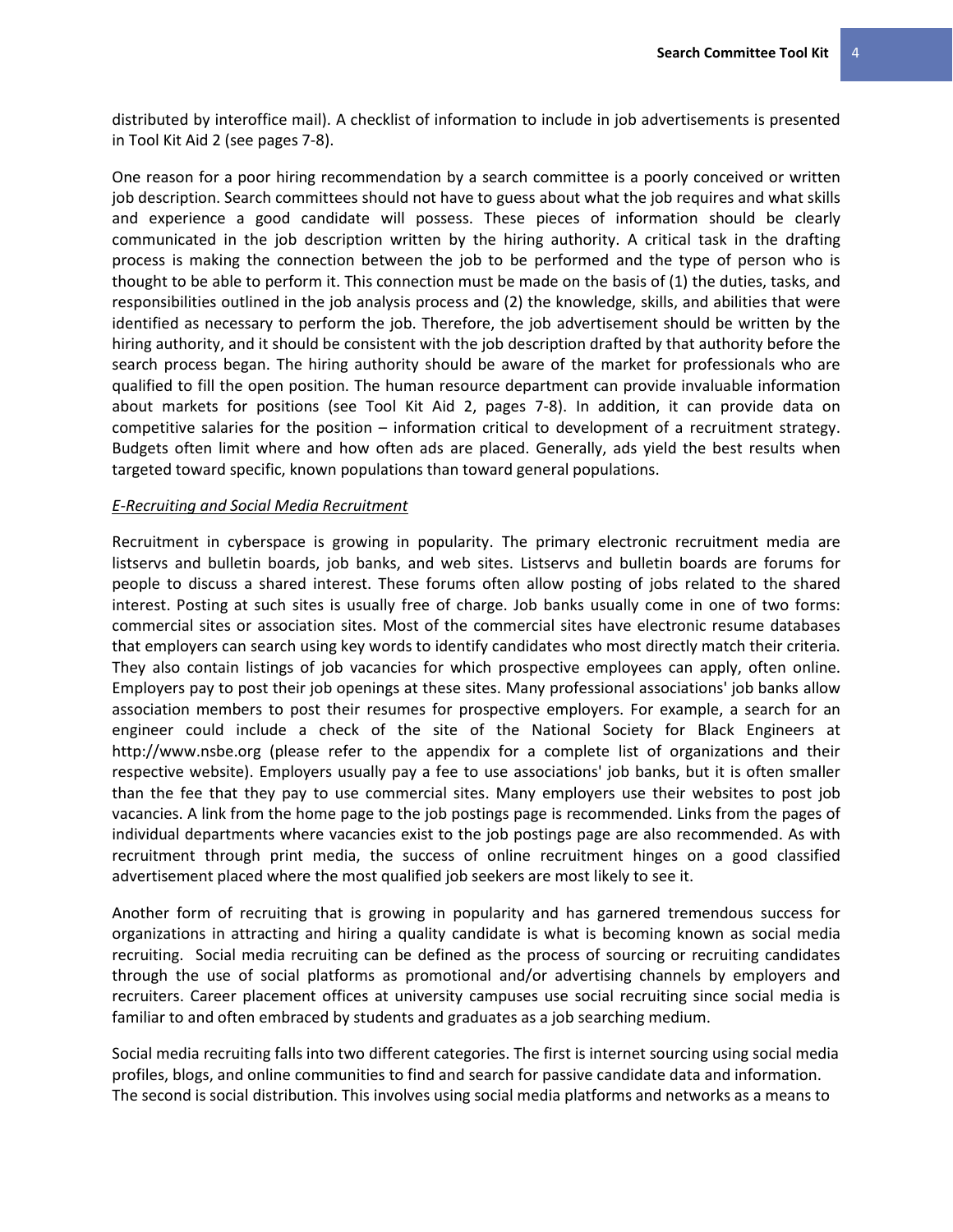distribute jobs either through HR vendors or through crowdsourcing where job seekers and other influencers share job openings within their online social networks.

The most popular social media sites used for recruiting are LinkedIn, Facebook, Twitter, Viadeo, XING, Google+ and BranchOut.

Jobvite, an application tracking system and social sourcing provider, released a report in May 2011 indicating that 80% of the 600 employers surveyed answered "Yes" to the question, "Do you use social media for recruiting?" (Social Recruiting Survey Results, 2012). Jobvite also conducted a "Social Recruiting Survey" in 2012 and results from the survey indicate:

1) Social recruiting works better

- 49% of companies saw an increase in the quantity of the candidates
- 43% reported an increase in candidate quality
- 20% reported it took less time to hire
- 31% saw an increase in employee referrals

2) Social media platforms used to hire candidates has increased

89% of those surveyed have made a hire through LinkedIn, 26% through Facebook and 15% through Twitter.

The increase in social media used for recruiting is a direct result of the number of quality candidates acquired from various social channels (Social Recruiting Survey Results, 2012). As tracking systems and social networks become commonplace in recruiting, trending data indicates social recruiting not only increases the number of applicants in the hiring pipeline, but also the quality of candidates (Social Recruiting Survey Results, 2012).

#### <span id="page-8-0"></span>*Recruiting Timetable*

The time frame for a search depends on the nature of the position to be filled and the response of the labor market. The time frame for acceptance of an offer and reporting for work also varies. For general staff positions, two weeks' notice is traditional; for professional positions, a month is reasonable. For some administrative and executive positions the time between acceptance of an offer and the first day of employment can range from one to six months, depending on the time of year of the offer and the nature of the finalist's current position. For faculty positions, four to nine months may pass between the offer and the time that you start the position.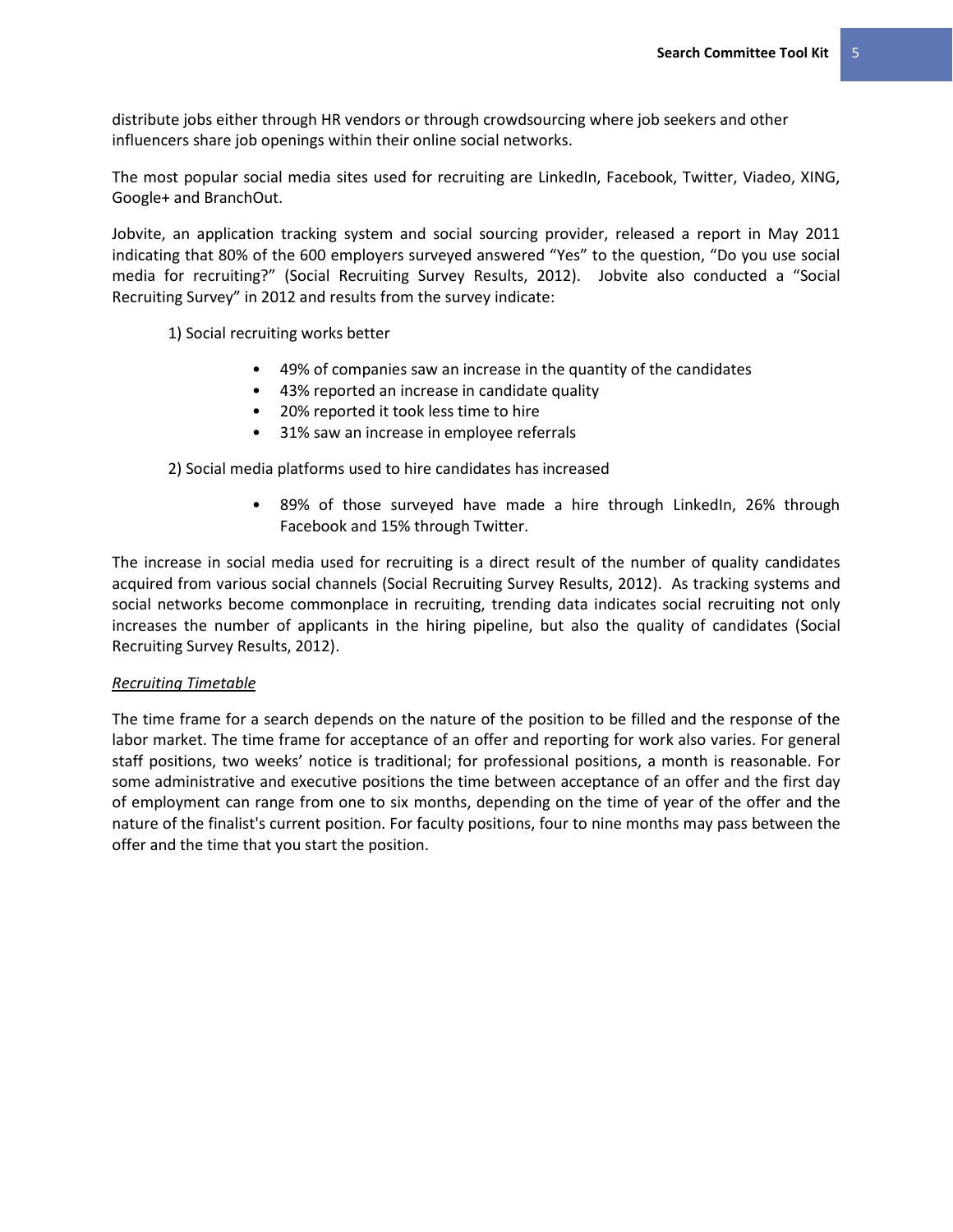# <span id="page-9-0"></span>**TOOL KIT AID 1: RECRUITMENT ACTIVITIES CHECKLIST**



# *Classifieds*

- Local, regional, and national newspapers (e.g., *The Chronicle of Higher Education)*
- $\Box$  Newspapers and journals of associations serving professionals in targeted field
- $\Box$  Minority publications read by professionals in targeted field (SEE APPENDIX)
- $\square$  Electronic sources: institution's website, job banks (commercial sites for employers and applicants), listserves (free listing on professional associations' electronic bulletin boards)

# *Position Announcements*

- $\Box$  Send to schools with programs in targeted field
- $\Box$  Send to HR departments of similar schools
- $\Box$  Send to job clearinghouses of university systems
- $\Box$  Post on job boards of associations and other organizations serving professionals in targeted field
- $\Box$  Post at conferences of professionals in targeted field
- $\Box$  Post at career fairs
- $\Box$  Mail to targeted populations

# *Other Activities*

- $\square$  Seek names from directors, division chairs, deans, vice chancellors/vice presidents, and chancellors/presidents, as appropriate
- $\Box$  Consider use of search firms and head hunters
- $\Box$  Consult with and recruit retirees, former employees, and consultants
- $\Box$  Recruit people from competitors
- $\Box$  Recruit people from minority organizations serving professionals in targeted field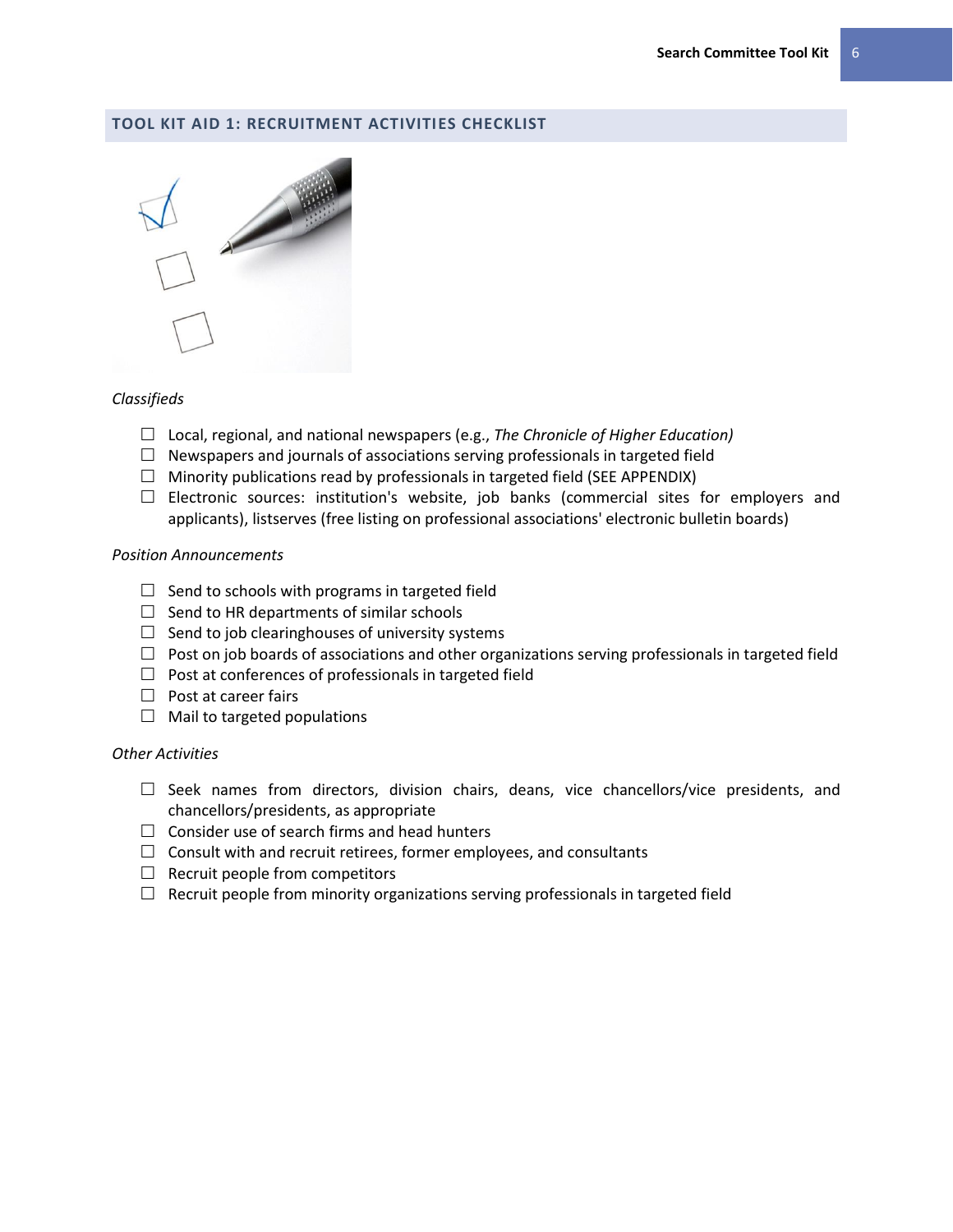#### <span id="page-10-0"></span>**TOOL KIT AID 2: JOB ADVERTISEMENT CHECKLIST**



#### *Description of job*

- $\Box$  Position title (descriptive, working, or official)
- $\Box$  Essential functions/major duties and responsibilities
- $\square$  Ensure position description shows no bias with age, color, disability, gender identity or expression, national origin, race, religion, sex, sexual orientation, or veteran status.
- $\Box$  Consider position description as a tool that can expand the applicant pool by eliminating unnecessary qualifications. If a qualification is desired rather than required, indicate this in the position description.
- $\Box$  Reporting relationships
- $\Box$  Information about the organization that would attract candidates
- $\Box$  Salary range (if desired)
- $\Box$  Submit final position description for approval to the department/college office for faculty positions. Submit final position description for approval to the reporting authority for academic administrator positions. If the position is unclassified, also forward the position description to the Office of Human Resource Organization and Human Resource Consulting (OHRC).

#### *Preferred Criteria*

- $\Box$  Special abilities or experience
- $\Box$  Membership or leadership in professional associations

#### *Job Requirements*

- $\Box$  Knowledge, skills, abilities required for the job
- $\Box$  Education (degree and field)
- $\Box$  Licensure (if required or preferred)
- $\Box$  Experience (type, number of years, and field)
- $\Box$  Unique requirements of department or organization
- $\Box$  Technical expertise or other special requirements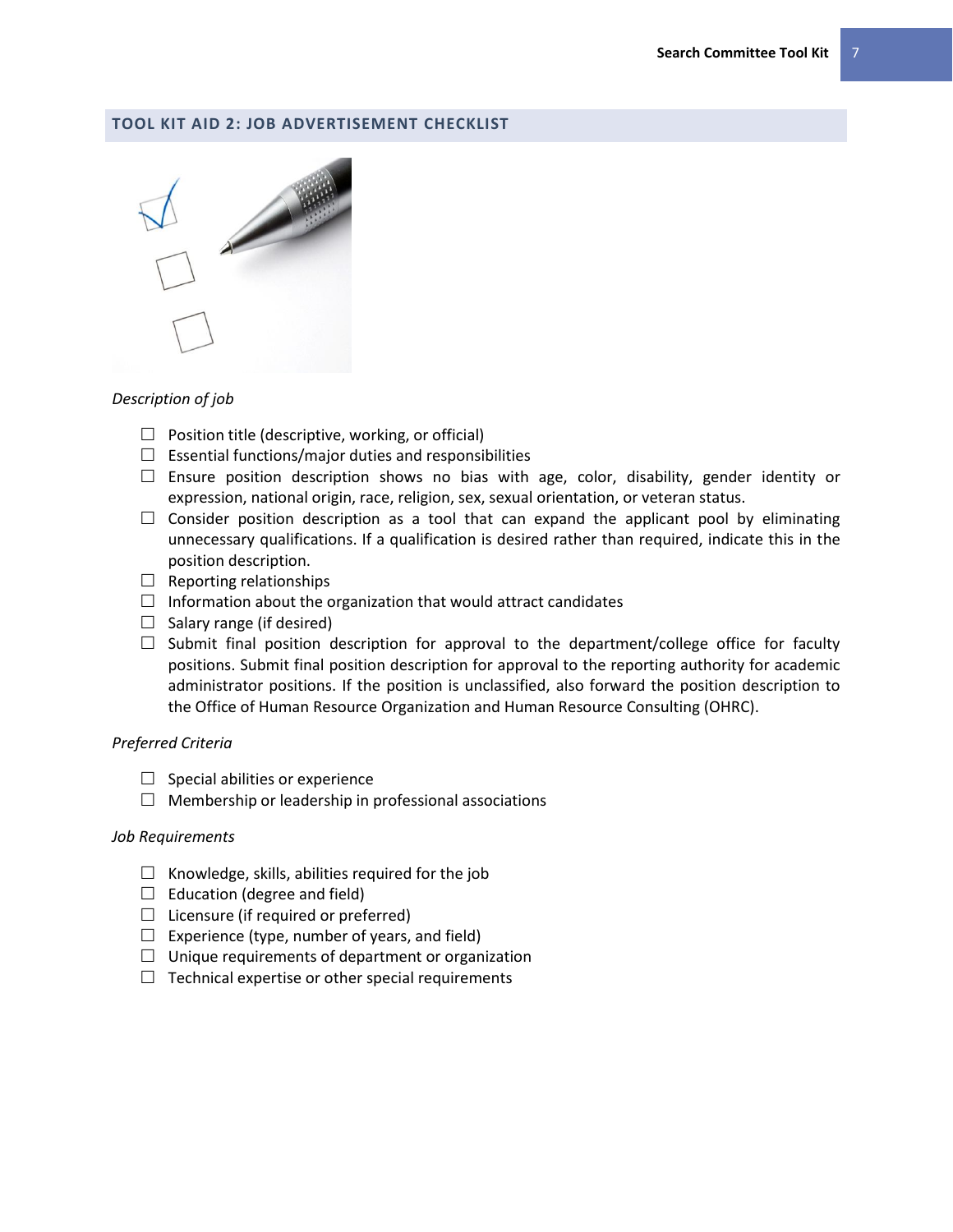#### <span id="page-11-0"></span>**TOOL KIT AID 2: JOB ADVERTISEMENT CHECKLIST CON'T**

#### *Information Sought*

- $\Box$  Letter of interest
- $\Box$  Resume, curriculum vitae, or administrative curriculum vitae
- $\Box$  Statement of teaching or leadership philosophy, if appropriate
- $\Box$  Samples of publications or other work, if appropriate
- $\Box$  References and their full contact information
- $\Box$  Letters of recommendation
- $\Box$  Copies of transcripts, if appropriate

#### *Information to Be Provided to Applicant*

- $\Box$  Closing date or application review date
- $\Box$  Position availability or start date
- $\Box$  Application includes AA/EEO, Americans with Disabilities Act statement
- $\Box$  Point of contact for information (administrative assistant, hiring authority, search committee chair, or HR director)

#### *Advertising the Position*

- $\Box$  Identify person/office to whom applications/nominations will be submitted
- $\Box$  Submit position data and position description information via the Human Resource Information System (HRIS). Upon position approval, create a job requisition in HR System to advertise the position on the university website.
- $\Box$  Determine market for position; develop advertisement, including official affirmative action statement and application/nomination procedures. Human resources is available to assist with advertisements.
- $\Box$  Obtain a statement of prior approval from an appointing authority if using a search firm
- $\Box$  Include affirmative action statements for advertisements

As an equal opportunity, affirmative action employer, all advertisements and announcements for university positions must be in compliance with the university affirmative action program and with state and federal regulations. These tag lines are approved for use in all recruitment advertisements and announcements:

- o Required tagline for job postings: "EEO/AA employer"
- o Recommended tagline for job postings: (Optional) "To build a diverse workforce University of Missouri encourages applications from individuals with disabilities, minorities, veterans, and women. EEO/AA employer."
- $\Box$  Place ad in places most likely to attract appropriate applicants
- $\Box$  Place ad in minority media (publications that serve women, minorities, individuals with disabilities, and veterans)
- $\Box$  Place code in ads to determine which ad yielded best applicants
- $\Box$  Determine where in the printed media the ad will appear and under what heading
- $\Box$  Size the ad to reflect the type of position in question, the relative availability of applicants (tight job market = bigger ad), and advertising budget
- $\Box$  Seek advice and assistance from the staff of the publications in which ads were placed
- $\Box$  Seek advice and assistance of HR department in placing ads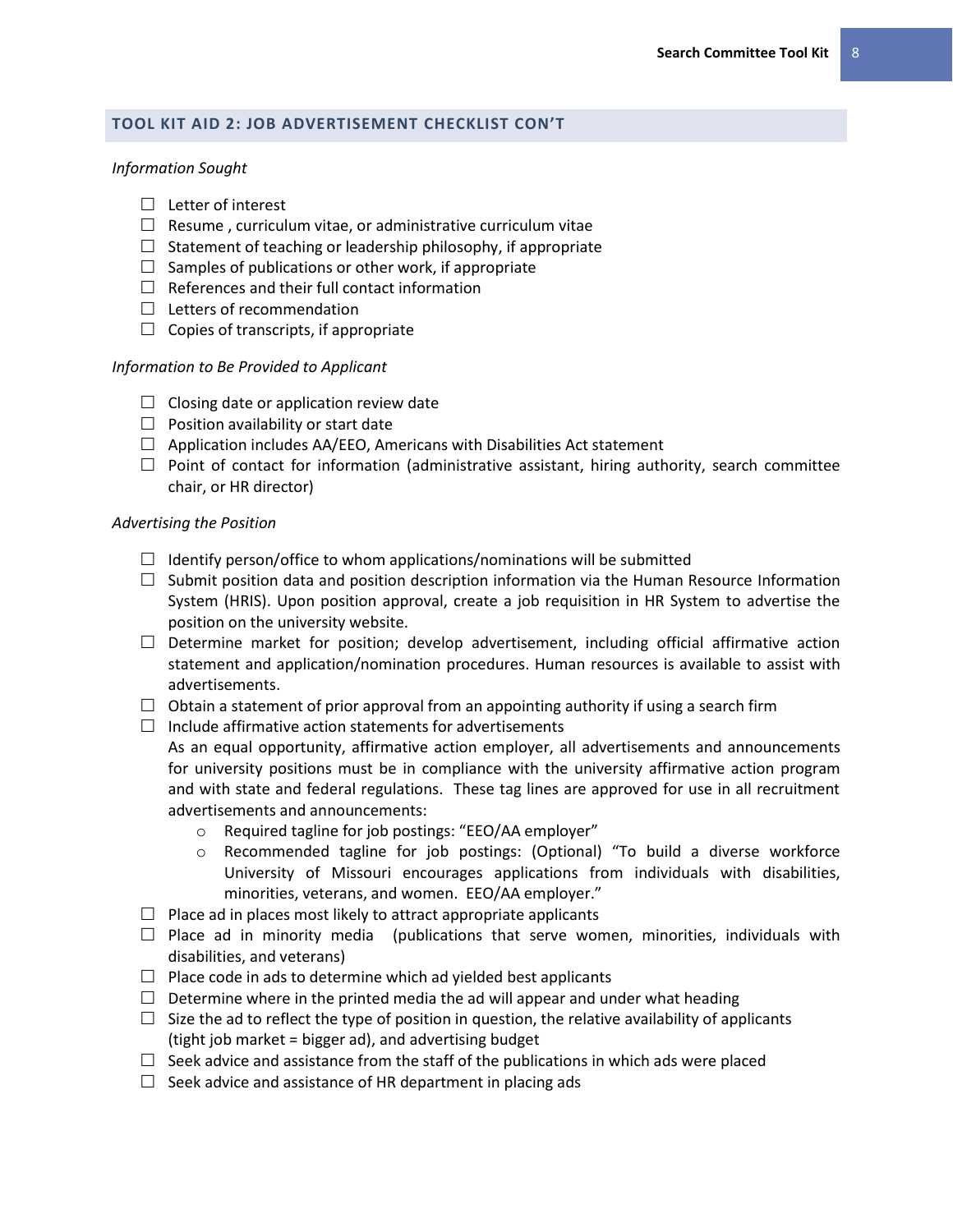# <span id="page-12-0"></span>CHAPTER 3: FORMING AND CHARGING THE SEARCH COMMITTEE

#### <span id="page-12-1"></span>**FORMING A COMMITTEE**

#### <span id="page-12-2"></span>*Forming a Committee*

A search committee should be broadly representative of the institution, and its members should be able to provide a variety of perspectives on the role and function of the position in question. A good committee might include individuals who will be peers of the new hire, in his or her reporting chain, and among his or her "clients." In the case of top positions, such as presidents/chancellors and provosts, the committee should also include some of the institution's stakeholders, such as representatives of alumni associations, foundations, boards, donors and state educational organizations. Ideally, the committee will reflect diversity in gender, race, and age. The level of the position to be filled is a good indicator of the number of people who should serve on the committee. Seven is typical for most faculty and director or department head positions. Nine appears to be the norm for academic department heads, deans, and vice presidents. Even for presidents, no more than 11 members are recommended. An odd number simplifies voting procedures. In addition to regular members, ex-officio members are normally appointed to help monitor and assist the search committee. Ex-officio members typically do not vote and are usually on the staff of the human resource (HR) department or affirmative action (AA) office. These members can ensure that regular members violate none of the many legal limits imposed on the candidate selection process and provide tips and tools to the committee. Tips on forming a search committee are presented in Tool Kit Aid 3 (see page [12\)](#page-15-0).

#### <span id="page-12-3"></span>*Hiring Authorities as Members*

A question that often arises in the forming of search committees is whether hiring authorities should sit on these committees? There is no one answer to this question. Sometimes the hiring authority's technical expertise is needed to guide the committee in its efforts. For example, in the search for an assistant director of a computing center, the center director (the hiring authority) may be needed to ensure that candidates possess all the required technical expertise. But whatever the case the hiring authority's presence on the committee presents a potential problem. Because the hiring authority might dominate the committee in such a way that it merely rubber stamps the hiring authority's preferences it is recommended that the hiring authority NOT serve on the search committee. Instead the hiring authority can be engaged to answer questions as the committee does it's work and to interview finalist candidates. The search committee's role in the making of a decision or recommendation should be clearly stated in the charge to the committee.

#### <span id="page-12-4"></span>*HR and AA: Ex-Officio Members*

Many colleges and universities appoint an individual from the HR department or AA office as an exofficio member to help the search committee understand laws and regulations as well as institutional criteria relevant to the search process. Guidance from the HR department, the AA office, or both is critical because many federal and state equal employment opportunity laws affect the search committee's work. Just on the federal level these laws include Title VII of the Civil Rights Act, the Americans with Disabilities Act (ADA), and the Age Discrimination in Employment Act (ADEA). Regulations promulgated by the Equal Employment Opportunity Commission (EEOC), the Department of Education, and the Department of Labor also affect the committee's work. Federal and state laws and regulations would come into play when the search committee selects applicants to interview, conducts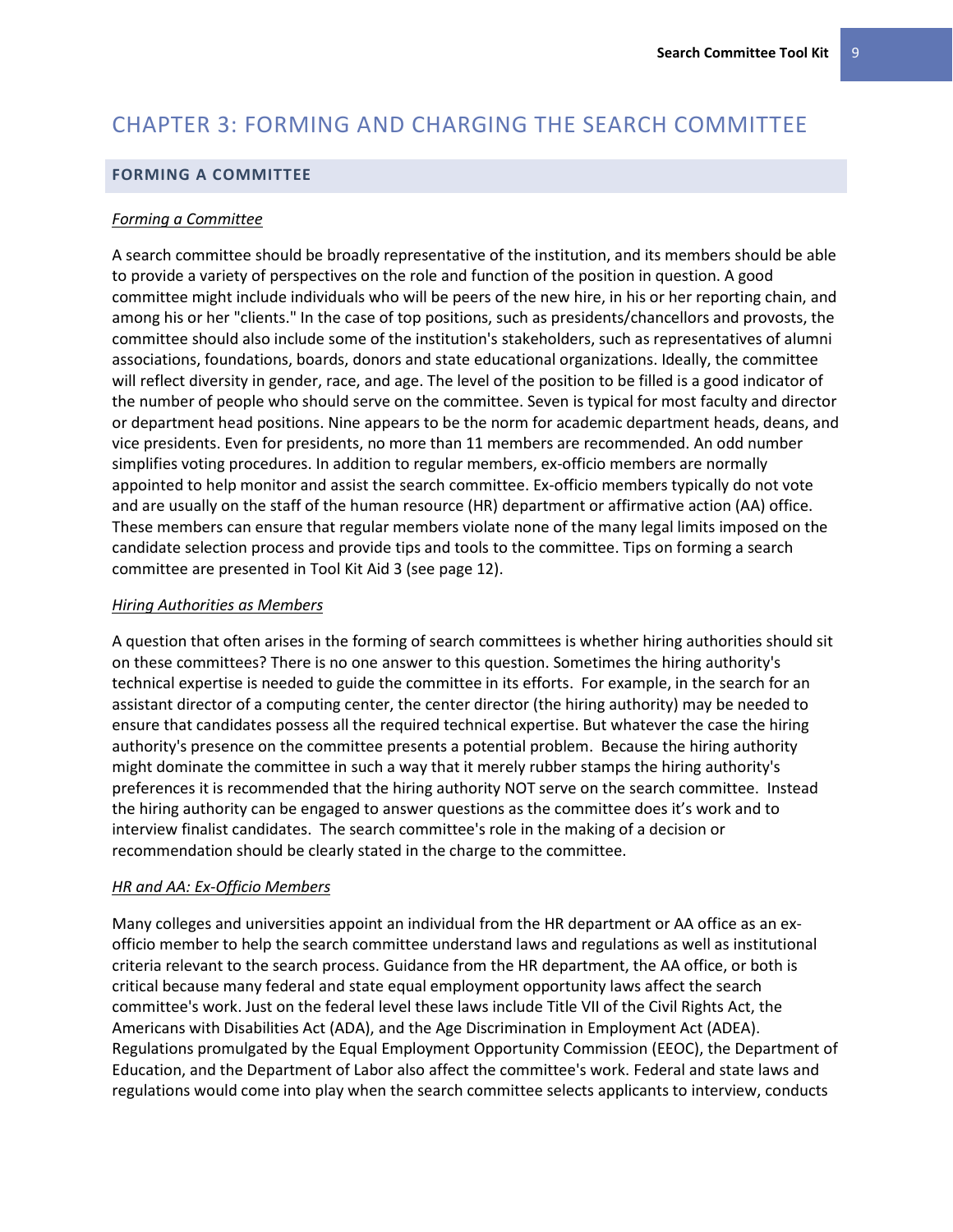interviews, and checks references. Additionally, the institutional criteria that may bear upon the search committee's work is support of diversity and affirmative action goals.

#### <span id="page-13-0"></span>*Screening Advisory Committees*

A screening advisory committee, made up of experts in the area of the open position, can be formed to evaluate the written materials of applicants and to help a search committee identify semifinalists. Such a committee is not necessarily involved in the actual interview process, although individual members may be involved in this process. Only the applicants with the best credentials are likely to advance in the selection process after scrutiny by a screening committee made up of technical experts. But there may be little diversity of thought in the process. For that reason, the search committee should reflect some diversity in expertise. If the screening committee in the search for an academic department head is made up of five mathematicians, the selection committee ought to be more broadly representative, including (for example) a professor from a non-mathematics discipline, an academic division chair, and a dean or administrator. Use of screening advisory committees may be particularly advantageous in two situations. When multiple openings exist in the same area, use of one committee to screen candidates for all the openings can reduce the drain on resources. When a position needs to be filled quickly, use of a screening advisory committee is advisable to reduce the number of applicants to a manageable number. A screening advisory committee can be formed more quickly than a selection committee, which is typically made up of people from multiple campus units.

#### <span id="page-13-1"></span>*Charging a Committee*

Search committees should always receive their charge before they begin their work. The hiring authority should keep in mind that a poor hiring recommendation by the committee is often the result of a poorly conceived or written charge. The charge should indicate without any ambiguity the committee's task, deadline, and budget and the kind of candidate that the hiring authority wishes to attract. The task varies. In some cases, the search committee is instructed to make a hiring recommendation. In other cases, the committee is instructed to hire an individual. If the committee is instructed to rank candidates for the hiring authority, the charge should make clear that the hiring authority is not bound by the committee's listing or ranking in making his or her selection. If the committee is not made aware of the hiring authority's prerogative, and the hiring authority chooses the third-ranked rather than the topranked finalist, the committee may feel that its work was not as important as it was led to believe**.**  Please refer to Tool Kit Aid 3 (page [12\)](#page-15-0) for information regarding forming a search committee as well as Tool Kit Aid 4 (page 14-15) for information regarding the duties of the committee chair and members.

#### <span id="page-13-2"></span>**LEADING THE COMMITTEE**

When the search committee chairperson accepts the responsibility of leading a search committee, that person should be given a charge that includes a sense of scope or limits, the tasks and role of the committee, a preferred time by when the process should be completed, instructions as to the format in which the committee's final recommendations are to be brought forward (for example, recommend top candidate or top 2-3 candidates), how the hiring manager/chair wishes to be involved and/or informed of the committee's progress, etc.

What may not have been expressed to the search committee chair person is the critical part he/she will be to the efficient and effective use of the committee members' time and energies. As with any committee process, there will be individuals with different styles, personal agendas, and differing levels of commitment and experience.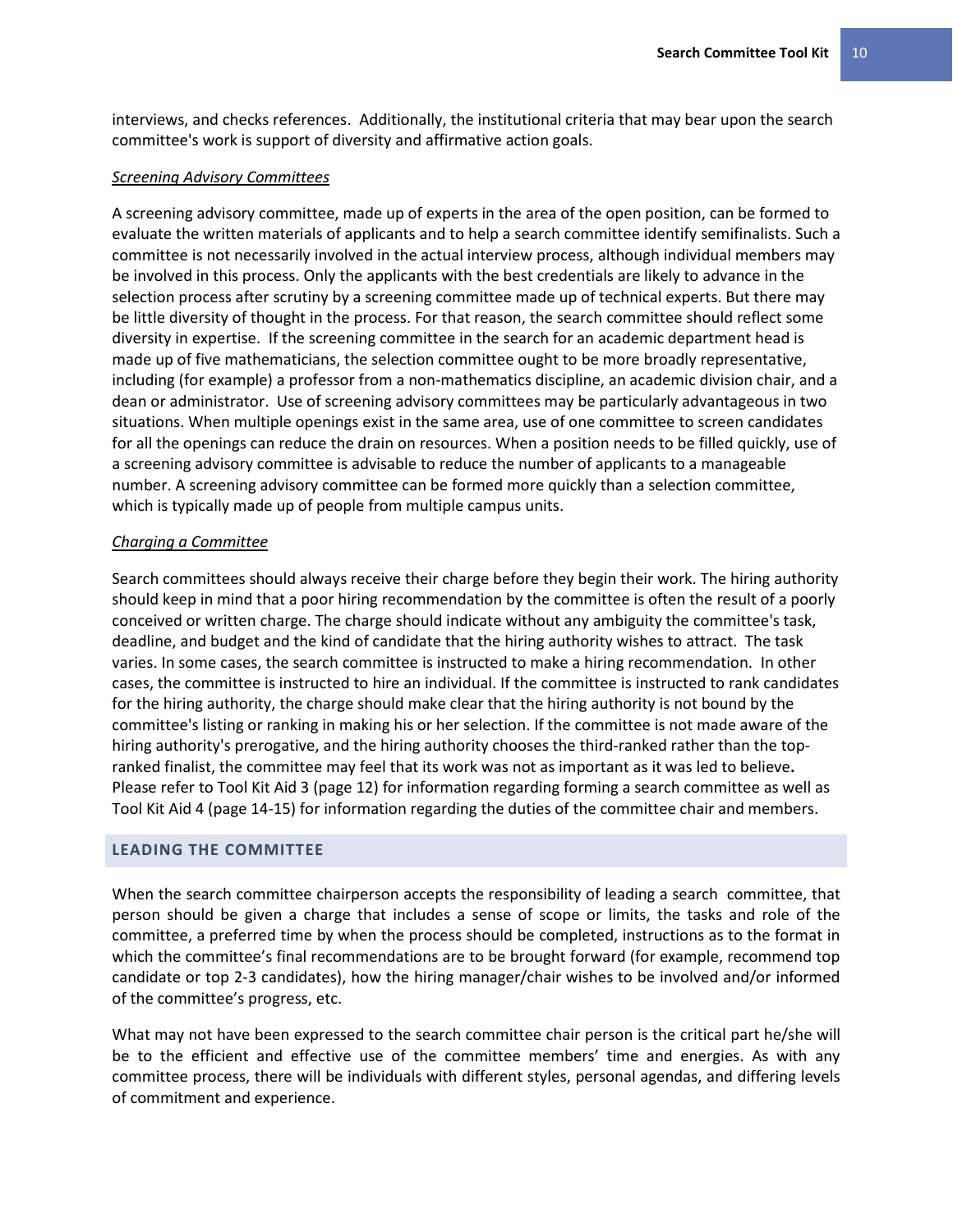# **Remember: A search committee is a task-oriented group. Do not let the members lose sight of the task at hand.**

A search committee is not a leaderless group formed for the expressed purpose of building community and collegiality. That is to say that a search committee chairperson should manage a process that is sensitive, respectful and supportive. The search committee chair needs the members to want to attend, to contribute, to cooperate, and to communicate. However, responsibilities such as organization, record keeping, coordinating schedules, and completing the task are the primary responsibility of the search chair. HR can support the chair with these responsibilities.

# **DOCUMENT, DOCUMENT, DOCUMENT**

The employment process is one of record keeping. The search committee will need to keep a record of its proceedings. A recorder should be designated for each meeting. Failure to keep notes can invite trouble and conflict. Records help the interview committee maintain consistent procedures. In discrimination suits arising from an interview process, courts tend to look for biases that taint the process. Since the bias is not often blatant, a court may ask, "Did you follow your own rules, or set them and ignore them? Did you change the job description after you began screening?"

It is not so much that a "yes" to any of these questions makes a flawed process, or that a flawed process adds up to discrimination, but that it is all fertile ground.

Remember: Keep track of the decisions as preventative strategy, but primarily as a check on sloppy practice.

The notes from reference checks, screening meetings, interviews, and evaluations of candidates, as well as the affirmative action record are a two-edged sword. If a lawful employment process is followed, there will be invaluable documentation to have available in the event of a discrimination charge. However, if the documentation is replete with such statements as: "She wore her skirt very short." "Too young, probably won't fit in." "A man – he will be uncomfortable in our all-woman office." Those notes could be your worst enemies! They could lead to losing the lawsuit. Remember: If you don't know whether to write something down, use a post-it note and call HR!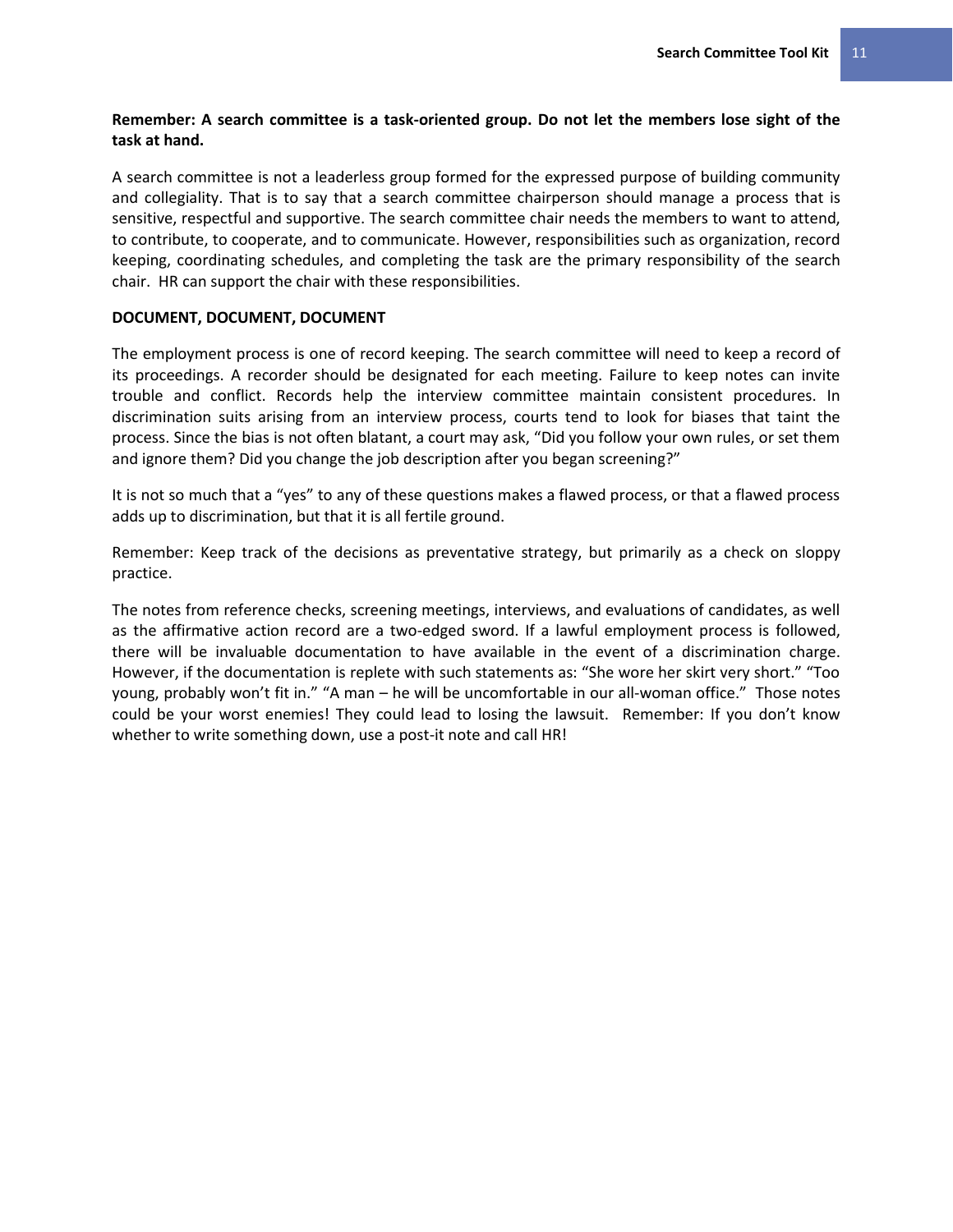# <span id="page-15-0"></span>**TOOL KIT AID 3: FORMING A SEARCH COMMITTEE CHECKLIST**



- $\Box$  Committee chairpersons typically hold positions at the same level as or a higher level than the vacant position (exceptions exist in instances of the highest executive levels, e.g., chancellor or president search committees could be chaired by an experienced provost or dean).
- $\Box$  Exceptions are often made for professors, who may be asked to chair faculty search committees, regardless of their rank or tenure status.
- $\Box$  The size of the committee should reflect the importance of the vacant position (the more important the position, the greater the number of committee members).
- $\Box$  Attempt to form a committee diverse in terms of gender, race, and age.
- $\Box$  Include members with track records for hiring underrepresented groups and/or educated in affirmative action policies and procedures.
- $\Box$  Attempt to appoint as a committee member an individual who has performed or held the vacant position or a similar position.
- $\Box$  Attempt to appoint as a committee member an individual who has supervised the vacant position or a similar position.
- $\Box$  Appoint ex-officio members from the HR department, the affirmative action office, or both.
- $\Box$  Determine whether each potential appointee has sufficient time to devote to search committee duties.
- $\Box$  Ensure that the committee possesses technical expertise sufficient to make astute comparisons among applicants.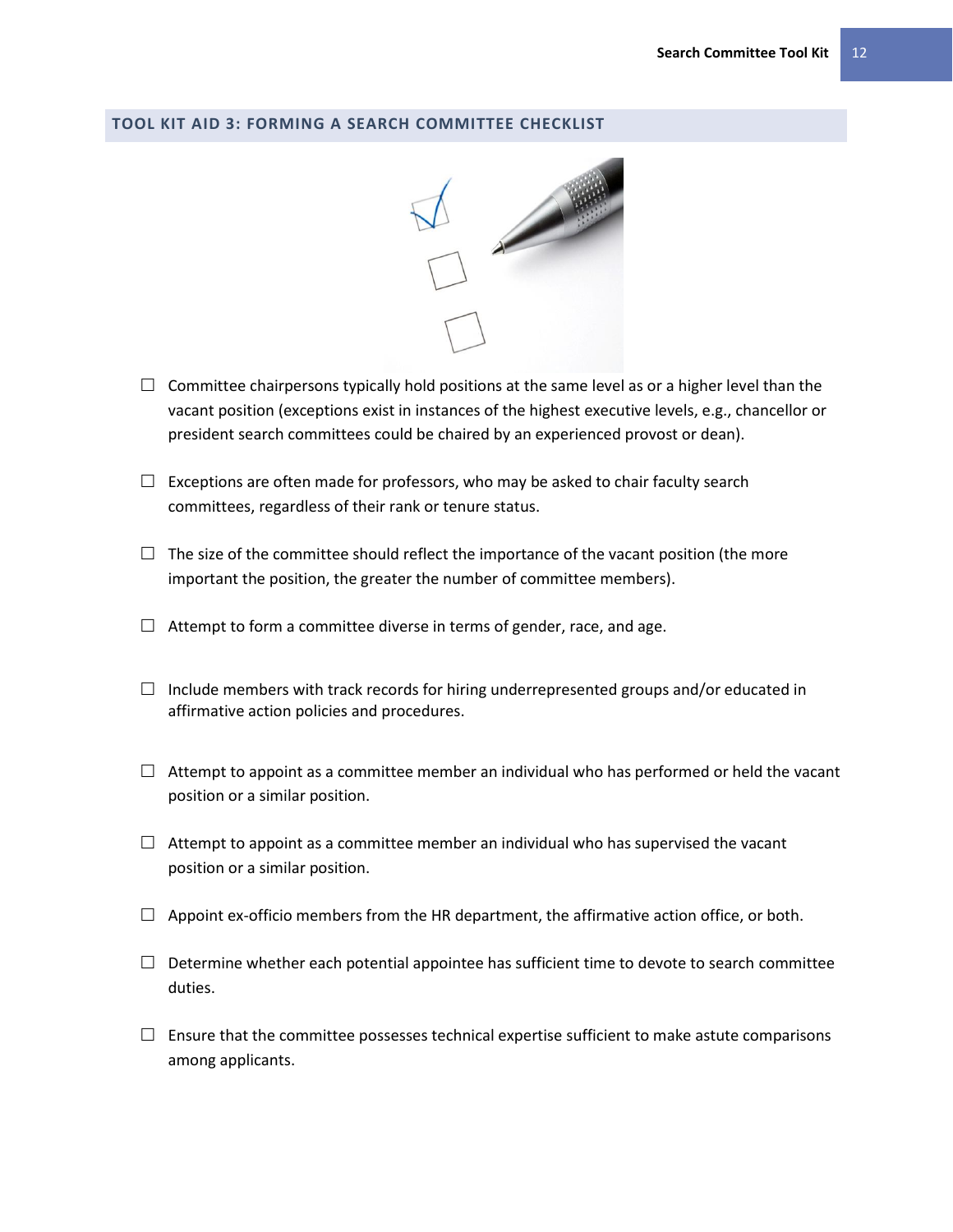# <span id="page-16-0"></span>**TOOL KIT AID 3: FORMING A SEARCH COMMITTEE CHECKLIST CON'T**

- $\Box$  Ensure that the committee represents a variety of perspectives on the role and function of the vacant position.
- $\Box$  Appoint stakeholders (e.g., students in a search for a director of student activities, faculty in a search for a librarian, or members of the president's cabinet in a search for a vice president.
- $\Box$  Provide administrative support to the committee to assist with all logistics and preparation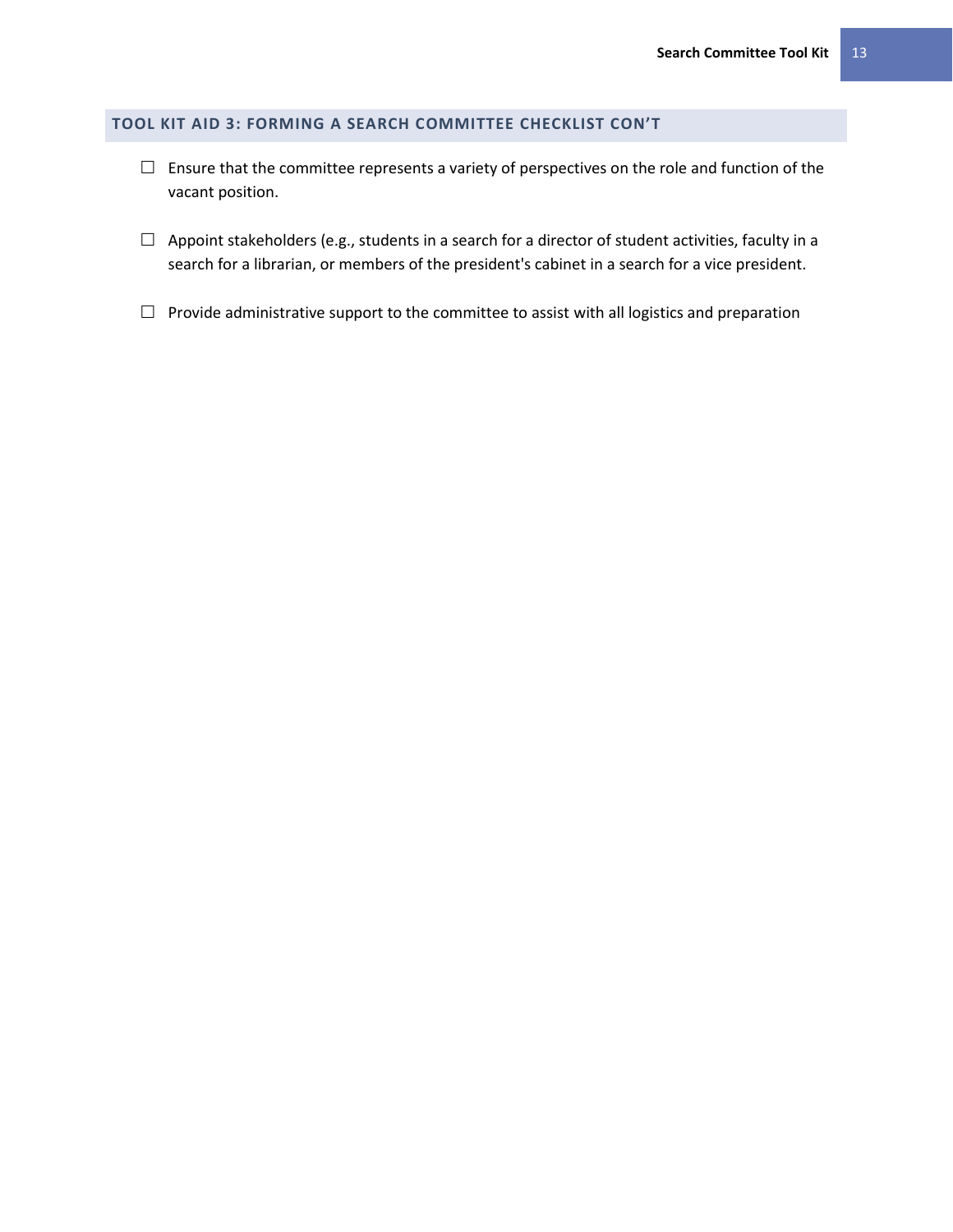# <span id="page-17-0"></span>**TOOL KIT AID 4: CHARGING THE SEARCH COMMITTEE CHECKLIST**



The charge should include the following information:

- $\Box$  Official or working title of position in question
- $\Box$  Position (job) description and a copy of the advertisement or position announcement
- $\Box$  Essential and preferred criteria for selection; criteria that are important to the department and the institution; and the hiring authority's view of the position's scope and short—and long-term challenges and opportunities
- $\Box$  Time frame for completing the search (the committee should formulate and distribute a timetable to appropriate constituencies, including the HR director)
- $\Box$  Policy for handling late or incomplete applications
- $\Box$  Institutional policy on diversity or affirmative action issues
- $\Box$  Duties of the search committee chair and individual committee members
	- Consistently & fairly evaluate all applicants
	- Do homework in advance and attend all meetings
	- Keep all discussions confidential
	- Accountable for recruitment and bine a good ambassador
- $\Box$  Hiring authority's involvement in the search process
- $\Box$  Preferred number of finalist candidates to visit the campus and a general idea of the conduct of the campus visit (if an open search is being conducted)
- $\Box$  Form in which the committee's final recommendations are to be brought forward (for example, single candidate, ranked candidates, narrative)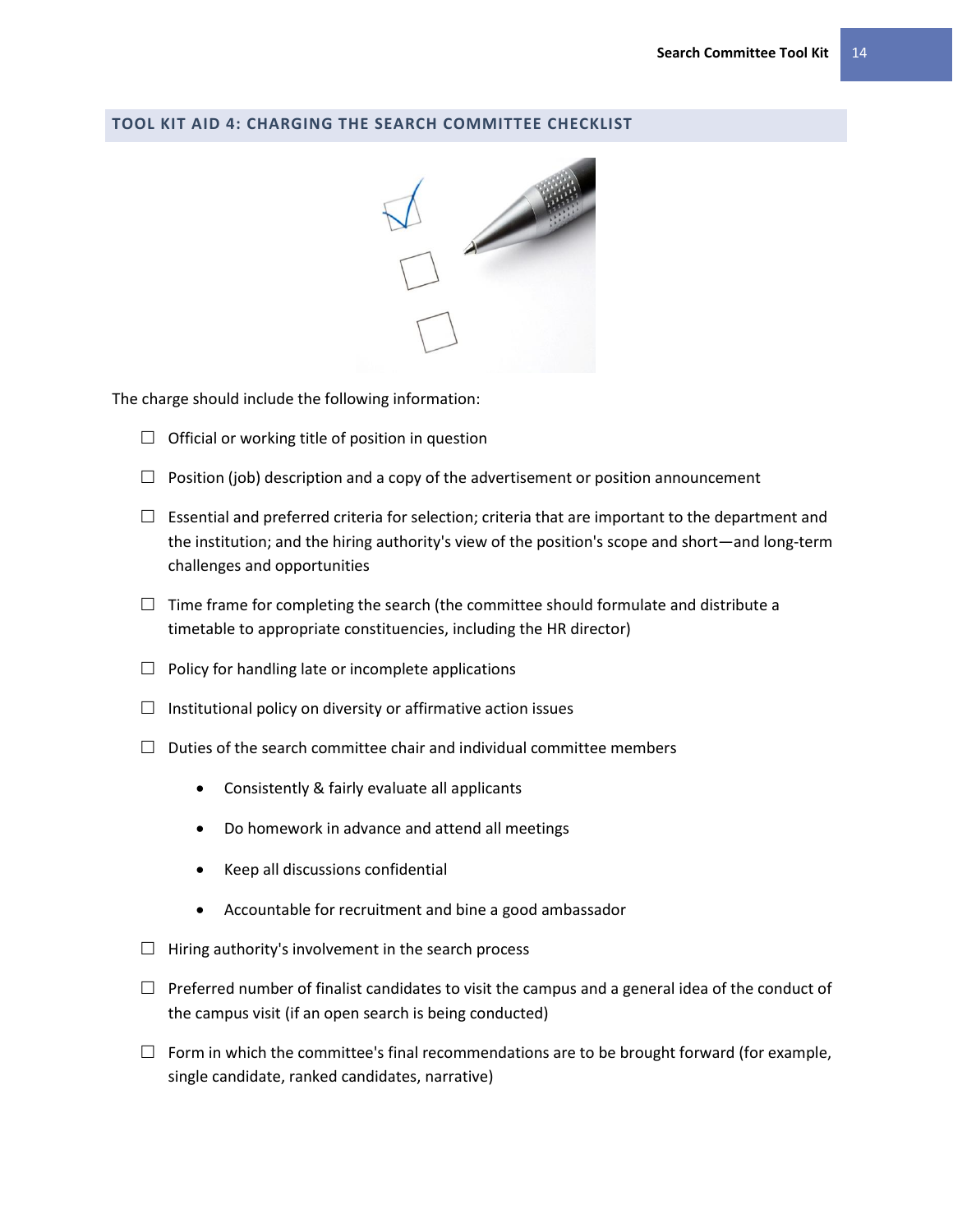# <span id="page-18-0"></span>**TOOL KIT AID 4: CHARGING THE SEARCH COMMITTEE CHECKLIST CON'T**



- $\Box$  Where and how the committee will receive administrative and logistical support (for example, from the department with the vacancy and the HR department)
- $\Box$  How the HR department will support and monitor the process
- $\Box$  Funds available for advertising and for candidates' travel, hotels, and meals
- $\Box$  EEOC and affirmative action requirements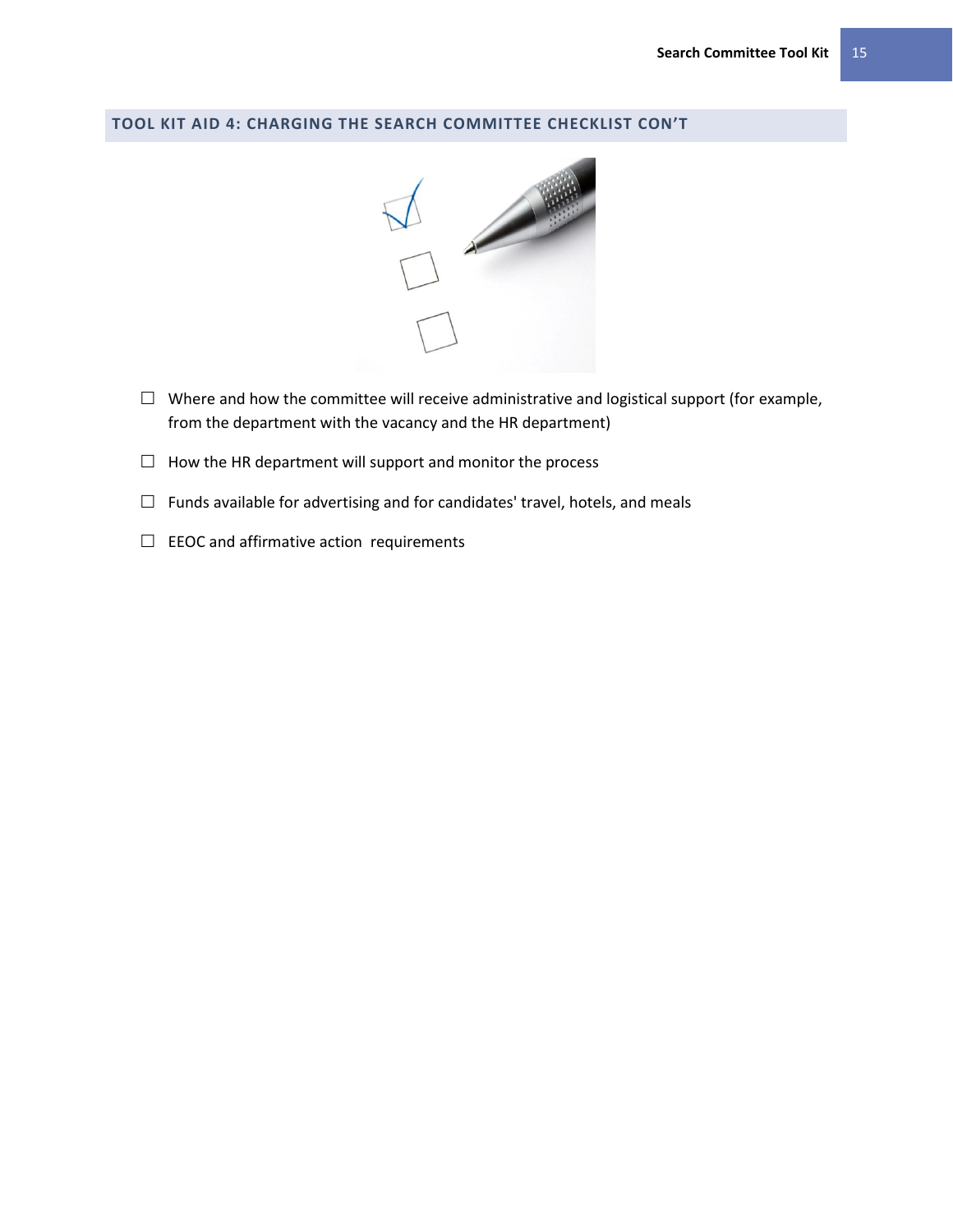# <span id="page-19-0"></span>CHAPTER 4: SCREENING APPLICANTS

The most important responsibility of the search committee is to screen applicants—that is, to evaluate their job qualifications and to subject them to ever more intense scrutiny to determine which is the most qualified for the position and most acceptable to the institution. The screening process begins with analysis of materials sent in response to an ad or an announcement of an open position. This analysis is undertaken to ensure that applicants have all the qualifications specified in the ad or announcement. Depending on the job to be filled, the screening process can continue with verification of credentials, checking of references, and assessment of presentations and samples of work. According to Bouchard (1992), "the more exhaustive the screening process, the more likely [that] the best qualified candidate available will be matched to a job vacancy" (p. 11). Search committees, hiring authorities, and HR offices should jointly determine the techniques to be used to screen candidates for each job opening. These techniques may include skills tests, pre-employment drug and alcohol tests, and physical examinations. More than one person should screen applicants. Performed by one person acting alone, this task presents several potential problems. The screener could misunderstand an applicant's credentials or fail to appreciate an applicant's potential contributions to the organization. Moreover, any bias (intentional or unintentional) that the screener might bring to the screening process would not be exposed. To increase the fairness of the screening process, each stage of it should be handled by at least two (but ideally three) search committee members. While rankings are not always ideal, if used, ranking of candidates is only useful during the final stages of the screening process. The committee should not waste time on this activity during the initial stages of the process. During these stages, each committee member should simply indicate whether each candidate should receive further consideration.

# <span id="page-19-1"></span>**INITIAL SCREENING**

As noted above, the first step in screening candidates is analysis of the resumes or curriculum vitas and other written materials that they send in response to an ad or an announcement of an open position. The purpose of the analysis, which may be conducted by the HR department or another party rather than by the search committee, is to verify whether the candidate has all the required qualifications. This analysis not only ensures that all semifinalists/finalists are qualified for the position but also provides an objective basis for fair evaluation of all candidates. A well-documented screening process in which each candidate's qualifications are compared with the qualifications specified in the job ad or position announcement should withstand the scrutiny of any regulatory agency or individual attempting to challenge the process's legitimacy.

A screening checklist can be useful in documenting each candidate's qualifications. A screening checklist for a career placement coordinator is shown in Tool Kit Aid 5 (see page [18\)](#page-21-0). The items on that checklist reflect a sample ad for the coordinator position.

A screening matrix fulfills exactly the same purpose as the screening checklist but allows the screeners to compare candidates' qualifications at a glance. Tool Kit Aid 6 shows such a matrix (see page [19\)](#page-22-0). It lists all the qualifications in the accompanying sample ad for a career center director.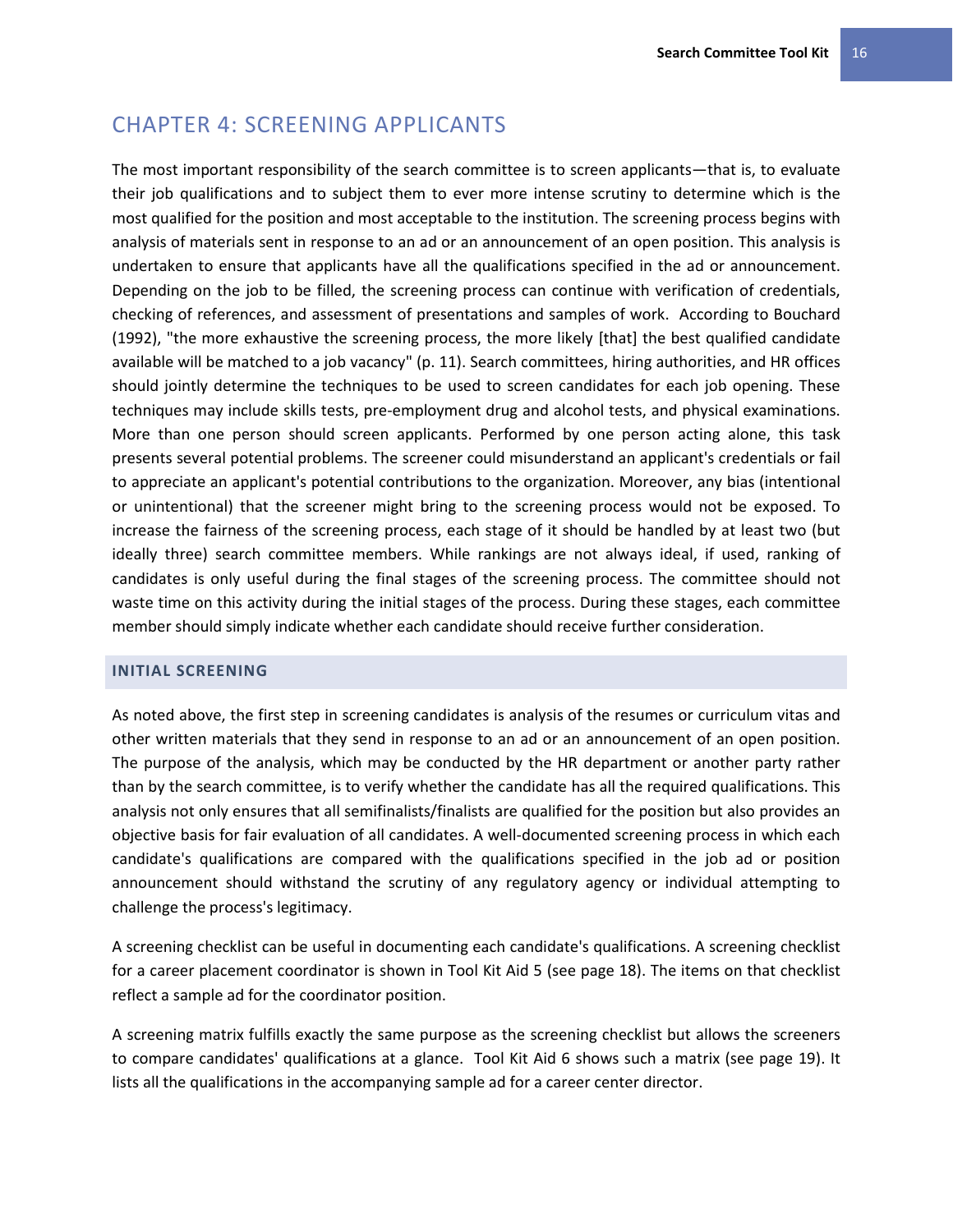#### <span id="page-20-0"></span>**SUBSEQUENT SCREENINGS**

The nature of subsequent screening should be dictated by the requirements of the position to be filled. The search committee can use a narrative screening device to compare the remaining candidates' relative merits. A sample narrative screening device is shown in Tool Kit Aid 7 (see page [20\)](#page-23-0). Once semifinalists have been identified, the committee can use a quantitative screening device to arrive at its hiring recommendation. A sample quantitative screening device is shown in Tool Kit Aid 8 (see page [21\)](#page-24-0). During the screening process, the search committee may wish to conduct a telephone or video conference interview with all the candidates or to invite them to give a presentation.

#### <span id="page-20-1"></span>*Telephone / Video Conference Interviews*

Do not call a candidate on the spur of the moment and request an interview. No one wants to be torn between talking to a potential employer and dealing with other important business. Allow the candidate to set aside time for the interview. Tool Kit Aid 9 presents tips on how to conduct telephone interviews (see page [22\)](#page-25-0).

#### <span id="page-20-2"></span>*Presentations / Face-to-Face Interviews / Job Talks*

The purpose of a presentation is to determine how well the candidate expresses himself or herself interacts with other people, and demonstrates mastery of a particular subject. The search committee might ask each candidate to give a presentation on the same topic or allow each candidate to choose his or her own topic.

#### <span id="page-20-3"></span>*Personal Attributes*

To determine which candidates will best fit a particular department and the institution as a whole, the hiring authority can develop a list of personal attributes sought by the department and institution (see Tool Kit Aid 10 and Tool Kit Aid 11, pages [23](#page-26-0) and [24\)](#page-27-0). This list could be used as a tool for screening candidates who have been identified as semi-finalists. The attributes could be listed in position announcements and advertisements to describe the ideal candidate, but they should not be described as required qualifications.

Extreme care must be taken in evaluation of personal attributes. No bias on the basis of race, national origin, citizenship, religion, gender, sexual orientation, disability, age, or other protected classification should be allowed to enter into this evaluation.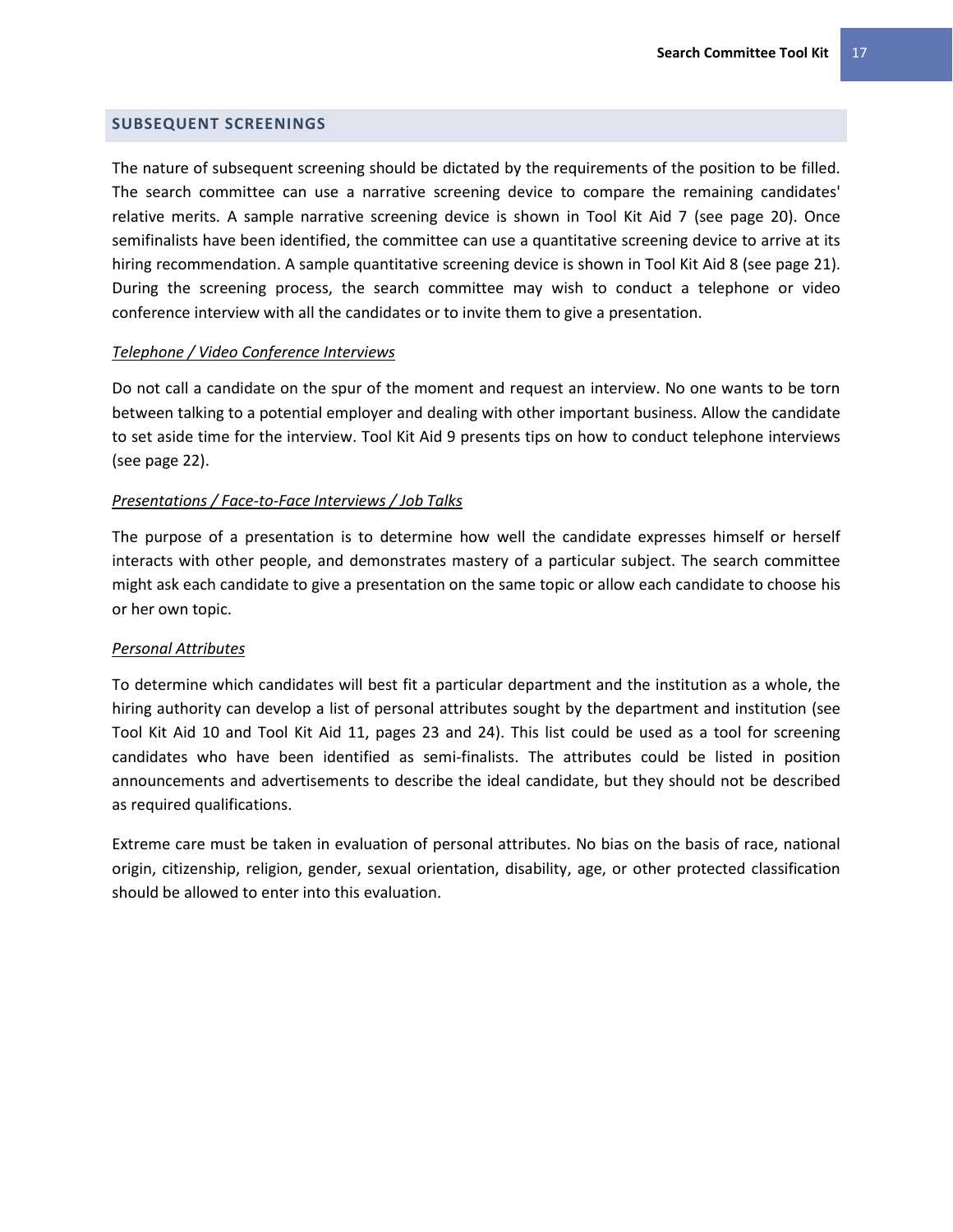# <span id="page-21-0"></span>**TOOL KIT AID 5: SCREENING CHECKLIST**

A screening checklist can help the search committee or other party quickly verify each candidate's possession of required qualifications. Such a checklist should reflect the qualifications specified in the classified ad or position announcement. The checklist below reflects the following classified ad for a career placement coordinator:

Requires Bachelor's degree or five years' experience with career placement in a college or university. Experience with individual and group counseling also required. Budget and staff management experience required. Knowledge of business and industry employment issues desired. A Master's degree and career placement license is preferred. Computer and marketing skills as well as budgeting experience also preferred.

#### *Screening Checklist*

Candidate's Name: \_\_\_\_\_\_\_\_\_\_\_\_\_\_\_\_\_\_\_\_\_\_\_\_\_\_\_\_\_\_\_\_\_\_\_\_\_\_\_\_\_\_\_\_\_\_\_\_\_\_\_\_\_\_\_\_\_\_\_\_\_\_\_\_\_\_\_\_\_

Rated By: \_\_\_\_\_\_\_\_\_\_\_\_\_\_\_\_\_\_\_\_\_\_\_\_\_\_\_\_\_\_\_\_\_\_\_\_\_\_\_\_\_\_\_\_\_\_\_\_\_\_Date: \_\_\_\_\_\_\_\_\_\_\_\_\_\_\_\_\_\_\_\_\_\_

| <b>REQUIRED QUALIFICATIONS</b>                                     | <b>YES</b> | <b>No</b> |  |  |
|--------------------------------------------------------------------|------------|-----------|--|--|
| Bachelor's Degree                                                  |            |           |  |  |
| Five Years' Career Placement Experience in Higher Education        |            |           |  |  |
| Individual Counseling Experience                                   |            |           |  |  |
| <b>Group Counseling Experience</b>                                 |            |           |  |  |
| <b>Preferred Qualifications</b>                                    |            |           |  |  |
| Master's Degree                                                    |            |           |  |  |
| <b>Professional License</b>                                        |            |           |  |  |
| <b>Computer Skills</b>                                             |            |           |  |  |
| <b>Marketing Skills</b>                                            |            |           |  |  |
| <b>Budgeting Experience</b>                                        |            |           |  |  |
| List Candidate's Other Credentials (Degrees, Special Skills, Etc.) |            |           |  |  |
|                                                                    |            |           |  |  |
|                                                                    |            |           |  |  |
|                                                                    |            |           |  |  |
| <b>Consider Further</b>                                            |            |           |  |  |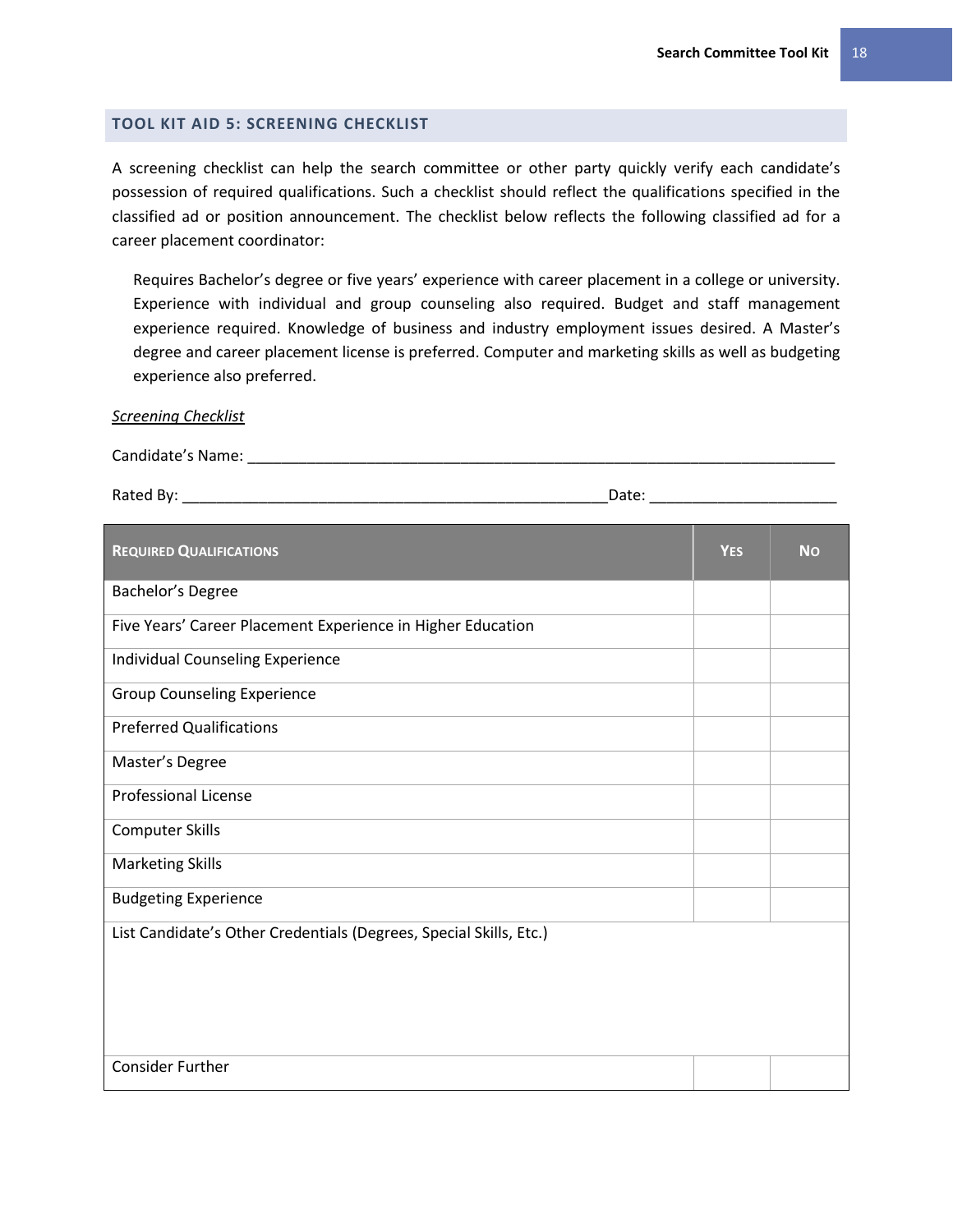# <span id="page-22-0"></span>**TOOL KIT AID 6: SCREENING MATRIX**

A screening matrix can help the search committee or other party quickly verify each candidate's possession of required qualifications. Such a matrix should reflect the qualifications specified in the classified ad or position announcement. The matrix below reflects the following classified ad for a career center director.

Master's degree in higher education, student personnel administration, or business required. Doctorate preferred. Minimum five years' experience in career development and employer relations required. Budget and staff management experience required. Knowledge of business and industry employment issues desired.

| CANDIDATES'<br><b>NAMES</b> | MASTER'S<br><b>DEGREE OR</b><br>PH.D.<br>(PREFERRED)<br>IN RELEVANT<br><b>FIELD</b> | FIVE YEARS'<br><b>EXPERIENCE IN</b><br><b>CAREER</b><br><b>DEVELOPMENT</b><br><b>AND EMPLOYER</b><br><b>RELATIONS</b> | <b>BUDGET</b><br><b>MANAGEMENT</b><br><b>EXPERIENCE</b> | <b>STAFF</b><br><b>MANAGEMENT</b><br><b>EXPERIENCE</b> | <b>KNOWLEDGE</b><br>OF BUSINESS<br><b>AND INDUSTRY</b><br><b>EMPLOYMENT</b><br><b>ISSUES</b><br>(DESIRED) | <b>ADVANCE</b><br><b>CANDIDATE</b><br><b>TO THE NEXT</b><br>ROUND OF<br><b>SCREENING</b> |
|-----------------------------|-------------------------------------------------------------------------------------|-----------------------------------------------------------------------------------------------------------------------|---------------------------------------------------------|--------------------------------------------------------|-----------------------------------------------------------------------------------------------------------|------------------------------------------------------------------------------------------|
|                             | <b>DEGREE AND</b><br><b>FIELD</b>                                                   | <b>NUMBER OF</b><br><b>YEARS</b>                                                                                      | YES/NO                                                  | YES/NO                                                 | YES/NO                                                                                                    | YES/NO                                                                                   |
| Mary Smith                  | MBA                                                                                 | 7 years                                                                                                               | yes                                                     | yes                                                    | yes                                                                                                       | yes                                                                                      |
| Patti Jones                 | Ph.D.<br>psychology                                                                 | 7 years                                                                                                               | yes                                                     | yes                                                    | no                                                                                                        | yes                                                                                      |

# **SCREENING MATRIX**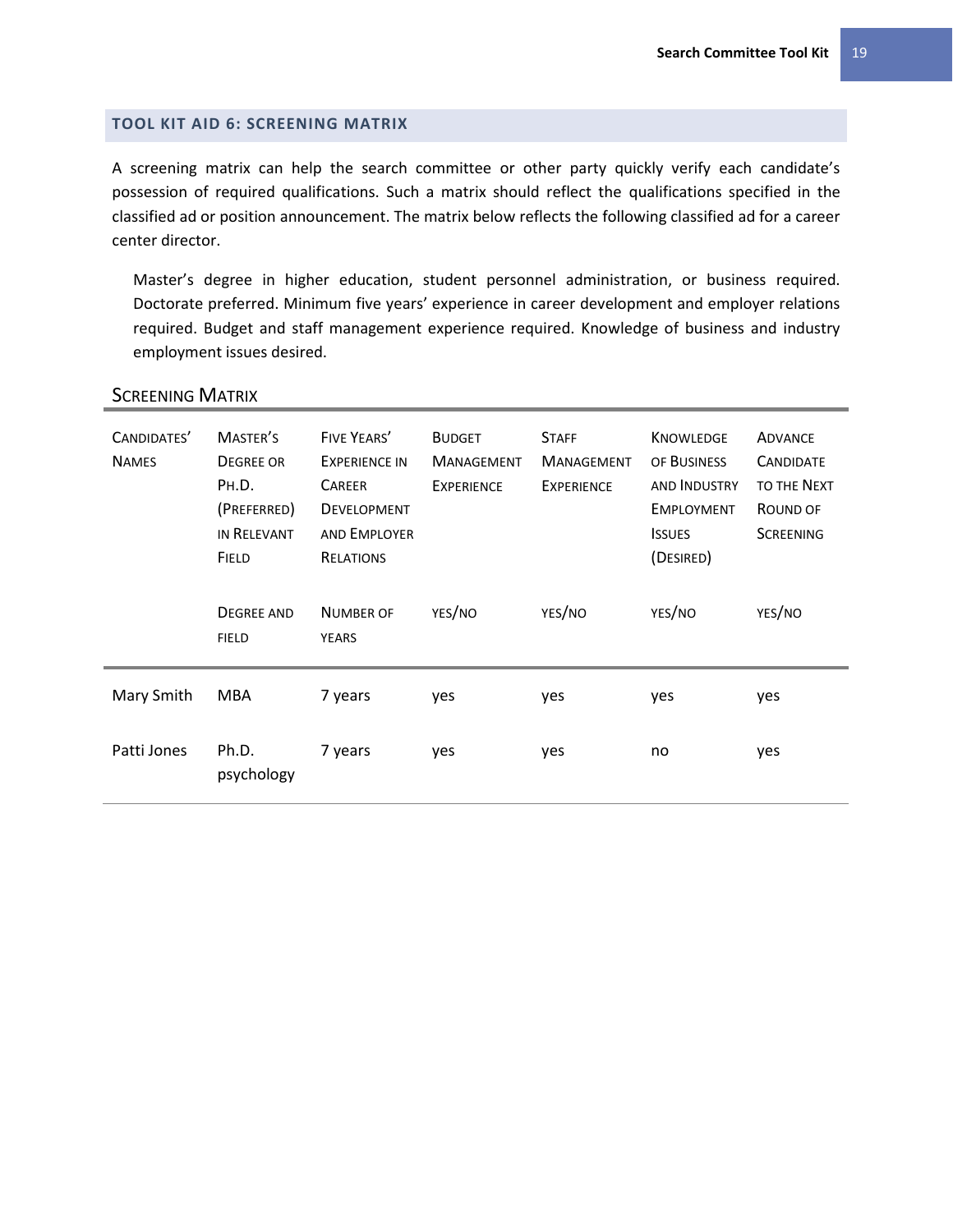# <span id="page-23-0"></span>**TOOL KIT AID 7: NARRATIVE SCREENING DEVICE**

Once any non-qualified candidates have been eliminated from further consideration, the search committee can use a narrative screening device to compare the remaining candidates' relative merits. The device below is for an assistant professor position.

# **NARRATIVE SCREENING DEVICE**

Candidate's Name: \_\_\_\_\_\_\_\_\_\_\_\_\_\_\_\_\_\_\_\_\_\_\_\_\_\_\_\_\_\_\_\_\_\_\_\_\_\_\_\_\_\_\_\_\_\_\_\_\_\_\_\_\_\_\_\_\_\_\_\_\_\_\_\_\_\_\_\_\_

Is the candidate's teaching philosophy consistent with the mission of this institution?

Which courses has the candidate taught at the college level?

What are the candidate's strengths?

What are the candidate's weaknesses?

Other considerations:

| $\Box$ CONSIDER FURTHER |  |
|-------------------------|--|
|-------------------------|--|

 $\Box$  DO NOT CONSIDER FURTHER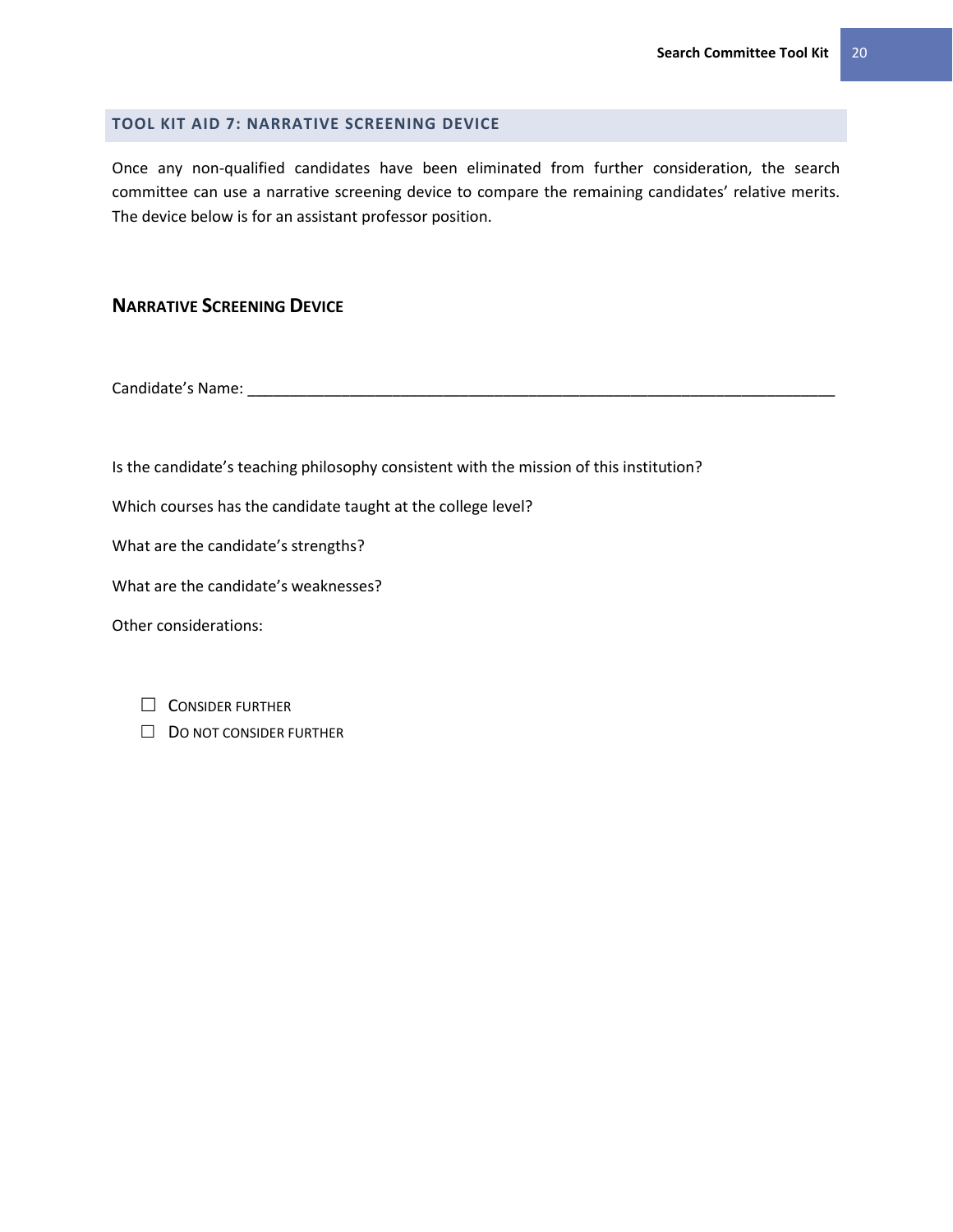# <span id="page-24-0"></span>**TOOL KIT AID 8: QUESTIONS FOR EVALUATING PRESENTATIONS**

- $\Box$  Was the presenter's bearing professional?
- $\Box$  Was the presenter well prepared?
- $\Box$  Was the learning objective clear?
- $\Box$  Did the presenter attempt to establish rapport with the audience?
- $\Box$  Did he or she demonstrate mastery of his or her subject?
- $\Box$  Did he or she present the subject matter in an effective manner (that is, with sufficient clarity, at the right pace, and so on)?
- $\Box$  Were his or her handouts or other learning aides useful?
- $\Box$  Did he or she use them effectively?
- $\Box$  Did he or she handle questions well?
- $\Box$  Did he or she engage the audience and hold its attention?
- $\Box$  Did the presentation start and end on time?
- $\Box$  Did you learn something worthwhile from the presentation?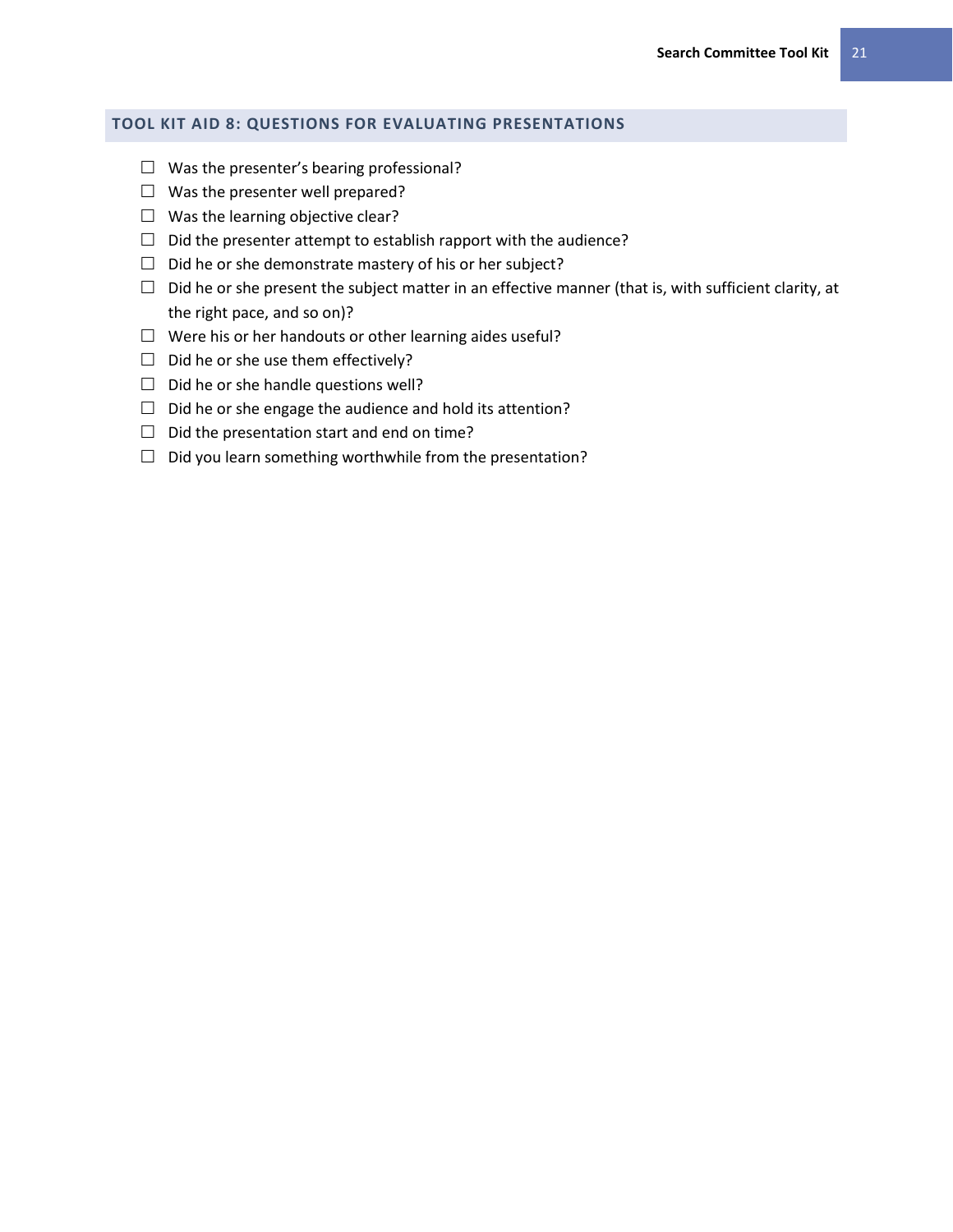# <span id="page-25-0"></span>**TOOL KIT AID 9: TIPS ON TELEPHONE OR VIDEO CONFERENCE INTERVIEWS**

#### *Planning and Arranging the Interview*

- $\Box$  Schedule a call of no more than 30 minutes with interviewee and interviewers.
- $\Box$  Review interviewee's application materials.
- $\Box$  Prepare questions.
- $\Box$  Determine the order in which the interviewers will ask questions.
- $\Box$  Test speaker-phone and teleconferencing equipment and procedures.

# *Conducting the Interview*

- $\Box$  Introduce the individuals participating in the interview and describe how the interview will be conducted.
- $\Box$  Ask questions pertaining to the resume (for example, questions about gaps in employment, special training, or a change of professions).
- $\Box$  Ask why the person is interested in leaving his or her current position.
- $\Box$  Ask one or two technical questions about the job.
- $\Box$  Ask one or two questions that will help you determine the interviewee's "fit" to your campus (for example, "What is your philosophy of \_\_?").
- $\Box$  Ask follow-up questions as appropriate.
- $\Box$  Ask the interviewee if he or she has any questions.
- $\Box$  Explain to the interviewee the next step in the selection process.
- $\Box$  Thank candidate for his or her time.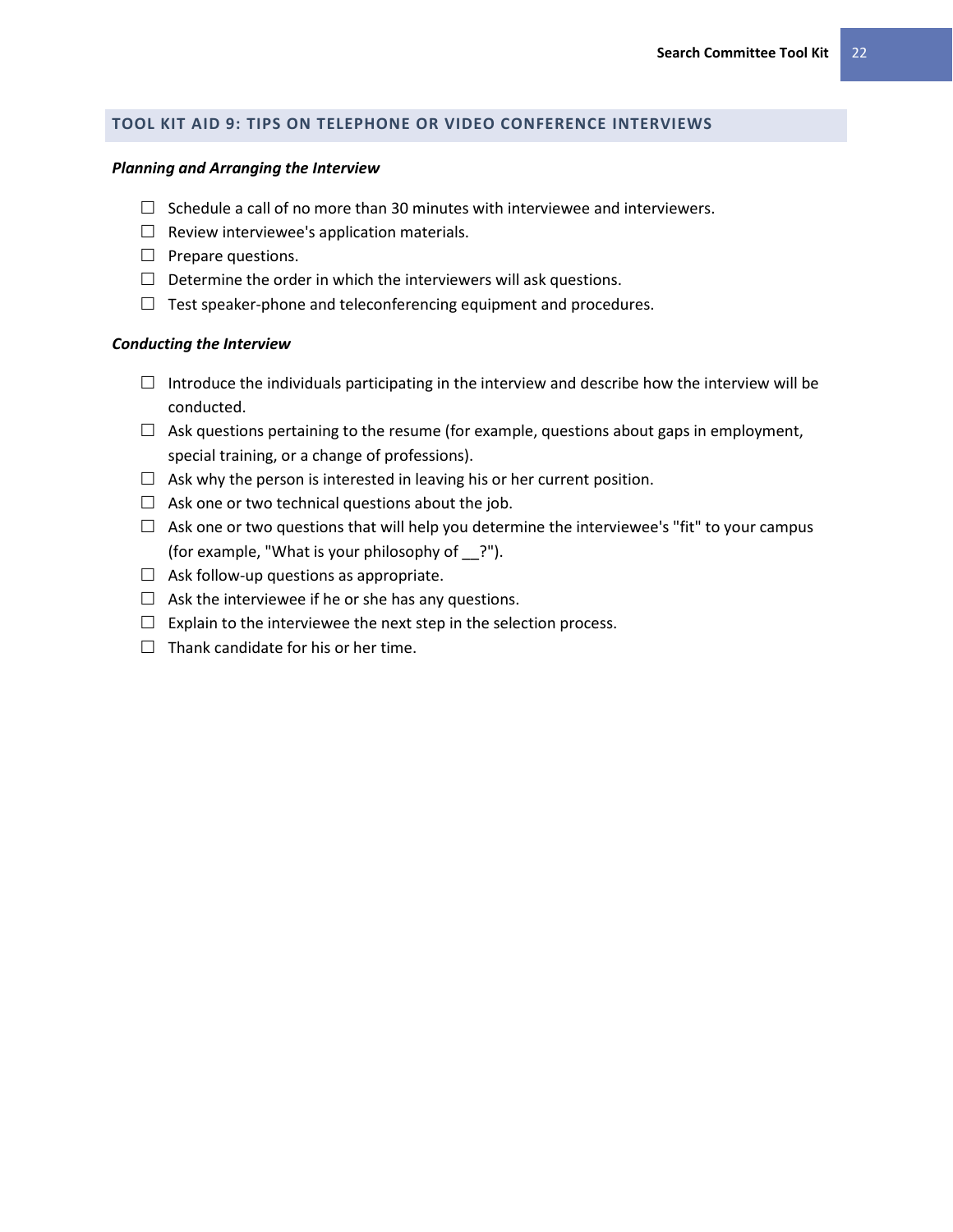# <span id="page-26-0"></span>**TOOL KIT AID 10: INTERVIEW EVALUATION BASED ON ESSENTIAL KNOWLEDGE, SKILLS, AND ABILITIES**

| Candidate's Name<br>Date |  |
|--------------------------|--|
|--------------------------|--|

#### **MASTERY OF A BODY OF KNOWLEDGE**

- 1. In your opinion, did the candidate have sufficient mastery of a body of knowledge in (specific discipline)?
- 2. Was the candidate's area of professional emphasis evident and was his/her level of knowledge in this area sufficient to be considered expert?

#### **TEACHING ABILITY**

- 3. Was the candidate's teaching philosophy consistent with the needs and expectations of our institution's students and faculty?
- 4. How would you evaluate the candidate's presentation?

#### **SCHOLARSHIP**

- 5. Did the candidate have a well thought out and planned research agenda?
- 6. Has the candidate been published? Presented papers? Where and how often?

# **SERVICE RELATED TO THE PROFESSION**

- 7. Has the candidate worked on any school committees?
- 8. Is the candidate a member of a professional association in the field of \_\_\_\_\_\_\_\_\_\_\_\_\_\_?
	- $\square$  Excellent Candidate
	- □ Good Candidate
	- $\Box$  Unacceptable Candidate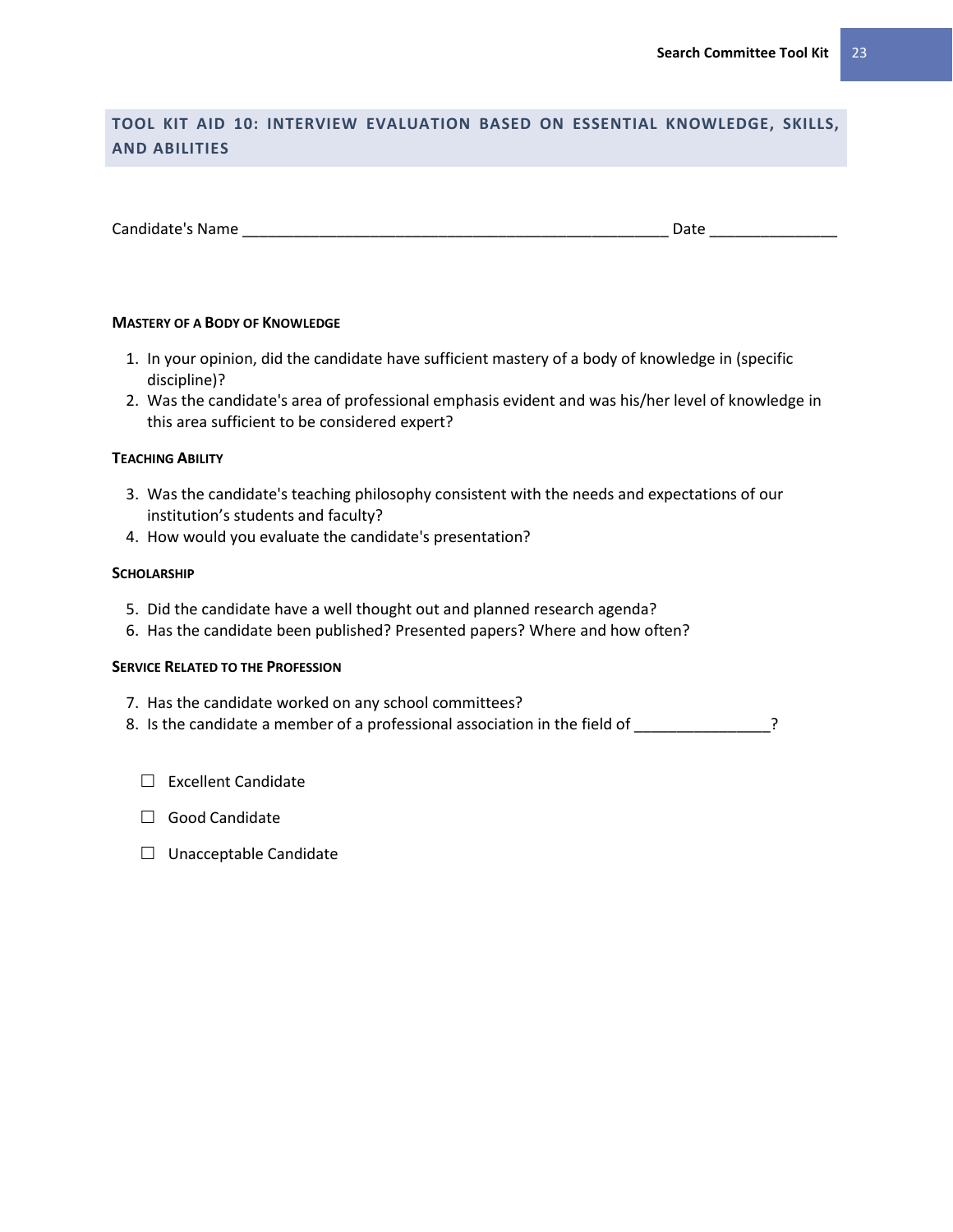# <span id="page-27-0"></span>**TOOL KIT AID 11: INTERVIEW EVALUATION BASED ON GENERAL OBSERVATIONS**

- 1. Candidate's strengths:
- 2. Candidate's weaknesses:
- 3. Did the candidate answer all questions to your satisfaction? If not, which questions were left unanswered?
- 4. Does this candidate appear to be able to perform the job?
- 5. Do you have any reservations about this candidate's ability to succeed at this institution?
- 6. Other comments:
- 7. How would you rank this candidate in relation to the other candidates who have come to campus?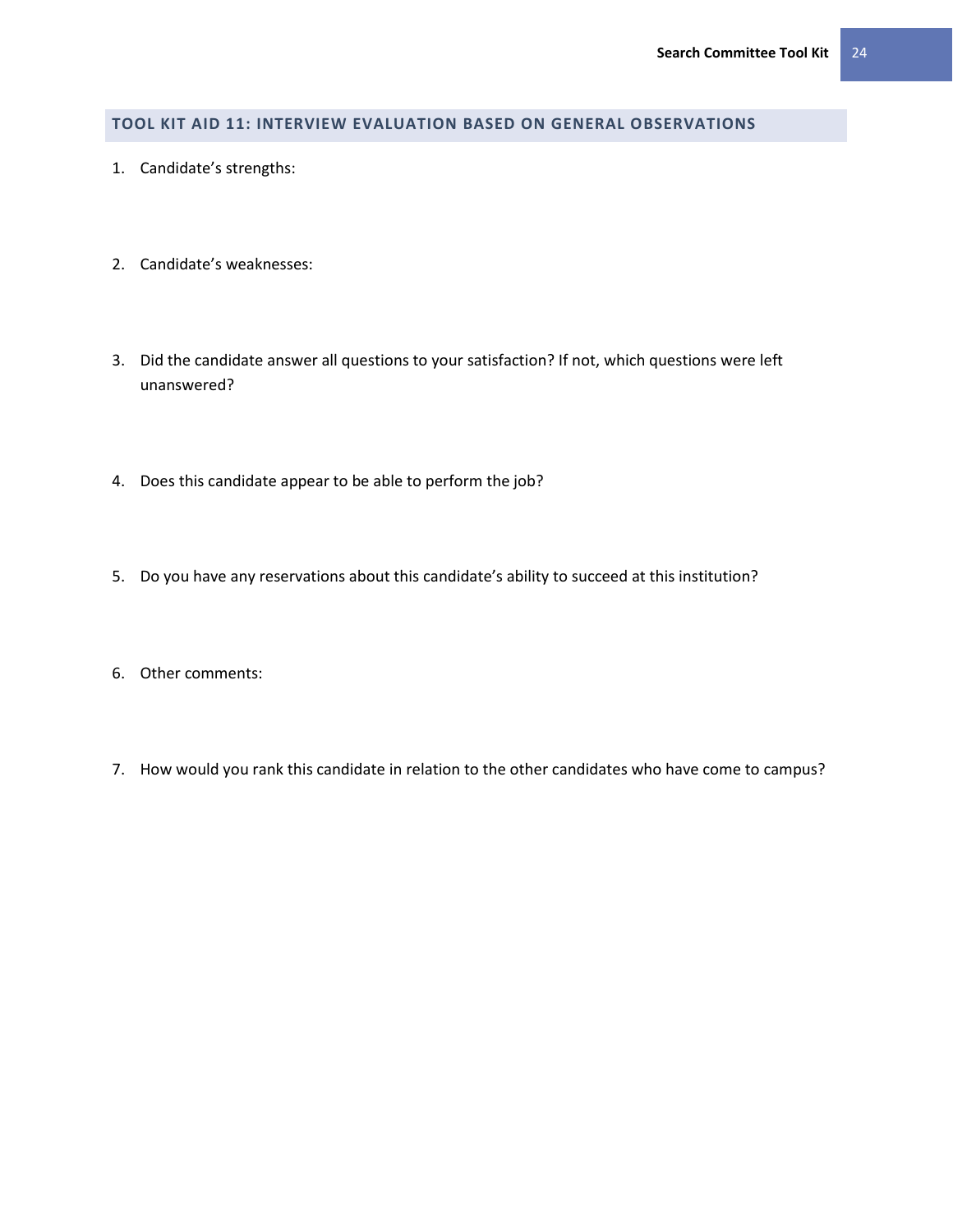# <span id="page-28-0"></span>CHAPTER 5: INTERVIEWING APPLICANTS

# <span id="page-28-1"></span>**PREPARING FOR THE INTERVIEW**

Two major factors must be taken into account when scheduling interviews. The first is the many people who may meet each candidate one-on-one, in open forums, or during presentations. Most candidates for professional-level positions meet not only with the search committee but also with people with whom they would interact on campus if they filled the open position. These people include prospective peers and subordinates. Depending on the position, candidates might meet with the vice president/vice chancellor or chief academic officer to whom they would ultimately report. Various customers or constituents might be included in interviews of department heads and administrative position holders. HR director candidates might meet with employees, students might meet with counselors and student activity candidates, professors might meet with librarian candidates, and various budget managers might meet with comptroller candidates. As a result, the interview often takes a half day to a full day, depending on the level of the position in question. For senior academic and administrative positions, a day or more may be needed. Tool Kit Aid 12 presents the activities that might occur during an interview day (see page [27\)](#page-30-0). The second major factor that must be taken into account is the potential need for the search committee to arrange or provide meals and other quasi-social events as well as transportation and lodging. The committee chair is usually the chief host but will often seek volunteers for or assign committee members to the task of hosting. As a host, a committee member may be responsible for picking a candidate up from the airport, taking him or her on a tour of the campus, having dinner with him or her, and answering questions about the position in question and the selection process. The committee chair may ask the hiring department to assist with the many administrative and logistical requirements of arranging and holding on-site interviews. When on-campus interviews will involve meetings with many people and various meal and other functions, the search committee should send candidates a schedule of events in advance. The schedule should note the names and titles of the individuals with whom the candidate will meet. Copies of the schedule should be given to these individuals and should identify the individuals responsible for escorting the candidate to and from meetings. This information can accompany the welcome package that should be sent to all interviewees (see Tool Kit Aid 13, page 28). Tool Kit Aid 14 presents a checklist of preparations to be made for candidates' interviews (see page [29\)](#page-32-0).

#### <span id="page-28-2"></span>*Making Travel Arrangements and Accommodations*

The search committee should notify each candidate in writing of the institution's travel and accommodations policies. Candidates should know before they visit the campus which expenses the institution will reimburse. Airfare to one area airport may be reimbursable whereas airfare to another area airport may not be reimbursable. Lodging and associated taxes and surcharges may or may not be reimbursable.

The search committee should ask the HR department or business/finance office to advise candidates about a variety of travel and lodging matters. For instance, one of these units should indicate the need to rent a car from area airports and train stations, provide taxi information, and point out sources of information on local accommodations. In addition, it should notify candidates of any special arrangements with travel agencies, rental car companies, hotels, and restaurants. All candidates should be informed that they will be assisted by the HR department or another department with any special accommodations that they require. In many cases a university point of contact (usually a staff support to the search committee) will handle all travel and necessary logistics and work directly with the candidates.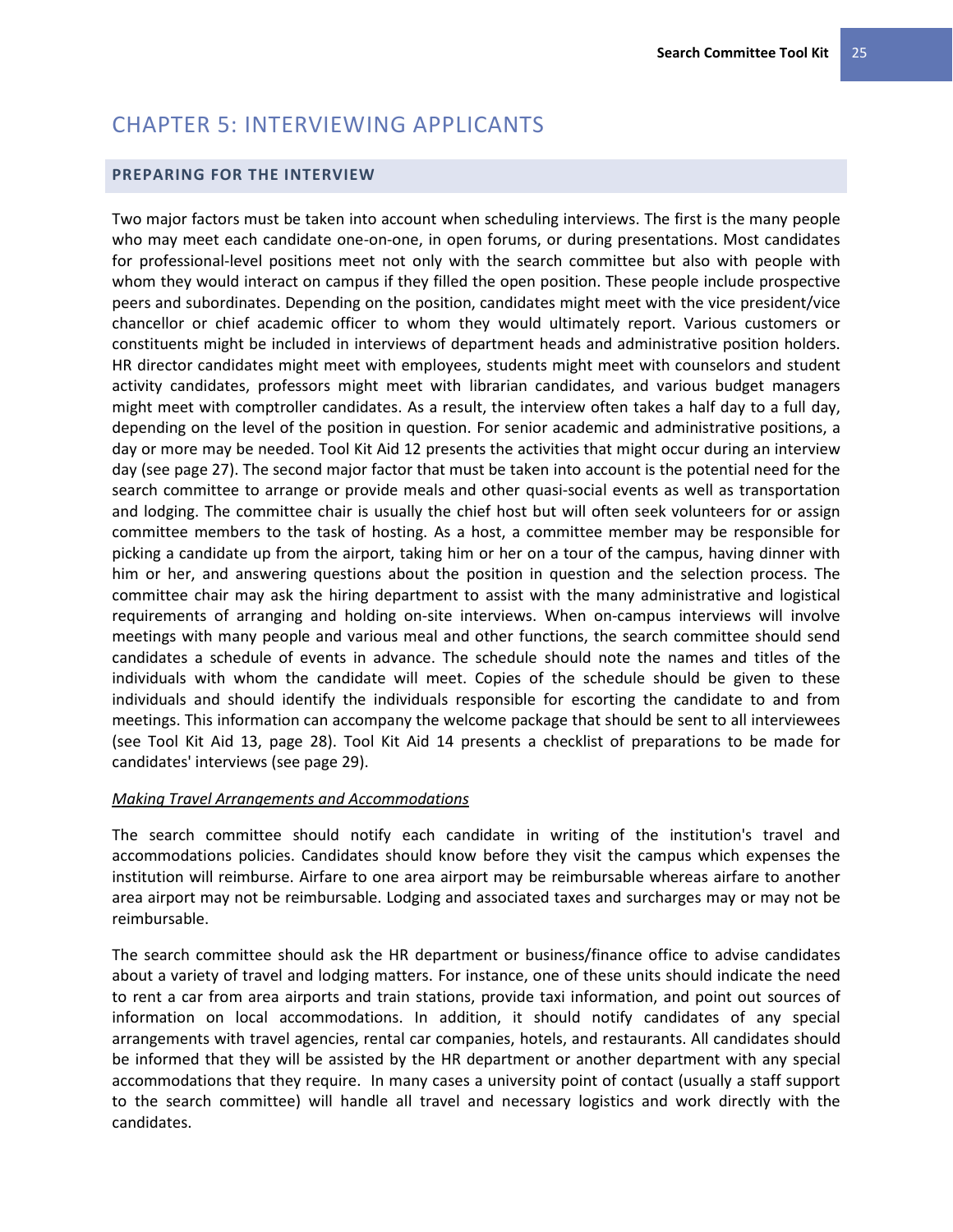## <span id="page-29-0"></span>*Preparing Site Visit Itinerary*

When developing the interview day schedule be sure to provide the following:

- **Filter** Frequent breaks
- List of people with whom the applicant interacts
- Time for interviewee to ask questions
- Opportunity to tour the city and the campus
- Time with realtor to view housing and school options

# <span id="page-29-1"></span>*Providing a Benefits Synopsis*

While the search committee is screening and evaluating candidates, the candidates are screening and evaluating the institution. Because one of candidates' chief considerations in this process is benefits, the search committee should ensure that all candidates who come to campus are familiar with the institution's benefits package. The search committee should ask the HR department to provide a synopsis of the package. The synopsis takes on added importance when the salary for the open position is lower than that expected or desired by a candidate. It should list all benefits, including all leaves (such as sabbaticals and administrative leave) in addition to sick leave and vacation time. It should note any computer purchase programs, health and gym facility access, tuition assistance for the employee and his or her family, and support of professional development activities.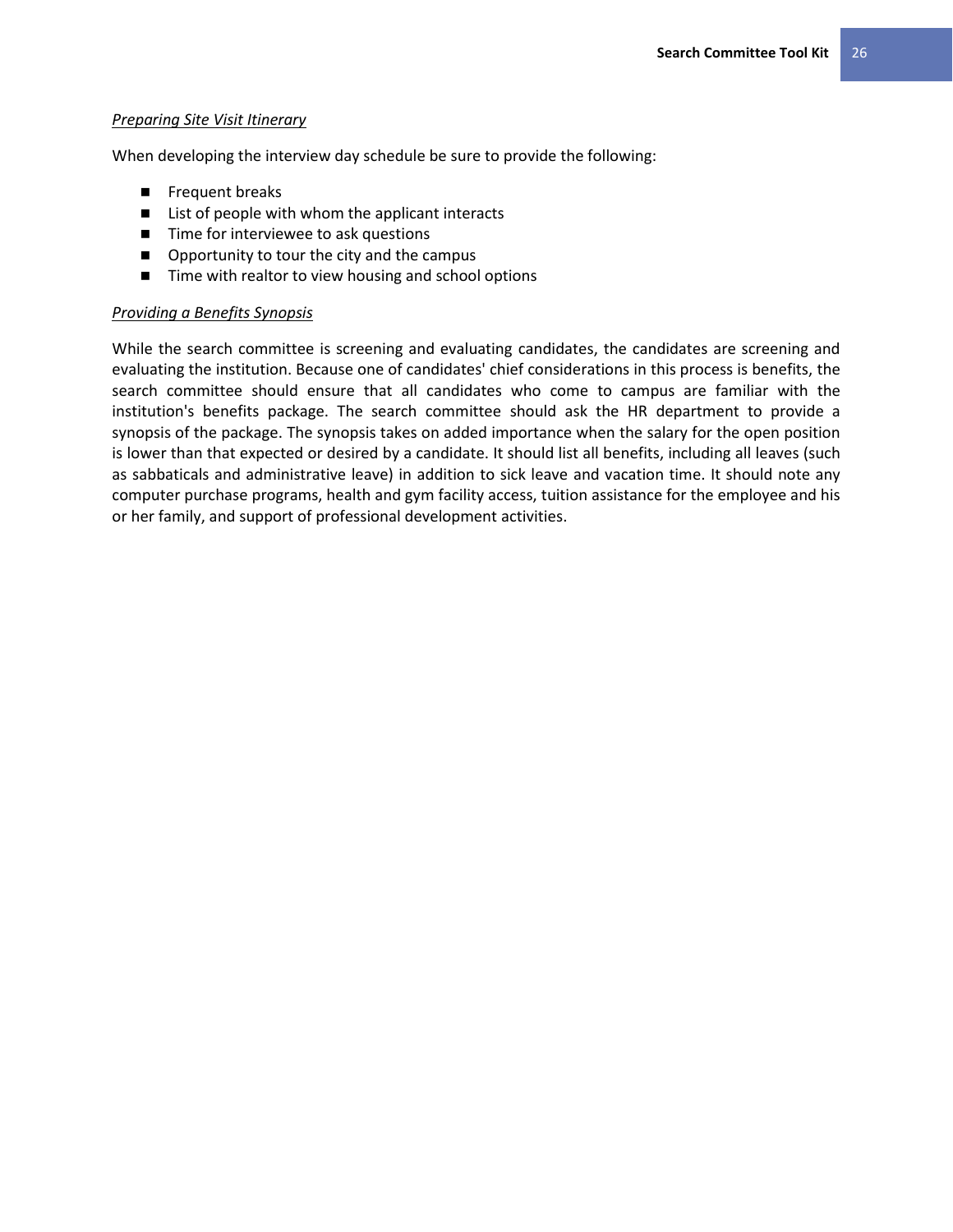# <span id="page-30-0"></span>**TOOL KIT AID 12: SAMPLE INTERVIEW DAY SCHEDULE**

8:30 – 9:00 Meet with search committee chair, other host, or HR representative

> 9:00 – 9:30 Campus tour

# 9:30 – 10:30 Meet with hiring authority

10:30 – 11:45 Interview with search committee

11:45 – 12:45 Lunch (with hiring authority and department or peers)

> 12:45 – 1:00 Break and preparation for presentation

> > $1:00 - 2:00$ Presentation

# $2:00 - 2:30$ Meet with other stakeholders

 $2:30 - 3:30$ Meet with other stakeholders or participate in campus drop-in session

> $3:30 - 3:45$ Benefits brief

3:45 Exit interview with HR representative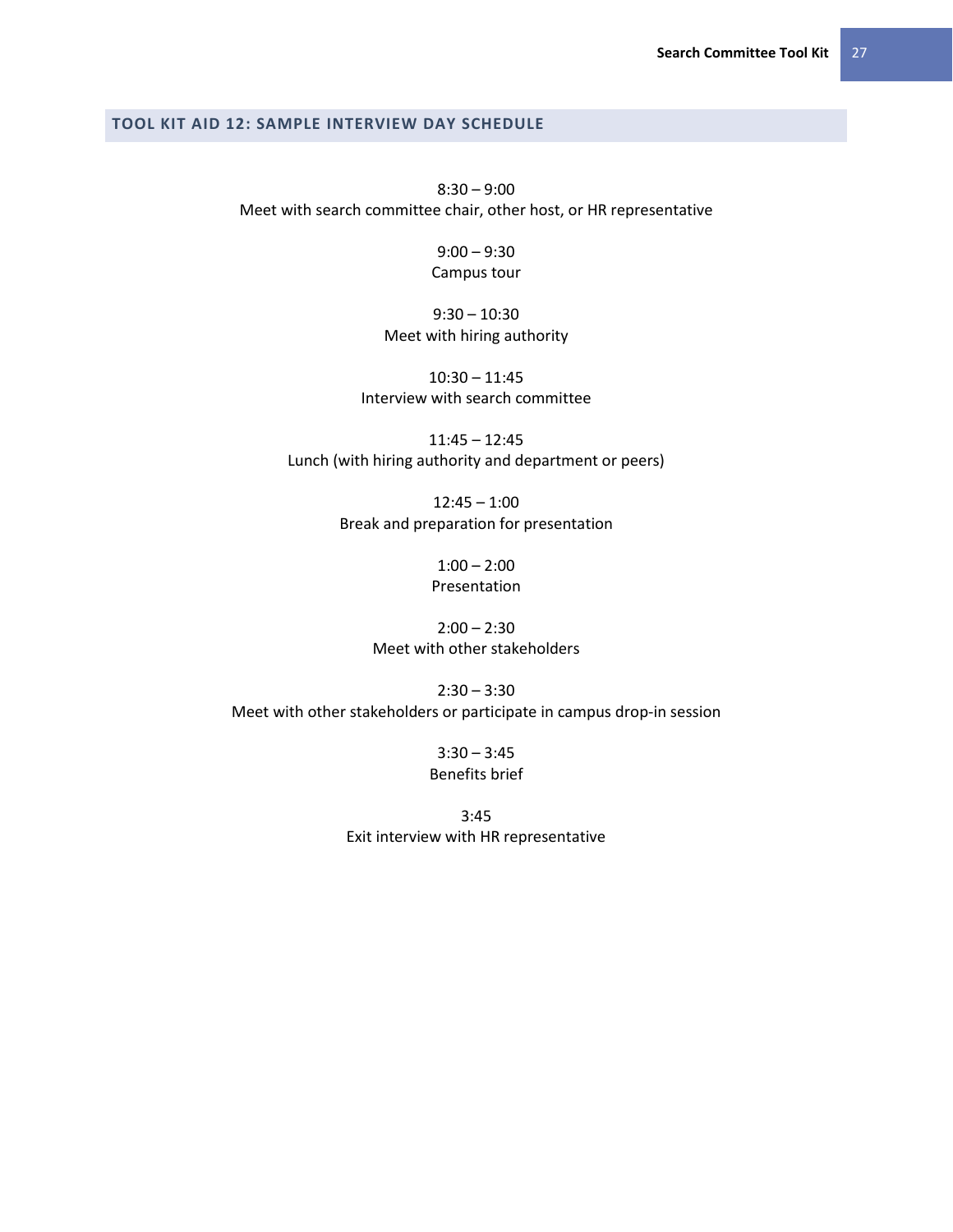# <span id="page-31-0"></span>**TOOL KIT AID 13: WELCOME PACKAGE FOR INTERVIEWEES**

Here is a brief list of information that you should send to all candidates invited to campus for an interview:

- $\Box$  Employee/faculty handbook
- $\Box$  Benefits synopsis
- $\Box$  College or university catalog
- $\Box$  Department brochure
- $\Box$  Organizational chart (department and institution)
- $\Box$  History of institution
- Annual reports
- $\Box$  Statement of mission, goals, objectives, and initiatives (often found in promotional materials)
- $\Box$  Information from local Chamber of Commerce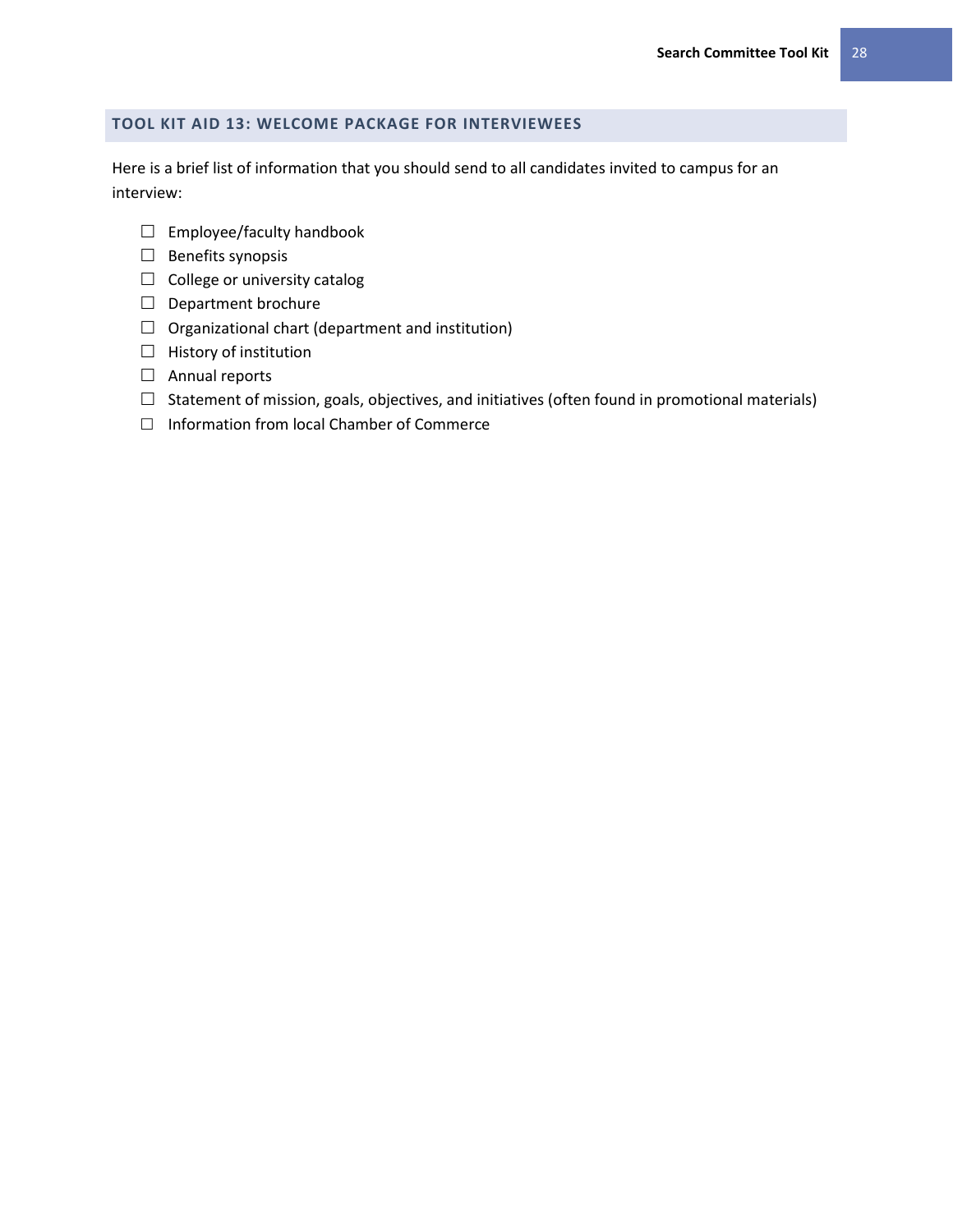#### <span id="page-32-0"></span>**TOOL KIT AID 14: INTERVIEW PREPARATION CHECKLIST**



- $\Box$  Send Welcome Package to interviewee (include a cover letter)
- $\Box$  Confirm travel and lodging arrangements
- $\Box$  Arrange transportation from airport or other location
- $\Box$  Arrange tour of local community (if appropriate)
- $\Box$  Arrange campus tour
- $\Box$  Arrange meeting with hiring authority
- $\Box$  Arrange meeting with dean, chief executive, provost, vice chancellor as appropriate
- $\Box$  Arrange meeting with any appropriate standing committee or group
- $\Box$  Arrange meeting with affirmative action/diversity representative
- $\Box$  Arrange meeting with HR representative who will discuss benefits
- $\Box$  Arrange interview by search committee
- $\Box$  Schedule candidate's presentation
- $\Box$  Schedule meals and breaks as appropriate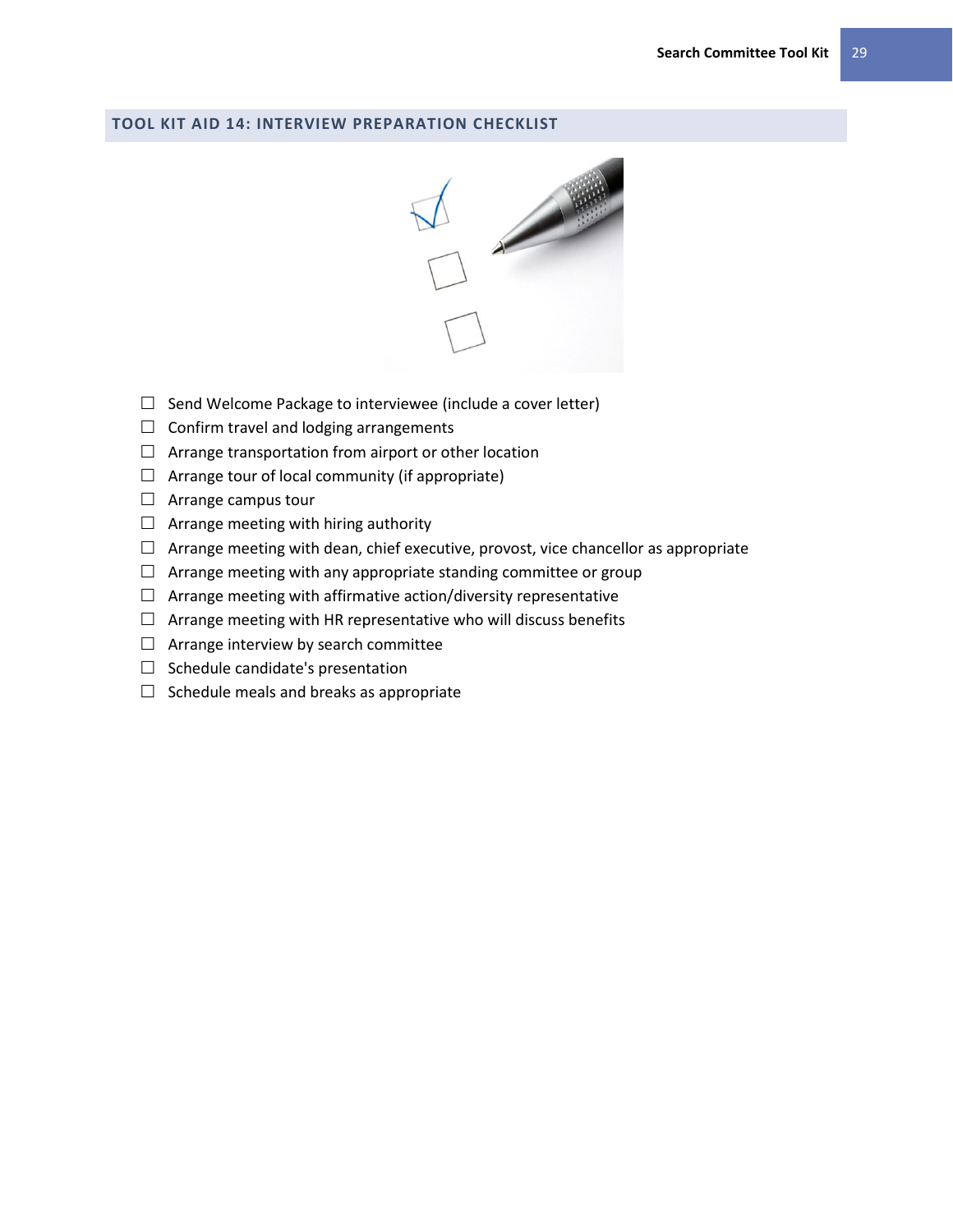# <span id="page-33-0"></span>**CONDUCTING THE INTERVIEW**

Some interviews, as noted above, are used to screen applicants. Other interviews are used to compare candidates and to determine which candidate's abilities and attributes best match the job's duties and align with the organization's culture. (The most qualified person does not always get the job. A person whose primary interest is research is unlikely to do well in a teaching-oriented institution. Similarly, a person who is not respectful of diversity is unlikely to do well in an HR office).

#### <span id="page-33-1"></span>*Appropriate Interview Questions*

Good interview questions will illuminate the experience of a candidate well enough to indicate the prospects for his or her success in the position. Bad interview questions will provide no indication of these prospects. Moreover, they could expose the institution to certain legal liabilities. Generally, all questions should be related to the knowledge, skills, and abilities necessary to successfully carry out the duties and responsibilities of the job. Questions about basic workplace competencies are appropriate as well. Questions about work ethic, decision making, problem-solving, and interpersonal relations that indicate a person's professional character are also appropriate. Candidates should be asked the same set of questions; follow-up questions can and will vary from candidate to candidate. Ford (1993) offers three rules of thumb for determining which questions are acceptable: (1) ask only for information that you intend to use to make a hiring decision, (2) know how you will use the information to make that decision, and (3) recognize that the practice of seeking information that you do not use can be difficult to defend.

These rules suggest that the best questions will emerge from a careful analysis of the position. Another source of good interview questions is the candidate's experiences that relate to the position requirements. The candidate's responses are yet another good source of questions. Because most applicants practice for interviews, it is important to ask pointed questions to ensure that you hire the best performer, not the best rehearsed (see Tool Kit Aid 15 for tips on conducting an interview, p[. 32\)](#page-35-0).

#### <span id="page-33-2"></span>*Types of Interview Questions*

Interview questions can be informational, situational, or behavioral. Informational questions ascertain the facts of a person's education and career. Situational questions ascertain a candidate's response to a hypothetical or real-life situation and also test a candidate's ability to analyze and solve a problem or make decisions. Behavioral questions ascertain the nature of the candidate's past behavior, which may indicate future performance. Examples of such questions are "How would you organize your work if you had more tasks than time to do them?" and "Describe a decision you made that as not popular and how you handled implementing it?" An effective interview technique is to frame all three types of questions in a way that a simple "yes" or "no" answer cannot be given. An example of a question framed in such an open-ended fashion is "Why are you interested in leaving your current position?". Tool Kit Aid 16, Tool Kit Aid 17, and Tool Kit Aid 18 provide information regarding interview questions to avoid, interview evaluations based on responses, and determining the fit of a candidate (pages 33-38).

#### <span id="page-33-3"></span>*Responses*

If no screening interview has been conducted, evaluation of the candidate's interview responses might focus on evaluation of the candidate's possession of the knowledge, skills, and abilities required for the job. If a screening interview has been conducted, the evaluation might focus on the candidate's work ethic, professional character, interpersonal skills, and match with the position and organization. Various evaluation forms are presented in Tool Kit Aid 18, Tool Kit Aid 19, and Tool Kit Aid 20 (see pages 38-40).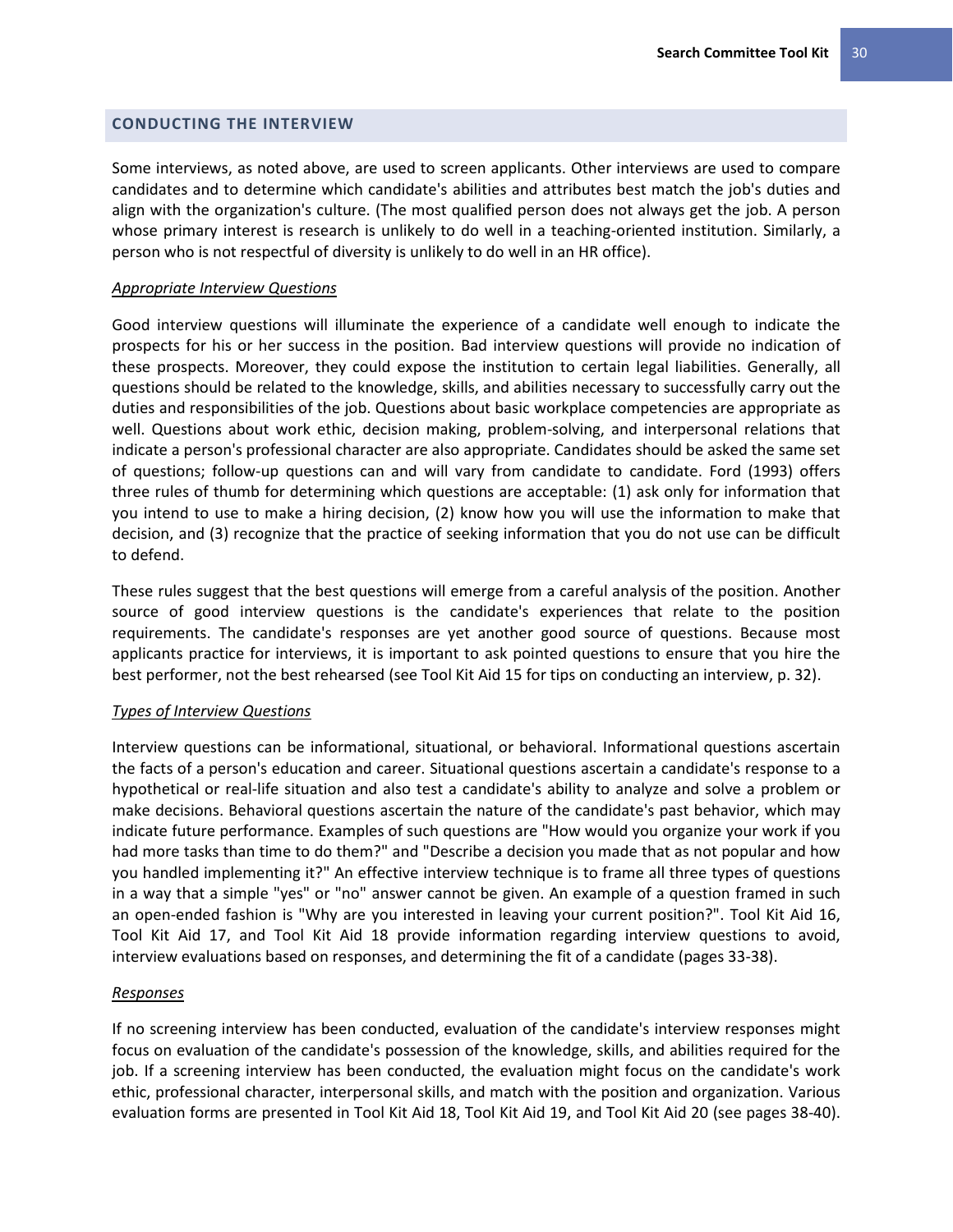Along with information on evaluation forms, the selection committee may wish to consider feedback from individuals with whom the candidate met on campus. Some of the forms presented on subsequent pages can serve this purpose as well.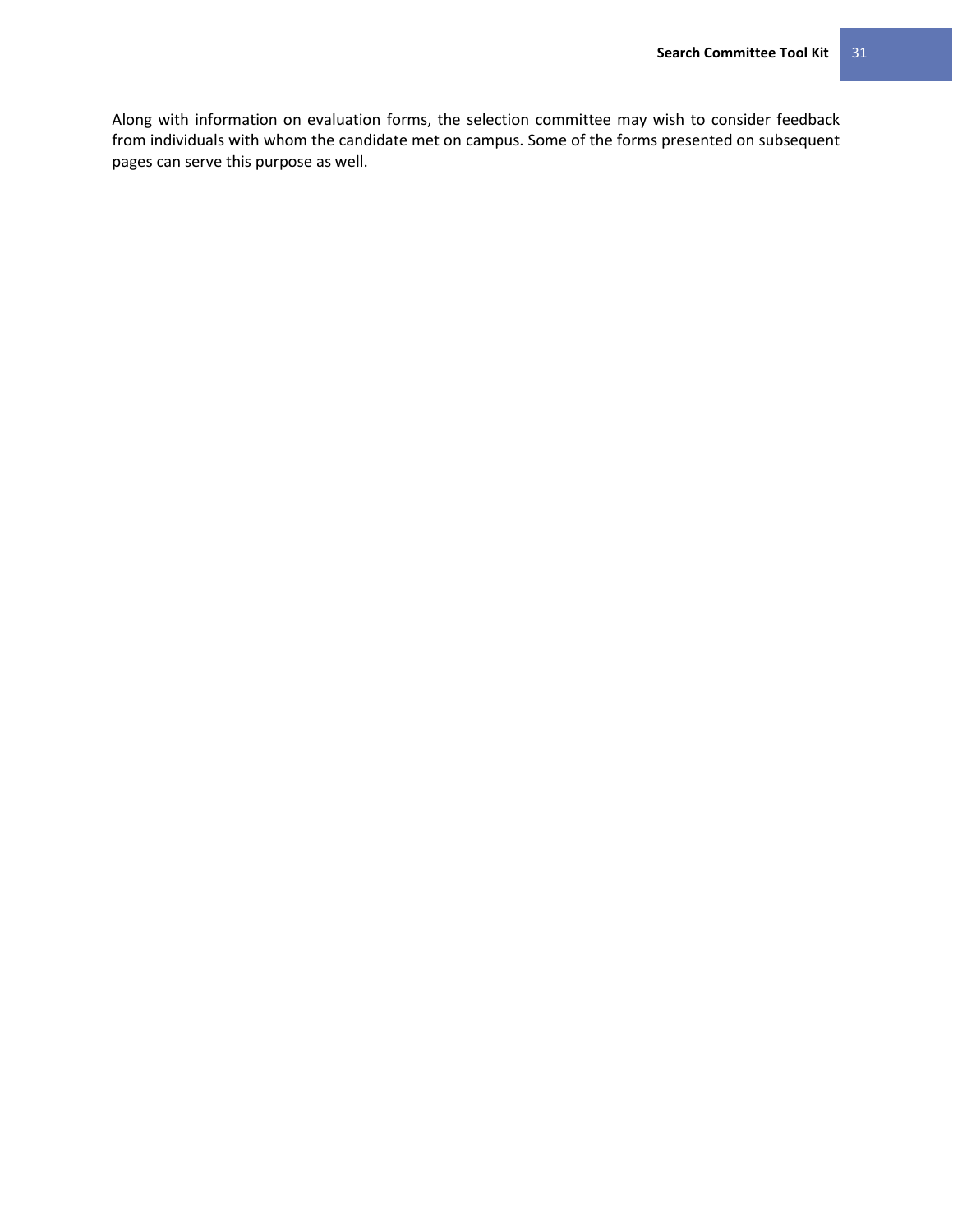# <span id="page-35-0"></span>**TOOL KIT AID 15: TIPS FOR CONDUCTING THE INTERVIEW**

#### *Before the Interview*

- $\Box$  Book an appropriate location
- $\Box$  Review the job description
- $\Box$  Schedule interviews and events to ensure consistent treatment of all candidates, including internal candidates
- $\Box$  Draft and agree upon a group of core questions based on the position-related criteria by which the candidates are to be evaluated
- $\Box$  Use core questions with all candidates to allow comparative judgment and ensure that crucial position-related information is obtained
- $\Box$  Review the candidate's resume/application
- $\Box$  Agree on the format for the interview
- $\Box$  Ensure that you know and can identify the indicators of the candidate's ability to perform the job
- $\Box$  Aim questions at discovering what the candidate can bring to the position and limit them to issues that directly relate to the job to be performed

#### *During the Interview*

- $\Box$  Introduce committee members
- $\Box$  Describe the format of the interview
- $\Box$  Focus on the candidate's ability to perform the essential functions of job and avoid making assumptions based on perceived race, color, ethnic background, religion, creed, sex, marital or familial status, age, disability, national origin, citizenship, veteran status, sexual orientation, or criminal background
- $\Box$  Assess the candidate's qualifications for teaching, research, and service (or other applicable qualifications) within a diverse environment
- $\Box$  Provide an opportunity for the candidate to discuss any special requirements or circumstances such as the need to find a position for a partner
- $\Box$  Create opportunities for candidates to meet with other faculty, staff, or community members who share similar backgrounds. (The Office of Equal Opportunity can assist with these efforts.)
- $\Box$  Ask open-ended informational, situational, and behavioral questions
- $\Box$  Let the applicant do most of the talking
- $\Box$  Keep the interview on track
- $\Box$  Observe nonverbal behavior
- $\Box$  Take notes
- $\Box$  Leave time for the candidate to ask questions
- $\Box$  Ask if you can check references and pursue references not listed on the resume
- $\Box$  Describe the remainder of the search process and the time it will take
- $\Box$  Thank candidate for his or her time

#### *After the Interview*

- $\Box$  Give the candidate a brief overview or written synopsis of benefits
- $\Box$  Answer any questions related to salary
- $\Box$  Evaluate the candidate and document the interview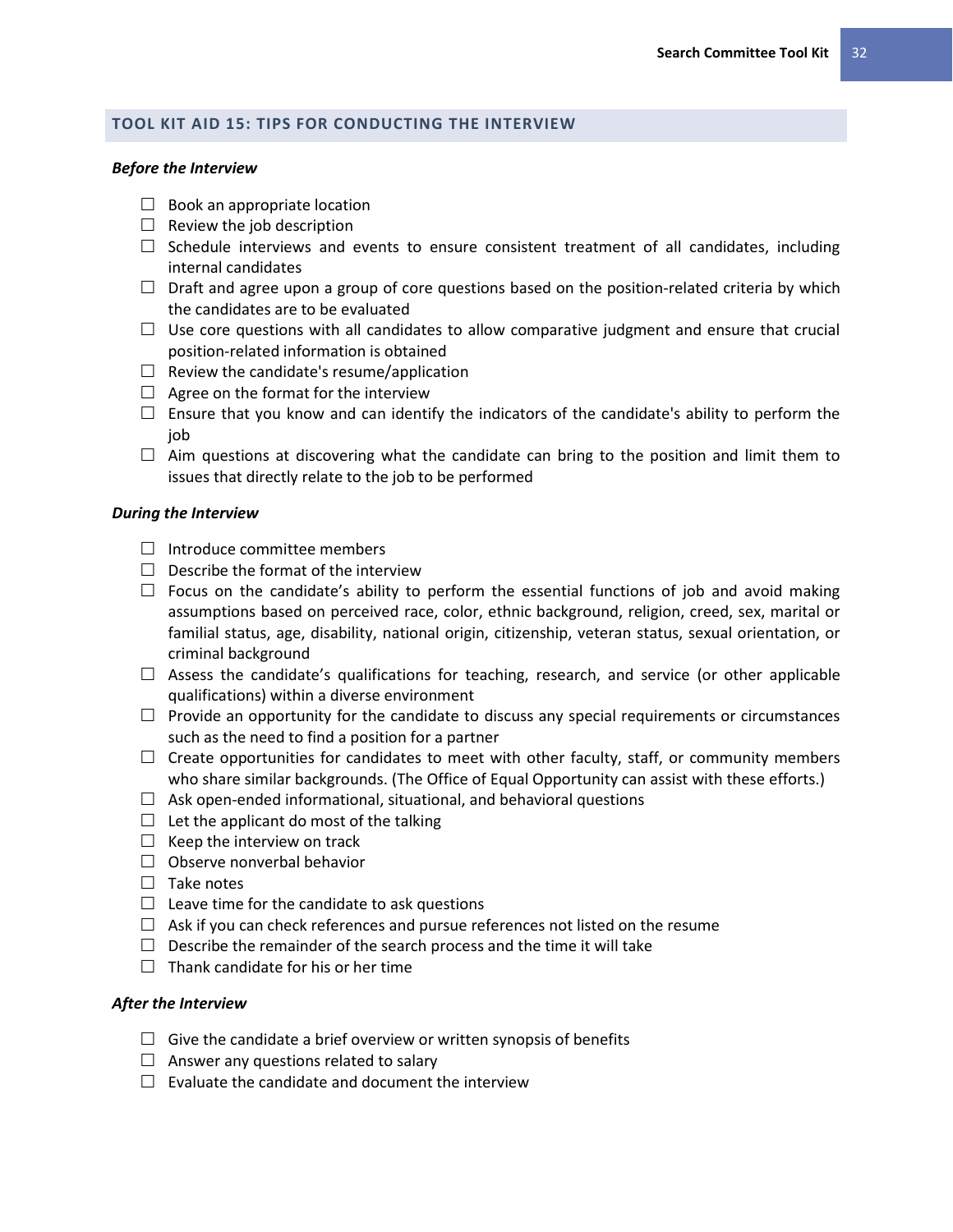## **TOOL KIT AID 16: INTERVIEW QUESTIONS TO AVOID**

| <b>Subject</b>            | <b>What May Be Asked</b>                                                                                                                                                                                          | <b>What May NOT Be Asked</b>                                                                                                                                                                                                             |
|---------------------------|-------------------------------------------------------------------------------------------------------------------------------------------------------------------------------------------------------------------|------------------------------------------------------------------------------------------------------------------------------------------------------------------------------------------------------------------------------------------|
| <b>Name</b>               | Whether the applicant has worked for the<br>University under another name. Whether<br>any other information, such as a nickname<br>or initials, is needed to check the<br>candidate's work and educational record | Maiden name of a married<br>woman. Inquiries about the name<br>that would seek to elicit<br>information about the candidate's<br>ancestry or descent.                                                                                    |
| Age                       | Discussion should be kept to questions<br>about the applicant's career stage.                                                                                                                                     | Inquiry into the date of birth or<br>age of an applicant                                                                                                                                                                                 |
| Gender                    | No questions                                                                                                                                                                                                      | Inquiry into an applicant's maiden<br>name or any question that<br>pertains to only one sex                                                                                                                                              |
| <b>Sexual Orientation</b> | No questions                                                                                                                                                                                                      | Inquiry into applicant's sexuality                                                                                                                                                                                                       |
| <b>Religion</b>           | No questions                                                                                                                                                                                                      | Inquiry into an applicant's religious<br>denomination, affiliation, church,<br>parish, pastor, or religious holidays<br>observed. Avoid any questions<br>regarding organizations and /or<br>affiliations that would identify<br>religion |
| <b>Birthplace</b>         | No questions                                                                                                                                                                                                      | Birthplace of applicant. Birthplace<br>of applicant's parents, spouse, or<br>other close relatives.                                                                                                                                      |
| <b>Relatives</b>          | Names of applicant's relatives already<br>employed by Harvard                                                                                                                                                     | Names, addresses, ages, number,<br>or other information concerning<br>applicant's children or other<br>relatives not employed by Harvard.                                                                                                |
| <b>National Origin</b>    | An employer may require an employee to<br>produce documentation that evidences his<br>or her identity and employment eligibility<br>under federal immigration laws.                                               | Inquiry into the applicant's<br>lineage, ancestry, national origin,<br>descent, parentage, or nationality;<br>nationality of parents or spouse;<br>applicant's native language.                                                          |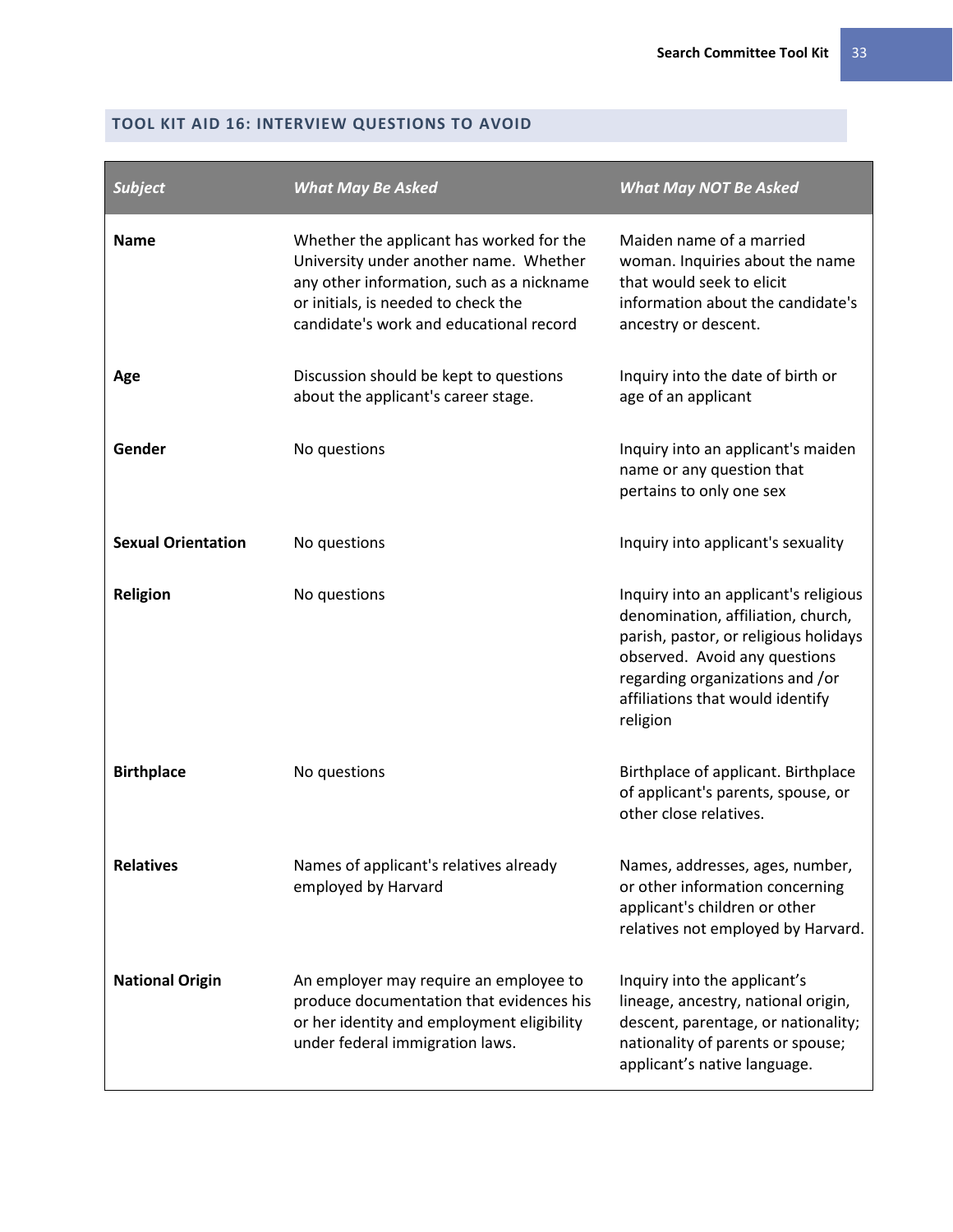| <b>Subject</b>    | What May Be Asked                                                                                                                                                                                           | What May NOT Be Asked                                                                                                                                                                                                                                                                                                                                                                                                                                                                                                                                                                                                                                                                                                                                                                                         |
|-------------------|-------------------------------------------------------------------------------------------------------------------------------------------------------------------------------------------------------------|---------------------------------------------------------------------------------------------------------------------------------------------------------------------------------------------------------------------------------------------------------------------------------------------------------------------------------------------------------------------------------------------------------------------------------------------------------------------------------------------------------------------------------------------------------------------------------------------------------------------------------------------------------------------------------------------------------------------------------------------------------------------------------------------------------------|
| Race              | No Questions                                                                                                                                                                                                | No questions<br>* See National Origin                                                                                                                                                                                                                                                                                                                                                                                                                                                                                                                                                                                                                                                                                                                                                                         |
| Citizenship       | "Are you legally authorized to work in the<br>United States?"                                                                                                                                               | Any inquires about citizenship or<br>whether the applicant intends to<br>become a U.S. citizen.                                                                                                                                                                                                                                                                                                                                                                                                                                                                                                                                                                                                                                                                                                               |
| Language          | What languages do you read fluently?<br>Write fluently? Speak fluently?                                                                                                                                     | Inquiries into how applicant<br>acquired the ability to read, write,<br>or speak a foreign language.                                                                                                                                                                                                                                                                                                                                                                                                                                                                                                                                                                                                                                                                                                          |
| <b>Disability</b> | You can ask an applicant about his or her<br>ability to perform job-related functions, as<br>long as the questions are not phrased in<br>terms which would elicit whether the<br>applicant has a disability | Inquiry into whether the applicant<br>has a physical or mental<br>disability/handicap or about the<br>nature or severity of the<br>disability/handicap. Inquiry into<br>whether an applicant has ever<br>been addicted to illegal drugs or<br>treated for drug<br>abuse/alcoholism. Inquiry into<br>whether an applicant has ever<br>received workers' compensation.<br>Inquiry into whether an applicant<br>has ever been<br>hospitalized/treated for medical<br>or mental health conditions.<br>Inquiry into whether an applicant<br>has ever been absent from work<br>due to illness. An employer may<br>not inquire as to the nature,<br>severity, treatment, or prognosis<br>of an obvious handicap or<br>disability or of a hidden disability<br>or handicap voluntarily disclosed<br>by the applicant. |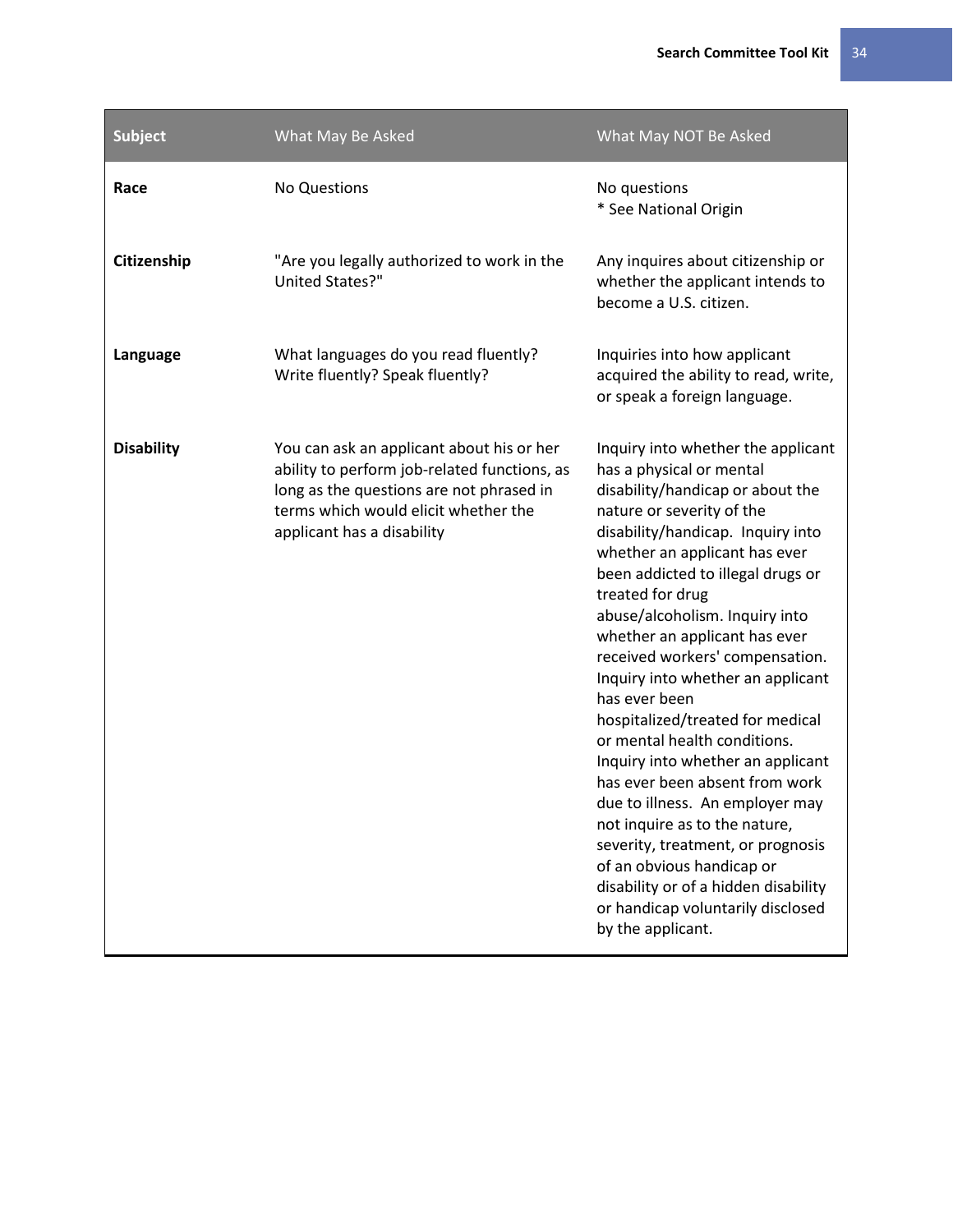| <b>Subject</b>                               | <b>What May Be Asked</b>                                                                                                                                                   | <b>What May NOT Be Asked</b>                                                                                                                                                                                                |
|----------------------------------------------|----------------------------------------------------------------------------------------------------------------------------------------------------------------------------|-----------------------------------------------------------------------------------------------------------------------------------------------------------------------------------------------------------------------------|
| <b>Marital Status</b>                        | May inform candidate that information<br>regarding university family policies and<br>services is available and then refer<br>candidate to appropriate campus<br>resources. | Are you married? Where does<br>your spouse work? What are the<br>ages of your children, if any? What<br>was your maiden name?                                                                                               |
| <b>Address</b>                               | Applicant's place of residence                                                                                                                                             | Do you rent or own your home?<br>How long at each particular<br>address?                                                                                                                                                    |
| <b>Notice of Case of</b><br><b>Emergency</b> | Name and address of person to be noticed<br>in case of an accident or emergency.                                                                                           | N/A                                                                                                                                                                                                                         |
| Height, Weight,<br><b>Strength</b>           | Questions regarding height, weight, or<br>strength may be asked only if the employer<br>can prove these requirements are<br>necessary to do the job.                       | N/A                                                                                                                                                                                                                         |
| Photograph                                   | No questions                                                                                                                                                               |                                                                                                                                                                                                                             |
| <b>Military</b>                              | Applicant's work experience, including<br>names, address of previous employers,<br>dates of employment, reasons for leaving.                                               | Inquiry into an applicant's general<br>military experience or type of<br>discharge.                                                                                                                                         |
| <b>Criminal Record</b>                       | Inquiry into actual convictions (not arrests)<br>that relate reasonably to fitness to perform<br>a particular job.                                                         | Inquiry relating to arrests. Any<br>inquiry or<br>check into a person's arrest, court,<br>or<br>conviction record if not<br>substantially<br>related to functions and<br>responsibilities of<br>the prospective employment. |
| <b>Education</b>                             | Inquiry into the academic, vocational, or<br>professional education of an applicant for<br>employment.                                                                     | Questions about education<br>designed to<br>determine how old the applicant<br>is.                                                                                                                                          |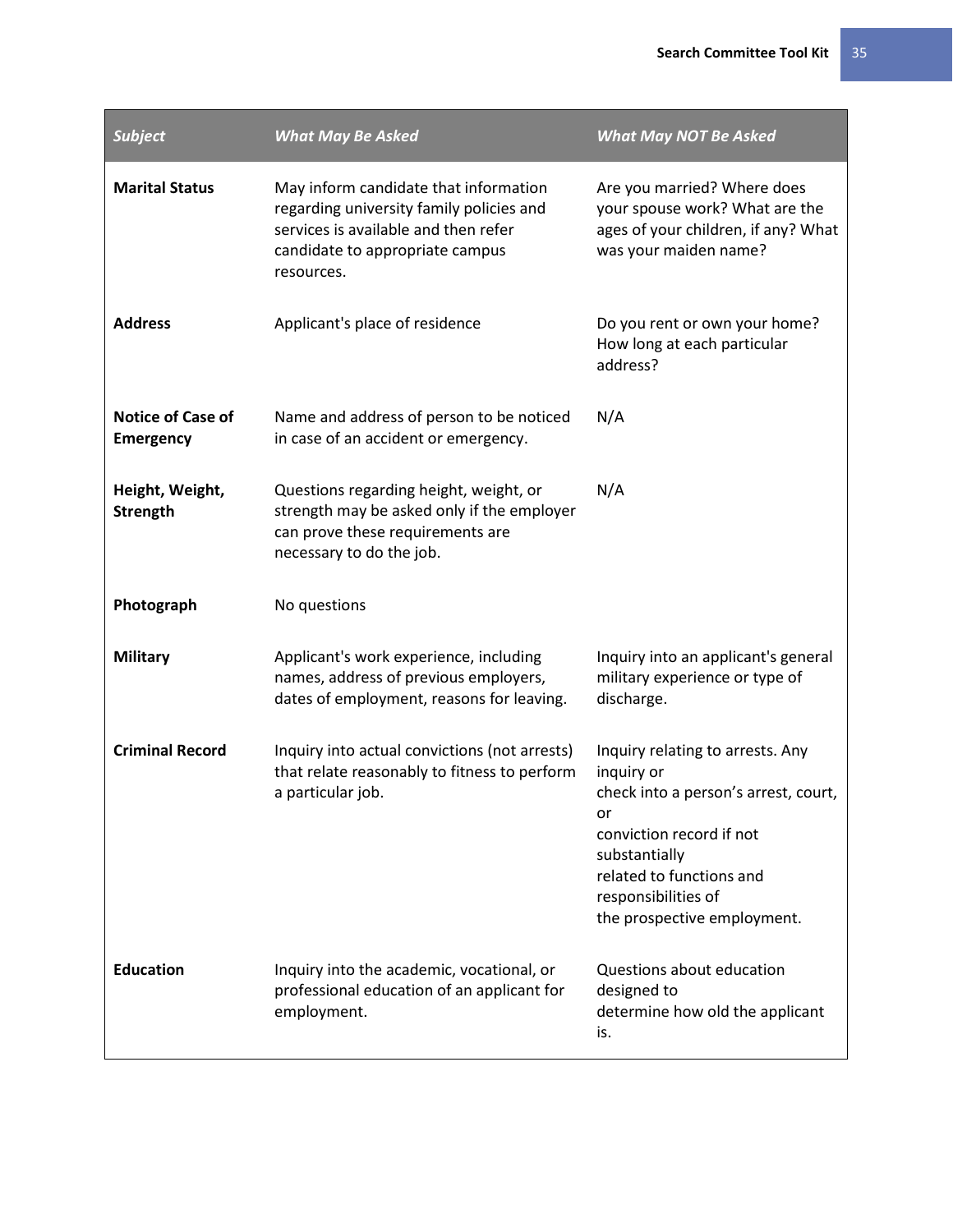| <b>Subject</b>       | <b>What May Be Asked</b>                                                                                                                                                                                 | <b>What May NOT Be Asked</b>                                                                                                                                                                                   |
|----------------------|----------------------------------------------------------------------------------------------------------------------------------------------------------------------------------------------------------|----------------------------------------------------------------------------------------------------------------------------------------------------------------------------------------------------------------|
| <b>Experience</b>    | Inquiry into work experience. Inquiry into<br>countries the applicant has visited. Inquiry<br>into references.                                                                                           | Inquiry into the organizations of<br>which the<br>applicant for employment is a<br>member, the<br>nature, name or character of<br>which would<br>likely disclose the applicant's<br>protected<br>class status. |
| <b>Organizations</b> | Are you a member of any professional<br>societies or organizations? (Exclude<br>organizations the name or character of<br>which indicates the race, creed, color, or<br>national origin of its members.) | Inquiry into applicant's<br>membership in<br>nonprofessional organizations<br>(e.g., clubs,<br>lodges, etc.)                                                                                                   |

Guide to Acceptable Interview Questions, Harvard Office of Human Resources, MIT Faculty Search Committee Handbook (2002). Retrieved from

[http://www.faculty.harvard.edu/sites/default/files/downloads/3.2%20Resources%20for%20Conducting%20a%20S](http://www.faculty.harvard.edu/sites/default/files/downloads/3.2%20Resources%20for%20Conducting%20a%20Search%20-%20Acceptable%20Interview%20Questions.pdf) [earch%20-%20Acceptable%20Interview%20Questions.pdf](http://www.faculty.harvard.edu/sites/default/files/downloads/3.2%20Resources%20for%20Conducting%20a%20Search%20-%20Acceptable%20Interview%20Questions.pdf)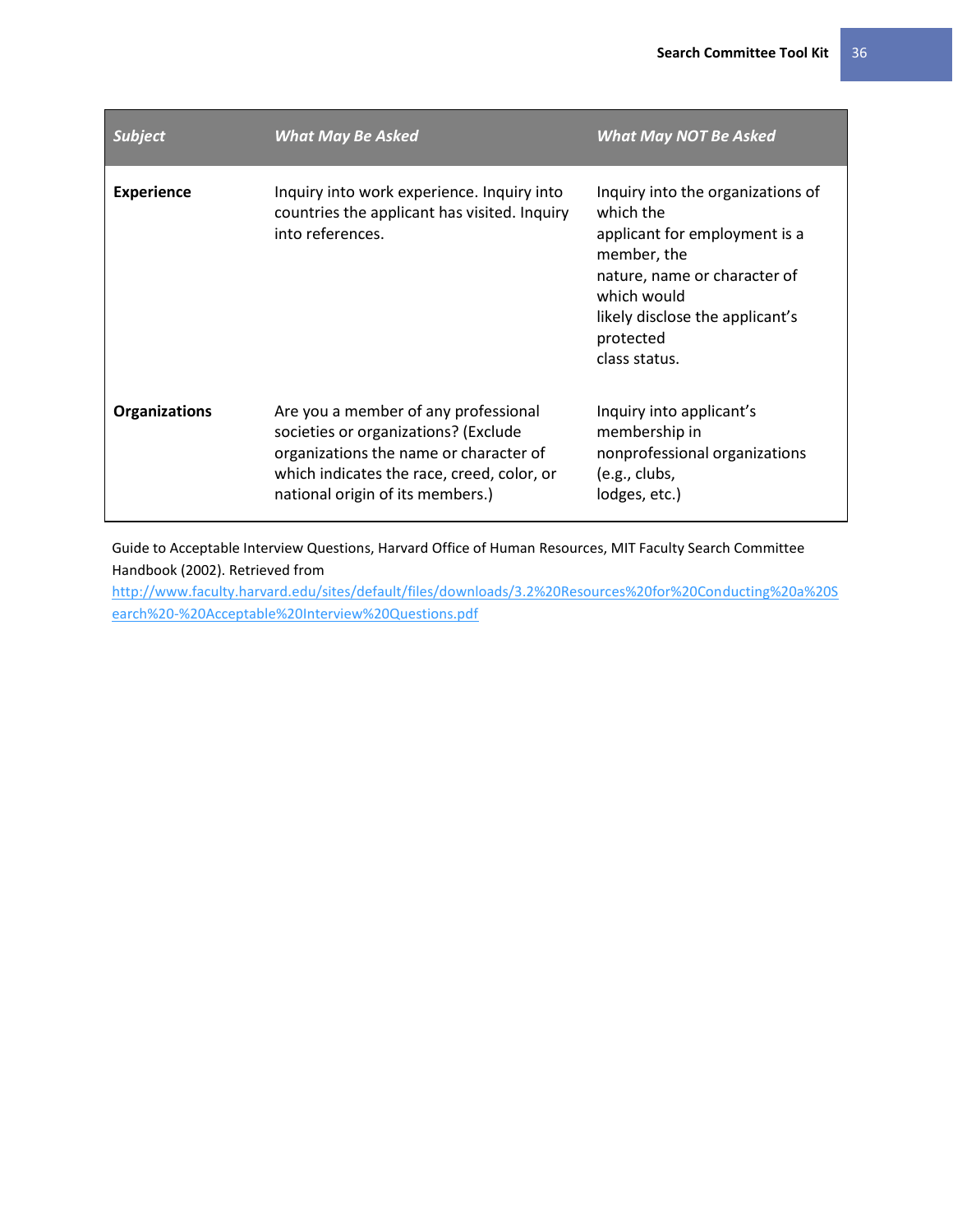## **TOOL KIT AID 17: INTERVIEW EVALUATION BASED ON RESPONSES TO QUESTIONS**

| Candidate's Name | Date |  |
|------------------|------|--|
|                  |      |  |

NAME OF SEARCH COMMITTEE MEMBER: \_\_\_\_\_\_\_\_\_\_\_\_\_\_\_\_\_\_\_\_\_\_\_\_\_\_\_\_\_\_\_\_\_\_\_\_\_\_\_\_\_\_\_\_\_\_\_\_\_\_\_\_\_\_\_\_

|    |                                                                                                                                                                                                                                                  | <b>RESPONSE SCORE</b>                         | <b>IMPORTANCE</b>                                    |                              |
|----|--------------------------------------------------------------------------------------------------------------------------------------------------------------------------------------------------------------------------------------------------|-----------------------------------------------|------------------------------------------------------|------------------------------|
|    | <b>QUESTION</b>                                                                                                                                                                                                                                  | $10$ = EXCELLENT<br>$5 = GOOD$<br>$2 = P$ OOR | $1 =$ Low<br>$2 = \text{MEDIUM}$<br>$3 = H \cdot GH$ | <b>TOTAL</b><br><b>SCORE</b> |
|    | 1. Why are you interested in leaving your<br>current assignment and why do you feel<br>that this position is a good position for you?                                                                                                            |                                               |                                                      |                              |
| 2. | Describe how your past school and work<br>experiences have prepared you for the job<br>for which you are applying.                                                                                                                               |                                               |                                                      |                              |
| 3. | Tell us about your preferred work<br>environment.                                                                                                                                                                                                |                                               |                                                      |                              |
| 4. | Have you ever been told you could not<br>implement a great idea that you had? How<br>did you react? What did you do?                                                                                                                             |                                               |                                                      |                              |
| 5. | Describe your level of computer proficiency<br>and the programs with which you are<br>familiar.                                                                                                                                                  |                                               |                                                      |                              |
| 6. | What would you do if you accidentally hung<br>up the telephone on a customer who had<br>been waiting for a long period of time and<br>the customer called back and used loud and<br>offensive language to tell you that you were<br>incompetent? |                                               |                                                      |                              |
| 7. | How do you go about organizing your work<br>each day?                                                                                                                                                                                            |                                               |                                                      |                              |
| 8. | What do you dislike most about your<br>current job?                                                                                                                                                                                              |                                               |                                                      |                              |
| 9. | Where would this position fit into your<br>career development goals?                                                                                                                                                                             |                                               |                                                      |                              |
|    | 10. Why are you the best candidate for this<br>position?                                                                                                                                                                                         |                                               |                                                      |                              |
|    |                                                                                                                                                                                                                                                  |                                               | <b>TOTAL</b>                                         |                              |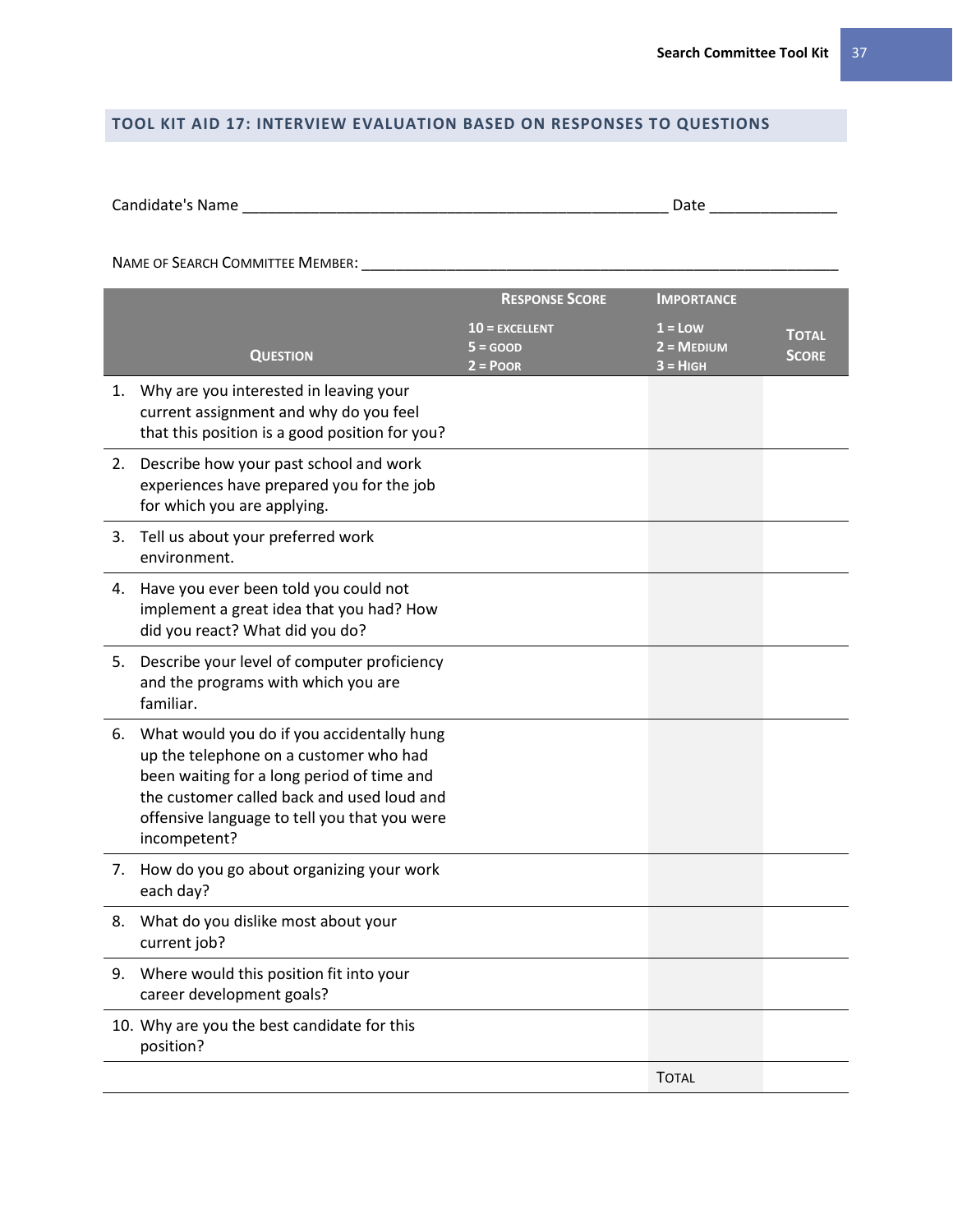## **TOOL KIT AID 18: DETERMINING "FIT"**

Listed below are some examples of attributes that might be sought by a department and institution. A list of such attributes can be used by both the search committee and candidates to determine the degree to which the candidates will be suited to the department and institution.

#### *Attributes Sought by a Department*

- $\Box$  Customer service or teamwork-oriented
- $\Box$  Supports innovative teaching methods
- $\Box$  Understands diverse learning styles
- $\Box$  Possesses leadership experience
- $\Box$  Possesses strong record of publications, presentations, research, and grants
- $\Box$  Possesses sense of humor or charisma (caution: hard to evaluate)
- $\Box$  Supports flexible scheduling
- $\Box$  Supports professional development
- $\Box$  Demonstrates interdisciplinary emphasis

#### *Attributes Sought by an Institution*

- $\Box$  Advocates for environmental responsibility
- $\Box$  Supports diversity
- $\Box$  Welcomes innovation, creativity, and new perspectives
- $\Box$  Supports community service
- $\Box$  Understands and is open to making accommodations for people with disabilities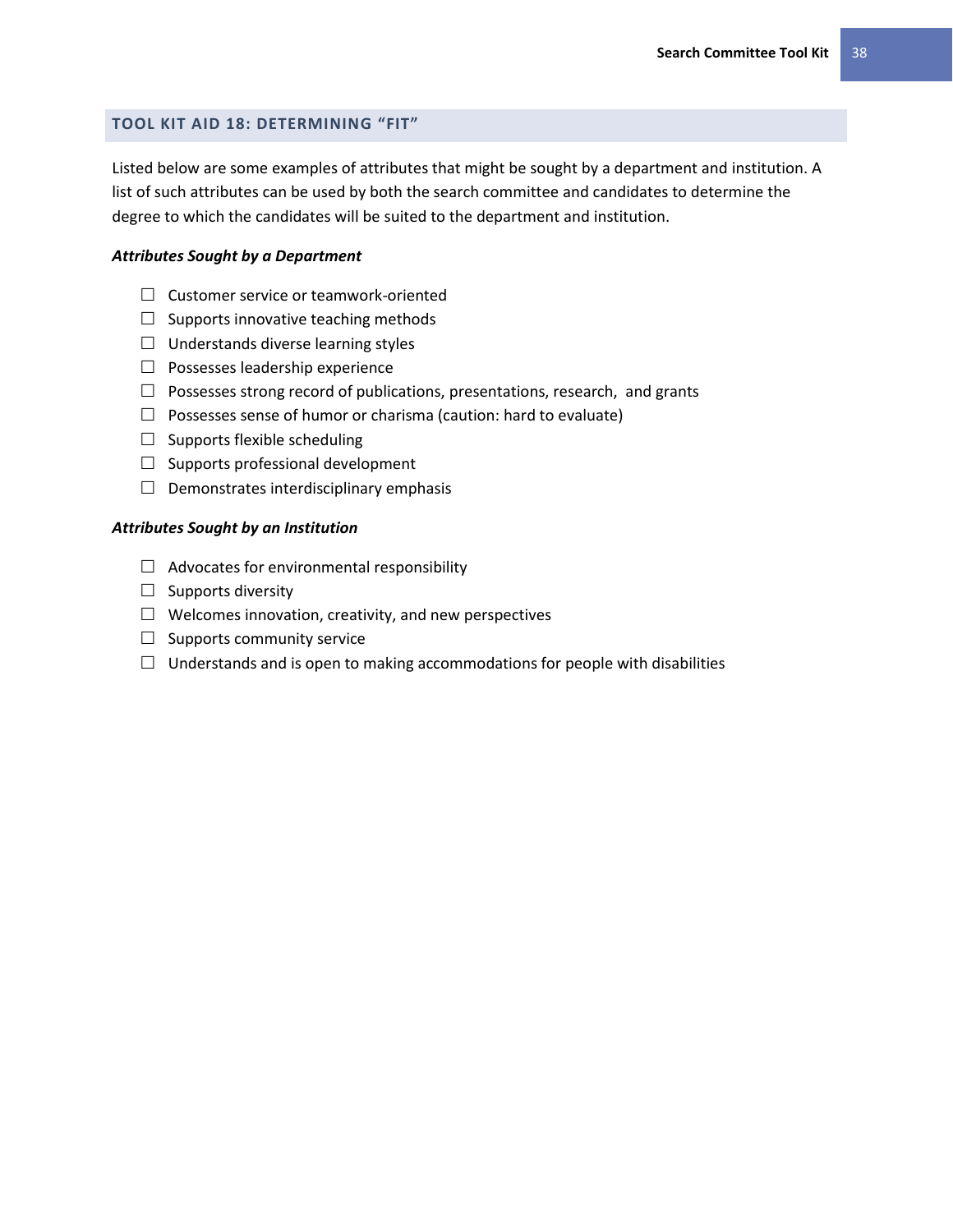## **TOOL KIT AID 19: SAMPLE INTERVIEW EVALUATIONS BASED ON GENERAL OBSERVATIONS**

| Candidate's Name         | Date of Interview |
|--------------------------|-------------------|
| Position Interviewed For |                   |

- 1. Candidate's strengths:
- 2. Candidate's weaknesses:
- 3. Describe your level of satisfaction with the candidate's responses to questions asked? Which questions, if any, were left unanswered?
- 4. Does this candidate appear to be able to perform the job?
- 5. What reservations, if any, do you have about this candidate's ability to succeed at Marietta?
- 6. Other comments.
- 7. Where do you rank this candidate in relation to the other candidates who have been interviewed?

Name of Individual Completing Form \_\_\_\_\_\_\_\_\_\_\_\_\_\_\_\_\_\_\_\_\_\_\_\_\_\_\_\_\_\_\_\_\_\_\_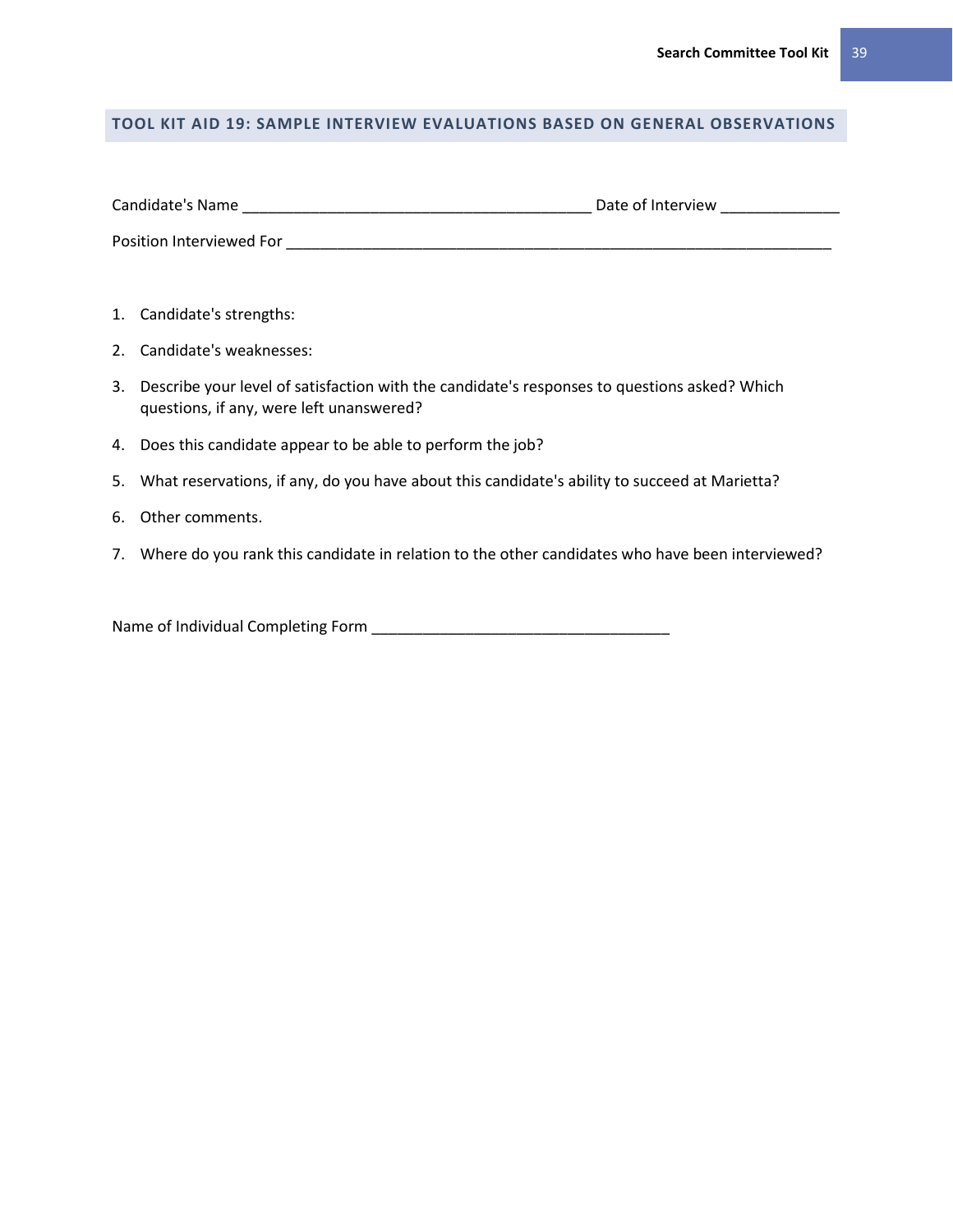## **TOOL KIT AID 20: OBSERVATIONS TO MAKE DURING THE INTERVIEW**

Face-to-face interviews are a great way to not only listen to the candidate's responses to the questions, but to also make some observations.

#### *Communication Skills*

- How verbal and articulate is the candidate?
- How well does the applicant express his/her ideas?
- Is the applicant able to present herself or himself effectively and in a **well-organized manner**?
- Does the applicant express thoughts and ideas in a convincing manner?
- Does the applicant have good eye contact?
- Are grammar and sentence structure appropriate?

#### *Interpersonal Skills*

• Does the candidate express regard for others, even if they came from a not-so-positive experience?

- Does the candidate seem to relate to others?
- How does the candidate show his/her ability to deal with issues in working with others?
- Does the applicant seem willing to accept suggestions and accept responsibility for their actions?
- Does the applicant have a cooperative attitude?
- Is the candidate critical of former supervisors or of companies where previously employed? (You may ask follow-up questions to gather additional information if needed.)

#### *Intellectual Ability*

- Does the applicant have a good understanding of the position and what will be expected of him/her?
- Is the applicant able to think and respond spontaneously? (if applicable)
- Does the applicant display the ability to concentrate and solve problems? (if applicable)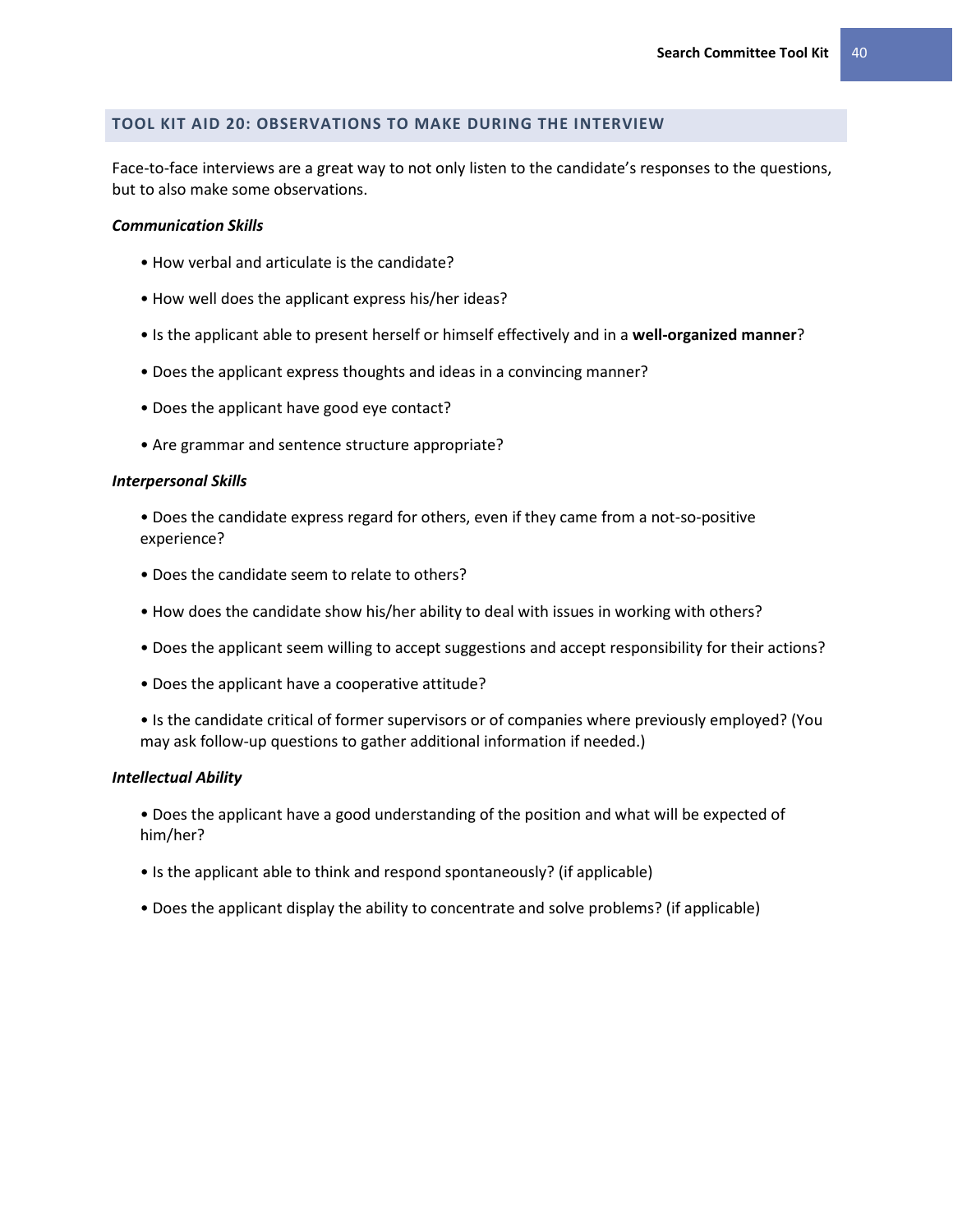## **TOOL KIT AID 21: INTERVIEW QUESTIONS: SPECIFIC TO FACULTY**

| Candidate's Name         | Date of Interview |  |
|--------------------------|-------------------|--|
| Position Interviewed For |                   |  |

## *Mastery of a Body of Knowledge*

- In your opinion, did the candidate have sufficient mastery of a body of knowledge in (specific discipline)?
- Was the candidate's area of professional emphasis evident and was his/her level of knowledge in this area sufficient to be considered expert?

## *Teaching Ability*

- Was the candidate's teaching philosophy consistent with the needs and expectations of Marietta faculty and students?
- How would you evaluate the candidate's presentation?

## *Scholarship*

- Did the candidate have a well thought out and planned research agenda?
- Has the candidate been published and presented papers? How often and where?

## Service Related to the Profession

- What committees has the candidate worked on?
- What professional associations does the candidate participate in?

## Overall Evaluation

- $\square$  Excellent Candidate
- □ Good Candidate
- $\Box$  Unacceptable Candidate

## Name of Individual Completing this Form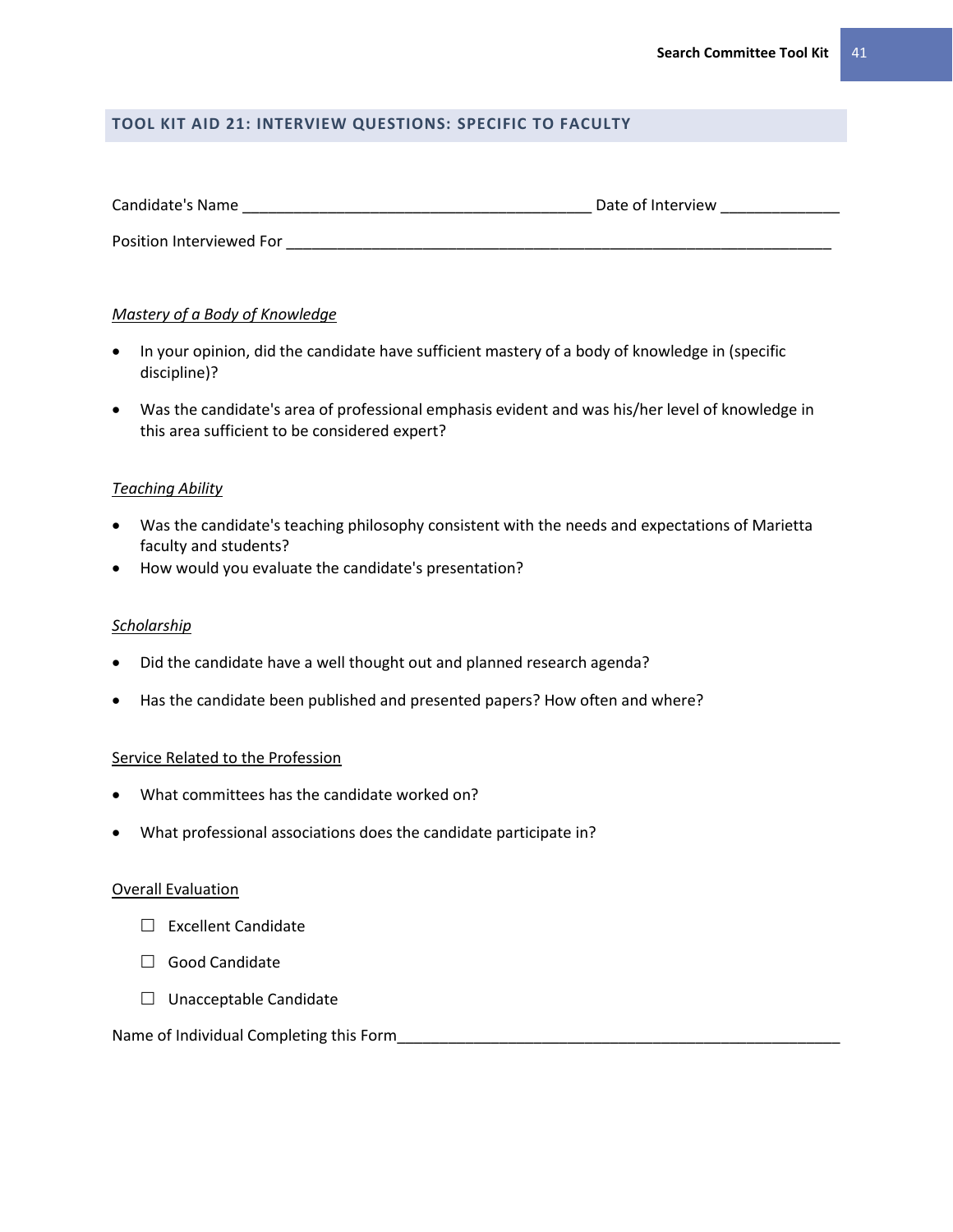## CHAPTER 6: BACKGROUND AND REFERENCE CHECKS

Verifying the accuracy of the facts of a candidate's background as you know them and uncovering facts relevant to the duties of the position sought is always prudent. Moreover, the search committee, as a representative of the institution, may have a de facto legal requirement to verify and uncover these facts. Otherwise, the institution could face legal action on the grounds of negligent hiring, a tort doctrine (recognized in many states) under which a party can claim that an employee who brought harm to coworkers or others would not have been hired if the employer had exercised due diligence in conducting a background check. If undertaken by a party other than the employer, any such check (including a reference check, a criminal background check, and a credit check) must be overseen by the HR office to ensure that it meets all the requirements of the Fair Credit Reporting Act.

## *Due Diligence*

How much background checking is consistent with due diligence? The right amount depends on the position and the organization in question. The scope and depth of a check might increase with the seniority and sensitivity of the position. Verification of degrees, licenses, and skills is probably more critical in background checks of physicians than in background checks of librarians. Checking of credit reports is more critical in checks of chief financial officers than in checks of custodians. Employers should consult with legal counsel on the matter of due diligence as it relates to background checks.

## *Liability for Libel and Slander*

Background checks can expose employers to legal liability. As a general rule, the search committee should ask permission to seek references and tell the candidate which individuals it plans to contact. In addition, it should know what types of information it can and should seek and how it can appropriately use that information. It should consult with the HR unit or legal counsel if it has any questions or doubts about these matters.

## *Criminal Background Checks*

For many sensitive and important positions, employers are increasingly performing criminal background checks. Much of the information related to criminal background is a matter of public record and is reasonably easy to access. Many private organizations can assist with criminal background checks, as can campus police and public safety departments. Candidates must be notified that a criminal background check will be performed.

Taking insightful references on prospective employees is essential, but how do you get started? You can either have a third party take references for your candidate or you can conduct the references internally. Either way, it is helpful to do a number of references—ideally five to six for senior-level candidates—to gather both:

- Hard data confirmation of the candidate's track record, skills, and competencies, including information about the role the candidate played within the organization, specific responsibilities, and performance; and
- Qualitative data tangible examples that allow you to better understand the candidate's management and communication style, track record, and both strengths and areas for improvement, including more qualitative questions about the individual's style, interpersonal interactions, and approach to work.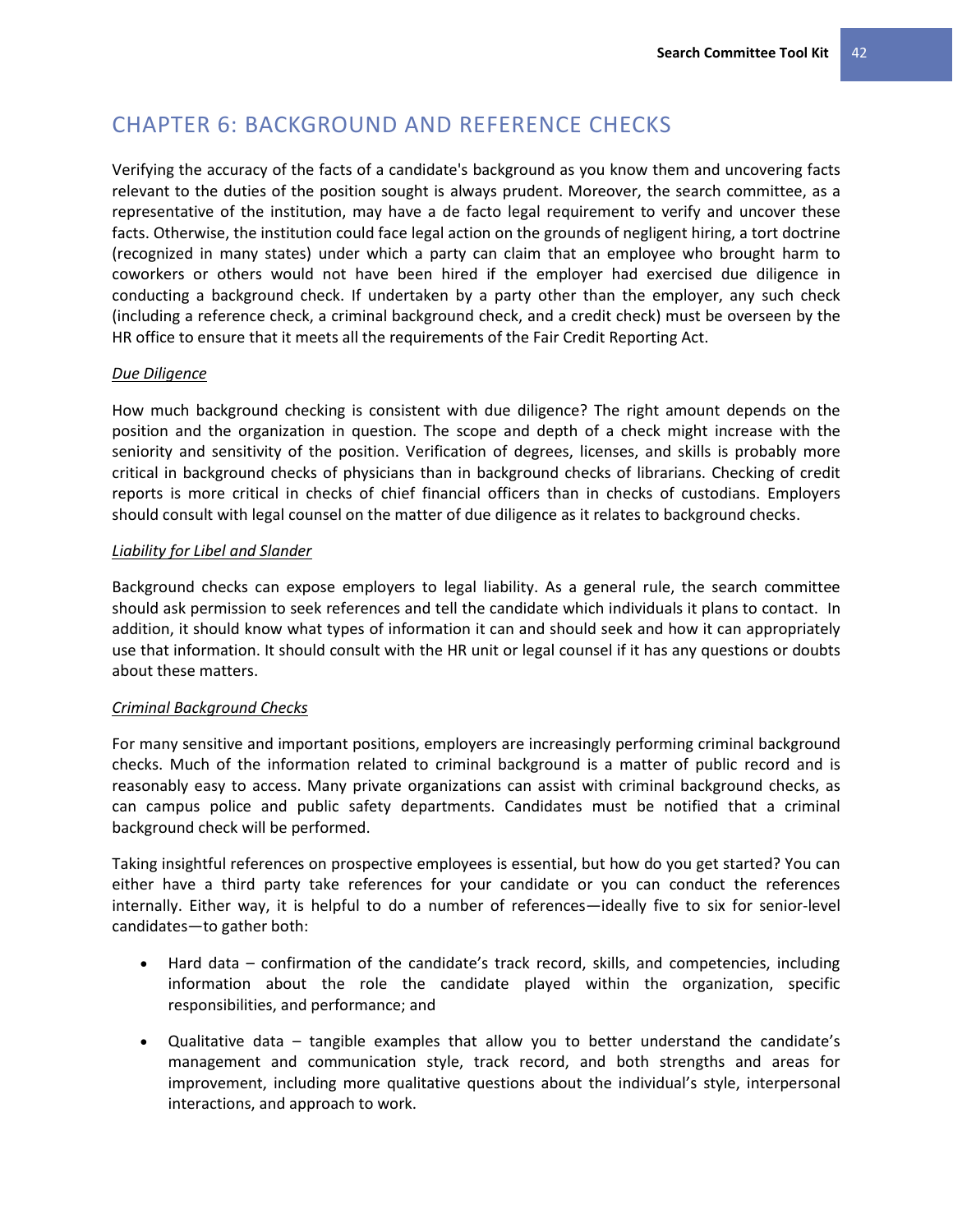Your goal in conducting references is to speak with individuals who have known and worked with the candidate, ideally for a long period of time and in different settings. When asking for a reference list, you should suggest that candidates provide references that include peers, direct reports, their own bosses, and/or individuals external to their organizations with whom they worked fairly closely (e.g., a vendor, a client, or a partner in a collaboration). Speaking with this broad list of people should provide a rounded view of how a candidate interacts with people at different levels within and outside the organization.

Again, if at all possible, avoid questions that elicit a "yes" or "no" response; rather, focus on questions that are open-ended and allow the reference to describe events, accomplishments, and difficulties. Ask for examples and explanations. Listening carefully and drilling down below the surface of initial comments will make a reference truly useful. For example, if someone notes that a candidate was a great manager but didn't get along well with the CEO, you might ask, "Is that unusual in the organization?"

It is important to listen not just to the overall comments a reference makes, but also to the specific word choices and the tone and enthusiasm with which the reference describes the candidate. If he or she makes a comment that seems unclear, ask a follow-up question. Keep your antennae up for shifts in tone, long pauses, or hesitations that might indicate that you've hit a sensitive or troublesome subject. Acknowledge the shift, be willing to follow up, and, most importantly, probe the source. Also keep an ear out for overly enthusiastic references without sufficient depth of examples to back up the praise (Tool Kit Aid 22 and Tool Kit Aid 23 for information regarding reference interviews and reference checking, pages 45-51).

When conducting reference checks:

- First, be prepared to give the references a thorough overview of your organization and the responsibilities of the position for which your finalist is interviewing. While it's standard practice to do this on any reference check, you will want to have details regarding your organization, such as revenues, sources of funding, headcount, organization history, stakeholders, mission, strategic goals, and challenges. This will help the references think about the factors your organization must address to succeed in its mission and how the candidate will fit into the overall organization.
- Second, after you ask the references about their relationship with the candidate, ask them about their experience with the higher education. If a reference has no experience in the sector, you will want to be extra vigilant about speculative comments the reference makes regarding the candidate's fit with your organization and/or the higher education sector.
- Third, probe your candidate's transferable experience and qualities with references.
- Fourth, be prepared to ask follow-up questions, ask why, and ask for clarification. Consider restating what the reference has said to be clear that you understand.

## *Legal Issues*

Reference checking has its own set of confidentiality and legal issues. You must always get permission from the candidate before taking references. You should ask them to sign a release giving you permission to check both named and un-named references as well as to conduct credit and background checks, and cannot legally start that process until they do. (Note: credit and background checks are standard in some industries, and several companies provide this service for a reasonable fee). In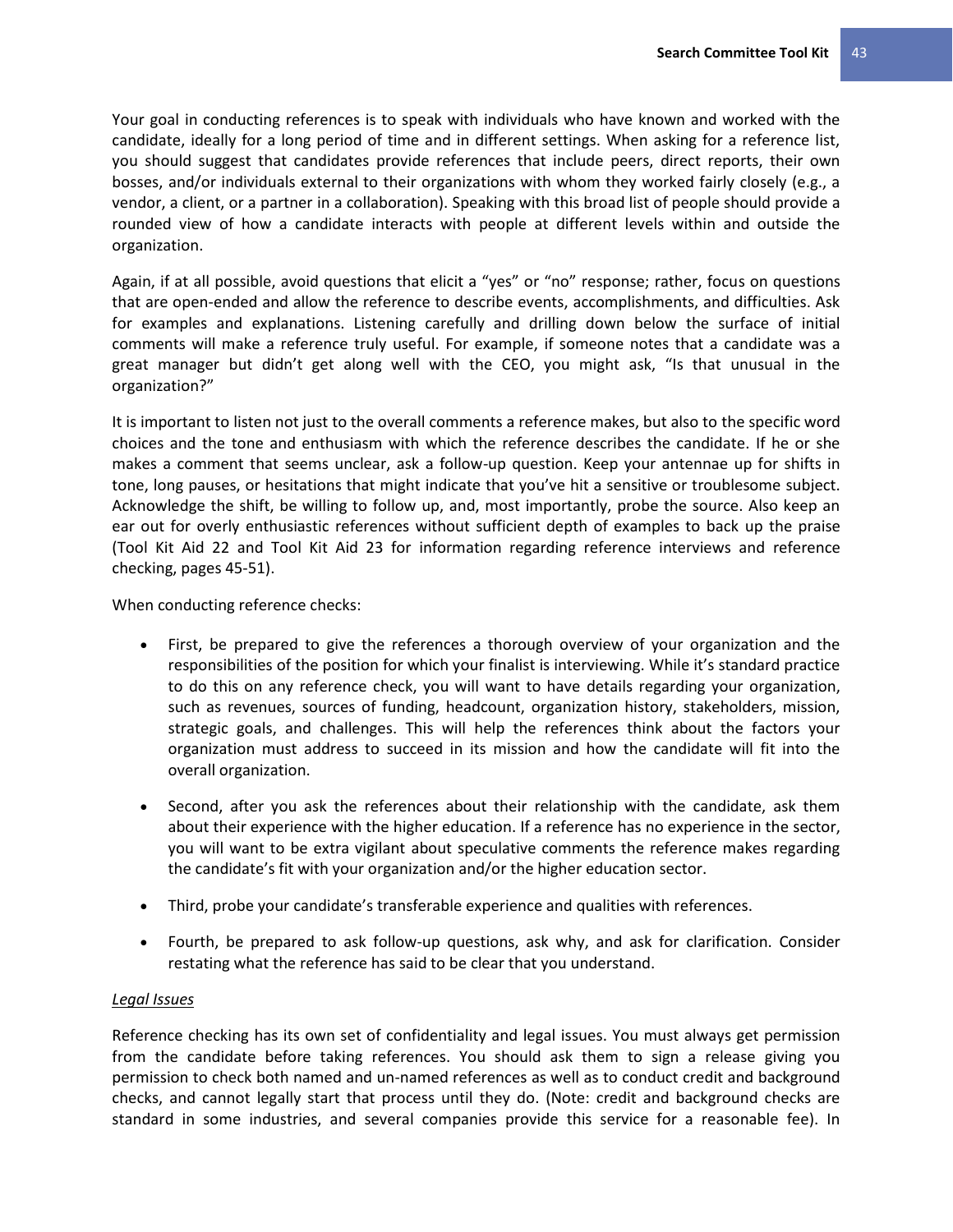addition, your personal notes from a referencing conversation are not to be shared. Instead, write up a summary of each reference check to share with the full search committee. To protect the referencegiver, do not attribute sources of specific quotes or comments, and destroy hand-written notes once the referencing report is written. Note that candidates can request a copy of the reference report and any stored information in their files. And of course, EEOC guidelines on discriminatory questions for interviews apply to reference checks as well.

## *Third Parties*

Many organizations turn to professional third parties for reference checks. Why? Professional recruiters are able to gather information objectively that allows the organization to benchmark the candidate's skills and personal qualities against the job description. In addition, while candidates generally do not offer references who would not give glowing testimonials, professional recruiters have extensive personal and professional networks that often allow the organization to benefit from references that have not been named by the candidate. Furthermore, as professional recruiters tend to do reference checks much more frequently than any given higher education leader, their expertise and comfort in making reference calls may help get the most out of each one.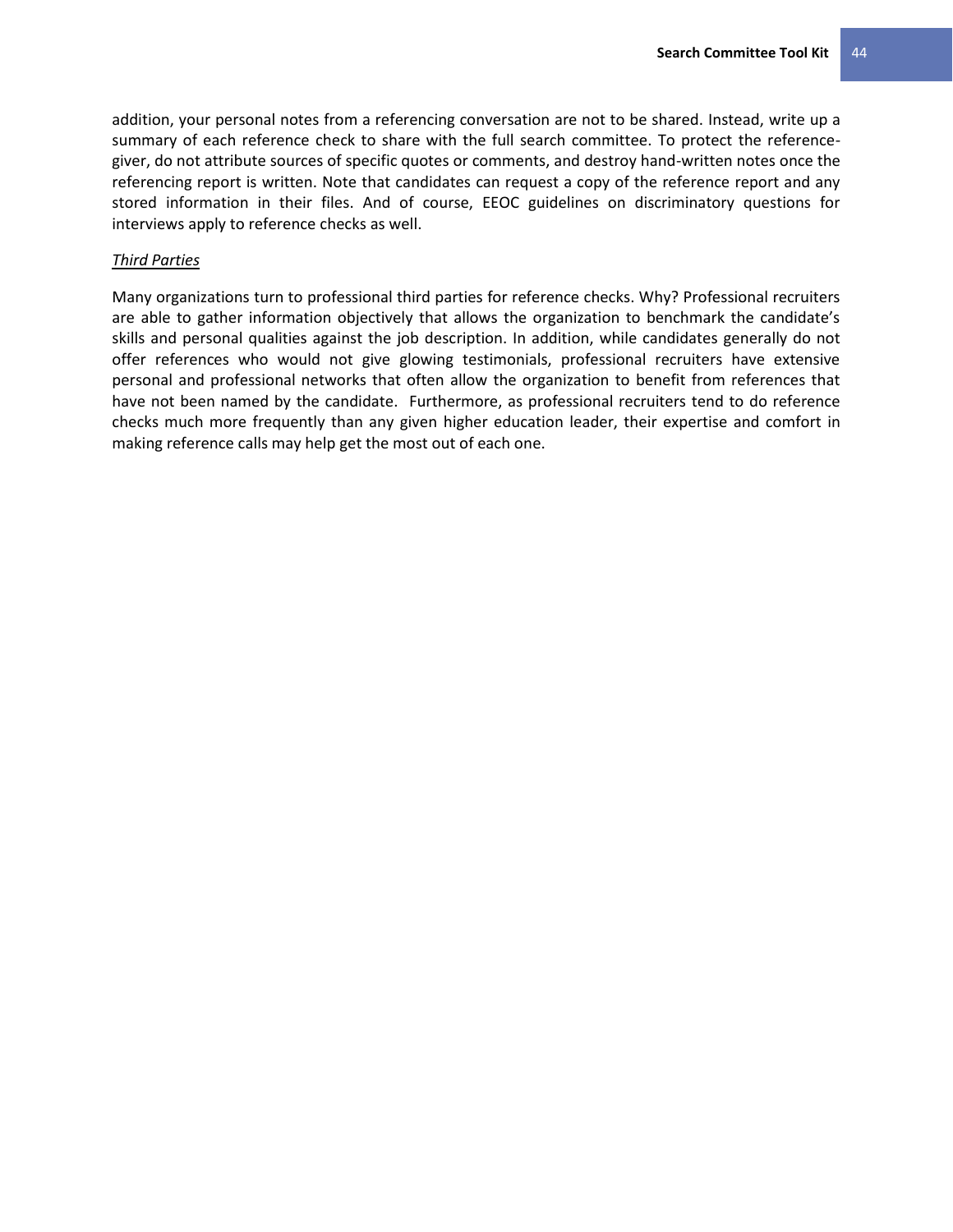## **TOOL KIT AID 22: REFERENCE INTERVIEWS: COMPETENCY BASED EVALUATIONS**

A number of sample questions are listed below regarding reference checking. You may tailor these questions to specific areas you'd like to probe about each candidate. The person offering the reference will be able to tailor his or her responses to what is most relevant if you first give a sense of the position and what would be expected of the candidate.

Given how important it is for your organization to make a good hiring decision, you may also want to look beyond gathering references and utilize other methods of screening candidates' backgrounds, including verification of:

- Employment history dates, positions and actual responsibilities can be checked with the specific employers listed.
- Educational degree you can call registrars at colleges and universities to check on diplomas, and you can verify some certifications (e.g., Certified Public Accountants) online.
- Criminal and civil records there are both specialized investigative firms and web-based services that can help you conduct criminal and credit checks on a candidate. In all cases, candidates must be made aware ahead of time that their backgrounds are being checked and must acknowledge their consent in writing.

Though it is helpful to have some sample questions and other written prompts ready as necessary, reading directly from a list of questions may set an unnecessarily formal tone. Do your best to make the person giving a reference feel as though he or she is having a natural, flowing conversation. Identify yourself, your institution, your reason for calling, and the position for which the candidate is applying:

|    | <b>Opening the Conversation</b>                                                                                                              |
|----|----------------------------------------------------------------------------------------------------------------------------------------------|
|    | 1. What is/was your relationship to _____________________?                                                                                   |
|    | 2. Please tell me a little bit about yourself and how you know __________(How long, in what context;<br>how often were you in contact, etc.) |
|    | 3. From what month and year until what month and year did you work with                                                                      |
| 4. | Can you verify the position(s) that he or she held?                                                                                          |
|    | <b>General Impressions</b>                                                                                                                   |
| 5. | How would you characterize your experience working with Theorem 2                                                                            |
| 6. | Can you provide a general sketch of ________________'s character?                                                                            |
|    | 7. Did you have the opportunity to observe _______________ in his/her position as ______________?                                            |
|    | 8. How would you describe his/her performance in this position?                                                                              |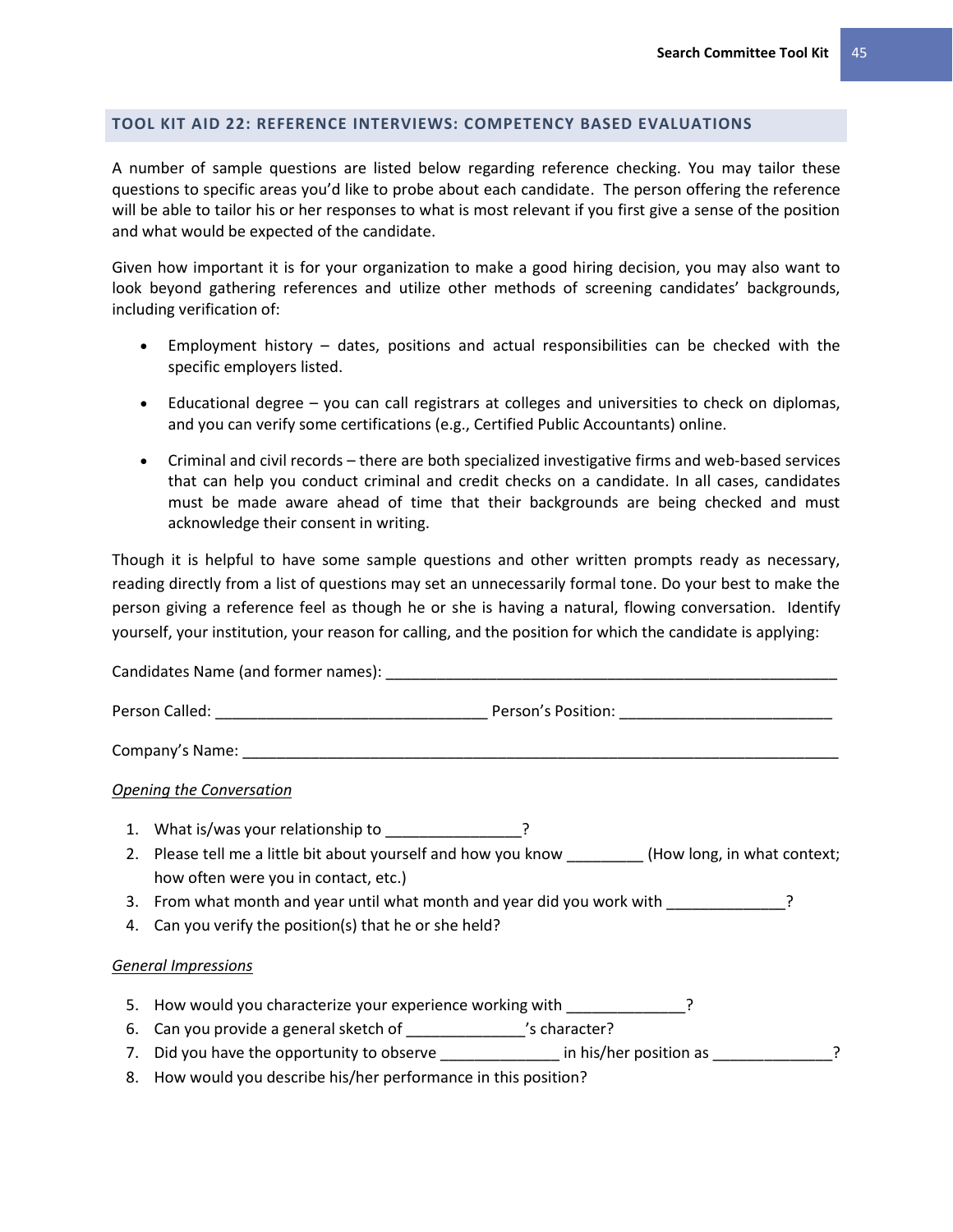## **TOOL KIT AID 22: REFERENCE INTERVIEWS: COMPETENCY BASED EVALUATIONS CON'T**

#### *Personal Attributes*

9. What kinds of personal qualities come to mind when you think of \_\_\_\_\_\_\_\_\_\_\_\_\_?

#### *Achievements*

- 10. What impact has \_\_\_\_\_\_\_\_\_\_\_\_\_\_ had on the organization? In his/her department?
- 11. What are his/her biggest accomplishments or key contributions to the organization (examples)?
- 12. How does this person compare with other executives in similar positions in your organization or comparable organizations?
- 13. What kind of legacy did \_\_\_\_\_\_\_\_\_\_\_\_\_\_\_\_\_ leave?

#### *Leadership Skills*

- 14. How would you describe \_\_\_\_\_\_\_\_\_\_\_\_\_\_\_'s style of leadership?
- 15. How is he/she a visionary? Examples?
- 16. How has he/she been able to increase the visibility of the organization?
- 17. How creative is \_\_\_\_\_\_\_\_\_\_\_\_\_\_\_\_ in building resources and diversifying funding? Has he/she done fundraising?

## *Strategic Thinking Abilities*

- 18. What involvement did **the strategic plantical have in developing the strategic plan for the department** or organization? What specifically did he/she contribute?
- 19. How has \_\_\_\_\_\_\_\_\_\_\_\_\_\_ demonstrated his/her strategic thinking ability? Examples?

## *Management Style*

- 20. How would you characterize \_\_\_\_\_\_\_\_\_\_\_\_\_\_\_'s general management style? (e.g., authoritative, consultative, task-master, etc.)?
- 21. How does \_\_\_\_\_\_\_\_\_\_\_\_\_\_\_\_ go about managing up?
- 22. What type of work environment does he/she need to succeed?
- 23. How would \_\_\_\_\_\_\_\_\_\_\_\_\_\_'s direct reports describe his or her management style? Supervisors?
- 24. How does each pay about making tough decisions? Is he/she inclusive? Fair? Abrupt? Random? Other?

#### *Operational Effectiveness*

- 25. Please describe his/her operational and (if relevant) financial management abilities.
- 26. What type of policies, procedures, or processes did implement?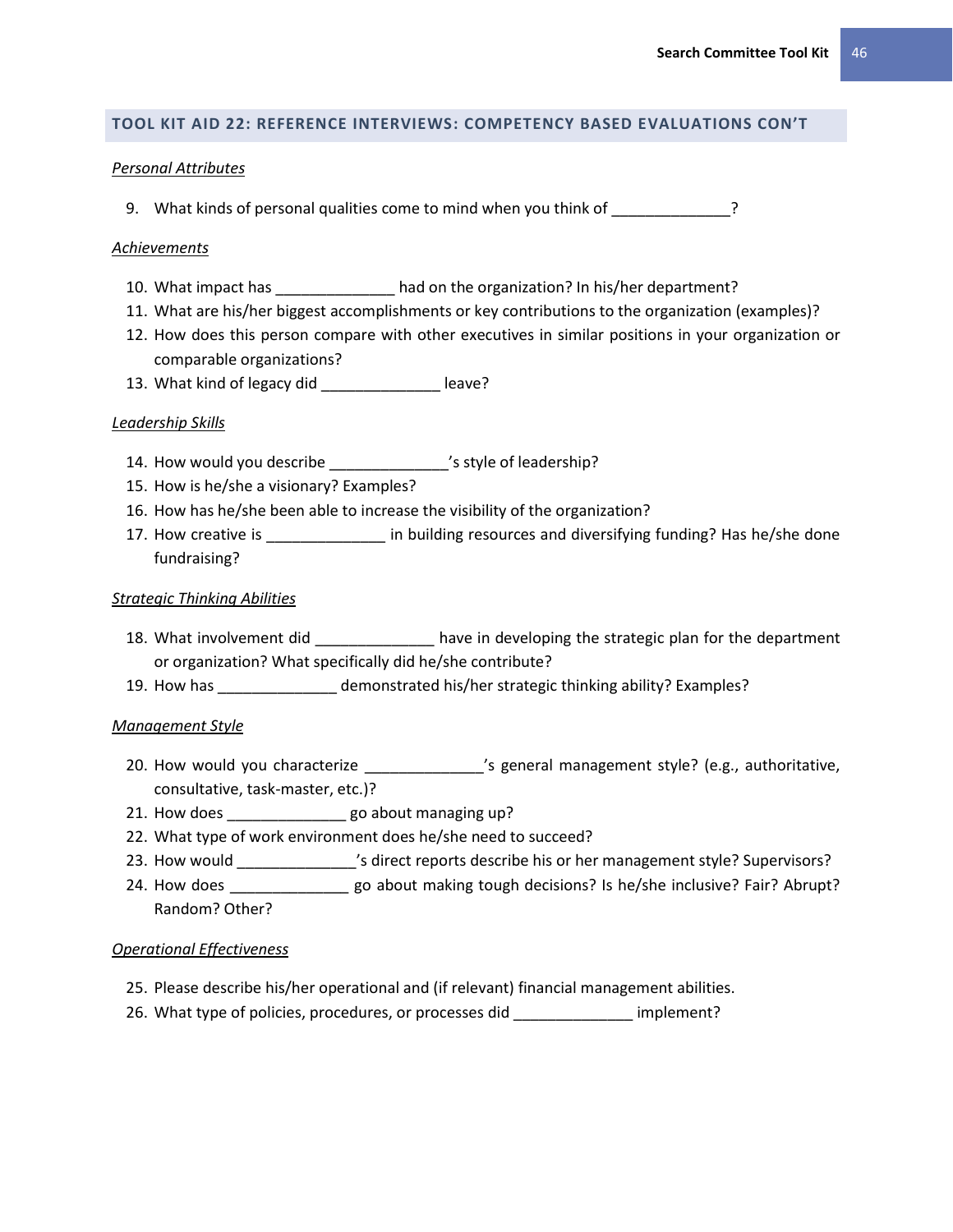## **TOOL KIT AID 22: REFERENCE INTERVIEWS: COMPETENCY BASED EVALUATIONS CON'T**

#### *Emotional Intelligence*

- 27. How does **Late and Solution** deal with conflict? How rigid or flexible is he or she?
- 28. How did you see him/her grow while you were working together?
- 29. How well does \_\_\_\_\_\_\_\_\_\_\_\_\_\_ build consensus among constituents with differing opinions or interests? Examples?

#### *Internal and External Communication Skills*

- 30. How would you describe \_\_\_\_\_\_\_\_\_\_\_\_\_\_'s communication skills: verbal and written?
- 31. How well does \_\_\_\_\_\_\_\_\_\_\_\_\_\_\_\_ listen? How does she/he engage people?
- 32. How often and did \_\_\_\_\_\_\_\_\_\_\_\_\_\_ keep his or her supervisors, direct reports, peers, etc. updated? What methods did he or she use?
- 33. What do you consider \_\_\_\_\_\_\_\_\_\_\_\_\_\_\_'s strengths to be?

## *Areas for Development and Support*

- 34. Given that no one is perfect and everyone has areas in which he or she can improve, can you describe any areas **Exercise** can or should continue to develop?
- 35. From what you have shared, can you tell me how this trait has impacted XX or the rest of the team? Do you see any liabilities or downsides to XX taking this position?
- 36. What have been \_\_\_\_\_\_\_\_\_\_\_\_\_\_ biggest professional challenges? How did she/he overcome them? Examples?
- 37. If you were to do an appraisal on \_\_\_\_\_\_\_\_\_\_\_\_\_\_, what would his/her development objectives be?
- 38. How would you compare the performance of \_\_\_\_\_\_\_\_\_\_\_\_\_\_ with that of others who have held the same job?
- 39. What would you see as the ideal position for him/her? Why?
- 40. Where does **the most support?**
- 41. Please describe **the context of tardiness**, absenteeism, attitude, abuse of sick or vacation time, dependability, trustworthiness, or completion or assigned tasks.
- 42. In what sort of environment do you think that \_\_\_\_\_\_\_\_\_\_\_\_\_\_\_ would work best.

#### *Closing*

- 43. How would you summarize \_\_\_\_\_\_\_\_\_\_\_\_\_\_\_\_ as a candidate for this position?
- 44. Is there an experience that you have had with \_\_\_\_\_\_\_\_\_\_\_\_\_\_\_\_\_\_\_\_that is particularly memorable to you?
- 45. Why did **was also company** leave the company? Was it his/her decision?
- 46. Would you hire or work with him/her again? If not, why not?
- 47. Is there anything else that I should know about before moving \_\_\_\_\_\_\_\_\_\_\_\_\_\_ forward in the process? **(A MUST-ASK QUESTION!)**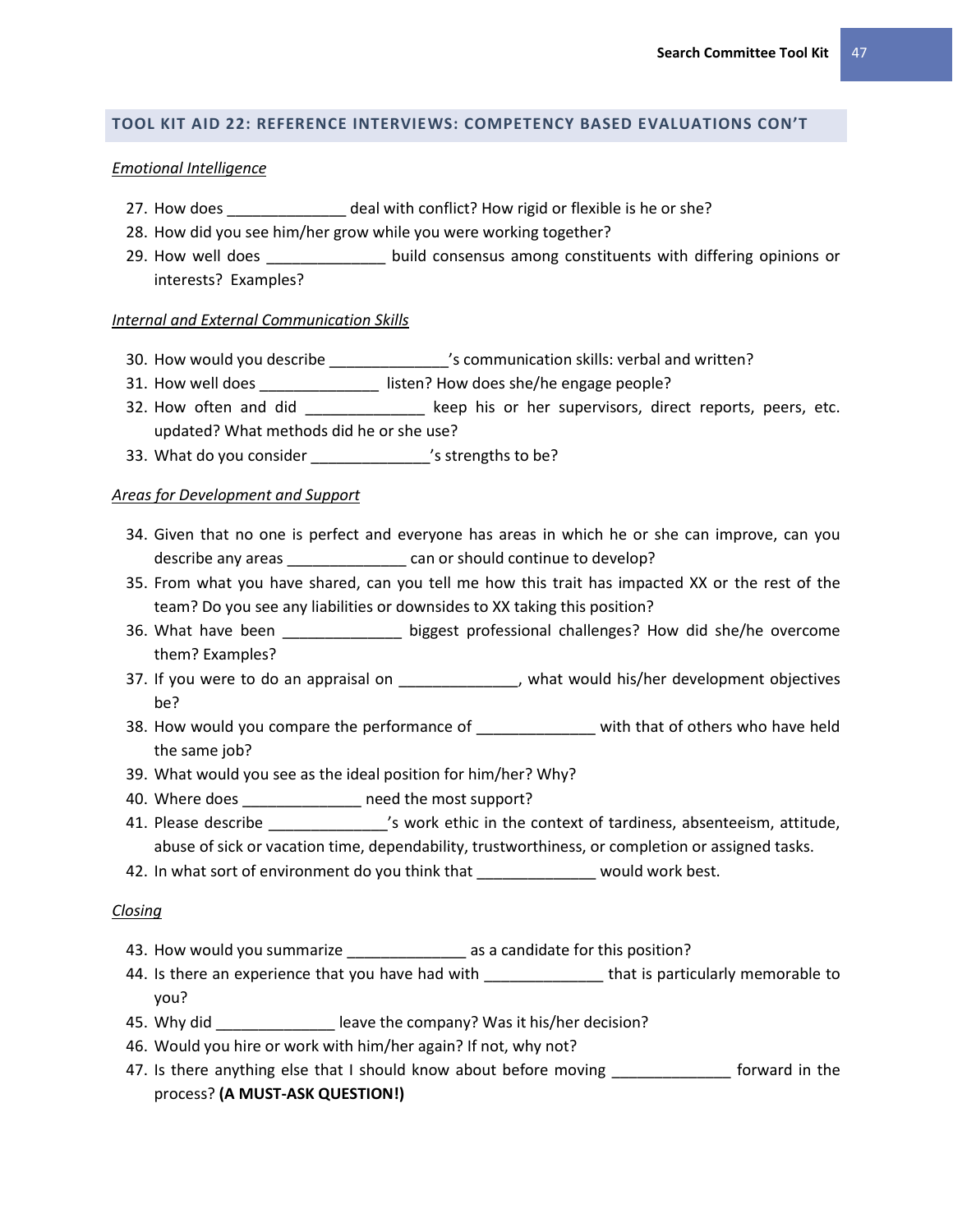- 48. Is there anyone else you could recommend as a reference who might have seen \_\_\_\_\_\_\_\_\_\_\_\_\_\_ from a different angle?
- 49. Thank you so much for your help and insight. Do you mind if I contact you again in case I have additional questions?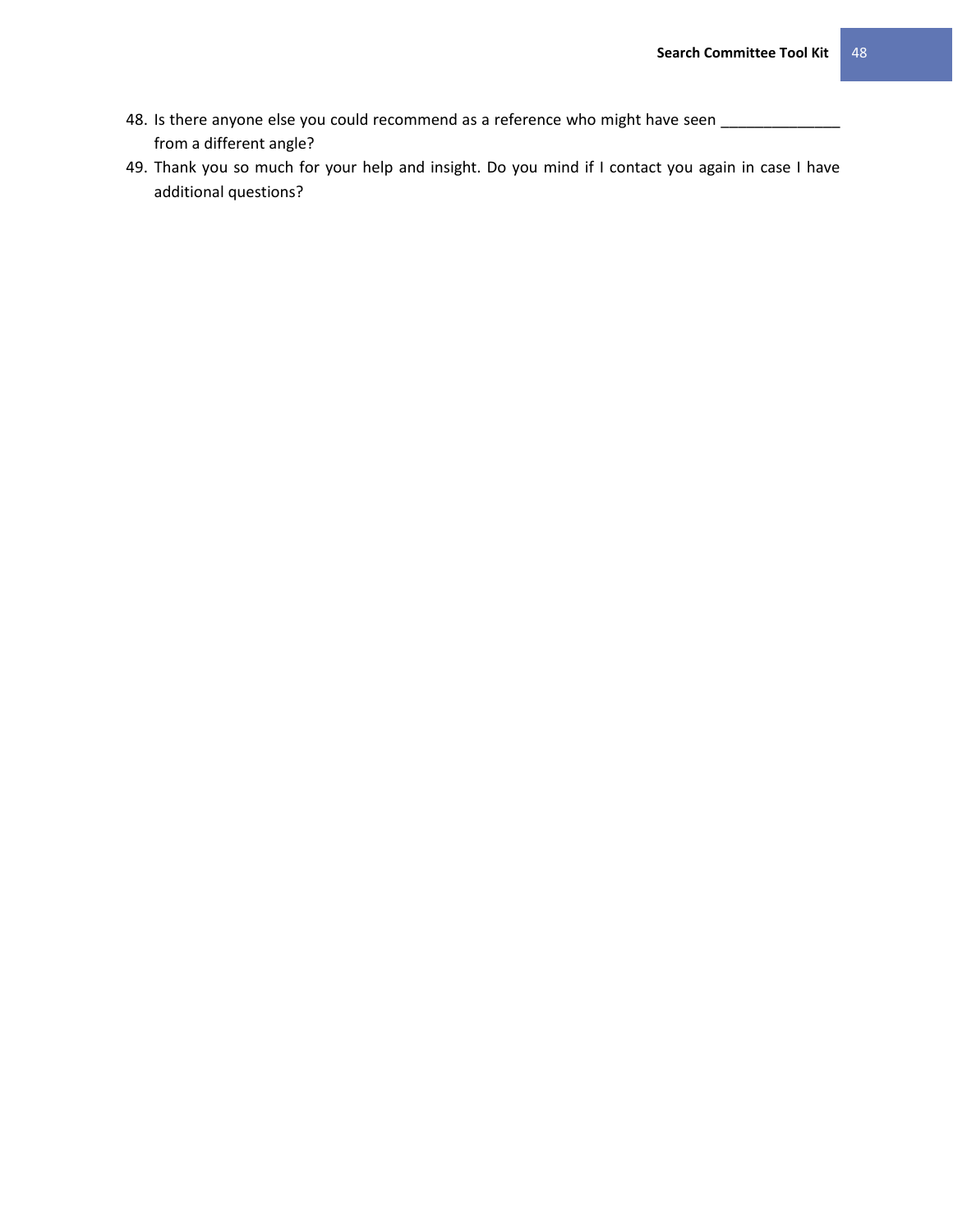## **TOOL KIT AID 23: REFERENCE CHECKING -- EVALUATION BASED ON COMPETENCY AREA**

#### *Ability to Manage Teams, People and Organizations*

#### **What to Look for in Reference Answers:**

- 1. Examples that demonstrate the candidate's ability to manage a diverse staff with examples of goals that were met by the team.
- 2. History of working with entry-level, mid-management, and senior executives to accomplish goals.
- 3. Candidate's ability to coach and mentor individuals throughout his or her career with detailed descriptions of what the candidate did for the mentees.

#### **Possible Questions**

- 1.Describe the types of individual team members \_\_\_\_\_\_\_\_\_\_\_\_\_\_has managed.
- 2. Tell me about **Example 2.** Stance on professional development for employees. What sorts of professional development programs, formal or informal, has  $\qquad \qquad$  led?

#### *Ability to influence/motive others*

#### **What to Look for in Reference Answers:**

- 1. Concrete examples of having met goals that required action from individuals who did not report to the candidate; matrix management experience.
- 2. Style that complements your senior managers and that will resonate with staff members.

#### **Possible Questions**

- 1. What impact has **the studies of the organization?** In his or her department and outside of his or her department?
- 2. Can you describe a goal \_\_\_\_\_\_\_\_\_\_\_\_\_\_had to reach that required him or her to secure the help of individuals outside of his or her direct of control? How did s/he go about motivating people who were not direct reports?

#### *Ability to work with Stakeholders*

#### **What to Look for in Reference Answers:**

- 1. Demonstrated ability to build and leverage relationships with stakeholder groups and personal network.
- 2. A constructive style that encourages a diversity of views, collaboration, and consensus building.
- 3. Solid experience managing teams as a volunteer in a nonprofit, ideally as a committee chair for a defined effort where influencing peers has been necessary.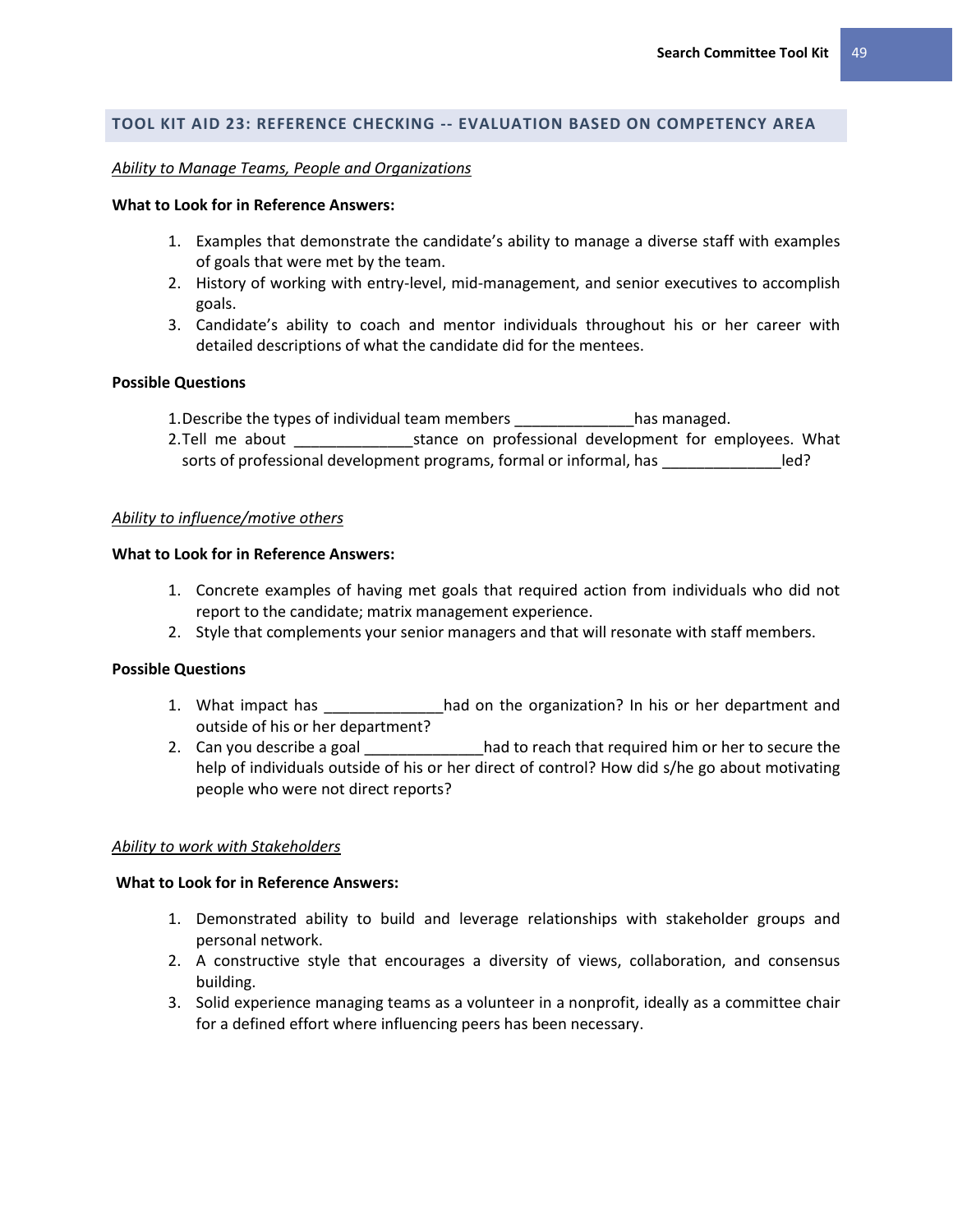## **Possible Questions**

- 1. Can you describe the relationships that \_\_\_\_\_\_\_\_\_\_\_\_\_\_has maintained with individuals outside his or her company in order to accomplish his or her work?
- 2. How does each operation of the ideas of people with different frames of reference?
- 3. What can you tell me about \_\_\_\_\_\_\_\_\_\_\_\_\_\_work with individuals in the nonprofit sector, perhaps in a volunteer capacity?

## *Ability to collaborate and resolve conflict*

## **What to Look for in Reference Answers:**

- 1. Fit between candidate's ideal decision-making environment and that of your organization.
- 2. Fit between candidate's ideal relationships and existing personalities/styles of your team.
- 3. Positive approaches to interpersonal conflict.

## **Possible Questions**

- 1. How would you describe \_\_\_\_\_\_\_\_\_\_\_\_\_\_ideal decision-making environment and why?
- 2. How would you describe \_\_\_\_\_\_\_\_\_\_\_\_\_\_\_\_ideal relationship with boss, colleagues, and direct report(s) and why?
- 3. How would you describe \_\_\_\_\_\_\_\_\_\_\_\_\_\_\_\_\_ ability to resolve interpersonal conflict?

## *Ability to work in a resource-constrained environment*

## **What to Look for in Reference Answers:**

- 1. Evidence that the candidate can work in cash-/resource- constrained environments.
- 2. Creative approaches that have allowed the candidate to manage projects despite lack of resources.

## **Possible Questions**

- 1. Describe the environment of your company with regard to resources. What was involved in securing resources, people, tools, materials, equipment, and supplies?
- 2. How has **Example 1** and modified his or her approach because of limited resources and how was that approach different from past approaches?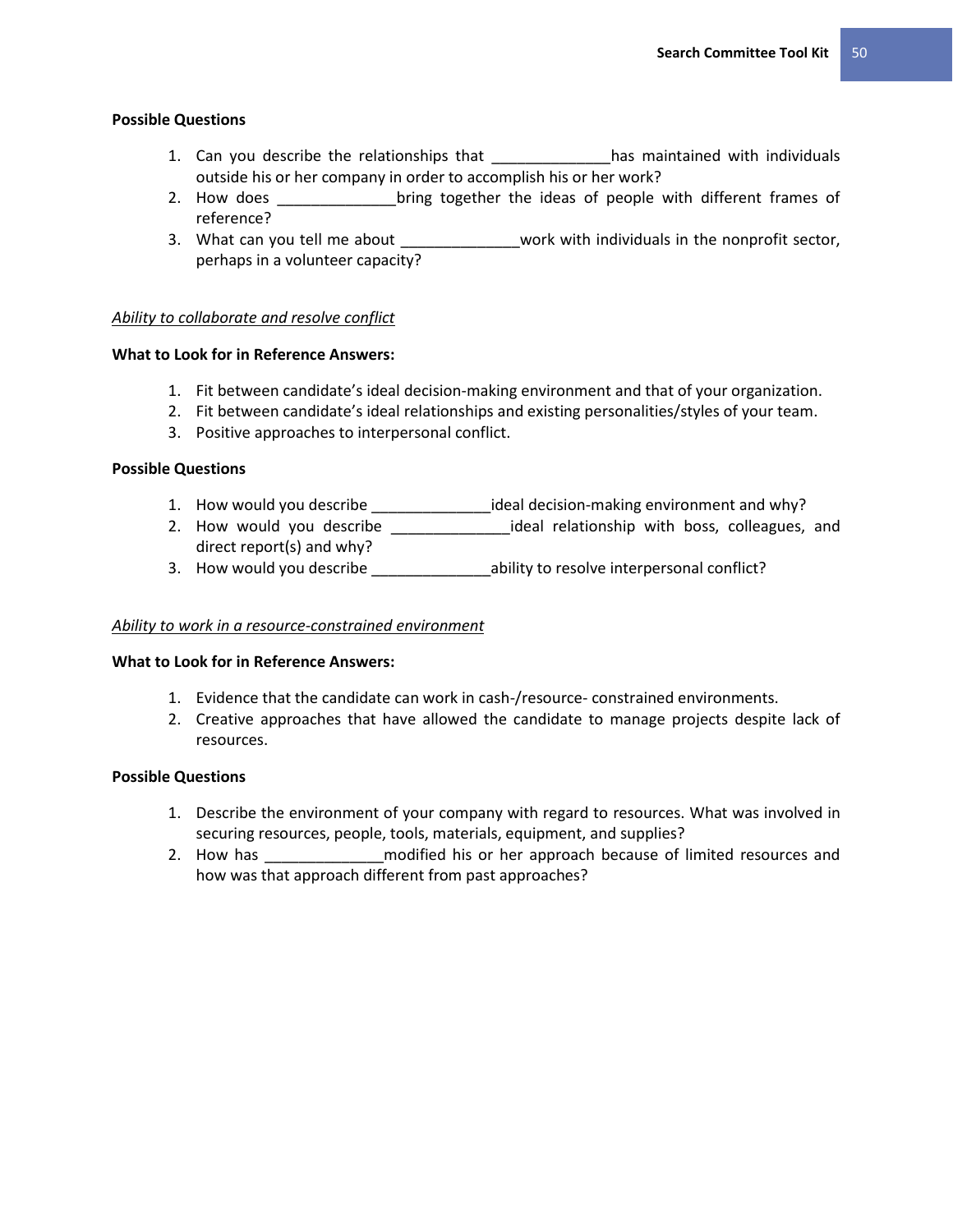## *Ability to share organization's core values*

#### **What to Look for in Reference Answers:**

- 1. The candidate's clarity about what is and isn't ethical behavior; courage to speak and act appropriately.
- 2. Evidence of long-term involvement in a social sector organization or cause.

## **Possible Questions**

- 1. Tell me about a time when \_\_\_\_\_\_\_\_\_\_\_\_\_\_managed an unethical action or situation.
- 2. Do you know if \_\_\_\_\_\_\_\_\_\_\_\_\_has any long-term commitments to an organization or cause?

## *Ability to fit into organization's culture*

## **What to Look for in Reference Answers:**

- 1. Alignment in the description that the reference gives of the company culture to the description that the candidate has given.
- 2. If there were cultural shifts, evidence that the candidate was able to adapt easily to the shift.

## **Possible Questions**

- 1. Tell me about the culture of the company that you and \_\_\_\_\_\_\_\_\_\_\_\_\_\_worked/work in.
- 2. Did your company have any cultural shifts during the time that you and \_\_\_\_\_\_\_\_\_\_\_\_\_\_worked together? If so, how did \_\_\_\_\_\_\_\_\_\_\_\_\_\_respond to that shift?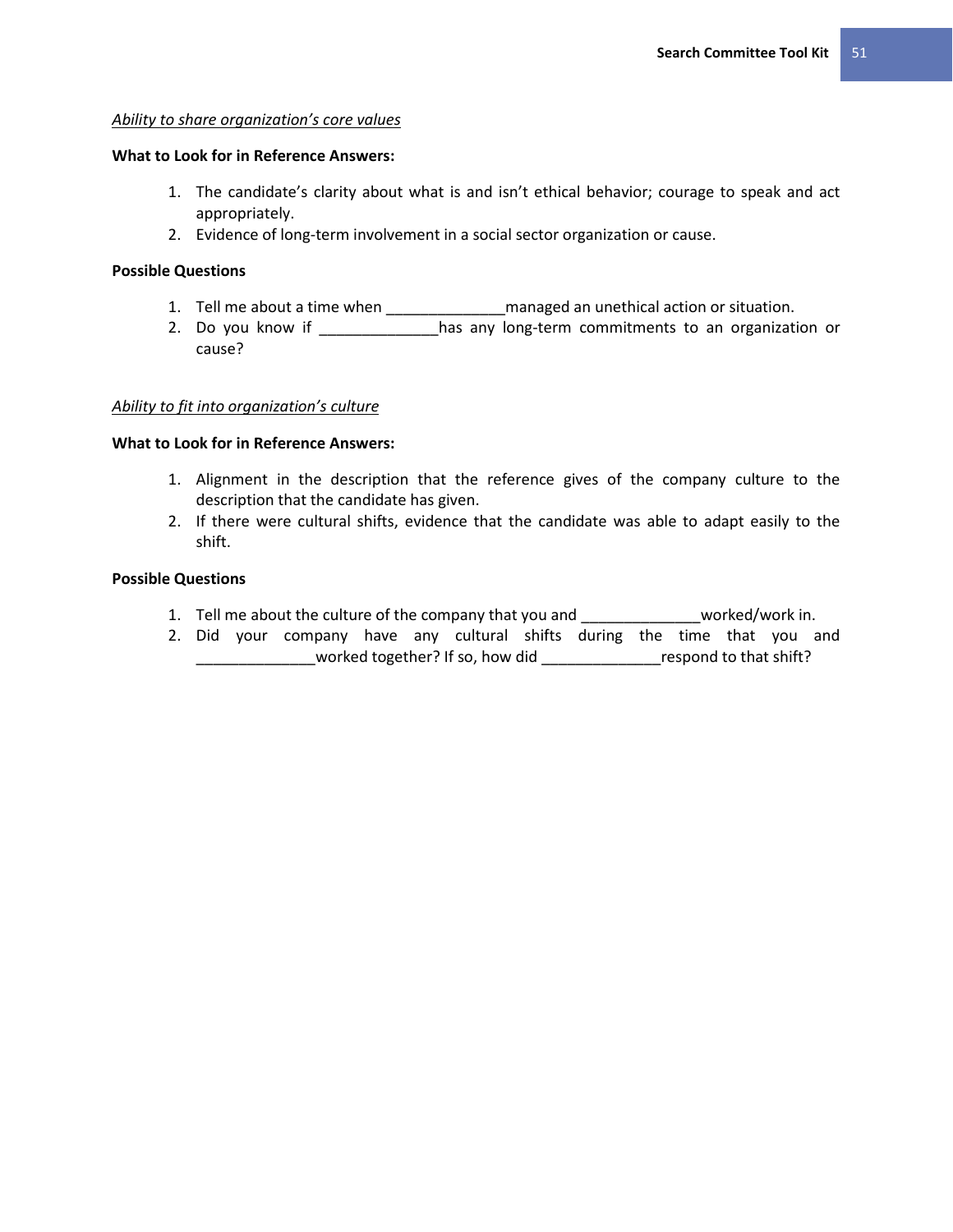## CHAPTER 7: MAKING A RECOMMENDATION

After the conclusion of final interviews, the search committee determines which candidates(s), if any, to recommend. It is always better to have more than one candidate, but not too many candidates for the hiring authority to consider for selection. A search committee can recommend finalists, rank all finalists or provide a report outlining the strengths and weaknesses of each finalist. The form of the recommendation should be described in the charge to the committee. No one other than the hiring authority should be notified of the recommendation.

If a candidate does not accept the offer of employment, the search committee may be asked to recommend another candidate. It also may be asked to extend or reopen a search. A major reason for extending or reopening a search is an inadequate pool of candidates. The decision to extend or reopen a search is the responsibility of the hiring authority, who should act on advice from the search committee chair.

A failed search can be an indicator of an ill-defined position, inadequate recruiting techniques, or ineffective selection methods. If a search has to be reopened or extended, the hiring authority should ask the HR unit to identify and help solve the problems that undermined the previous effort.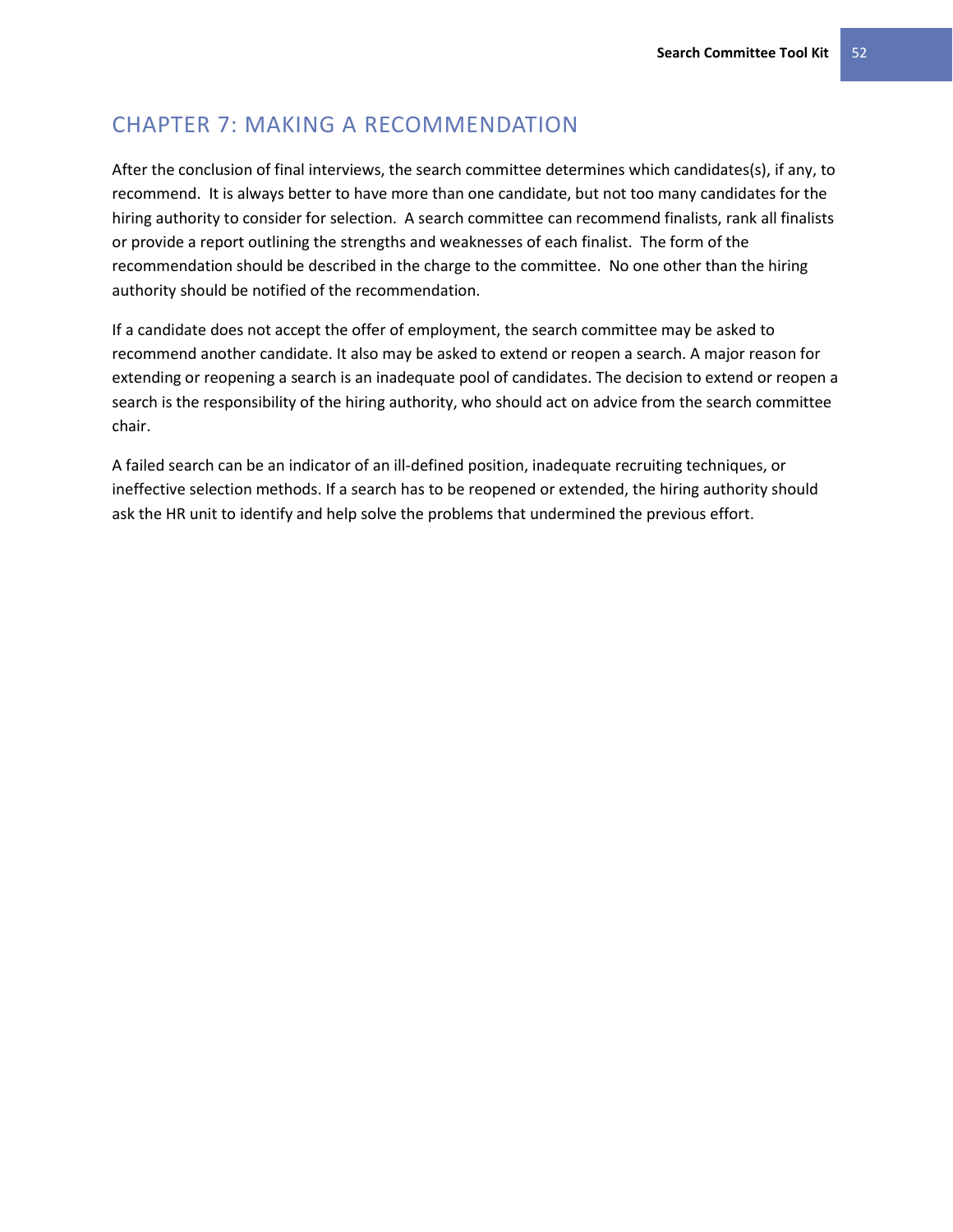## **REFERENCES**

Chapters 2, 3, 4, 5, 6 and 7 materials of the Tool Kit were adapted from *CUPA-HR Search Committees: A Tool kit for human resources professionals, administrators, and committee members, and from the office of human resources, Organization and human resources consulting (OHRC)* by Christopher D. Lee (Ph.D., SPHR).

In addition various other sources were utilized in the final completion of the Tool Kit and are listed below.

# Chapter 2: Laying the Ground Work for the Search

Chapter 2 *E-Recruiting and Social Media Recruitment* materials adapted from:

- Social Recruiting Survey Results. (2012).
	- o [http://web.jobvite.com/rs/jobvite/images/Jobvite\\_2012\\_Social\\_Recruiting\\_Survey.pdf?](http://web.jobvite.com/rs/jobvite/images/Jobvite_2012_Social_Recruiting_Survey.pdf?mkt_tok=3RkMMJWWfF9wsRokvqvBZKXonjHpfsX86uwrX6aylMI%2F0ER3fOvrPUfGjI4CSMdkI%2FqLAzICFpZo2FFSFeKDdZRF) [mkt\\_tok=3RkMMJWWfF9wsRokvqvBZKXonjHpfsX86uwrX6aylMI%2F0ER3fOvrPUfGjI4CS](http://web.jobvite.com/rs/jobvite/images/Jobvite_2012_Social_Recruiting_Survey.pdf?mkt_tok=3RkMMJWWfF9wsRokvqvBZKXonjHpfsX86uwrX6aylMI%2F0ER3fOvrPUfGjI4CSMdkI%2FqLAzICFpZo2FFSFeKDdZRF) [MdkI%2FqLAzICFpZo2FFSFeKDdZRF.](http://web.jobvite.com/rs/jobvite/images/Jobvite_2012_Social_Recruiting_Survey.pdf?mkt_tok=3RkMMJWWfF9wsRokvqvBZKXonjHpfsX86uwrX6aylMI%2F0ER3fOvrPUfGjI4CSMdkI%2FqLAzICFpZo2FFSFeKDdZRF)

o

## Chapter 3: Forming and Charging the Search Committee

Chapter 3 *Forming and Charging the Search Committee* materials adapted from:

- NC State University Search Committee Training.
	- o [http://www.ncsu.edu/oeo-training/search/preset\\_questions\\_cklist\\_2.htm](http://www.ncsu.edu/oeo-training/search/preset_questions_cklist_2.htm)
- Bouchard, R. (1992). *Human Resource Practices for Small Colleges.* Washington, D.C.: National Association of College and University Business Officers.

## $\bullet$

# Chapter 4: Screening Applicants

Chapter 4 *Screening Applicant materials* adapted from:

- Marietta College, Office of Human Resources Search Committee Handbook
	- o [http://www.faculty.harvard.edu/sites/default/files/downloads/3.2.1%20FAculty%20Rec](http://www.faculty.harvard.edu/sites/default/files/downloads/3.2.1%20FAculty%20Recruitment%20at%20Peer%20Institutions%20-%20Stanford%20University%20Guide%20to%20Recruiting%20And%20Retaining%20an%20Excellent%20and%20Diverse%20Faculty.pdf) [ruitment%20at%20Peer%20Institutions%20-](http://www.faculty.harvard.edu/sites/default/files/downloads/3.2.1%20FAculty%20Recruitment%20at%20Peer%20Institutions%20-%20Stanford%20University%20Guide%20to%20Recruiting%20And%20Retaining%20an%20Excellent%20and%20Diverse%20Faculty.pdf) [%20Stanford%20University%20Guide%20to%20Recruiting%20And%20Retaining%20an](http://www.faculty.harvard.edu/sites/default/files/downloads/3.2.1%20FAculty%20Recruitment%20at%20Peer%20Institutions%20-%20Stanford%20University%20Guide%20to%20Recruiting%20And%20Retaining%20an%20Excellent%20and%20Diverse%20Faculty.pdf) [%20Excellent%20and%20Diverse%20Faculty.pdf](http://www.faculty.harvard.edu/sites/default/files/downloads/3.2.1%20FAculty%20Recruitment%20at%20Peer%20Institutions%20-%20Stanford%20University%20Guide%20to%20Recruiting%20And%20Retaining%20an%20Excellent%20and%20Diverse%20Faculty.pdf)
- Guide to Acceptable Interview Questions, Harvard Office of Human Resources, MIT Faculty Committee Handbook
	- o [http://www.faculty.harvard.edu/sites/default/files/downloads/3.2%20Resources%20for](http://www.faculty.harvard.edu/sites/default/files/downloads/3.2%20Resources%20for%20Conducting%20a%20Search%20-%20Acceptable%20Interview%20Questions.pdf) [%20Conducting%20a%20Search%20-%20Acceptable%20Interview%20Questions.pdf](http://www.faculty.harvard.edu/sites/default/files/downloads/3.2%20Resources%20for%20Conducting%20a%20Search%20-%20Acceptable%20Interview%20Questions.pdf)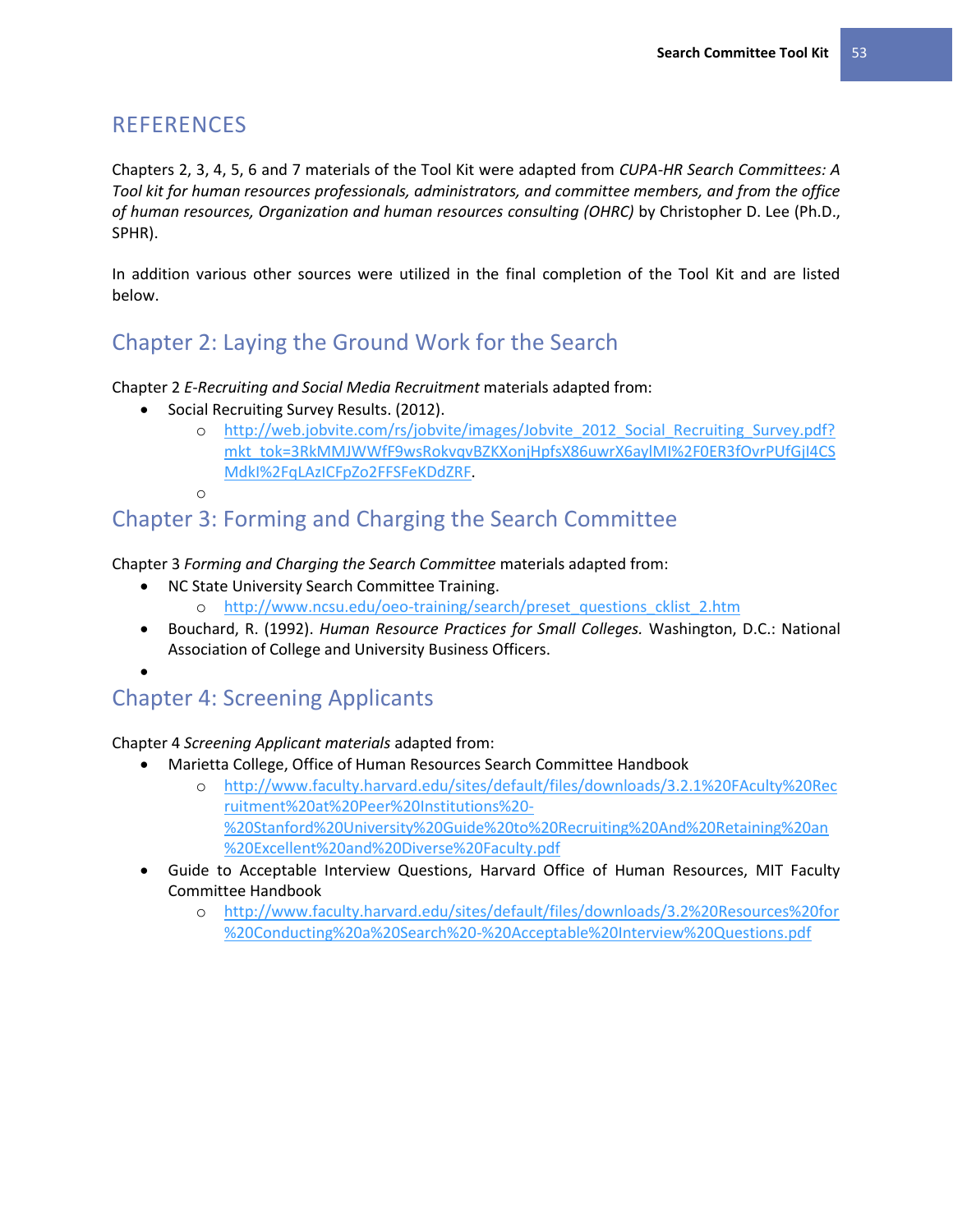# Chapter 5: Interviewing Applicants

*Chapter 5 Interviewing Applicants materials* adapted from:

- Ford, R. L. (1993). *Interview Guide for Supervisors*, 4th Edition. Washington, D.C.: College and University Personnel Association.
- Guide to Acceptable Interview Questions, Harvard Office of Human Resources, MIT Faculty Search Committee Handbook (2002).
	- o [http://www.faculty.harvard.edu/sites/default/files/downloads/3.2%20Resources%20for](http://www.faculty.harvard.edu/sites/default/files/downloads/3.2%20Resources%20for%20Conducting%20a%20Search%20-%20Acceptable%20Interview%20Questions.pdf) [%20Conducting%20a%20Search%20-%20Acceptable%20Interview%20Questions.pdf](http://www.faculty.harvard.edu/sites/default/files/downloads/3.2%20Resources%20for%20Conducting%20a%20Search%20-%20Acceptable%20Interview%20Questions.pdf)
- Marietta College, Office of Human Resources Search Committee Handbook
- Michigan Tech Staff Employment Process Checklist
	- o <http://www.admion.mtu.edu/hro/forms/interviewcommitteeinfo.pdf>
	- o <http://www.admin.mtu.edu/hro/forms/interviewcommitteeinfomay05.doc>
- NC State University Search Committee Training
	- o [http://www.ncsu.edu/oeo-training/search/preset\\_questions\\_cklist\\_2.htm](http://www.ncsu.edu/oeo-training/search/preset_questions_cklist_2.htm)
- Guide to Acceptable Interview Questions, Harvard Office of Human Resources, MIT Faculty Search Committee Handbook (2002).
	- o [http://www.faculty.harvard.edu/sites/default/fils/downloads/3.2%20Resources%20for](http://www.faculty.harvard.edu/sites/default/fils/downloads/3.2%20Resources%20for%20Conducting%20a%20Search%20-%20Acceptable%20%20Interview%20Questions.pdf) [%20Conducting%20a%20Search%20-](http://www.faculty.harvard.edu/sites/default/fils/downloads/3.2%20Resources%20for%20Conducting%20a%20Search%20-%20Acceptable%20%20Interview%20Questions.pdf) [%20Acceptable%20%20Interview%20Questions.pdf](http://www.faculty.harvard.edu/sites/default/fils/downloads/3.2%20Resources%20for%20Conducting%20a%20Search%20-%20Acceptable%20%20Interview%20Questions.pdf)
	- o <http://www.bridgestar.org/Library/HiringToolkit/ReferenceCheck.aspx>
	- o <http://www.bridgestar.org/Library/HiringBridgerReferencingGuide.aspx>

## Chapter 6: Background and Reference Checks

Chapter 6 Background and Reference Checking materials adapted from:

- *Hiring a Bridger: Referencing Guide.*
	- o <http://www.bridgestar.org/Library/HiringBridgerReferencingGuide.aspx>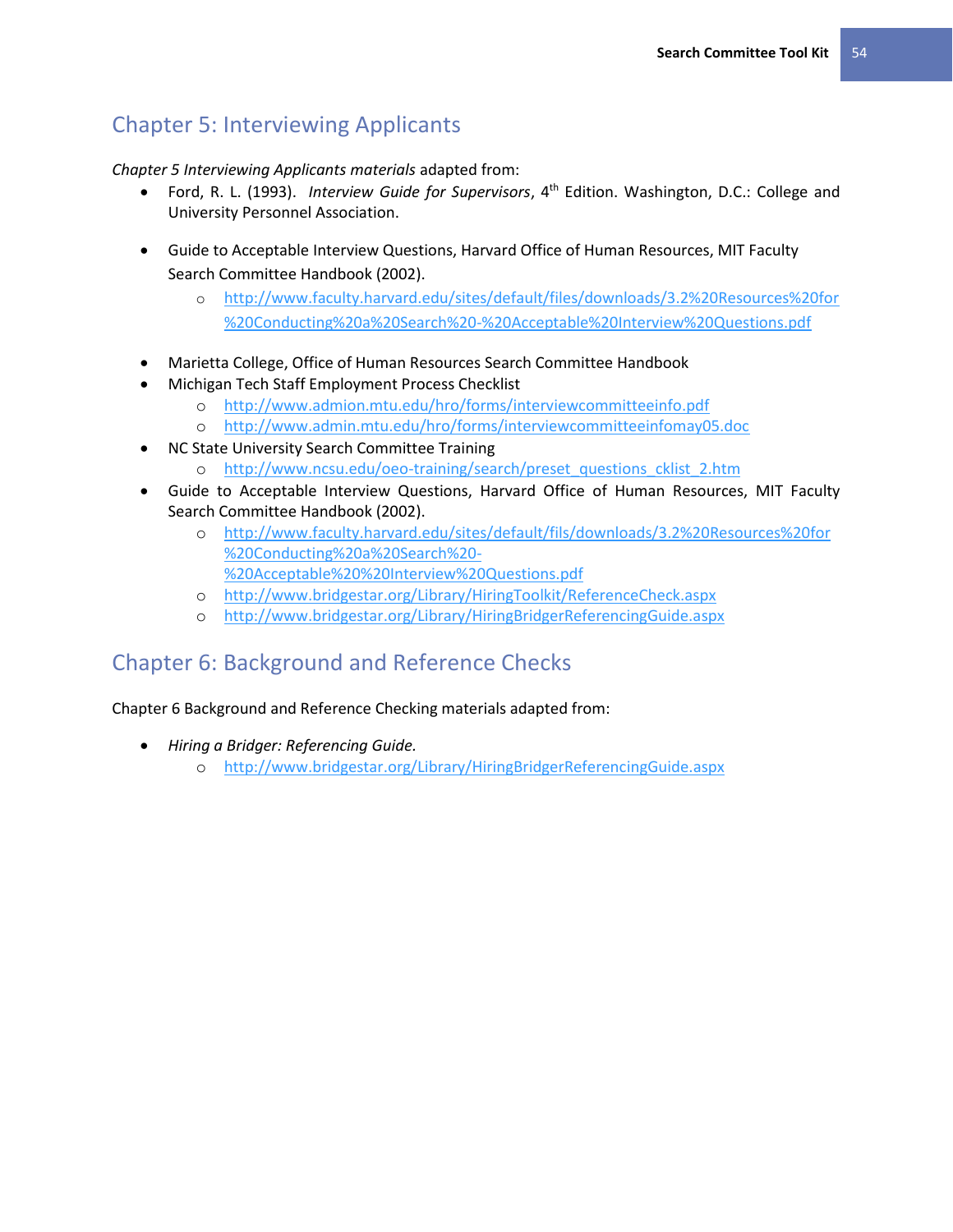## APPENDICES

## **APPENDIX A: SAMPLE LETTERS**

*Sample I: Letter of Acknowledgement of Receipt of Application* 

Date Dr. Jane Smith 123 Truman Drive Columbia, MO 65211

Dear Dr. Smith:

Thank you for your recent letter expressing interest in the position of within the department of \_\_\_\_\_\_\_\_\_\_\_\_\_\_ at the University of Missouri.

In order for the search committee to accurately evaluate your credentials, we will need the following materials by \_\_\_\_\_\_\_\_\_\_\_\_\_\_\_\_\_\_\_\_\_\_\_\_(application deadline date).

- $\Box$  Vita
- $\Box$  Graduate Transcript
- $\Box$  Undergraduate Transcript
- $\Box$  Names, addresses and phone numbers of three (3) references

As soon as this information is received, the search committee will conduct initial screening. However, the above materials must arrive no later than \_\_\_\_\_\_\_ (date) for your application to be actively considered. After that date, we will assume that you are no longer interested in the position.

In order to comply with affirmative action hiring procedure, I have enclosed a pre-employment inquiry form. While the completion and return of this form is **VOLUNTARY,** we encourage participation as one assessment of the diversity and representativeness of the applicant pool.

If you have questions about the position that require further clarification, please contact me, at, \_\_\_\_\_\_\_\_\_\_\_\_\_\_ (phone number) or via email at \_\_\_\_\_\_\_\_\_\_\_\_\_ (email address).

Sincerely,

Chairperson, Search Committee

Enclosure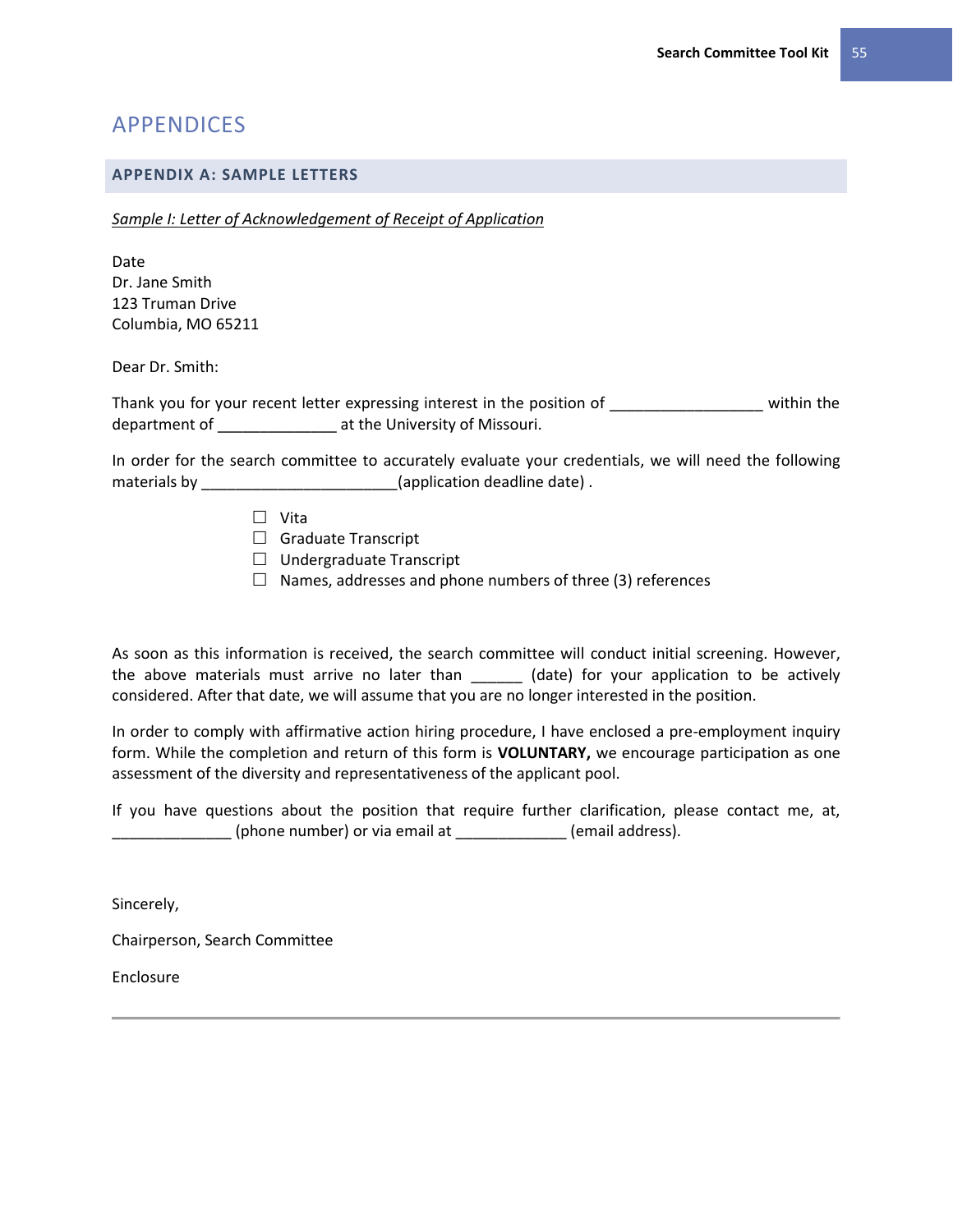*Sample II: Affirmative Action Cover Letter* 

Date Ms. Jane Smith 123 Truman Drive Columbia, MO 65211

Dear Ms. Smith:

Thank you for your recent letter expressing interest in the position of \_\_\_\_\_\_\_\_\_\_\_\_\_\_\_\_\_\_\_\_\_\_ within the department of \_\_\_\_\_\_\_\_\_\_\_\_\_\_\_\_\_\_\_ at the \_\_\_\_\_\_\_\_\_\_\_\_\_\_\_\_\_.

In order to comply with affirmative action hiring procedure, I have enclosed a pre-employment inquiry form. While the completion and return of this form is **VOLUNTARY,** we encourage participation as one assessment of the diversity and representativeness of the applicant pool. Please complete this form and return it in the pre-stamped, addressed envelope at your earliest convenience. The form will be sent directly to the Office of Human Resources/Affirmative Action and will not be factored into any employment decisions.

Sincerely,

Chairperson, Search Committee

Enclosure:

AA Data Collection Form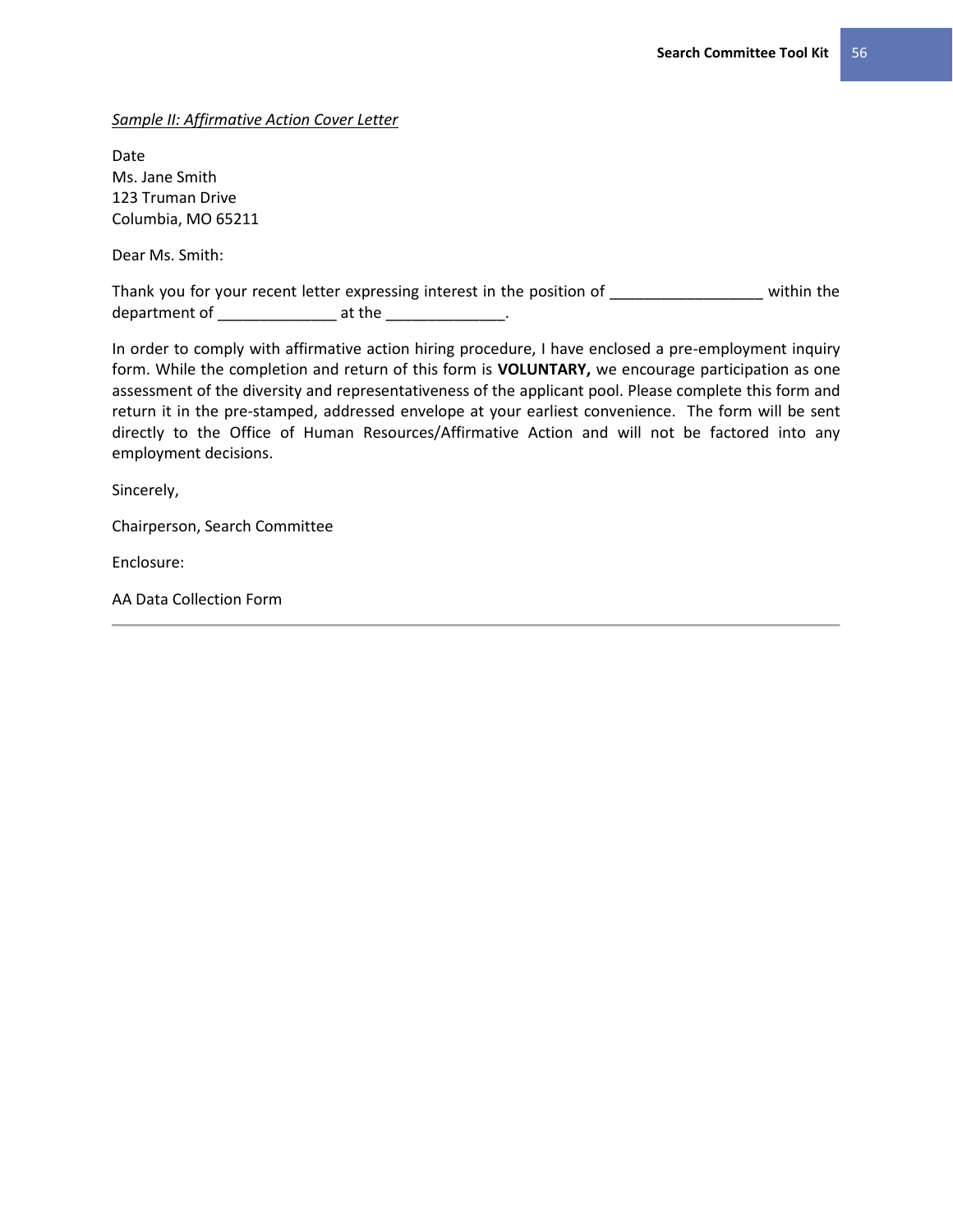*Sample III: Faculty Search Rejection Letter* 

Date Dr. Jane Smith 123 Truman Drive Columbia, MO 65211

Dear Dr. Smith:

The Search Committee for the \_\_\_\_\_\_\_\_\_\_\_\_\_\_\_\_\_\_\_\_\_\_\_\_\_\_\_\_\_ position at the \_\_\_\_\_\_\_\_\_\_\_\_\_\_\_\_\_\_ has completed its applicant screening process. I regret that you have not been selected for further consideration for the position.

For the purpose of meeting requirements of Equal Employment Opportunity rules and regulations, your materials will be kept on file for three years. The maintenance of such records does not constitute an automatic application for a position at the University of Missouri that may open in the future. In the event you wish to be a candidate for such a position, you must make a written application as specified in the advertisement usually found in *The Chronicle of Higher Education* or on the university website, \_\_\_\_\_\_\_\_\_\_\_\_\_\_ (campus website address).

Our best wishes to you as you explore further opportunities.

Sincerely, Chairperson, Search Committee

*Sample IV: Notification of Elimination Letter (After Initial Screening)*

Date Dr. Jane Smith 123 Truman Drive Columbia, MO 65211

Dear Dr. Smith:

The Search Committee for the position of \_\_\_\_\_\_\_\_\_\_\_\_\_\_\_\_\_\_\_\_\_\_\_ at the \_\_\_\_\_\_\_\_\_\_\_\_\_\_\_\_\_\_\_\_\_ met on \_\_\_\_\_\_\_ to review the applications received. After careful review of your job-related qualifications, the committee decided that other applicant's qualifications more closely matched the requirements for the job. Therefore, your application is no longer under active consideration.

The Search Committee would like to express its sincere appreciation for your time and interest in the

Sincerely,

\_\_\_\_\_\_\_\_\_\_\_\_\_\_.

Chair, Search Committee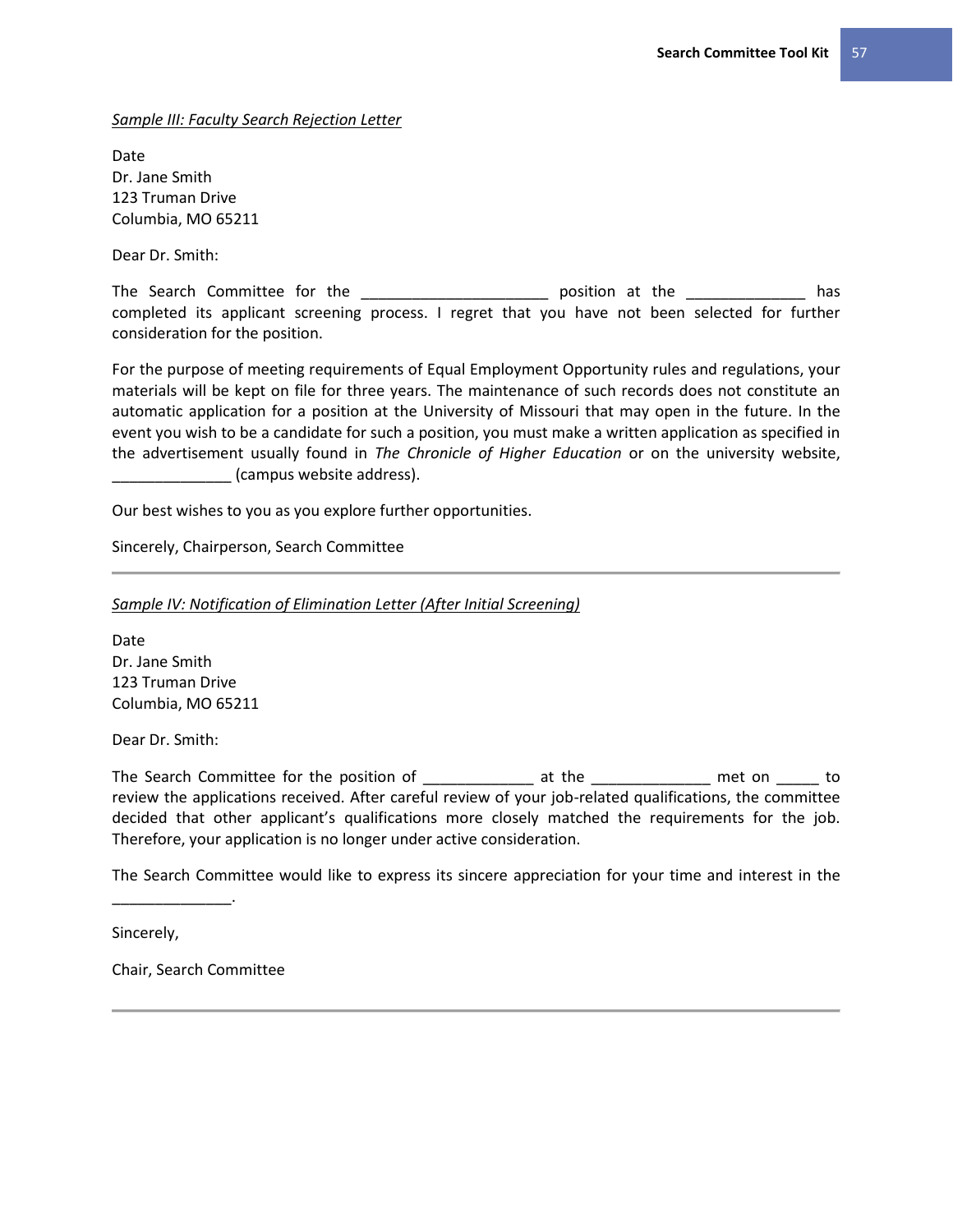*Sample V: Letter of Notification of Non-Selection for Interview (After Second Screening)*

Date Dr. Jane Smith 123 Truman Drive Columbia, MO 65211

Dear Dr. Smith:

Although your qualifications are impressive, the search committee found others whose qualifications more closely match the needs of the department. You, therefore, are not among those under active consideration at this time.

We have not made a final decision, however. We would like to keep your application in our active file until a final decision is made. You should hear from us in four to six weeks regarding future decisions.

Thank you for your interest in the University of Missouri.

Sincerely,

Chairperson, Search Committee

*Sample VI: Letter of Notification of Candidate's Status (After Interview)*

Date Dr. Jane Smith 123 Truman Drive Columbia, MO 65211

Dear Dr. Smith:

While we are in the process of reaching a decision about the position for which you have applied, a final decision has not yet been made. Therefore, you remain under active consideration for the position. We would like to keep your application in our active file until a final decision is reached.

We should be contacting you within four to six weeks regarding the decision process. Please contact us if your application status changes.

Thank you for your interest in the University of Missouri.

Sincerely,

Chairperson, Search Committee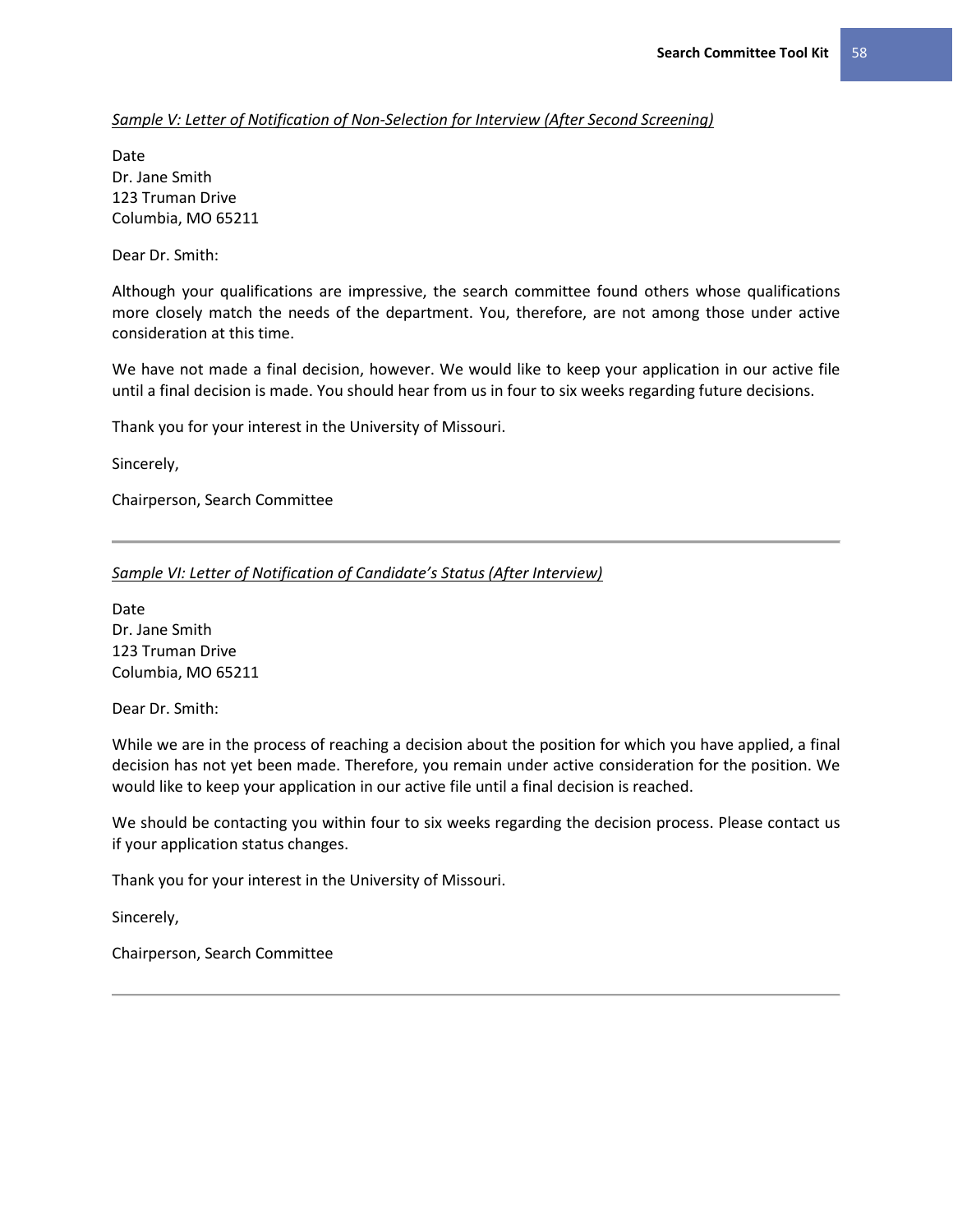## *Sample VII: Letter of Notification of Non-Selection After Interview*

Date Dr. Jane Smith 123 Truman Drive Columbia, MO 65211

Dear Dr. Smith:

Thank you for your interest in the position of \_\_\_\_\_\_\_\_\_\_\_\_ at \_\_\_\_\_\_\_\_\_\_\_\_\_\_. Your credentials were very impressive; however, another candidate was selected whose qualifications more closely matched the requirements of the position.

Again, thank you for your interest in \_\_\_\_\_\_\_\_\_\_\_\_\_\_\_\_\_. I wish you much success in achieving your career goals.

Sincerely,

Chairperson, Search Committee

*Sample VIII: Letter of Notification of Non-Selection after Phone Interview* 

Date Dr. Jane Smith 123 Truman Drive Columbia, MO 65211

Dear Dr. Smith:

Thank you for your interest in the position of \_\_\_\_\_\_\_\_\_\_\_\_\_\_ at \_\_\_\_\_\_\_\_\_\_\_\_\_\_. Your credentials were very impressive; however, at this time the search committee has selected other candidates to participate in the second part of the interview process.

Again, thank you for your interest in \_\_\_\_\_\_\_\_\_\_\_\_\_\_\_. I wish you much success in achieving your career goals.

Sincerely,

Chairperson, Search Committee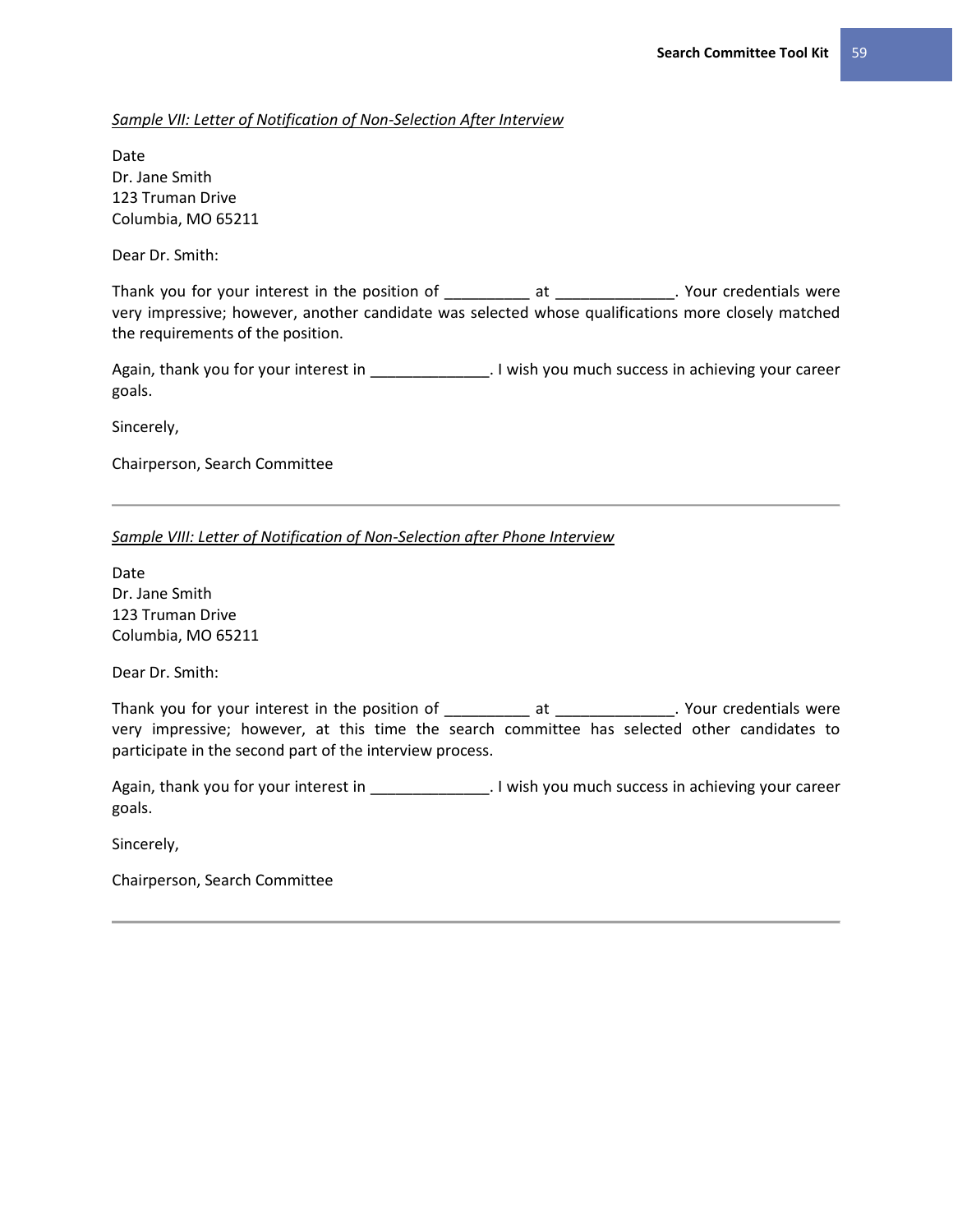## *Sample IX: Faculty Search Reference Letter Request*

If a committee wishes to request written references at some point in the search, usually after preliminary phone references have been obtained, the following sample or something similar may be used.

Date Dr. Jane Smith 123 Truman Drive Columbia, MO 65211

Dear Dr. Smith:

 $\frac{1}{\sqrt{1-\frac{1}{2}}}\$  has applied for a position as  $\frac{1}{\sqrt{1-\frac{1}{2}}}\$  in the Department of \_\_\_\_\_ at \_\_\_\_\_\_\_\_\_\_\_\_\_\_\_\_\_ and has offered your name as a reference. Would you be so kind as to forward to us a letter on behalf of this applicant at your earliest convenience so that we may more fully assess (his/her) potential for success in this position? A copy of the position description is enclosed for your information.

If for any reason you do not wish to do so, please notify us so that other references may be solicited.

Thank you very much.

Sincerely,

Chairperson, Search Committee

Enclosure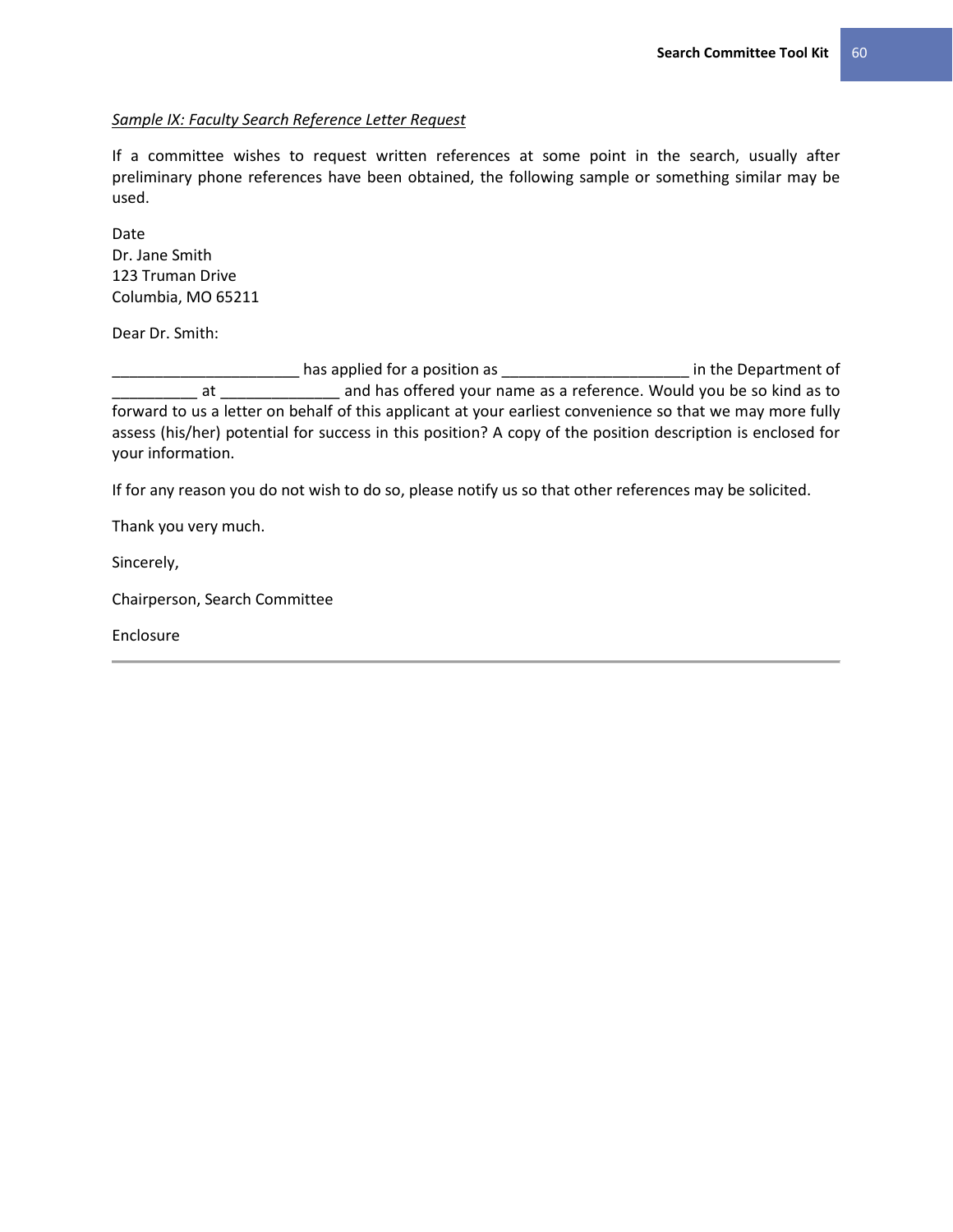## **APPENDIX B: DIVERSITY RECRUITING SOURCES**

#### *African American Organizations*

- 1. Affirmative Action Register for Effective Equal Opportunity Recruitment [http://www.insightintodiversity.com](http://www.insightintodiversity.com/)
- 2. Association of Black Psychologists [http://www.abpsi.org](http://www.abpsi.org/)
- 3. Black Data Processing Associates [http://www.bdpa.org](http://www.bdpa.org/)
- 4. Black Career Women [http://www.bcw.org](http://www.bcw.org/)
- 5. Black Collegian online [http://www.black-collegian.com](http://www.black-collegian.com/)
- 6. Black Enterprise [http://www.blackenterprise.com](http://www.blackenterprise.com/)
- 7. Blacks in Government [http://www.bignet.org](http://www.bignet.org/)
- 8. Blacks in Higher Education [http://www.blacksinhighered.com](http://www.blacksinhighered.com/)
- 9. Black Voices [http://www.blackvoices.com](http://www.blackvoices.com/)
- 10. Equal Opportunity Employment (EOE) Journal [http://www.eoejournal.com](http://www.eoejournal.com/)
- 11. Equal Opportunity Publications, Inc. <http://www.eop.com/aacw>
- 12. National Association for the Advancement of Colored People [http://www.naacp.org](http://www.naacp.org/)
- 13. National Association of Black Accountants [http://www.nabainc.org](http://www.nabainc.org/)
- 14. National Association of Black Journalist [http://www.nabj.org](http://www.nabj.org/)
- 15. National Association of Black Telecommunication Professionals [http://www.nabtp.org](http://www.nabtp.org/)
- 16. National Forum for Black Administrators [http://www.nfbpa.org](http://www.nfbpa.org/)
- 17. National Organization for the Professional Advancement of Black Chemists & Chemical Engineers [http://www.nobcche.org](http://www.nobcche.org/)
- 18. National Society of Black Engineers [http://www.nsbe.org](http://www.nsbe.org/)
- 19. National Society of Black Master of Business Administration (MBA) Association [http://www.nbmbaa.org](http://www.nbmbaa.org/)
- 20. National Urban League [http://www.nul.org](http://www.nul.org/)
- 21. National Black Nurses Association [http://www.nbna.org](http://www.nbna.org/)
- 22. Student National Medical Association [http://www.snma.org](http://www.snma.org/)
- 23. General online networks:
	- [http://www.iminorities.com](http://www.iminorities.com/)
	- [http://www.diversityjobsite.com](http://www.diversityjobsite.com/)
	- [http://www.americandiversity.net](http://www.americandiversity.net/)
	- [http://www.diversityemployment.com](http://www.diversityemployment.com/)
	- [http://www.diversilink.com](http://www.diversilink.com/)
	- [http://www.techwriterjobs.com](http://www.techwriterjobs.com/)
	- [http://www.diversecandidates.com](http://www.diversecandidates.com/)
	- [http://www.minoritycareer.com](http://www.minoritycareer.com/)
	- [http://www.engineer500.com](http://www.engineer500.com/)
	- [http://www.minorities-jb.com](http://www.minorities-jb.com/)
	- [http://www.recruitersnetwork.com](http://www.recruitersnetwork.com/)
	- [http://www.asne.org](http://www.asne.org/)
	- 24. Job search portal [http://www.worktree.com](http://www.worktree.com/)
	- 25. Develop and place talented minority youth [http://www.inroads.org](http://www.inroads.org/)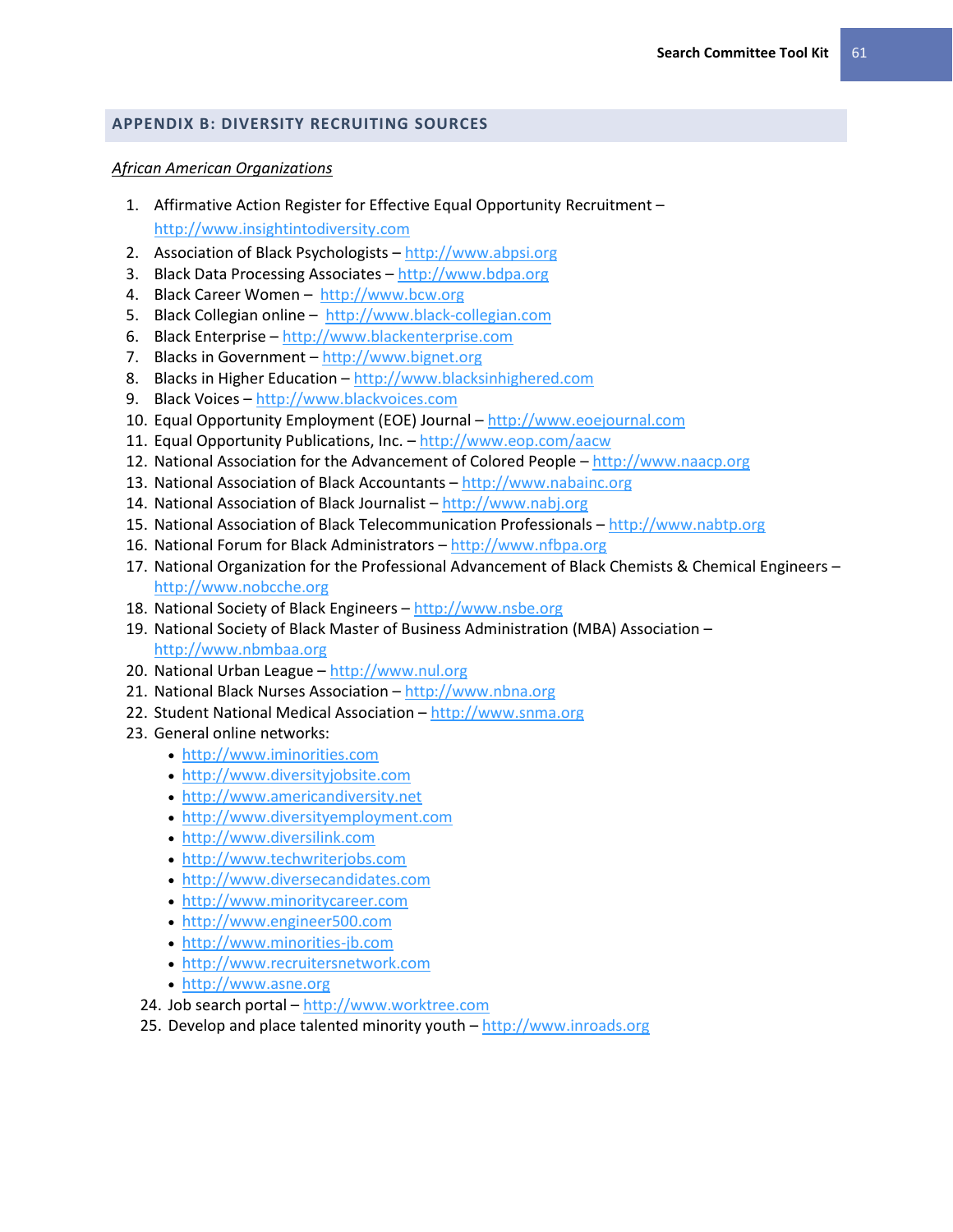## *Asian-American Organizations*

- 1. Asian American Economic Development Enterprises, Inc. [http://www.aaede.org](http://www.aaede.org/)
- 2. Asian American Journalist Association [http://www.aaja.org](http://www.aaja.org/)
- 3. Asian Avenue [http://www.asianavenue.com](http://www.asianavenue.com/)
- 4. Asian/Pacific American Librarians Association [http://www.apalaweb.org](http://www.apalaweb.org/)
- 5. Asian Women in Business [http://www.awib.org](http://www.awib.org/)
- 6. Chinese American Librarians Association [http://www.cala-web.org](http://www.cala-web.org/)
- 7. Japanese American Citizens League [http://www.jaci.org](http://www.jaci.org/)
- 8. Korea-America Finance Association [http://www.nfbpa.org](http://www.nfbpa.org/)
- 9. Korean-American Scientists & Engineers [http://www.ksea.org](http://www.ksea.org/)
- 10. Korean Women's Association [http://www.kwaoutreach.org](http://www.kwaoutreach.org/)
- 11. National Asian Pacific American Bar Association [http://www.napaba.org](http://www.napaba.org/)
- 12. National Association of Asian Professionals [http://www.naaap.org](http://www.naaap.org/)
- 13. National Federation of Filipino American Association [http://naffaausa.org](http://naffaausa.org/)
- 14. US Pan Asian American Chamber of Commerce [http://www.uspaacc.com](http://www.uspaacc.com/)
- 15. Asian Career Web [http://www.intercareer.com](http://www.intercareer.com/)
- 16. Jobs for bilinguals who speak English & Asian languages [http://www.asian-jobs.com](http://www.asian-jobs.com/)

## *Hispanic-American Organizations*

- 1. ASPIRA Association [http://www.aspira.org](http://www.aspira.org/)
- 2. Association of Hispanic Advertising Agencies [http://www.aaa.org](http://www.aaa.org/)
- 3. Association of Latino Professionals in Finance & Accounting [http://www.alpfa.org](http://www.alpfa.org/)
- 4. Hispanic Business.com [http://www.hispanstar.com](http://www.hispanstar.com/)
- 5. Hispanic Online [http://www.hispaniconline.com](http://www.hispaniconline.com/)
- 6. Hispanic Public Relations Association [http://www.hprala.org](http://www.hprala.org/)
- 7. Latin American Management Association [http://www.lamausa.com](http://www.lamausa.com/)
- 8. Latin Business Association [http://www.lbausa.com](http://www.lbausa.com/)
- 9. League of United Latin American Citizens [http://www.lulac.org](http://www.lulac.org/)
- 10. Mexican American Unity Council [http://www.mauc.org](http://www.mauc.org/)
- 11. National Association of Hispanic Federal Executives [http://www.nahfe.org](http://www.nahfe.org/)
- 12. National Association of Hispanic Journalists [http://www.hahj.org](http://www.hahj.org/)
- 13. National Association of Hispanic Public Administrators [http://www.nahpa.org](http://www.nahpa.org/)
- 14. National Association of Latin Elected & Appointed Officials [http://www.maleo.org](http://www.maleo.org/)
- 15. National Association of Puerto Rican/Hispanic Social Workers Inc [http://www.naprhsw.org](http://www.naprhsw.org/)
- 16. National Coalition of Hispanic Health & Human Services Organization [http://www.cossmho.org](http://www.cossmho.org/)
- 17. National Council La Raza [http://www.nclr.org](http://www.nclr.org/)
- 18. Hispanic Employment Program Managers [http://www.hepm.org](http://www.hepm.org/)
- 19. National Hispanic Corporate Council [http://www.nhcc-hq.org](http://www.nhcc-hq.org/)
- 20. National Hispanic Medical Association [http://www.nhmamd.org](http://www.nhmamd.org/)
- 21. National Society of Hispanic Professionals [http://www.hshp.org](http://www.hshp.org/)
- 22. National Society of the Hispanic Master of Business Administration (MBA) [http://www.nshmba.org](http://www.nshmba.org/)
- 23. Professional Hispanics in Energy [http://www.phie.org](http://www.phie.org/)
- 24. Society for Advancement of Chicanos & Native Americans in Science [http://www.sacnas.org](http://www.sacnas.org/)
- 25. Society of Hispanic Professional Engineers [http://www.shpe.org](http://www.shpe.org/)
- 26. Job board for Hispanic & bilingual professionals [http://www.latpro.com](http://www.latpro.com/)
- 27. Joining Hispanic bilingual professionals with companies [http://www.saludos.com](http://www.saludos.com/)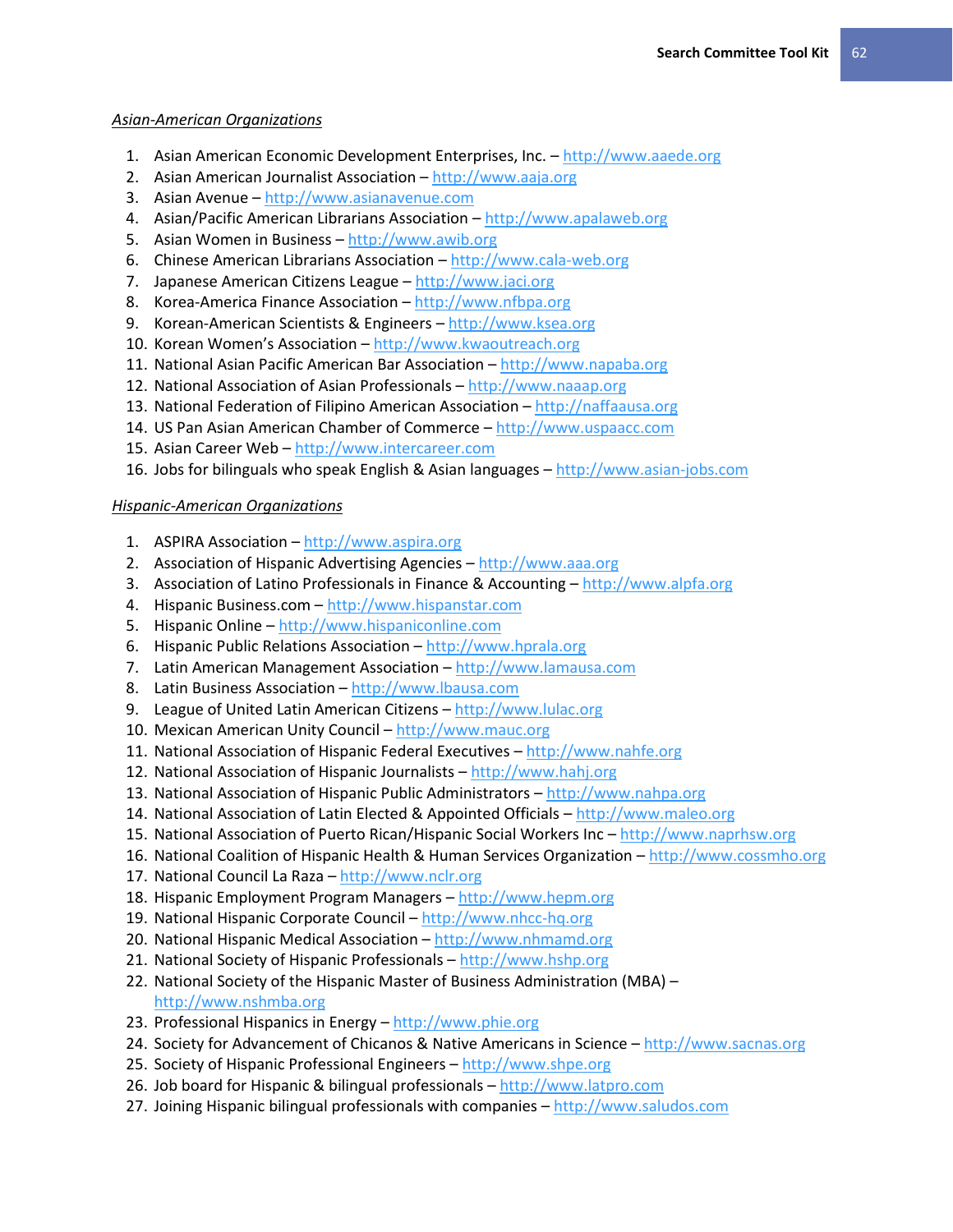28. Bilingual job opportunities for English-Spanish speaking professionals – [http://www.hispanic-jobs.com](http://www.hispanic-jobs.com/)

## *Native-American Organizations*

- 1. American Indian Science & Engineering Society [http://www.aises.org](http://www.aises.org/)
- 2. Native American Journalists Association [http://www.naja.com](http://www.naja.com/)
- 3. Native American Public Telecommunications [http://www.nativetelecom.org](http://www.nativetelecom.org/)
- 4. Indian County Today [http://www.indiancountry.com](http://www.indiancountry.com/)

## *Women's Organizations*

- 1. American Business Women's Association [http://www.abwa.org](http://www.abwa.org/)
- 2. American Society for Women Accountants [http://www.aswa.org](http://www.aswa.org/)
- 3. Association for Women in Science [http://www.awis.org](http://www.awis.org/)
- 4. Financial Women's Association [http://www.fwa.org](http://www.fwa.org/)
- 5. National Women's Studies Association [http://www.nwsa.org](http://www.nwsa.org/)
- 6. Society of Women Engineers [http://www.swe.org](http://www.swe.org/)
- 7. Advocates for Women in Science, Engineering & Mathematics [http://www.awsem.com](http://www.awsem.com/)
- 8. Association for Women in Computing [http://www.awcncc.org](http://www.awcncc.org/)
- 9. Women's Information Network [http://www.winonline.org](http://www.winonline.org/)
- 10. Women in Technology [http://www.womenintechnology.org](http://www.womenintechnology.org/)
- 11. Association of Women in International Trade [http://www.owit.org](http://www.owit.org/)
- 12. Women in Advertising and Marketing [http://www.wamdc.org](http://www.wamdc.org/)
- 13. Career Women [http://www.careerwomen.com](http://www.careerwomen.com/)

## *Gay & Lesbian Organizations*

- 1. International Gay & Lesbian Association [http://www.ilga.org](http://www.ilga.org/)
- 2. Lesbian, Gay, Bisexual, and Transgender (LGBT) Career Link [http://www.LGBTCareerlink.com](http://www.lgbtcareerlink.com/)

## *Disability Organizations:*

- 1. Diversity Service placement agency for individuals with disabilities [http://www.diversity-services.com](http://www.diversity-services.com/)
- 2. Disability Related Government Resources [http://www.disabilityinfo.gov](http://www.disabilityinfo.gov/)
- 3. Vision Aid [http://www.visionaid.org](http://www.visionaid.org/)
- 4. National Council for Support of Disability Issues [http://www.ncsd.org](http://www.ncsd.org/)
- 5. National Federation of the Blind [http://www.nfb.org](http://www.nfb.org/)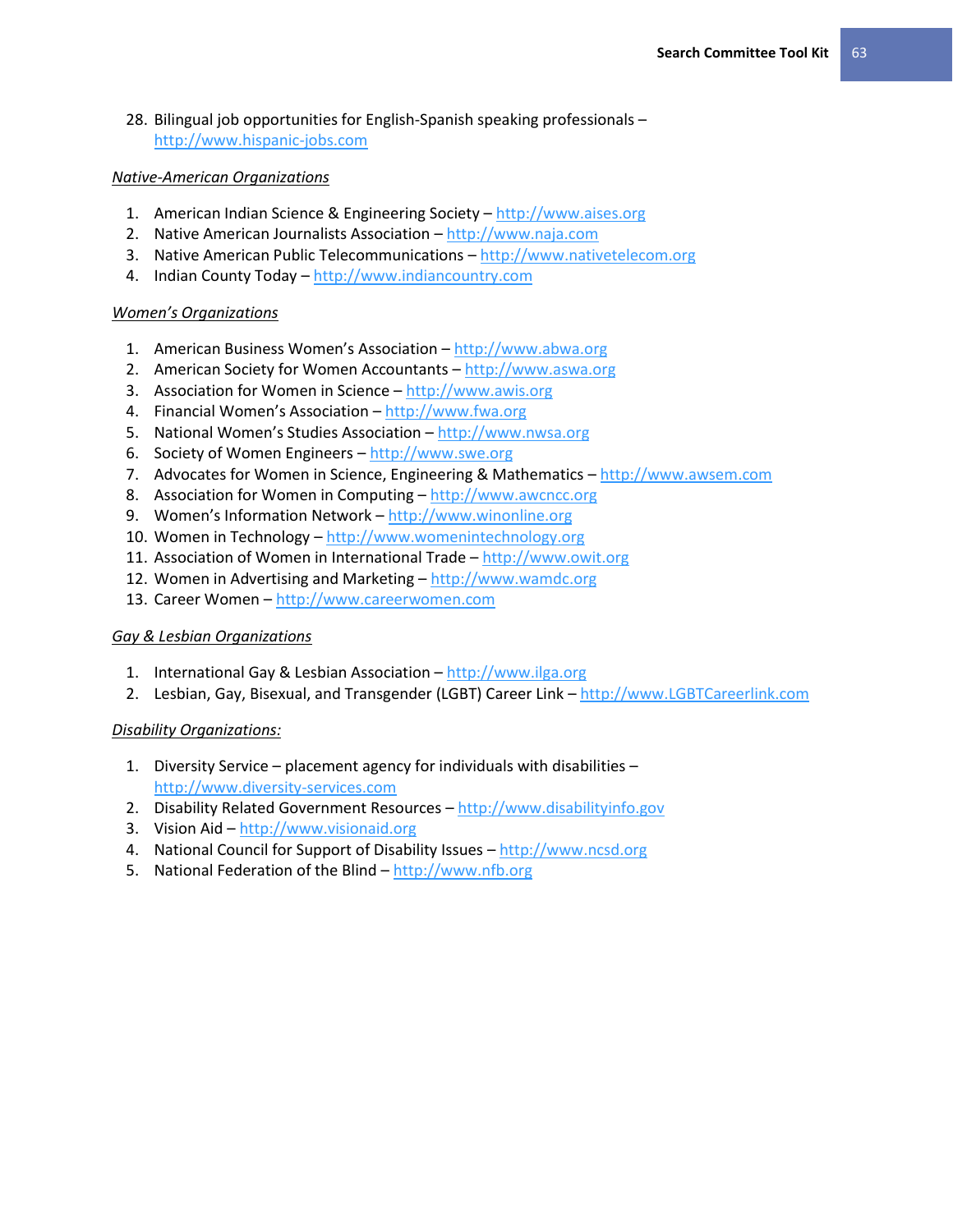## Military/Veterans/Security Sites:

- 1. [http://www.militaryhire.com](http://www.militaryhire.com/)
- 2. [http://www.vetjobs.com](http://www.vetjobs.com/)
- 3. [http://www.clearancejobs.com](http://www.clearancejobs.com/)
- 4. [http://www.defensecareers.com](http://www.defensecareers.com/)
- 5. [http://www.intelligencecareers.com](http://www.intelligencecareers.com/)
- 6. [http://www.defenseengineers.com](http://www.defenseengineers.com/)
- 7. [http://www.veteransenterprise.com](http://www.veteransenterprise.com/)

## *Websites specializing in openings in the nonprofit environment*

- 1. [http://www.ExecSearches.com](http://www.execsearches.com/)
- 2. [http://www.CEOupdate.com](http://www.ceoupdate.com/)
- 3. [http://www.idealist.org](http://www.idealist.org/) (especially for job-seekers early in their career)
- 4. [http://www.PhilanthropyCareers.com](http://www.philanthropycareers.com/)
- 5. [http://www.asaenet.org](http://www.asaenet.org/) (see Career Headquarters)
- 6. [http://www.associationjobs.org](http://www.associationjobs.org/)
- 7. [http://www.cof.org](http://www.cof.org/) (see Job Bank; for jobs at grant making foundations)
- 8. <http://www.fdncenter.org/pnd/current/index.html> (see Job Corner)
- 9. [http://www.developpro.com](http://www.developpro.com/)
- 10. [http://www.nonprofitcareer.com](http://www.nonprofitcareer.com/)
- 11. [http://nonprofitjobs.org](http://nonprofitjobs.org/)
- 12. [http://www.pnnonline.org](http://www.pnnonline.org/)
- 13. [http://www.DotOrgJobs.com](http://www.dotorgjobs.com/)
- 14. <http://www.helping.org/nonprofit> (see Nonprofit Jobs)
- 15. [http://www.npxpress.com](http://www.npxpress.com/)
- 16. [http://www.nassembly.org](http://www.nassembly.org/) (for jobs at health and human services organizations)
- 17. [http://www.NonprofitOyster.com](http://www.nonprofitoyster.com/)
- 18. [http://www.devnetjobs.org](http://www.devnetjobs.org/) (international)
- 19. [http://www.NPTimes.com\(](http://www.nptimes.com/)see Employment Marketplace)
- 20. [http://OpportunityNocs.org](http://opportunitynocs.org/)
- 21. [http://www.interaction.org](http://www.interaction.org/) (for jobs in international relief and development)
- 22. [http://www.dev-zone.org](http://www.dev-zone.org/) (international)
- 23. [http://www.ReliefWeb.net](http://www.reliefweb.net/) (international)
- 24. [http://www.IntJobs.org](http://www.intjobs.org/) (international)
- 25. [http://www.nonprofitadvancement.org](http://www.nonprofitadvancement.org/) (for jobs in Washington, DC)
- 26. [http://www.mdnonprofit.org](http://www.mdnonprofit.org/) (for jobs in Maryland)
- 27. [http://www.DeepSweep.com](http://www.deepsweep.com/)
- 28. [http://www.AllianceOnline.org](http://www.allianceonline.org/)
- 29. [http://www.DevelopmentJob.com](http://www.developmentjob.com/)
- 30. <http://www.internationaljobs.org/hotjobs.html>
- 31. [http://www.pnp-inc.com](http://www.pnp-inc.com/) (for jobs in New York City metro area)
- 32. [http://www.CraigsList.org](http://www.craigslist.org/)
- 33. [http://www.developmentex.com](http://www.developmentex.com/) (international)
- 34. [http://www.Bridgestar.org](http://www.bridgestar.org/)
- 35. [http://www.sustainablebusiness.com/jobs/csrwire\\_jobs.cfm](http://www.sustainablebusiness.com/jobs/csrwire_jobs.cfm)
- 36. [http://www.nonprofitjobscoop.org](http://www.nonprofitjobscoop.org/)
- 37. <http://www.dcjobs.com/> (for jobs in Washington, DC, metro area)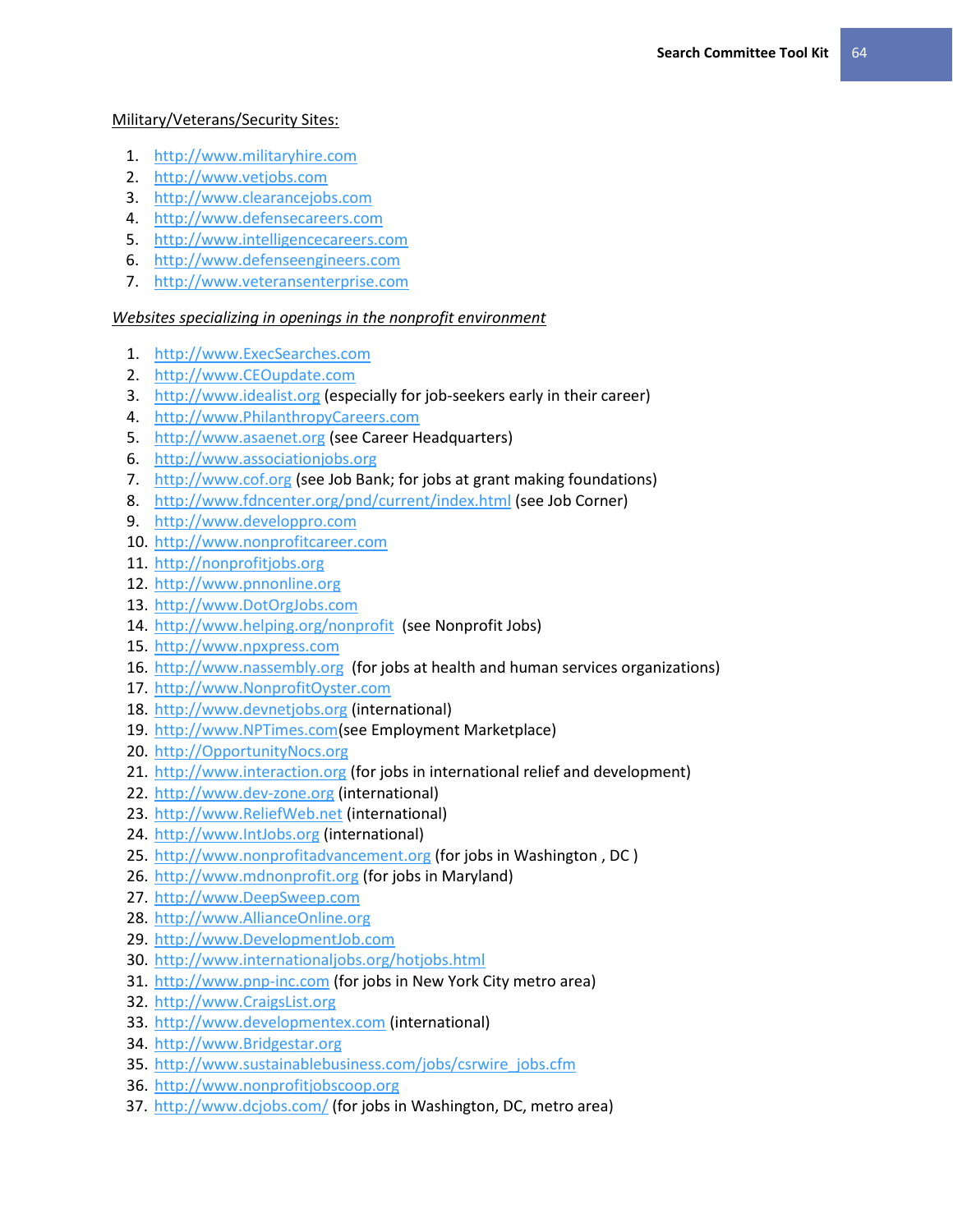- 38. [http://www.publicservicecareers.org](http://www.publicservicecareers.org/)
- 39. [http://www.NonprofitJobMarket.org](http://www.nonprofitjobmarket.org/)
- 40. [http://www.WorkForNonprofits.org](http://www.workfornonprofits.org/)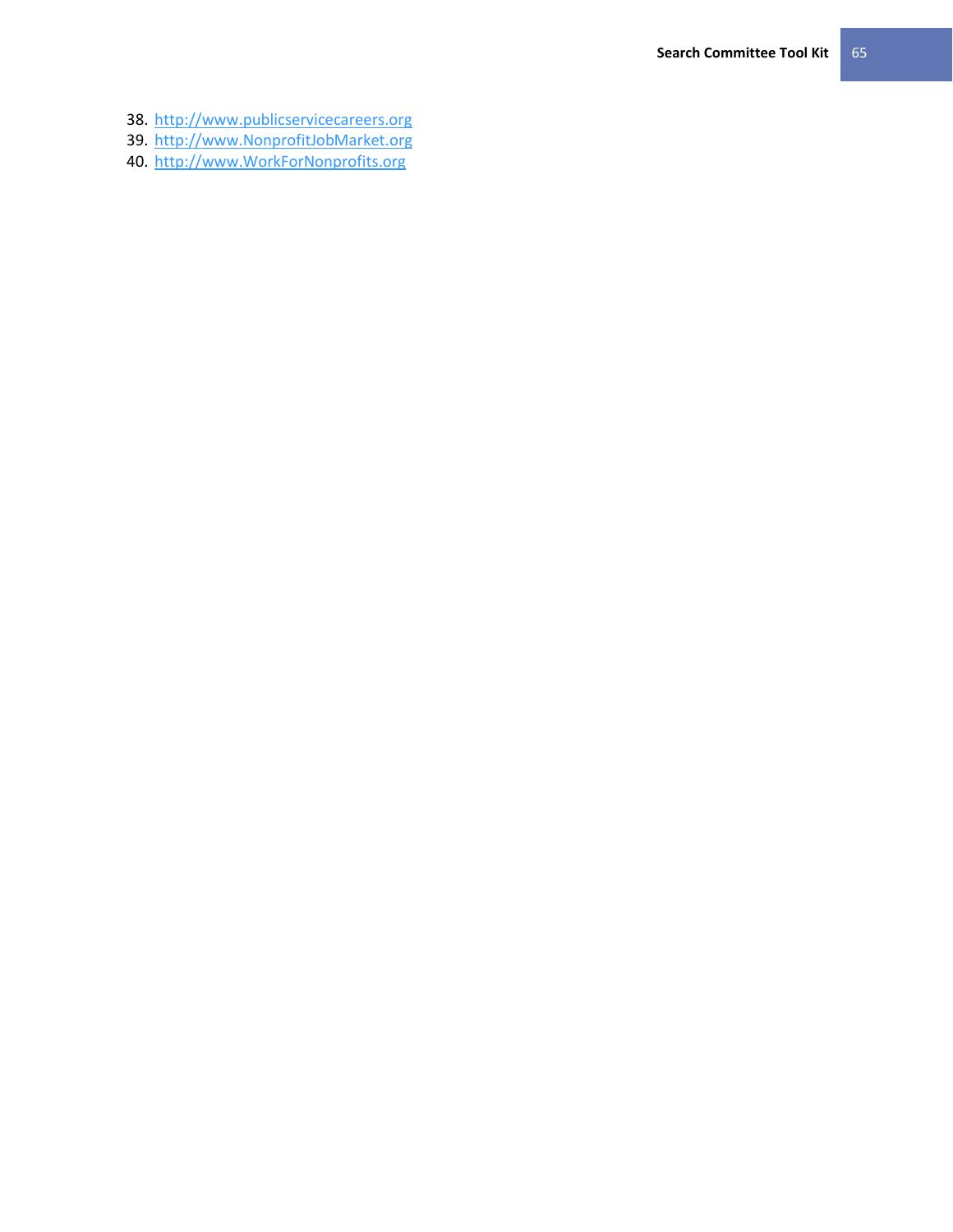## **APPENDIX C: PUBLICATIONS AND WEBSITES FOR FINDING CANDIDATES**

Discipline-based organizations include:

- American Physical Society: (Committee on the Status of Women in Physics, and Committee on Minorities in Physics) – [http://www.aps.org](http://www.aps.org/)
- American Political Science Association: (Sections on Women & Politics, and Race, Ethnicity & Politics) – [http://www.apsanet.org](http://www.apsanet.org/)
- Association for Women in Science [http://www.awis.org](http://www.awis.org/)

Engineering:

- Society of Women Engineers [http://www.swe.org](http://www.swe.org/)
- Society of Hispanic Professional Engineers [http://www.shpe.org](http://www.shpe.org/)
- American Indian Science & Engineering Society [http://www.aises.org](http://www.aises.org/)
- National Society of Black Engineers [http://www.nsbe.org](http://www.nsbe.org/)

#### Publications/Web Sites:

• MIT Diversity Resource Guide – <http://web.mit.edu/personnel/www/recruit/divrsity.htm>

MIT maintains a comprehensive set of:

- o Employment Sites
- o Job Fairs
- o Local Media
- o National Media
- o Recruiting Sources

National Science Foundation, Survey of Earned Doctorates - <http://www.nsf.gov/sbe/srs/ssed/start.htm>

• Each year the National Science Foundation, the National Institutes of Health, the National Endowment for the Humanities, the US Department of Education and the US Department of Agriculture issues the results of their Survey of Earned Doctorates (SED). Their report includes data on the number and characteristics of individuals receiving research doctoral degrees from U.S. institutions. It is a resource used frequently to determine the availability of new scholars in a specific field. The data is listed by gender and field, and by race/ethnicity and field.

Nemnet – [http://www.nemnet.com](http://www.nemnet.com/)

• Nemnet is a national minority recruitment firm committed to helping schools and organizations in the identification and recruitment of minority candidates. Since 1994 it has worked with over 200 schools, colleges and universities and organizations. It posts academic jobs on its web site and gathers vitas from students and professionals of color.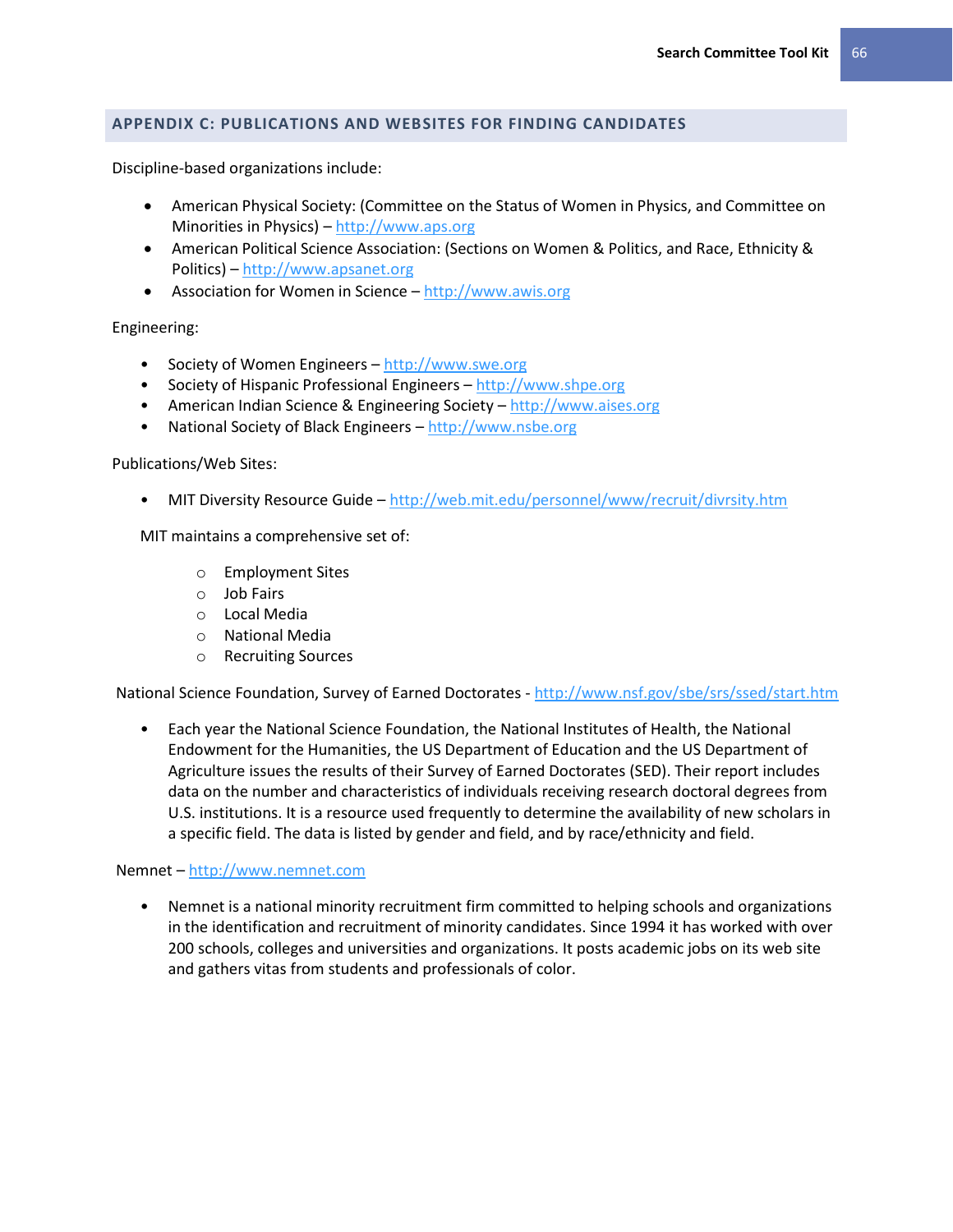IMDiversity.com – [http://www.minorities-jb.com](http://www.minorities-jb.com/)

• Formerly known as the Minorities' Job Bank, IMDiversity.com was established by the Black Collegian Magazine. The site is dedicated to providing career and self-development information to all minorities, specifically African Americans, Asian Americans, Hispanic Americans, Native Americans and Women. It maintains a large database of available jobs, candidate resumes and information on workplace diversity.

Journal of Blacks in Higher Education – [http://www.jbhe.com](http://www.jbhe.com/)

• The on-line version of this journal offers valuable statistics and the ability to advertise available jobs.

The Academic Network – [http://www.tandiversity.com](http://www.tandiversity.com/)

 Offers an extensive list of programs and services which assist academic institutions with recruitment, retention and campus enrichment.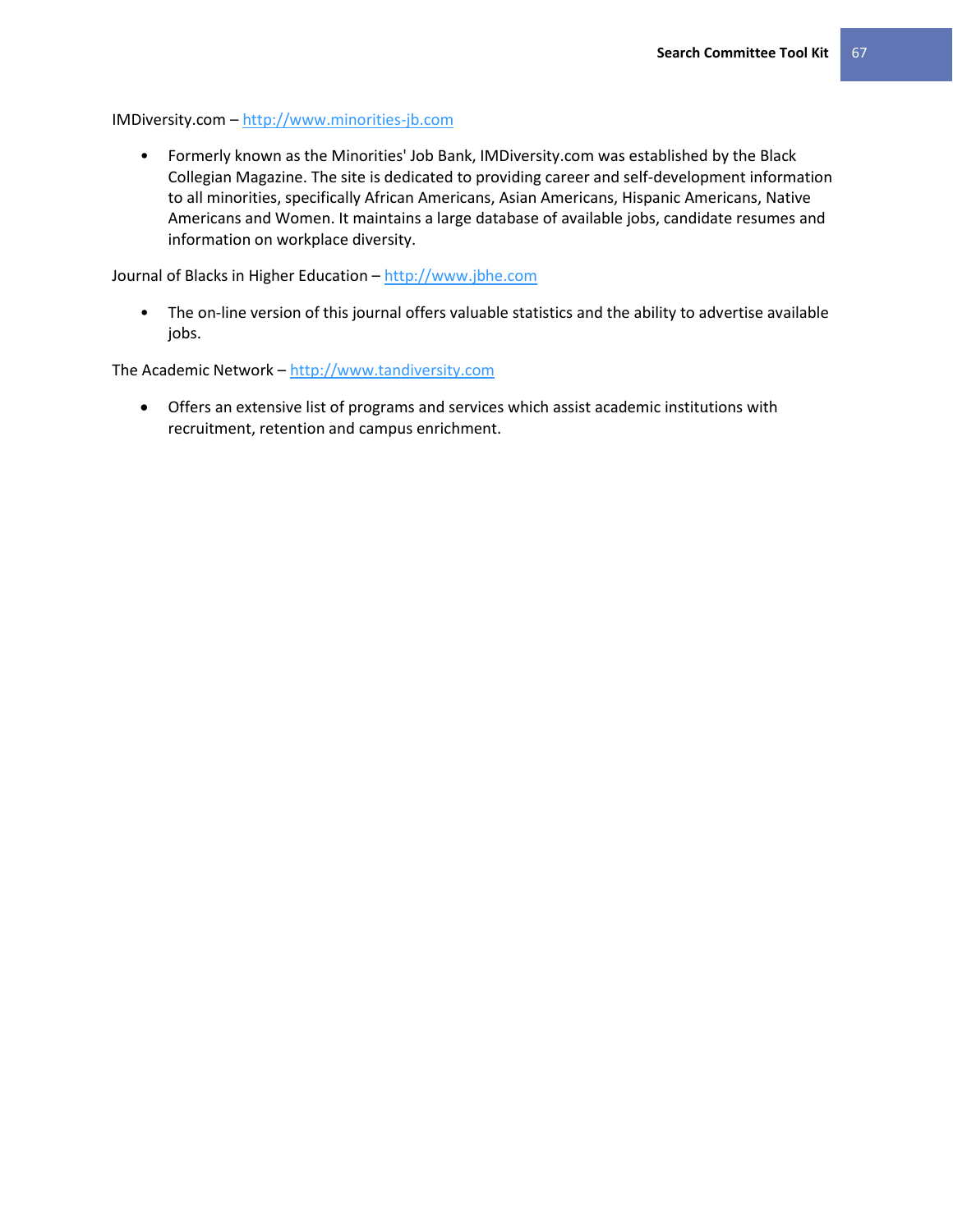## **APPENDIX D: DIRECTORIES OF RECENT FEMALE AND MINORITY PHDS**

Minority and Women Doctoral Directory – [http://www.mwdd.com](http://www.mwdd.com/)

• The directory serves as a registry which maintains up-to-date information on employment candidates who have recently received, or are soon to receive, a doctoral or master's degree in their respective field from one of approximately two hundred major research universities in the United States. The complete two-volume directory is comprised of 60 Departmental Rosters, which are available separately, at prices ranging from \$45-90.

The WISE Directories – [http://www.cic.uiuc.edu/third\\_level/reports\\_directories.html](http://www.cic.uiuc.edu/third_level/reports_directories.html)

• The Committee on Institutional Cooperation (CIC) annually publishes the "WISE Directory of Ph.D. Candidates and Recipients, and Postdoctoral Appointees" and "Directory of Minority, Ph.D., M.F.A., and M.L.S. Candidates and Recipients" to increase the professional opportunities of minorities and women, and to help colleges, universities and other potential employers to recruit underrepresented minorities and women. The CIC, with headquarters in Champaign, Illinois, is the academic consortium of the Big Ten universities and the University of Chicago. Both directories can be downloaded as Adobe Acrobat (PDF) files.

Ford Foundation Fellows – <http://www4.nationalacademies.org/PGA/FordFellowships/index.htm>

• This program, administered by the National Research Council (NRC) maintains an on-line directory of minority PhDs in all fields. The directory contains information on Ford Foundation Postdoctoral fellowship recipients awarded since 1980 and Ford Foundation Predoctoral and Dissertation fellowship recipients awarded since 1986. This database does not include Ford Fellows whose fellowships were administered by an institution or agency other than the NRC.

Mellon Minority Undergraduate Fellowship Program – [http://www.mmuf.org](http://www.mmuf.org/) (select PhD Profiles from menu on left)

• This program provides an on-line list of minority PhDs in all fields.

The PhD Project – <http://www.phdproject.org/index.asp>

• The PhD Project's mission is to increase the diversity of corporate America by increasing the diversity of business school faculty. We attract African-Americans, Hispanic-Americans and Native Americans to business Ph.D. programs, and provide a network of peer support on their journey to becoming professors. As faculty, they serve as role models attracting and mentoring minority students while improving the preparation of all students for our diverse workplace and society.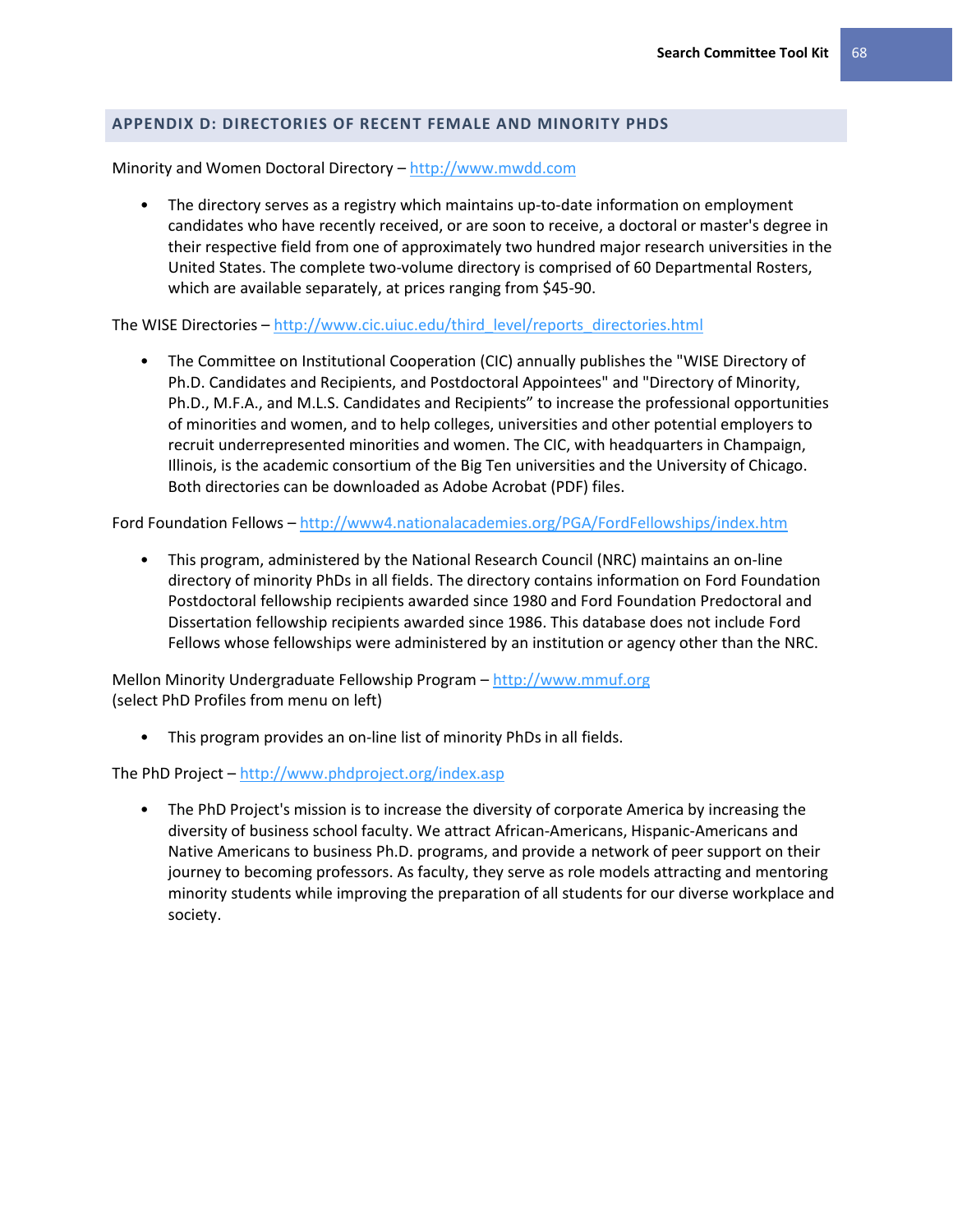The Compact for Faculty Diversity – <http://www.instituteonteachingandmentoring.org/Compact/>

• The Compact for Faculty Diversity is a partnership of regional, federal and foundation programs that focus on minority graduate education and faculty diversity. To date, the Compact partnership consists of: the Southern Regional Education Board (SREB), the Western Interstate Commission for Higher Education (WICHE), the National Institutes of Health (Bridges to the Professoriate NIGMS-MARC), the National Science Foundation (Alliance for Graduate Education and the Professoriate), and the Alfred P. Sloan Foundation and the Office of Federal TRIO Programs, United States Department of Education (Ronald E. McNair Program).

The Compact for Faculty Diversity has a simple goal: to increase the number of minority students who earn doctoral degrees and become college and university faculty. By supporting and encouraging these minority students, the Compact works to:

- $\circ$  increase the percentage of these students who obtain the doctoral degree and seek faculty positions
- o diversify the pool of qualified faculty candidates
- $\circ$  increase the likelihood of success as faculty members in the academic community--teachers, researcher, mentors, academic leaders, role models.

Southern Region Education Board-State (SREB-State) Doctoral Scholars Program – <http://www.sreb.org/page/1074/>

• The SREB-State Doctoral Scholars Program is the primary coordinator, with support from representatives from WICHE, for all Institute operations. To obtain more information about the Compact, contact the SREB-State Doctoral Scholars Program at doctoral.scholars@sreb.org

### Search firms

- Search firms may be useful. Only a few firms specialize in academic searches. The scope of the search needs to be carefully framed.
- Please note that the information in this tool kit generally applies to open searches. For additional help with closed or confidential searches, often for the most senior leadership, or searches involving a search firm contact the Talent Management team.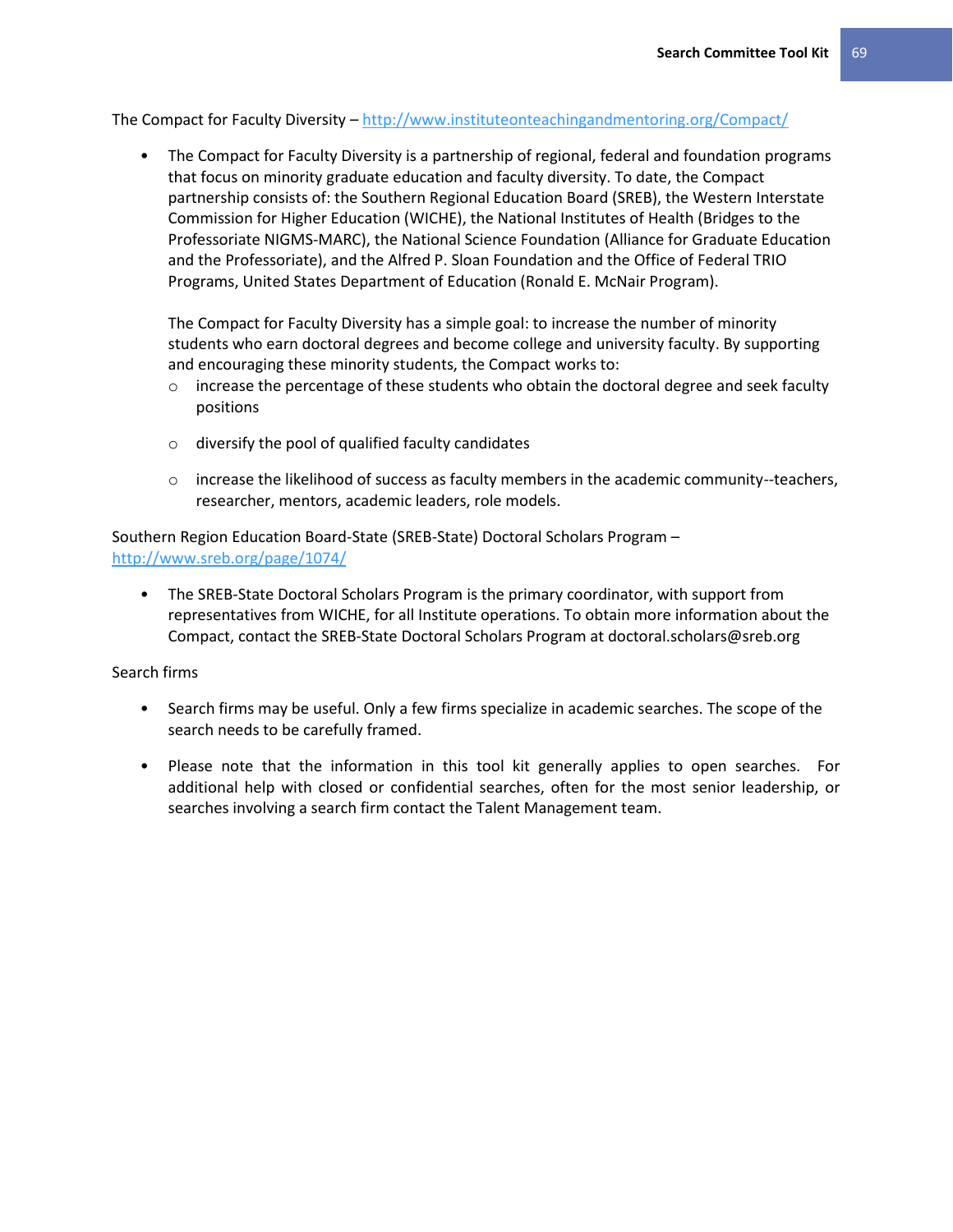# **APPENDIX E: WEB-BASED EMPLOYMENT RESOURCES**

#### *Web-based Employment Resources*

- Minority job bank [http://www.minorities-jb.com](http://www.minorities-jb.com/)
- Resume pool of African Americans [http://www.Employus.com](http://www.employus.com/)
- Links females, minorities. and diversity professionals with employers and search firms – [http://cliversiry.cliversitylink.com](http://cliversiry.cliversitylink.com/)
- Minority Career Network, which helps minority professionals find positions – <http://www.sunscape.com/mcn/index.html>
- Links to Hispanic recruiting sites http://newsjobs.com/-National Diversity Newspaper Job Bank, which is devoted to diversifying the newspaper industry; lists job-hunting tips and information on minority job fairs – <http://www.hispanstar.com/>
- Job postings and career advancement tips www.blackvoices.com-extensive career information and employment services – [http://www.MinorityCareer.Com/](http://www.minoritycareer.com/)
- Minority Executive Search, a site at which recruiters help women and minorities find jobs; lists job openings, presents company profiles, and accepts online resumes – [http://1fwww.minorityexecsearch.com](http://1fwww.minorityexecsearch.com/)
- National Association of Hispanic Journalists; dedicated to the career advancement of Hispanic journalists, media professionals, and students - <http://www.nahj.org/>
- National Association of Asian American Professionals home site with links to career and employment information – [http://www.naaap.org](http://www.naaap.org/)
- Site oriented to employment of Hispanic college graduates <http://www.saludos.com/>
- Site for the Society of Hispanic Professional Engineers <http://www.diversilink.com/>
- African American Business Link with employment center <http://www.aabl.com/>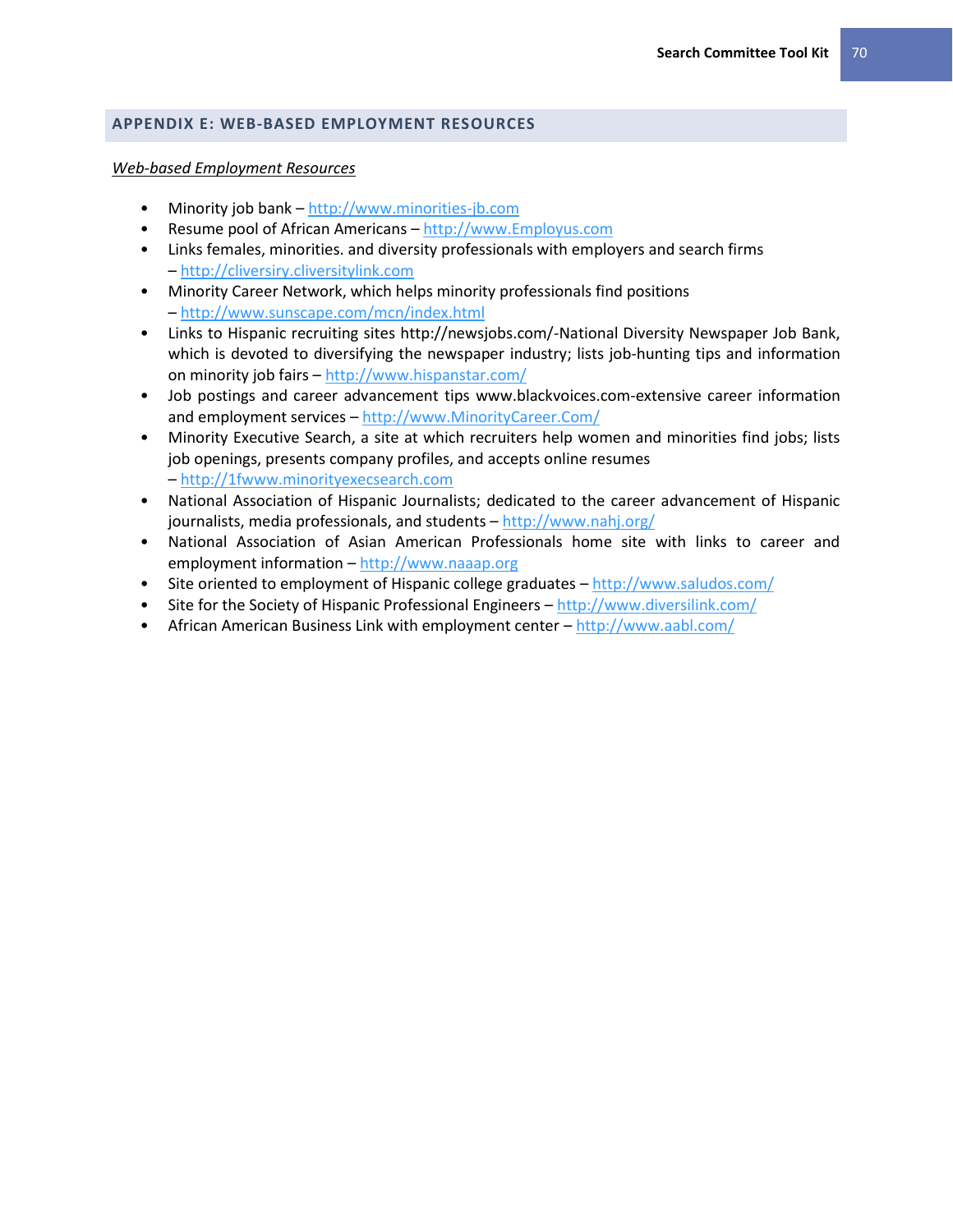#### **APPENDIX F: MINORITY SERVING INSTITUTIONS**

#### *Historically Black Colleges and Universities (HBCUs)*

**Alabama A&M University** PO Box 1347 Normal, AL 35762 4900 Meridian St Normal, AL 35762 256-372-5000 [http://www.aamu.edu](http://www.aamu.edu/)

**Alabama State University** PO Box 271 Montgomery, AL 36101-0271 915 S Jackson Street Montgomery, AL 36101-0271 334-229-4400 [http://www.alasu.edu](http://www.alasu.edu/)

**Albany State College** 504 College Dr. Albany, GA 31705 229-430-4600 [http://www.asurams.edu](http://www.asurams.edu/)

## **Alcorn State University**

1000 ASU Dr Ste 359 Alcorn State, MS 39096-7500 601-877-6100 [http://www.alcorn.edu](http://www.alcorn.edu/)

**Allen University** 1530 Harden Street Columbia, SC 29204 803-254-4165 [http://www.allenuniversity.edu](http://www.allenuniversity.edu/)

**Arkansas Baptist College** 1621 Dr. Martin Luther King Drive Little Rock, AR 72202-6099 501-370-4000 [http://www.arkansasbaptist.edu](http://www.arkansasbaptist.edu/)

**Barber-Scotia College**

145 Cabarrus Ave West Concord, NC 28025 704-789-2900 [http://www.b-sc.edu](http://www.b-sc.edu/)

**Benedict College** 1600 Harden Street Columbia, SC 29204-1086 803-256-4220 [http://www.benedict.edu](http://www.benedict.edu/)

**Bennett College for Women** 900 E Washington St. Greensboro, NC 27401-3239 339-517-2100 [http://www.bennett.edu](http://www.bennett.edu/)

**Bethune Cookman College**

640 Mary McLeod Bethune Blvd. Daytona Beach, FL 32115 904-255-1401 [http://www.cookman.edu](http://www.cookman.edu/)

**Bishop State Community College**

351 N. Broad St. Mobile, AL 36690 334-690-6801 [http://www.bishop.edu](http://www.bishop.edu/)

**Bluefield State College** 219 Rock St. Bluefield, WV 24701 304-327-4000 [http://www.bluefieldstate.edu](http://www.bluefieldstate.edu/)

**Bowie State University** 14000 Jericho Park Rd. Bowie, MD 20715-9465 301-860-4000 [http://www.bowiestate.edu](http://www.bowiestate.edu/)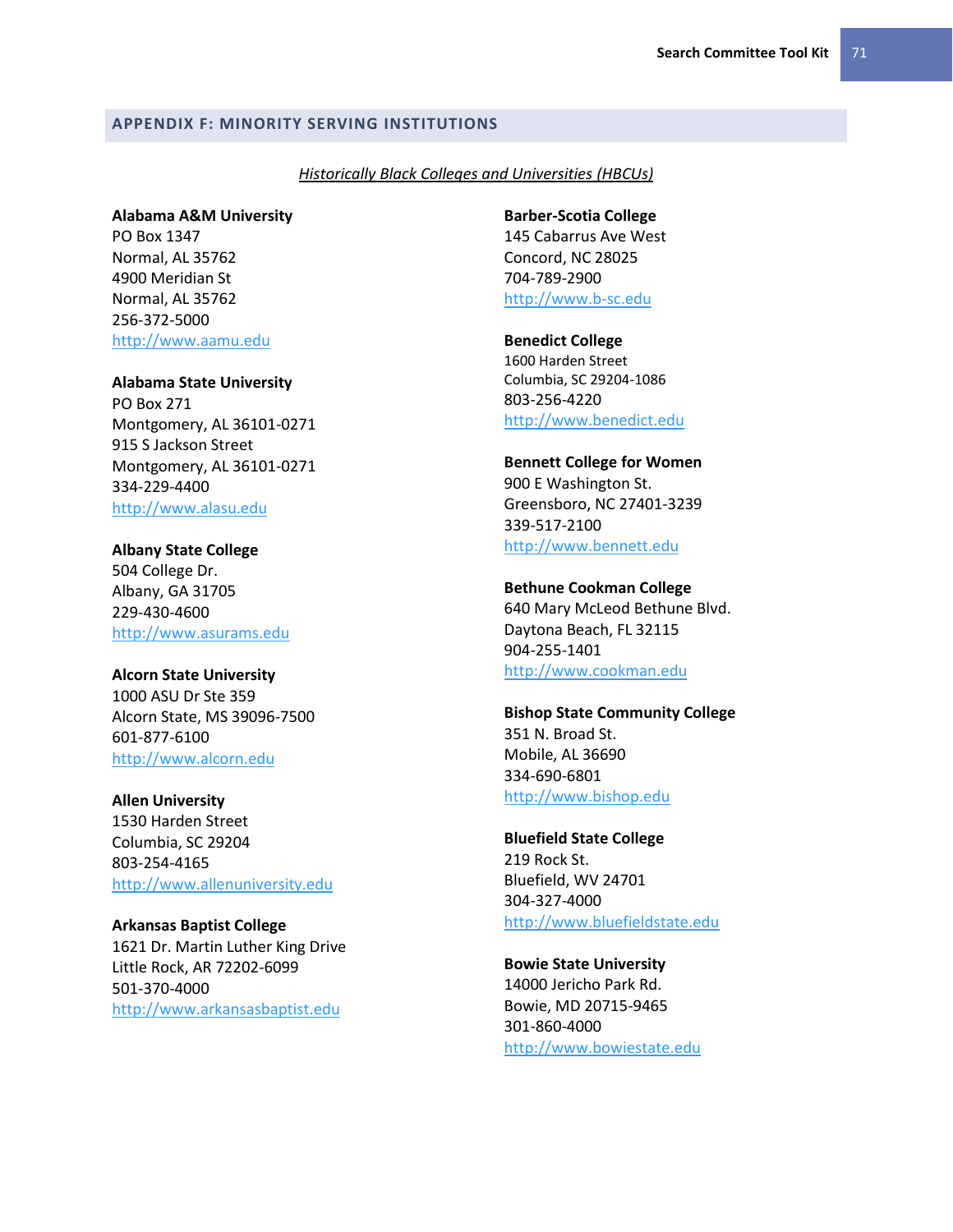**Central State University** 1400 Brush Row Rd Wilberforce, OH 45384-1004 937- 376-6011 [http://www.centralstate.edu](http://www.centralstate.edu/)

**Cheyney University of Pennsylvania** 1837 University Circle Cheyney, PA 19319-0200 610- 399-2000 [http://www.cheyney.edu](http://www.cheyney.edu/)

**Charles Drew University of Medicine and Science** 1731 E. 120th St. Los Angeles, CA 90059 323-563-4800 [http://www.cdrewu.edu](http://www.cdrewu.edu/)

**Claflin University** 400 Magnolia Street Orangeburg, SC 29115-4498 803- 535-5000 [http://www.claflin.edu](http://www.claflin.edu/)

**Clark Atlanta University** 223 James **P.** Brawley Dr., SW Atlanta, GA 30314 404-880-8000 [http://www.cau.edu](http://www.cau.edu/)

**Clinton Junior College** 1029 Crawford Rd Rock Hill, SC 29730 803-327-7 402 [http://www.clintonjuniorcollege.edu](http://www.clintonjuniorcollege.edu/)

**Coahoma Community College** 3240 Friars Point Rd. Clarksdale, MS 38614 662-627-2571 [http://www.coahomacc.edu](http://www.coahomacc.edu/)

**Concordia College** 1804 Green St. Selma, AL 36701 334- 526-9141 [http://www.concordiaselma.edu](http://www.concordiaselma.edu/) **Coppin State College** 2500 West North Ave. Baltimore, MD 21216-3698 410-951-3000 [http://www.coppin.edu](http://www.coppin.edu/)

**Delaware State University**

1200 N. DuPont Highway Dover, DE 19901 302-857-6060 [http://www.desu.edu](http://www.desu.edu/)

**Denmark Technical College** 1126 Solomon Blatt Blvd Denmark, SC 29042 803-793-3301 [http://www.denmarktech.edu](http://www.denmarktech.edu/)

**Dillard University** 2601 Gentilly Blvd. New Orleans, LA 70122 504-816-4640 [http://www.dillard.edu](http://www.dillard.edu/)

**Edward Waters College** 1658 Kings Rd. Jacksonville, FL 32209 904- 470-8000 [http://www.ewc.edu](http://www.ewc.edu/)

**Elizabeth City State University** 1704 Weeksville Rd Elizabeth City, NC 27909 252- 335-3400 [http://www.ecsu.edu](http://www.ecsu.edu/)

**Fayetteville State University** 1200 Murchison Rd Fayetteville, NC 28301-4298 910- 672-1111 [http://www.uncfsu.edu](http://www.uncfsu.edu/)

**Fisk University** 1000 17th Ave. N Nashville, TN 37208-3051 615-329-8500 [http://www.fisk.edu](http://www.fisk.edu/)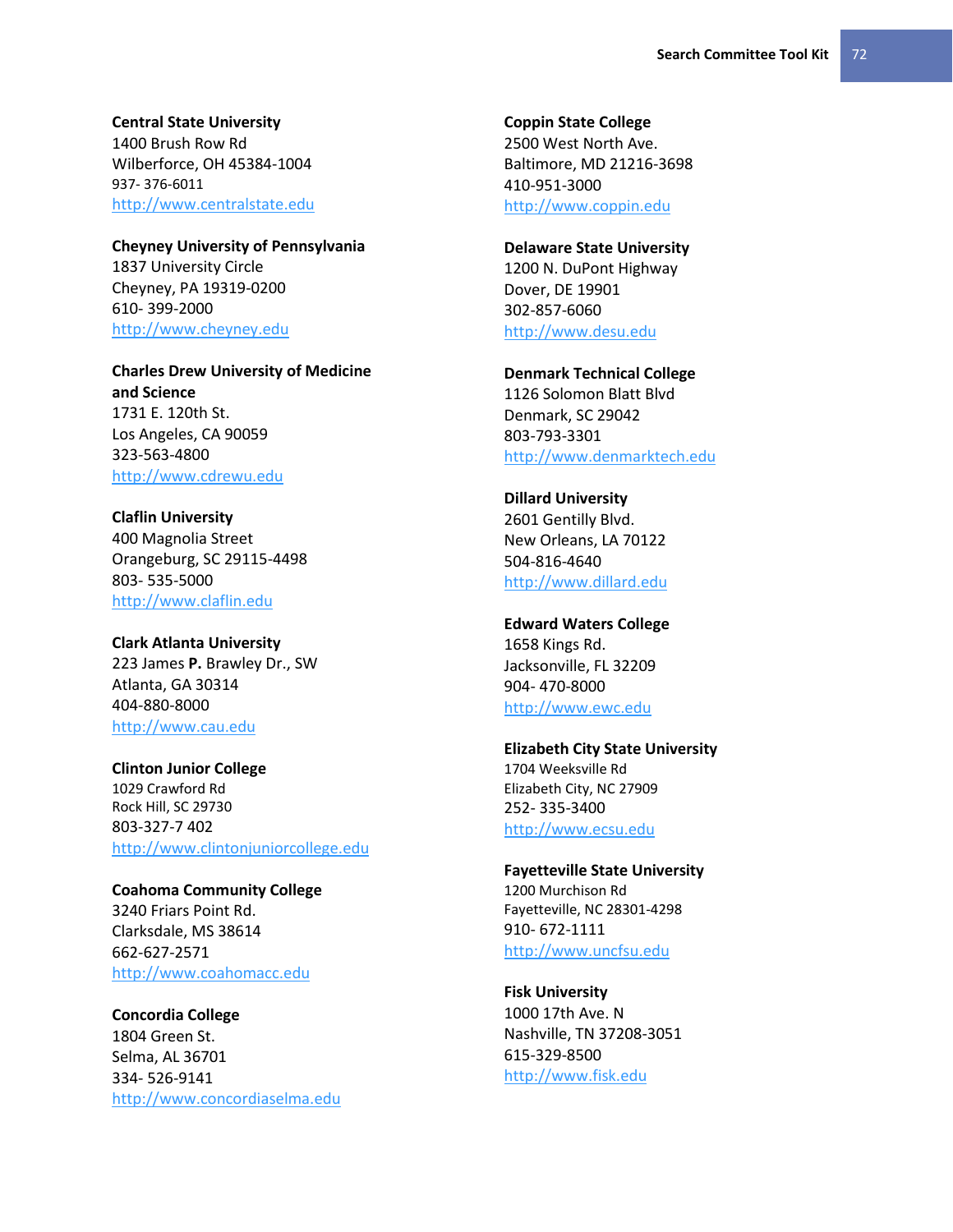**Florida A&M University** 1700 Lee Hall Drive Foote-Hilyer Administration Center G9 Tallahassee, FL 32307 850.599.3796 or 1.866.642.1198 [http://www.famu.edu](http://www.famu.edu/)

**Florida Memorial College** 15800 NE 42nd Ave. Miami, FL 33054 305-626-3600 [http://www.fmuniv.edu](http://www.fmuniv.edu/)

## **Fort Valley State College**

1005 State University Dr. Fort Valley, GA 31030-4313 912-825-6211 478- 825-6211 [http://www.fvsu.edu](http://www.fvsu.edu/)

## **Gadsden State Community College**

1001 George Wallace Dr. Gadsden, AL 35903 256-549-8200 [http://www.gadsdenstate.edu](http://www.gadsdenstate.edu/)

## **Grambling State University**

403 Main Street Grambling, LA 71245 318-274-3811 [http://www.gram.edu](http://www.gram.edu/)

# **H Council Trenholm State Technical College**

1225 Air Base Blvd Montgomery, AL 36108-3199 334-420-4200 [http://www.trenholmstate.edu](http://www.trenholmstate.edu/)

#### **Hampton University**

100 E Queen St. Hampton, VA 23668 757-727-5000 [http://www.hamptonu.edu](http://www.hamptonu.edu/)

**Harris-Stowe State College** 3026 Laclede Ave. St. Louis, MO 63103 314-340-3366 [http://www.hssu.edu](http://www.hssu.edu/)

# **Hinds Community College** 34175 Highway 18 Utica, Mississippi 39175 601-857-5261

[http://www.hindscc.edu](http://www.hindscc.edu/)

#### **Howard University**

2400 Sixth St., NW Washington, DC 20059 202-806-6100 [http://www.howard.edu](http://www.howard.edu/)

**Huston-Tillotson College** 900 Chicon St., Austin, TX 78702-2795 512-505-3000 [http://www.htu.edu](http://www.htu.edu/)

#### **Interdenominational Theological Center**

700 Martin Luther King Jr Dr. SW Atlanta, Georgia 30314-4143 404-527-7700 [http://www.itc.edu](http://www.itc.edu/)

#### **J .F. Drake State Technical College**

3421 Meridian St., North Huntsville, AL 35811 256-539-8161 [http://www.drakestate.edu](http://www.drakestate.edu/)

#### **Jackson State University**

1440 JR Lynch St. Jackson, MS 39217 601-968-2121 [http://www.jsums.edu](http://www.jsums.edu/)

#### **Jarvis Christian College**

PO Drawer G, Highway 80 Hawkins, TX 75765 903-769-5700 [http://www.jarvis.edu](http://www.jarvis.edu/)

# **Johnson C. Smith University** 100 Beatties Ford Road Charlotte, NC 28216-5398 704-378-1000

[http://www.jcsu.edu](http://www.jcsu.edu/)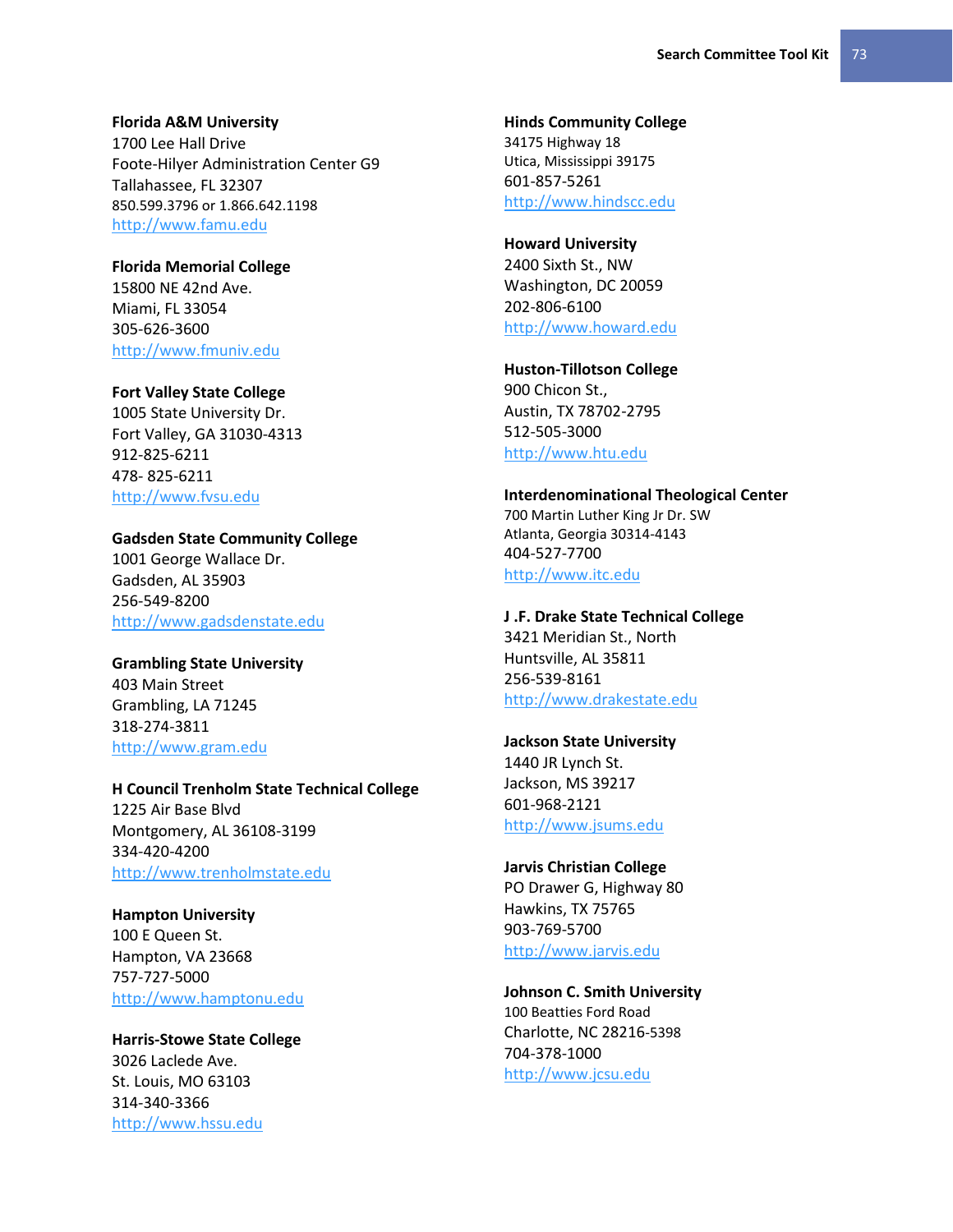**Kentucky State University**

400 East Main Street Frankfort, KY 40601-2355 502-227-6000 [http://www.kysu.edu](http://www.kysu.edu/)

**Knoxville College** 901 College St., NW Knoxville, TN 37921 865-524-6525 [http://www.knoxvillecollege.edu](http://www.knoxvillecollege.edu/)

**Lane College** 545 Lane Ave. Jackson, TN 38301-4598 731-426-7500 [http://www.lanecollege.edu](http://www.lanecollege.edu/)

**Langston University** PO Box907 102 Page Hall Langston, OK 73050-0907 405-466-2231 [http://www.lunet.edu](http://www.lunet.edu/)

**Lawson State Community College** 3060 Wilson Rd., SW Birmingham, AL 35221 205-925-2515 [http://www.lawsonstate.edu](http://www.lawsonstate.edu/)

**Lemoyne-Owen College** 807 Walker Ave. Memphis, TN 38126 901-774-9090 [http://www.loc.edu](http://www.loc.edu/)

**Lewis College of Business** 17370 Meyers Rd . Detroit, MI 48235 313-862-6300 [http://www.lewiscollege.edu](http://www.lewiscollege.edu/)

**Lincoln University** 820 Chestnut Street Jefferson City, MO 65101 314-681-5074 [http://www.lincolnu.edu](http://www.lincolnu.edu/)

**Lincoln University of Pennsylvania** 1570 Baltimore Pike Lincoln University, PA 19352-0999 484-365-8000 [http://www.lincoln.edu](http://www.lincoln.edu/)

**Livingstone College** 701 W Monroe St Salisbury, NC 28144 704-216-6000 [http://www.livingstone.edu](http://www.livingstone.edu/)

**Mary Holmes College** Hwy. SOW PO Drawer 1257 West Point, MS 39773 662-495-5100 [http://www.maryholmes.edu](http://www.maryholmes.edu/)

**Meharry Medical College** 1005 D.B. Todd Blvd . Nashville, TN 37208 615-327-6111 [http://www.mmc.edu](http://www.mmc.edu/)

**Miles College** 5500 Myron Massey Blvd Fairfield, AL 35064-2621 205-929-1000 [http://www.miles.edu](http://www.miles.edu/)

**Mississippi Valley State University** 14000 Highway 82 West Itta Bena, MS 38941-1400 601-254-9041 [http://www.mvsu.edu](http://www.mvsu.edu/)

**Morehouse College** 830 Westview Dr. SW Atlanta, GA 30314 404-681-2800 [http://www.morehouse.edu](http://www.morehouse.edu/)

**Morehouse School of Medicine** 720 Westview Dr. SW Atlanta, GA 30314 404-752-1500 [http://www.msm.edu](http://www.msm.edu/)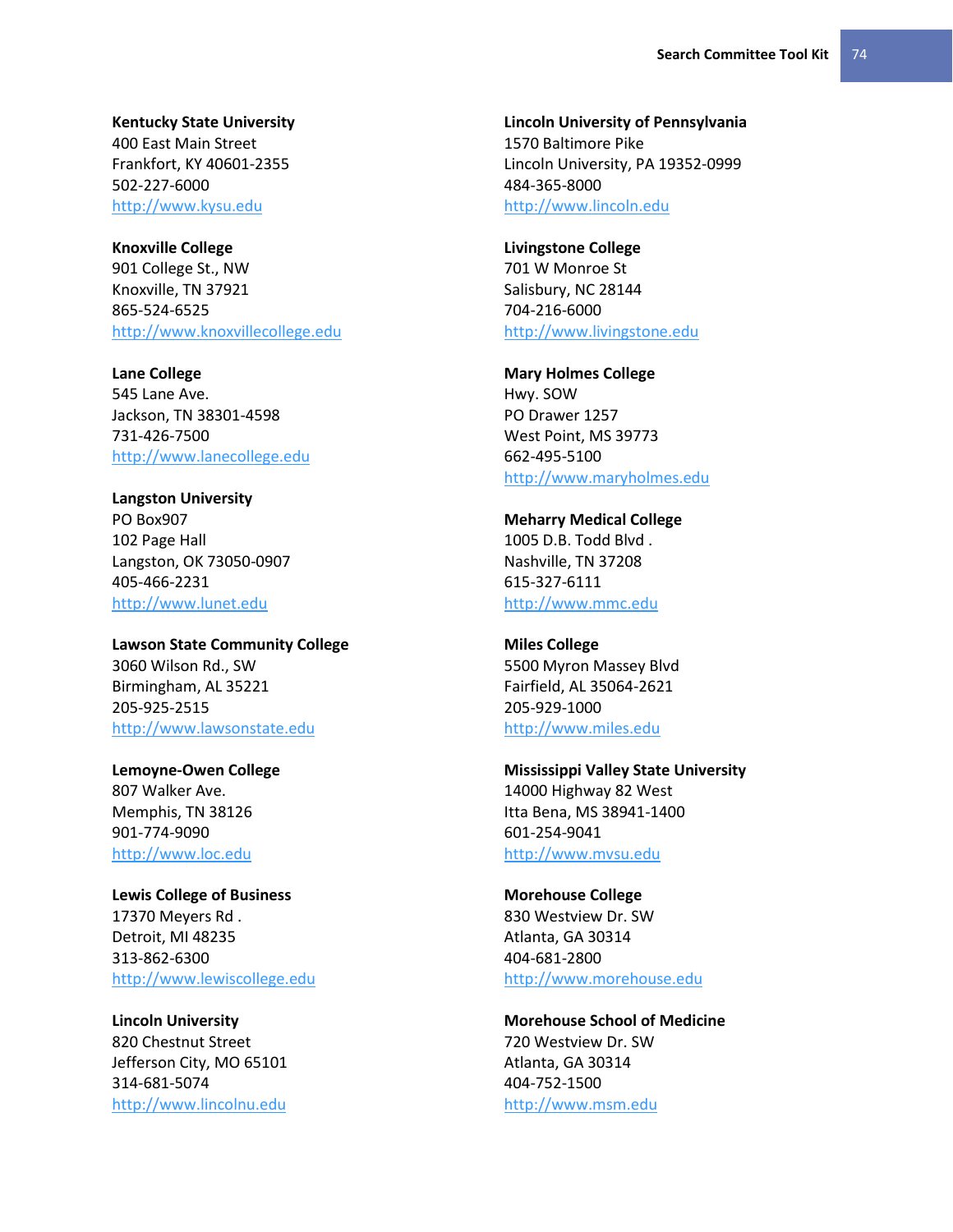**Morgan State University**

1700 East Cold Spring Lane Baltimore, MD 21251-0001 443-885-3333 [http://www.morgan.edu](http://www.morgan.edu/)

**Morris Brown College** 643 Martin Luther King, Jr . Dr. SW Atlanta, GA 30314 404-739-1010 [http://www.Morrisbrown.edu](http://www.morrisbrown.edu/)

**Morris College** 100 West College Street Sumter, SC 29150-3599 803-934-3200 [http://www.morris.edu](http://www.morris.edu/)

**Norfolk State University** 700 Park Ave Norfolk, VA 23504-8000 757-823-8600 [http://www.nsu.edu](http://www.nsu.edu/)

**North Carolina Agricultural and Technical State University** 1601 E Market St Greensboro, NC 27411 336-334-7500 [http://www.nccu.edu](http://www.nccu.edu/)

**North Carolina Central University** 1801 Fayetteville Street Durham, NC 27707 919-560-6100 [http://www.nccu.edu](http://www.nccu.edu/)

**Oakwood College** 7000 Adventist Blvd NW Huntsville, AL 35896 256-726-7000 [http://www.oakwood.edu](http://www.oakwood.edu/)

**Paine College** 1235 15th St. Augusta, GA 30901-3182 706- 821-8200 [http://www.paine.edu](http://www.paine.edu/)

**Paul Quinn College** 3837 Simpson Stuart Rd. Dallas, TX 75241 214) 379-5577 [http://www.pqc.edu](http://www.pqc.edu/)

**Philander Smith College** 900 W. Daisy Bates Drive Little Rock, AR 72202-3799 501-3 75-9845 [http://www.philander.edu](http://www.philander.edu/)

**Prairie View A&M University** FM 1098 Road & University Drive Prairie View, TX 77446 936-261-3311 [http://www.pvamu.edu](http://www.pvamu.edu/)

**Rust College** 150 E. Rust Ave . Holly Springs, MS 38635 601- 252-8000 [http://www.rustcollege.edu](http://www.rustcollege.edu/)

**St. Augustine's College** 1315 Oakwood Avenue Raleigh, NC 27610-2298 919-516-4200 [http://www.st-aug.edu](http://www.st-aug.edu/)

**Saint Paul's College** 115 College Drive Lawrenceville, VA 23868 434-848-3111 [http://www.saintpauls.edu](http://www.saintpauls.edu/)

**Savannah State University** 3219 College Street Savannah, GA 31404-5310 912-358-4778 [http://www.savannahstate.edu](http://www.savannahstate.edu/)

**Selma University** 1501 Lapsley St. Selma, AL 36701 334-872-2533 [http://www.selmauniversity.org](http://www.selmauniversity.org/)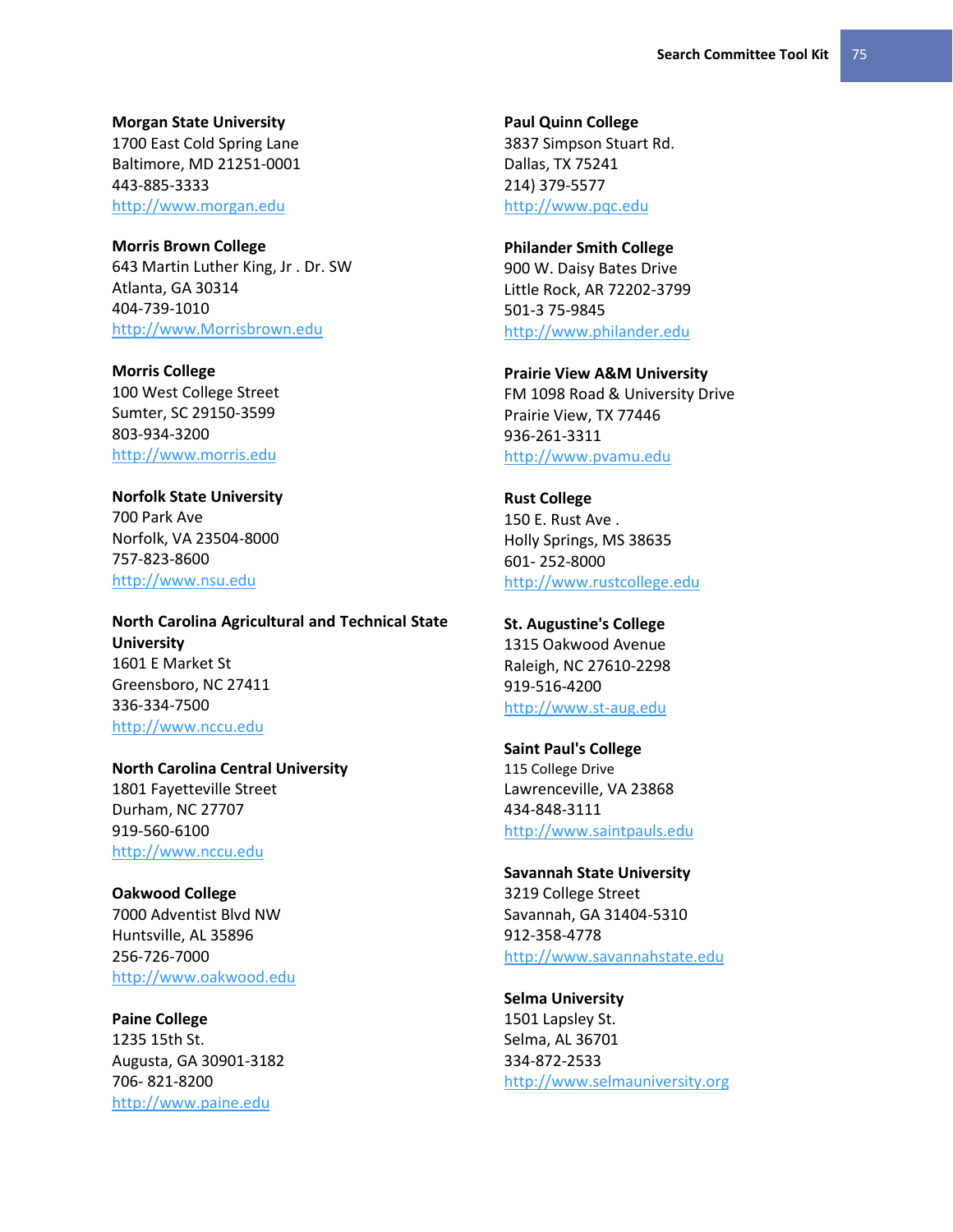**Shaw University** 118 East South Street Raleigh, NC 27601 919-546-8200 [http://www.shawu.edu](http://www.shawu.edu/)

**Shelton State Community College** 9500 Old Greensboro Rd Tuscaloosa, AL 35405-8522 205-391-2211 [http://www.sheltonstate.edu](http://www.sheltonstate.edu/)

**Shorter College** 604 Locust St. North Little Rock, AR 72114 501-374-6305 [http://www.shortercollege.org](http://www.shortercollege.org/)

**South Carolina State University** 300 College St NE Orangeburg, SC 29117-0001 803-536-7000 [http://www.scsu.edu](http://www.scsu.edu/)

**Southern University and Agricultural and Mechanical College** 801 Harding Blvd Baton Rouge, LA 70813 225-771-4500 [http://www.subr.edu](http://www.subr.edu/)

**Southern University, New Orleans** 6400 Press Dr. New Orleans, LA 70126 504-286-5000 [http://www.suno.edu](http://www.suno.edu/)

**Southern University, Shreveport** 3050 Martin Luther King Dr. Shreveport, LA 71107-8032 318-670-6000 [http://www.susla.edu](http://www.susla.edu/)

**Southwestern Christian College** 200 Bowser Circle Terrell, TX 75160 972-524-3341 x107 [http://www.swcc.edu](http://www.swcc.edu/)

**Spelman College** 350 Spelman Ln., SW Atlanta, GA 30314 404-681-3643 [http://www.spelman.edu](http://www.spelman.edu/)

**St. Philip's College**  1801 Martin Luther King Dr San Antonio, TX 78203-2098 210-486-2000 <http://www.alamo.edu/spc/>

**Stillman College** 3601 Stillman Blvd. Tuscaloosa, AL 35403 205-349-4240 [http://www.stillman.edu](http://www.stillman.edu/)

**Talladega College** 627 West Battle St. Talladega, AL 35160 256-761-6100 [http://www.talladega.edu](http://www.talladega.edu/)

**Tennessee State University** 3500 John A. Merritt Blvd. Nashville, TN 37209 615-963-5000 [http://www.tnstate.edu](http://www.tnstate.edu/)

**Texas College** 2404 N. Grand Ave. Tyler, TX 75702 903-593-8311 [http://www.texascollege.edu](http://www.texascollege.edu/)

**Texas Southern University** 3100 Cleburne Ave. Houston, TX 77004 713-527-7011 [http://www.tsu.edu](http://www.tsu.edu/)

**Tougaloo College** 500 W County Line Rd Tougaloo, Mississippi 39174 601-977-7700 [http://www.tougaloo.edu](http://www.tougaloo.edu/)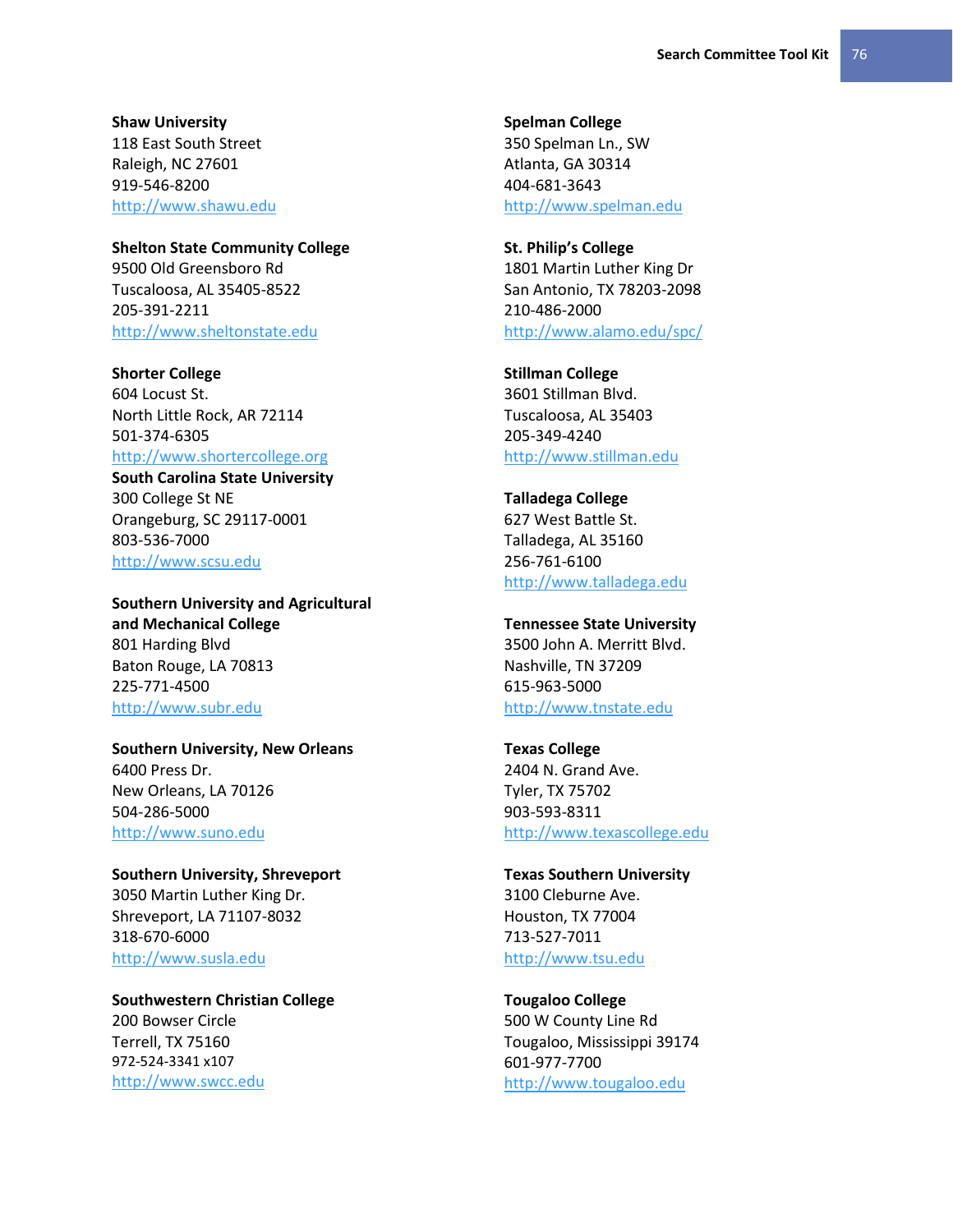# **Trenholm State Technical College**

1225 Air Base Blvd. Montgomery, AL 36108 334-832-9000 [http://www.trenholmstate.edu](http://www.trenholmstate.edu/)

### **Tuskegee University**

1200 W Montgomery Rd. Tuskegee, AL 36088 334-727-8011 [http://www.tuskegee.edu](http://www.tuskegee.edu/)

# **University of Arkansas at Pine Bluff**

1200 N University Mail Slot 4789 Pine Bluff, AR 71601 501-543-8000 [http://www.uapb.edu](http://www.uapb.edu/)

# **University of Maryland, Eastern Shore**

11868 Academic Oval Princess Anne, MD 21853 410-651-2200 [http://www.umes.edu](http://www.umes.edu/)

**The University of Texas at El Paso** 500 W University Ave El Paso, TX 79968 915-747-5000 [http://www.utep.edu](http://www.utep.edu/)

# **University of the District of Columbia** 4200 Connecticut Ave. NW Washington, DC 20008 202-274-5012

[http://www.udc.edu](http://www.udc.edu/)

# **University of the Virgin Islands** #2 John Brewers Bay St. Thomas, VI 00802-9990 340-776-9200 [http://www.uvi.edu](http://www.uvi.edu/)

#### **Virginia State University** PO Box 9001

One Hayden Drive Petersburg, VA 23806 804-524-5000 [http://www.vsu.edu](http://www.vsu.edu/)

## **Virginia Union University**

1500 North Lombardy St. Richmond, VA 23220 804-257-5600 [http://www.vuu.edu](http://www.vuu.edu/)

# **Voorhees College**

481 Porter Drive Denmark, SC 29042 803-793-3351 [http://www.voorhees.edu](http://www.voorhees.edu/)

**West Virginia State College** Rte 25 Institute, WV 25112-1000 304- 766-3000 [http://www.wvstateu.edu](http://www.wvstateu.edu/)

# **Wilberforce University** 1055 N Bickett Rd

Wilberforce, OH 45384-3001 937-376-2911 [http://www.wilberforce.edu](http://www.wilberforce.edu/)

# **Wiley College**

711 Wiley Ave. Marshall, TX 75670 903-927-3300 [http://www.wileyc.edu](http://www.wileyc.edu/)

### **Winston-Salem State University**

601 Martin Luther King Jr. Dr. Winston-Salem, NC 27110-0001 336-750-2000 [http://www.wssu.edu](http://www.wssu.edu/)

# **Xavier University of Louisiana**

One Drexel Drive New Orleans, LA 70125-1098 504-486-7 411 [http://www.xula.edu](http://www.xula.edu/)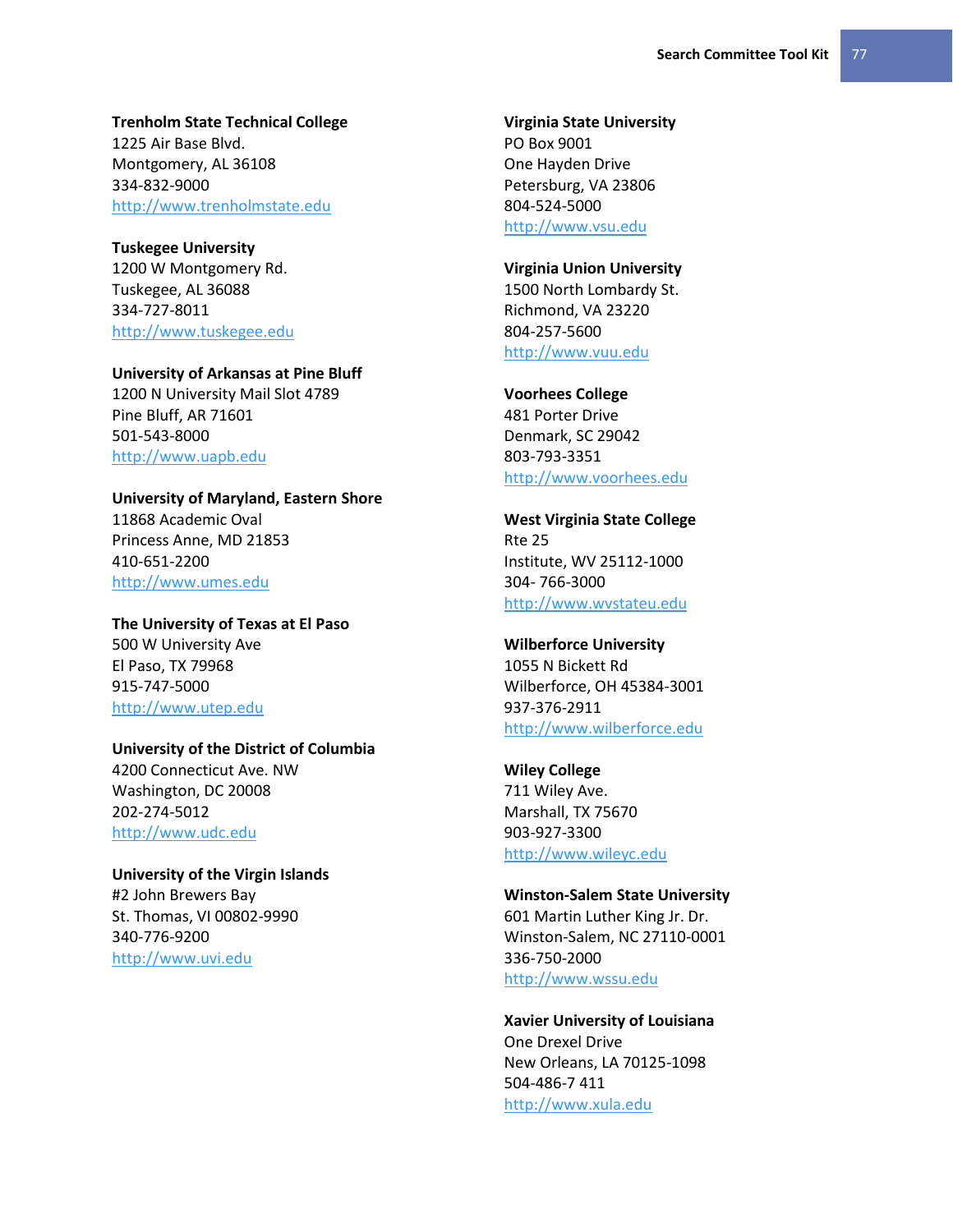#### *Tribal Colleges*

## **Alaska**

Ilisagvik College P.O. Box 749 Barrow, Alaska 99723 907-852-3333 Toll-free (Alaska only): 1-800-478-7337 [http://www.ilisagvik.edu](http://www.ilisagvik.edu/)

# **Arizona**

Diné College P. O. Box 126 Tsaile, AZ 86556 928-724-6671 [http://www.dinecollege.edu](http://www.dinecollege.edu/)

Tohono O'odham Community College P.O. Box 3129 Sells, AZ 85634 520-383-8401 [http://www.tocc.cc.az.us](http://www.tocc.cc.az.us/)

#### **Kansas**

Haskell Indian Nations University 155 Indian Avenue P. O. Box 5030 Lawrence, KS 66046-4800 785-749-8479 [http://www.haskell.edu](http://www.haskell.edu/)

**Michigan** Bay Mills Community College 12214 West Lakeshore Drive Brimley, MI 49715 906-248-3354 [http://www.bmcc.edu](http://www.bmcc.edu/)

Keweenaw Bay Ojibwa Community College 111 Beartown Rd, PO Box 519 Baraga, Michigan 49908 906.353.4600 [http://www.kbocc.org](http://www.kbocc.org/)

Saginaw Chippewa Tribal College 2284 Enterprise Drive Mount Pleasant, MI 48858 989-775-4123 [http://www.sagchip.edu](http://www.sagchip.edu/)

## **Minnesota**

Fond du Lac Tribal and Community College 2101 14th Street Cloquet, MN 55720-2964 218-879-0800 [http://www.fdltcc.edu](http://www.fdltcc.edu/)

Leech Lake Tribal College Rt. 3, Box 100 Cass Lake, MN 56633 218-335-4200 [http://www.lltc.edu](http://www.lltc.edu/)

White Earth Tribal and Community College 210 Main Street South P. O. Box 478 Mahnomen, MN 56557 218-935-0417 [http://www.wetcc.org](http://www.wetcc.org/)

#### **Montana**

Blackfeet Community College P. O. Box 819 Browning, MT 59417 406-338-7755 [http://www.bfcc.org](http://www.bfcc.org/)

Chief Dull Knife College P. O. Box 98 Lame Deer, MT 59043 406-477-6215 [http://www.cdkc.edu](http://www.cdkc.edu/)

Aaniiih Nakoda College (Formerly Fort Belknap College) P. O. Box 159 Harlem, MT 59526 406-353-2607 [http://www.fbcc.edu](http://www.fbcc.edu/)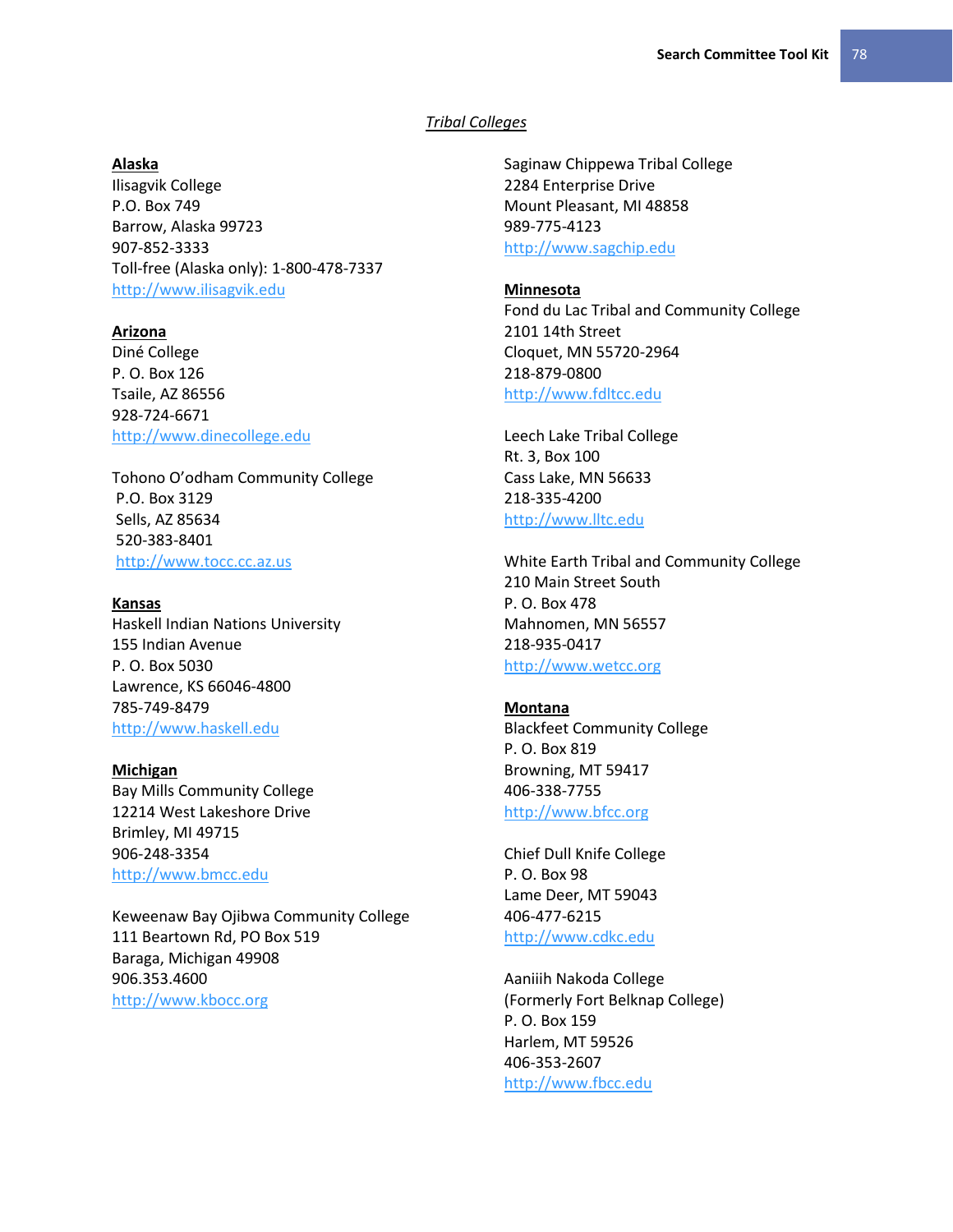#### **Montana**

Fort Peck Community College P. O. Box 398 Poplar, MT 59255 406-768-6300 [http://www.fpcc.edu](http://www.fpcc.edu/)

Little Big Horn College P. O. Box 370 Crow Agency, MT 59022 406-638-3100 (main number) [http://www.lbhc.edu](http://www.lbhc.edu/)

Salish Kootenai College P. O. Box 117 Pablo, MT 59855 406-275-4800 [http://www.skc.edu](http://www.skc.edu/)

Stone Child College RR1, Box 1082 Box Elder, MT 59521 406-395-4875 [http://www.stonechild.edu](http://www.stonechild.edu/)

#### **Nebraska**

Nebraska Indian Community College College Hill P. O. Box 428 Macy, NE 68039 402-837-5078 [http://www.thenicc.edu](http://www.thenicc.edu/)

Little Priest Tribal College P. O. Box 270 Winnebago, NE 68071 402-878-2380 [http://www.lptc.bia.edu](http://www.lptc.bia.edu/)

**New Mexico** Navajo Technical College Lowerpoint Road State Hwy 371 Crownpoint, NM 87313 505-786-4100 [http://www.navajotech.edu](http://www.navajotech.edu/) Institute of American Indian Arts 83 Avan Nu Po Road Santa Fe, NM 87505 505-424-2300 [http://www.iaia.edu](http://www.iaia.edu/)

Southwestern Indian Polytechnic Institute P. O. Box 10146 9169 Coors Road, NW Albuquerque, NM 87184 505-346 2347 [http://www.sipi.edu](http://www.sipi.edu/)

## **North Dakota**

Cankdeska Cikana Community College (Formerly Little Hoop Community College) P. O. Box 269 Fort Totten, ND 58335 701-766-4415 <http://www.littlehoop.edu/>

Fort Berthold Community College 220 Eighth Avenue North P. O. Box 490 New Town, ND 58763 701-627-4738 [http://www.fortbertholdcc.edu](http://www.fortbertholdcc.edu/)

Sitting Bull College 1341 92nd Street Fort Yates, ND 58538 701-854-3861 [http://www.sittingbull.edu](http://www.sittingbull.edu/)

Turtle Mountain Community College P. O. Box 340 Belcourt, ND 58316 701-477-7862 [http://www.turtle-mountain.cc.nd.us](http://www.turtle-mountain.cc.nd.us/)

United Tribes Technical College 3315 University Drive Bismarck, ND 58504 <http://www.uttc.edu/>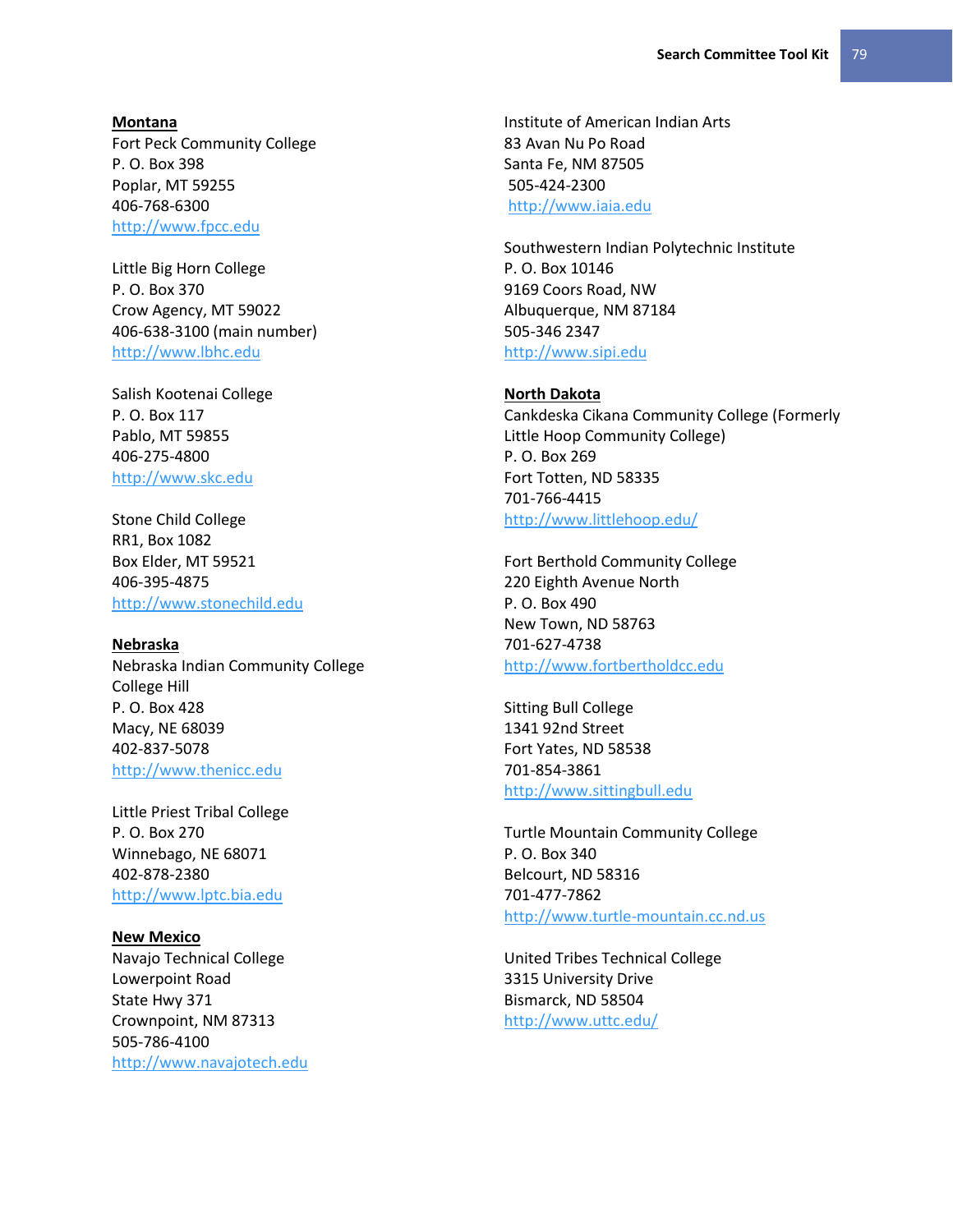#### **Oklahoma**

College of the Muscogee Nation PO Box 917 Okmulgee, OK 74447 918-758-1480 [http://www.mvsktc.org](http://www.mvsktc.org/)

Comanche Nation College 1608 SW 9th Street Lawton, OK 73501 580.591,0203 [http://www.cnc.cc.ok.us](http://www.cnc.cc.ok.us/)

## **South Dakota**

Oglala Lakota College 490 Piya Wiconi Road Kyle, SD 57752 605-455-6022 [http://www.olc.edu](http://www.olc.edu/)

Sinte Gleska University P. O. Box 409 Rosebud, SD 57570 605-856-5880 [http://www.sintegleska.edu](http://www.sintegleska.edu/)

Sisseton Wahpeton College P. O. Box 689 Sisseton, SD 57262 605/698-3966 [http://www.swc.tc](http://www.swc.tc/)

#### **Washington**

Northwest Indian College 2522 Kwina Road Bellingham, WA 98226 360-676-2772 [http://www.nwic.edu](http://www.nwic.edu/)

#### **Wisconsin**

College of Menominee Nation P. O. Box 1179 Keshena, WI 54135 715-799-5600 [http://www.menominee.edu](http://www.menominee.edu/)

Lac Courte Oreilles Ojibwa Community College 13466 West Trepania Rd Hayward, WI 54843 715-634 4790 [http://www.lco.edu](http://www.lco.edu/)

**Wyoming** Wind River Tribal College P.O. Box 8300 Ethete, WY 82520 307.335.8243 [http://www.wrtribalcollege.com](http://www.wrtribalcollege.com/)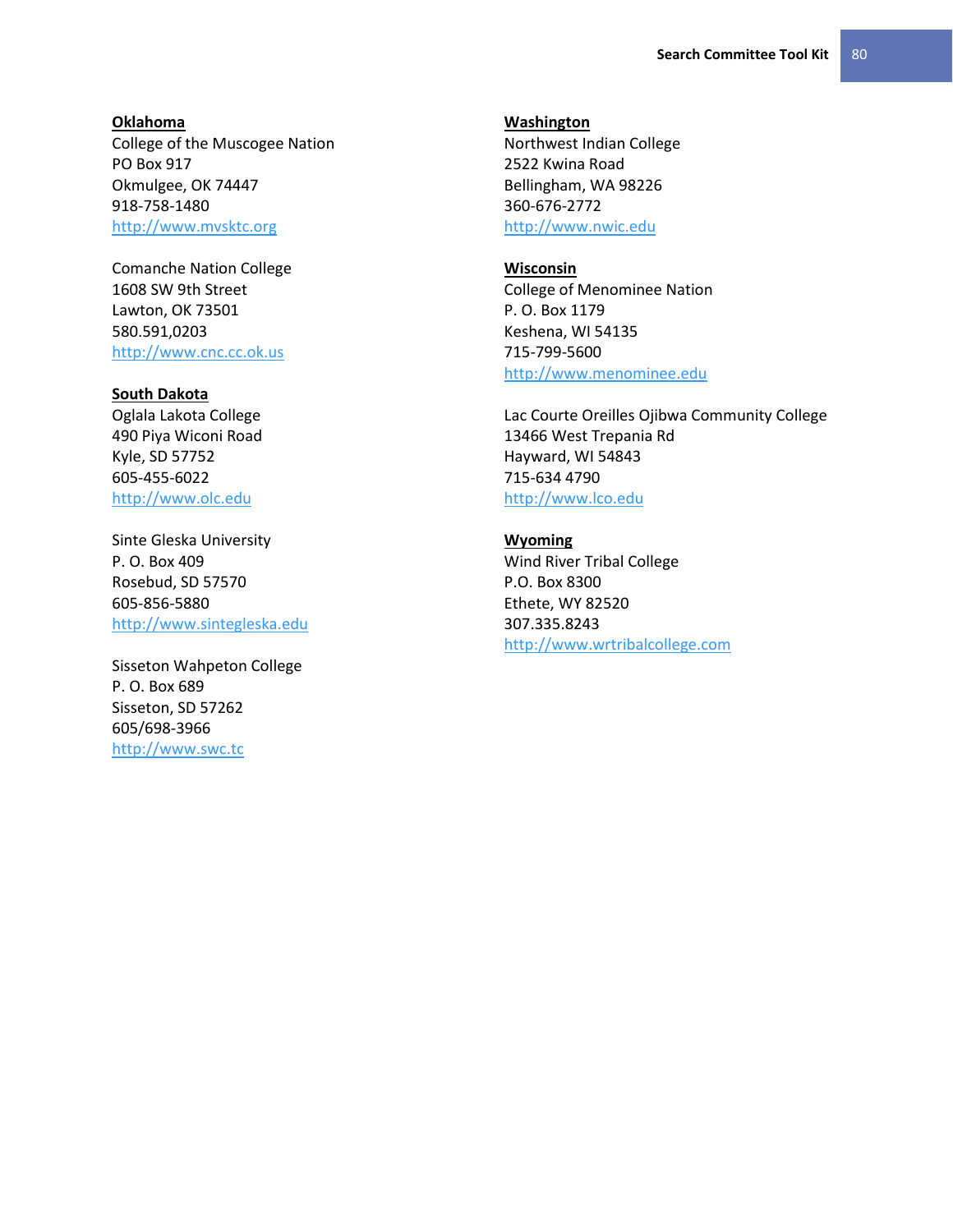#### *Hispanic Serving Institutions (HSIs)*

## **Arizona**

Arizona Western College [http://www.azwestern.edu](http://www.azwestern.edu/)

Central Arizona College [http://www.centralaz.edu](http://www.centralaz.edu/)

Cochise College, Douglas [http://www.cochise.edu](http://www.cochise.edu/)

Estrella Mountain Community College [http://www.estrellamountain.edu](http://www.estrellamountain.edu/)

GateWay Community College [http://www.gatewaycc.edu](http://www.gatewaycc.edu/)

Glendale Community College [http://www.gc.maricopa.edu](http://www.gc.maricopa.edu/)

Northern Arizona University-Yuma [http://yuma.nau.edu](http://yuma.nau.edu/)

Phoenix College [http://www.phoenixcollege.edu](http://www.phoenixcollege.edu/)

Pima Community College [www.pima.edu](file:///F:/Talent%20Management/Search%20Committee/Toolkit/New%20Drafts%20of%20Toolkit/Final%20Drafts%20of%20Tool%20Kit/Website%20Tool%20Kit/Final%20Drafts/www.pima.edu)

South Mountain Community College [http://www.southmountaincc.edu](http://www.southmountaincc.edu/)

The University of Arizona South [http://www.uas.arizona.edu](http://www.uas.arizona.edu/)

**California** Alliant International University, San Diego [http://www.alliant.edu](http://www.alliant.edu/)

Ameritas College Educational Services, LLC [http://www.ameritas.brandman.edu](http://www.ameritas.brandman.edu/)

Bakersfield College [http://www.bakersfieldcollege.edu](http://www.bakersfieldcollege.edu/)

California State Polytechnic University, Pomona [http://www.csupomona.edu](http://www.csupomona.edu/)

California State University System Office [http://www.calstate.edu](http://www.calstate.edu/)

California State University, Bakersfield [http://www.csub.edu](http://www.csub.edu/)

California State University, Channel Islands [http://www.csuci.edu](http://www.csuci.edu/)

California State University, Dominguez Hills [http://www.csudh.edu](http://www.csudh.edu/)

California State University, Fresno [http://www.csufresno.edu](http://www.csufresno.edu/)

California State University, Fullerton [http://www.fullerton.edu](http://www.fullerton.edu/)

California State University, Long Beach [http://www.csulb.edu](http://www.csulb.edu/)

California State University, Los Angeles [http://www.calstatela.edu](http://www.calstatela.edu/)

California State University, Monterey Bay [http://www.csumb.edu](http://www.csumb.edu/)

California State University, Northridge [http://www.csun.edu](http://www.csun.edu/)

California State University, San Bernardino [http://www.csusb.edu](http://www.csusb.edu/)

California State University, San Marcos [http://www.csusm.edu](http://www.csusm.edu/)

California State University, Stanislaus [http://www.csustan.edu](http://www.csustan.edu/)

Cerro Coso Community College [http://www.cerrocoso.edu](http://www.cerrocoso.edu/)

Chabot-Las Positas Community College District [http://www.clpccd.org](http://www.clpccd.org/)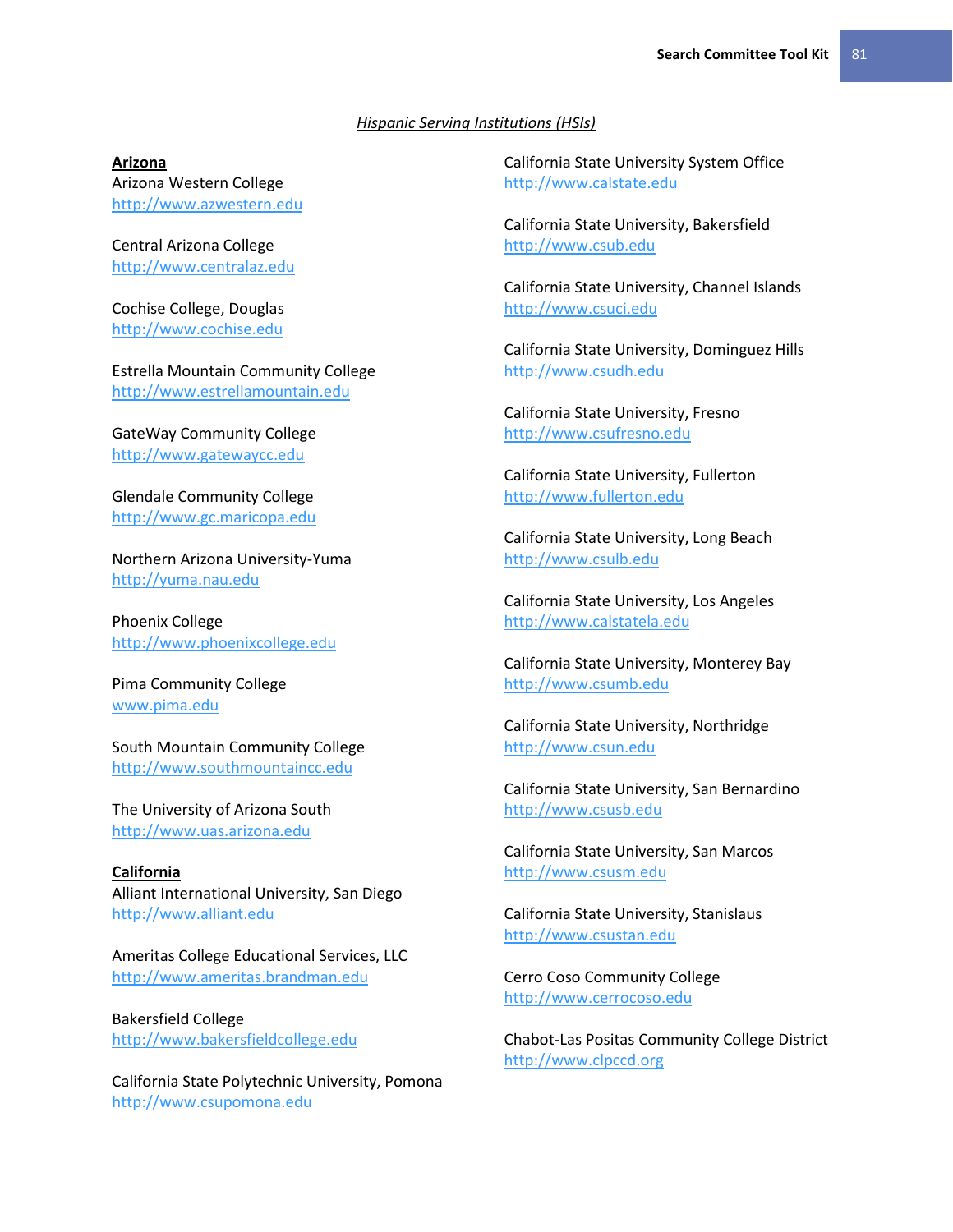**California** Chaffey College [http://www.chaffey.edu](http://www.chaffey.edu/)

Citrus College [http://www.citruscollege.edu](http://www.citruscollege.edu/)

College of the Desert [http://www.collegeofthedesert.edu](http://www.collegeofthedesert.edu/)

College of the Sequoias [http://www.cos.edu](http://www.cos.edu/)

Crafton Hills College [http://www.craftonhills.edu](http://www.craftonhills.edu/)

Cypress College [http://www.cypresscollege.edu](http://www.cypresscollege.edu/)

East Los Angeles College [http://www.elac.edu](http://www.elac.edu/)

El Camino College [http://www.elcamino.edu](http://www.elcamino.edu/)

Fresno Pacific University [http://www.fresno.edu](http://www.fresno.edu/)

Fullerton College [http://www.fullcoll.edu](http://www.fullcoll.edu/)

Hartnell College [http://www.hartnell.edu](http://www.hartnell.edu/)

Imperial Valley College [http://www.imperial.edu](http://www.imperial.edu/)

Kern Community College District [http://www.kccd.edu](http://www.kccd.edu/)

La Sierra University [http://www.lasierra.edu](http://www.lasierra.edu/)

Long Beach City College [http://www.lbcc.edu](http://www.lbcc.edu/)

Los Angeles City College [http://www.lacitycollege.edu](http://www.lacitycollege.edu/)

Los Angeles County College of Nursing and Allied Health <http://ladhs.org/wps/portal/CollegeOfNursing>

Los Angeles Harbor College [http://www.lahc.edu](http://www.lahc.edu/)

Los Angeles Mission College [http://www.lamission.edu](http://www.lamission.edu/)

Los Angeles Southwest College [http://www.lasc.edu](http://www.lasc.edu/)

Los Angeles Valley College [http://www.lavc.edu](http://www.lavc.edu/)

Los Medanos College [http://www.losmedanos.edu](http://www.losmedanos.edu/)

Marymount College [http://www.marymountpv.edu](http://www.marymountpv.edu/)

Merced College [http://www.mccd.edu](http://www.mccd.edu/)

Modesto Junior College [http://www.mjc.edu](http://www.mjc.edu/)

Mount St. Mary's College [http://www.msmc.la.edu](http://www.msmc.la.edu/)

Mt. San Antonio College [http://www.mtsac.edu](http://www.mtsac.edu/)

Mt. San Jacinto College [http://www.msjc.edu](http://www.msjc.edu/)

North Orange County Community College **District** [http://www.nocccd.edu](http://www.nocccd.edu/)

Notre Dame de Namur University [http://www.ndnu.edu](http://www.ndnu.edu/)

Occidental College [http://www.oxy.edu](http://www.oxy.edu/)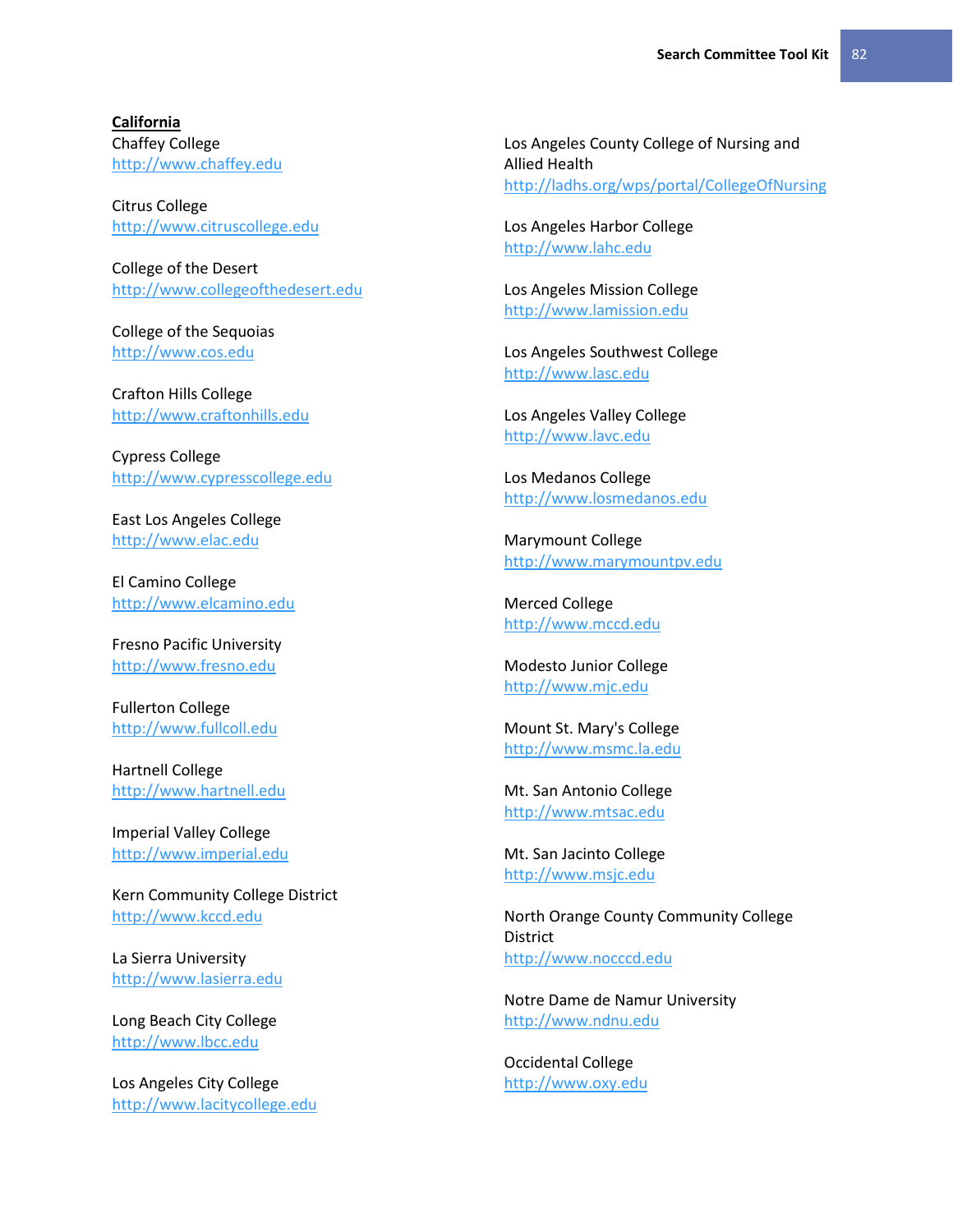**California** Oxnard College [http://www.oxnardcollege.edu](http://www.oxnardcollege.edu/)

Pacific Oaks College [http://www.pacificoaks.edu](http://www.pacificoaks.edu/)

Palomar College [http://www.palomar.edu](http://www.palomar.edu/)

Pasadena City College [http://www.pasadena.edu](http://www.pasadena.edu/)

Pierce College [http://www.piercecollege.edu](http://www.piercecollege.edu/)

Porterville College [http://www.portervillecollege.edu](http://www.portervillecollege.edu/)

Sacramento City College [http://www.scc.losrios.edu](http://www.scc.losrios.edu/)

San Bernardino Community College District [http://www.sbccd.org](http://www.sbccd.org/)

San Bernardino Valley College [http://www.valleycollege.edu](http://www.valleycollege.edu/)

San Diego Community College District [http://www.sdccd.edu](http://www.sdccd.edu/)

San Diego State University, Imperial Valley Campus [http://www.ivcampus.sdsu.edu](http://www.ivcampus.sdsu.edu/)

San Diego State University, San Diego [http://www.sdsu.edu](http://www.sdsu.edu/)

San Jose City College [http://www.sjcc.edu](http://www.sjcc.edu/)

San Jose/Evergreen Community College District [http://www.sjeccd.edu](http://www.sjeccd.edu/)

Santa Monica College [http://www.smc.edu](http://www.smc.edu/)

Taft College [http://www.taftcollege.edu](http://www.taftcollege.edu/)

University of California, Merced [http://www.ucmerced.edu](http://www.ucmerced.edu/)

University of California, Riverside [http://www.ucr.edu](http://www.ucr.edu/)

University of La Verne [http://www.laverne.edu](http://www.laverne.edu/)

West Hills College Coalinga <http://www.westhillscollege.com/coalinga>

West Hills College Lemoore <http://www.westhillscollege.com/lemoore>

West Hills Community College District [http://www.westhillscollege.com](http://www.westhillscollege.com/)

West Los Angeles College [http://www.wlac.edu](http://www.wlac.edu/)

Whittier College [http://www.whittier.edu](http://www.whittier.edu/)

Woodbury University [http://www.woodbury.edu](http://www.woodbury.edu/)

Woodland Community College <http://wcc.yccd.edu/>

**Colorado** Adams State University [http://www.adams.edu](http://www.adams.edu/)

Aims Community College [http://www.aims.edu](http://www.aims.edu/)

Colorado State University, Pueblo [http://www.colostate-pueblo.edu](http://www.colostate-pueblo.edu/)

Community College of Denver [http://www.ccd.edu](http://www.ccd.edu/)

Emily Griffith Technical College [http://www.egos-school.com](http://www.egos-school.com/)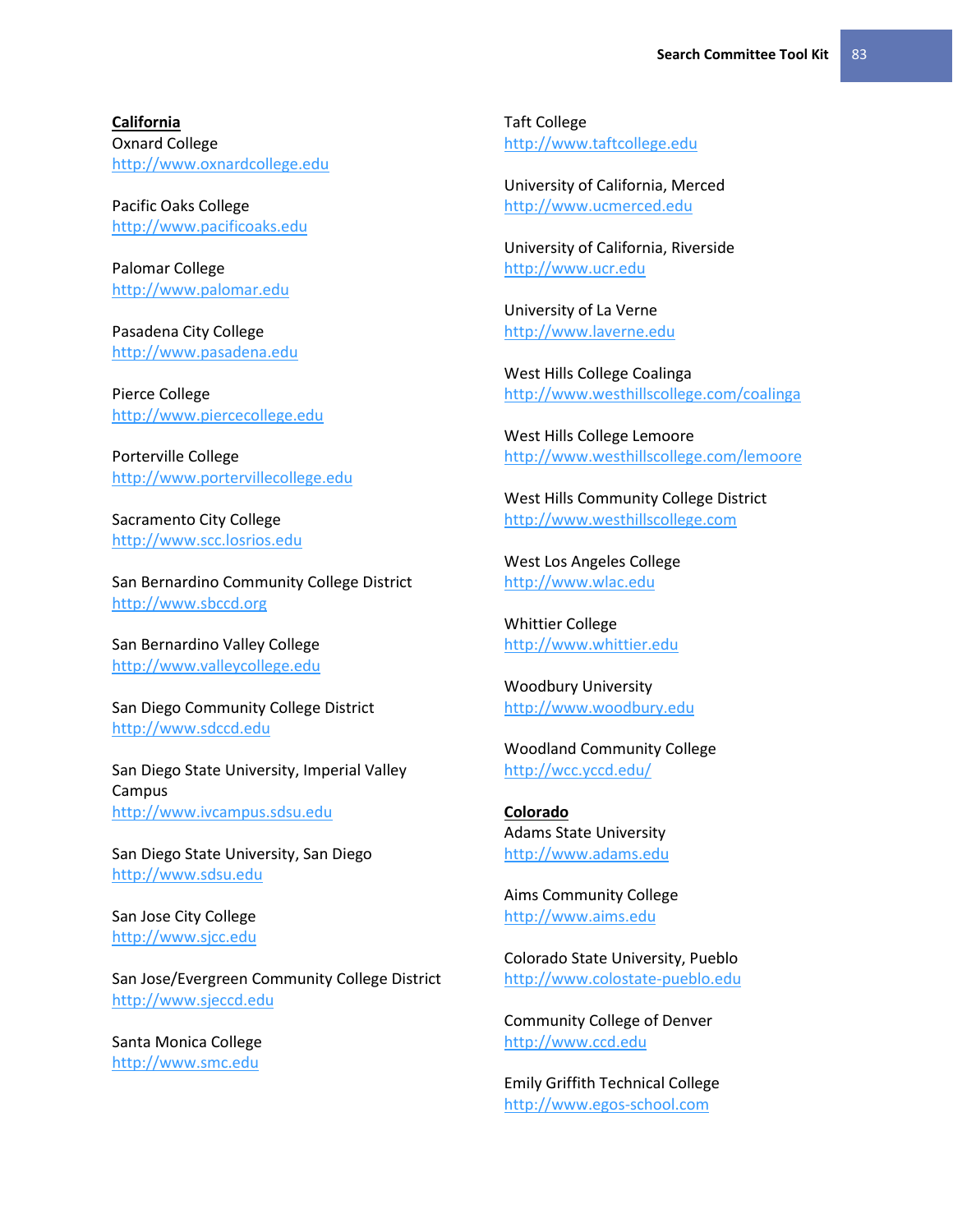Otero Junior College [http://www.ojc.edu](http://www.ojc.edu/)

Pueblo Community College [http://www.pueblocc.edu](http://www.pueblocc.edu/)

Trinidad State Junior College [http://www.trinidadstate.edu](http://www.trinidadstate.edu/)

**Connecticut** Capital Community College [http://www.capitalcc.edu](http://www.capitalcc.edu/)

**Florida** Broward College [http://www.broward.edu](http://www.broward.edu/)

Carlos Albizu University, Miami [http://www.mia.albizu.edu](http://www.mia.albizu.edu/)

Florida International University [http://www.fiu.edu](http://www.fiu.edu/)

Miami Dade College [http://www.mdc.edu](http://www.mdc.edu/)

Nova Southeastern University [http://www.nova.edu](http://www.nova.edu/)

Palm Beach State College, Lake Worth [http://www.palmbeachstate.edu](http://www.palmbeachstate.edu/)

Polytechnic University of Puerto Rico, Orlando Campus <http://www.pupr.edu/orlando>

St. Thomas University [http://www.stu.edu](http://www.stu.edu/) Valencia College [http://www.valenciacollege.edu](http://www.valenciacollege.edu/)

**Illinois** Morton College [http://www.morton.edu](http://www.morton.edu/)

Northeastern Illinois University [http://www.neiu.edu](http://www.neiu.edu/)

Richard J. Daley College, City Colleges of Chicago <http://www.ccc.edu/colleges/daley>

St. Augustine College [http://www.staugustine.edu](http://www.staugustine.edu/)

Triton College [http://www.triton.edu](http://www.triton.edu/)

Waubonsee Community College [http://www.waubonsee.edu](http://www.waubonsee.edu/)

**Kansas** Dodge City Community College [http://www.dc3.edu](http://www.dc3.edu/)

Donnelly College [http://www.donnelly.edu](http://www.donnelly.edu/)

**Massachusetts** Northern Essex Community College, Lawrence [http://www.necc.mass.edu](http://www.necc.mass.edu/)

**New Jersey** Bergen Community College [http://www.bergen.edu](http://www.bergen.edu/)

Essex County College [http://www.essex.edu](http://www.essex.edu/)

Hudson County Community College [http://www.hccc.edu](http://www.hccc.edu/)

Middlesex County College [http://www.middlesexcc.edu](http://www.middlesexcc.edu/)

New Jersey City University [http://www.njcu.edu](http://www.njcu.edu/)

Passaic County Community College [http://www.pccc.edu](http://www.pccc.edu/)

Saint Peter's University [http://www.saintpeters.edu](http://www.saintpeters.edu/)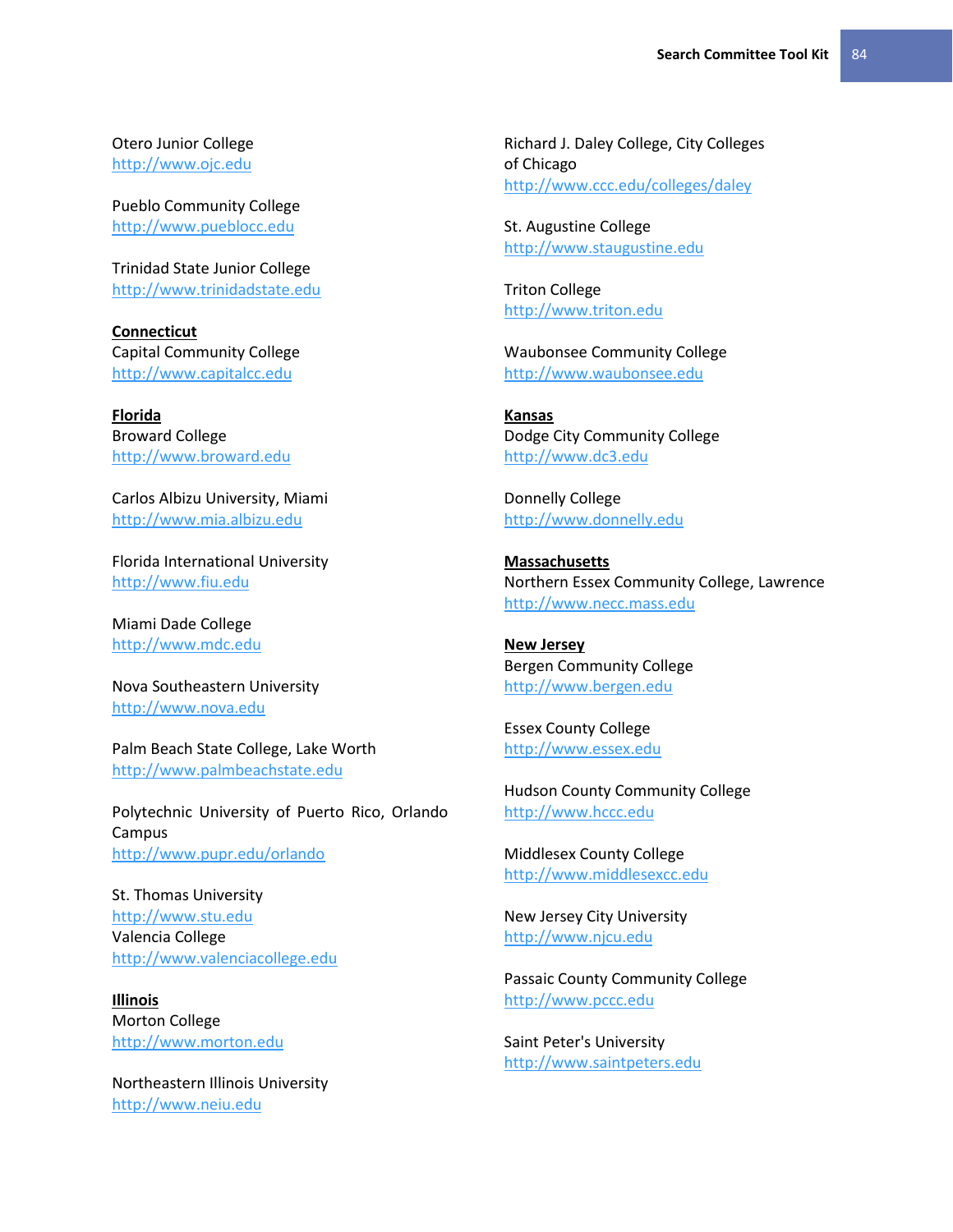Union County College [http://www.ucc.edu](http://www.ucc.edu/)

**New Mexico** Central New Mexico Community College [http://www.cnm.edu](http://www.cnm.edu/)

Clovis Community College [http://www.clovis.edu](http://www.clovis.edu/)

Eastern New Mexico University, Main [http://www.enmu.edu](http://www.enmu.edu/)

Eastern New Mexico University, Roswell [http://www.roswell.enmu.edu](http://www.roswell.enmu.edu/)

Mesalands Community College [http://www.mesalands.edu](http://www.mesalands.edu/)

New Mexico Highlands University [http://www.nmhu.edu](http://www.nmhu.edu/)

New Mexico Institute of Mining and Technology [http://www.nmt.edu](http://www.nmt.edu/)

New Mexico Junior College [http://www.nmjc.edu](http://www.nmjc.edu/)

New Mexico State University Carlsbad [http://www.cavern.nmsu.edu](http://www.cavern.nmsu.edu/)

New Mexico State University, Alamogordo [http://www.nmsua.edu](http://www.nmsua.edu/)

New Mexico State University, Grants [http://www.grants.nmsu.edu](http://www.grants.nmsu.edu/)

New Mexico State University, Main [http://www.nmsu.edu](http://www.nmsu.edu/)

Northern New Mexico College [http://www.nnmc.edu](http://www.nnmc.edu/) Santa Fe Community College [http://www.sfcc.edu](http://www.sfcc.edu/)

University of New Mexico, Main [http://www.unm.edu](http://www.unm.edu/)

University of New Mexico, Valencia Campus <http://www.unm.edu/~unmvc>

University of the Southwest [http://www.usw.edu](http://www.usw.edu/)

Western New Mexico University [http://www.wnmu.edu](http://www.wnmu.edu/)

**New York** Boricua College [http://www.boricuacollege.edu](http://www.boricuacollege.edu/)

Borough of Manhattan Community College, **CUNY** [http://www.bmcc.cuny.edu](http://www.bmcc.cuny.edu/)

Bronx Community College, CUNY [http://www.bcc.cuny.edu](http://www.bcc.cuny.edu/)

City College of New York, CUNY <http://www.ccny.cuny.edu/>

College of Mount Saint Vincent [http://www.mountsaintvincent.edu](http://www.mountsaintvincent.edu/)

Eugenio Maria de Hostos Community College, **CUNY** [http://www.hostos.cuny.edu](http://www.hostos.cuny.edu/)

John Jay College of Criminal Justice, CUNY [http://www.jjay.cuny.edu](http://www.jjay.cuny.edu/)

Lehman College, CUNY [http://www.lehman.cuny.edu](http://www.lehman.cuny.edu/) Mercy College [http://www.mercy.edu](http://www.mercy.edu/)

New York City College of Technology, CUNY [http://www.citytech.cuny.edu](http://www.citytech.cuny.edu/)

Queensborough Community College, CUNY [http://www.qcc.cuny.edu](http://www.qcc.cuny.edu/)

Vaughn College of Aeronautics and Technology [http://www.vaughn.edu](http://www.vaughn.edu/)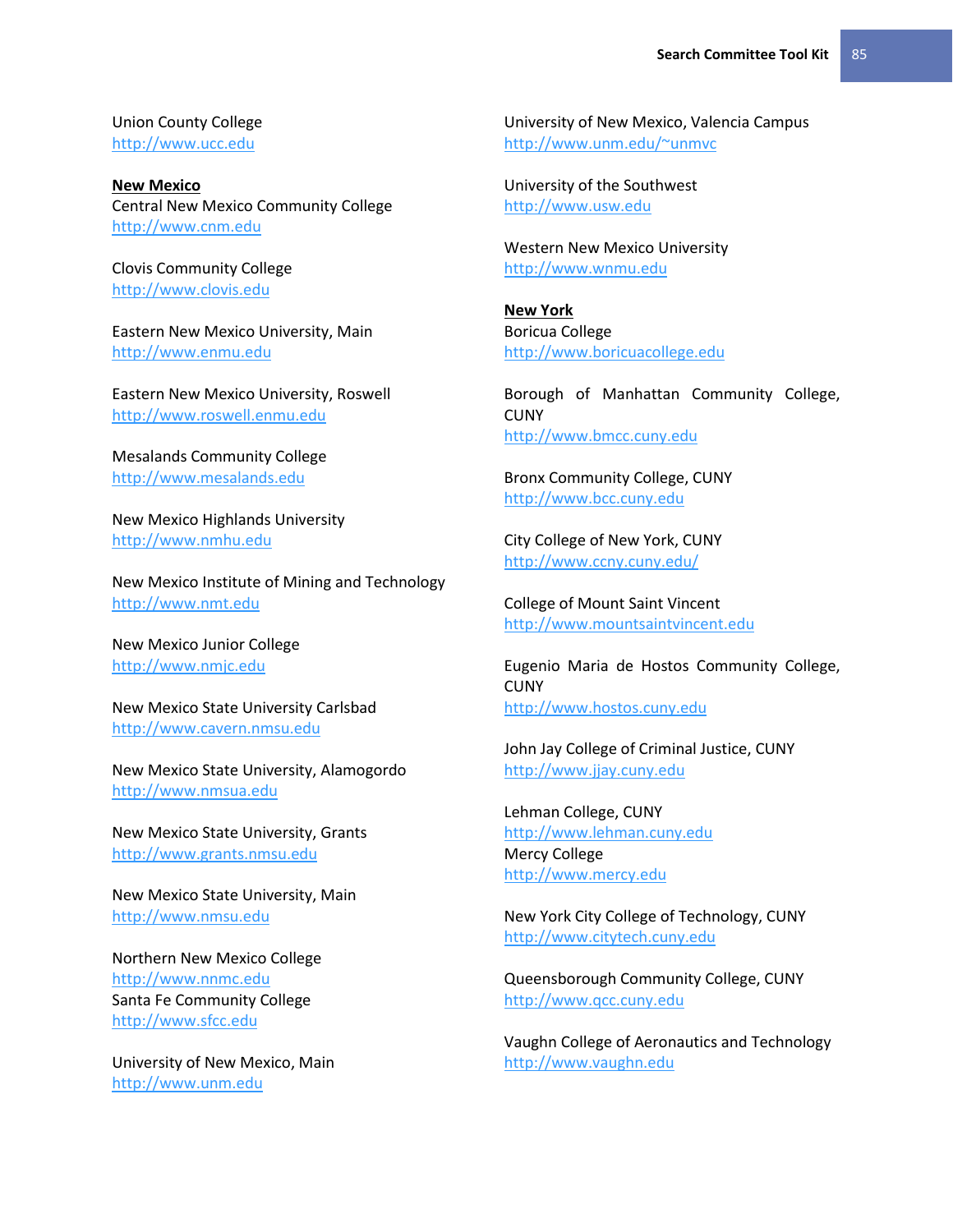**Pennsylvania** Esperanza College of Eastern University [http://www.esperanza.eastern.edu](http://www.esperanza.eastern.edu/)

**Puerto Rico** American University of Puerto Rico, Bayamon [http://www.aupr.edu](http://www.aupr.edu/)

Atenas College [http://www.atenascollege.edu](http://www.atenascollege.edu/)

Atlantic University College [http://www.atlanticu.edu](http://www.atlanticu.edu/)

Caribbean University, Bayamon [http://www.caribbean.edu](http://www.caribbean.edu/)

Colegio Universitario de San Juan [http://www.cunisanjuan.edu](http://www.cunisanjuan.edu/)

Dewey University [http://www.jdc.edu](http://www.jdc.edu/)

Escuela de Artes Plasticas de Puerto Rico [http://www.eap.edu](http://www.eap.edu/)

Inter American University of Puerto Rico, Arecibo [http://www.arecibo.inter.edu](http://www.arecibo.inter.edu/)

Inter American University of Puerto Rico, Barranquitas [http://www.br.inter.edu](http://www.br.inter.edu/)

Inter American University of Puerto Rico, Guayama [http://www.guayama.inter.edu](http://www.guayama.inter.edu/)

Inter American University of Puerto Rico, Metropolitan Campus [http://www.metro.inter.edu](http://www.metro.inter.edu/)

Inter American University of Puerto Rico, Ponce [http://www.ponce.inter.edu](http://www.ponce.inter.edu/)

Inter-American University of Puerto Rico, San German [http://www.sg.inter.edu](http://www.sg.inter.edu/)

Inter-American University of Puerto Rico, System Central Office [http://www.inter.edu](http://www.inter.edu/)

Pontificia Universidad Catolica de Puerto Rico, Ponce [http://www.pucpr.edu](http://www.pucpr.edu/)

Sistema Universitario Ana G. Méndez [http://www.suagm.edu](http://www.suagm.edu/)

Universidad Adventista de las Antillas [http://www.uaa.edu](http://www.uaa.edu/)

Universidad Central Bayamon [http://www.ucb.edu.pr](http://www.ucb.edu.pr/)

Universidad Central del Caribe [http://www.uccaribe.edu](http://www.uccaribe.edu/)

Universidad del Este, Carolina <http://www.suagm.edu/une>

Universidad del Sagrado Corazon [http://www.sagrado.edu](http://www.sagrado.edu/)

Universidad del Turabo <http://www.suagm.edu/turabo>

Universidad Metropolitana <http://www.suagm.edu/umet> Universidad Politecnica de Puerto Rico [http://www.pupr.edu](http://www.pupr.edu/)

University of Puerto Rico, Aguadilla [http://www.uprag.edu](http://www.uprag.edu/)

University of Puerto Rico, Arecibo [http://www.upra.edu](http://www.upra.edu/)

University of Puerto Rico, Bayamon [http://www.uprb.edu](http://www.uprb.edu/)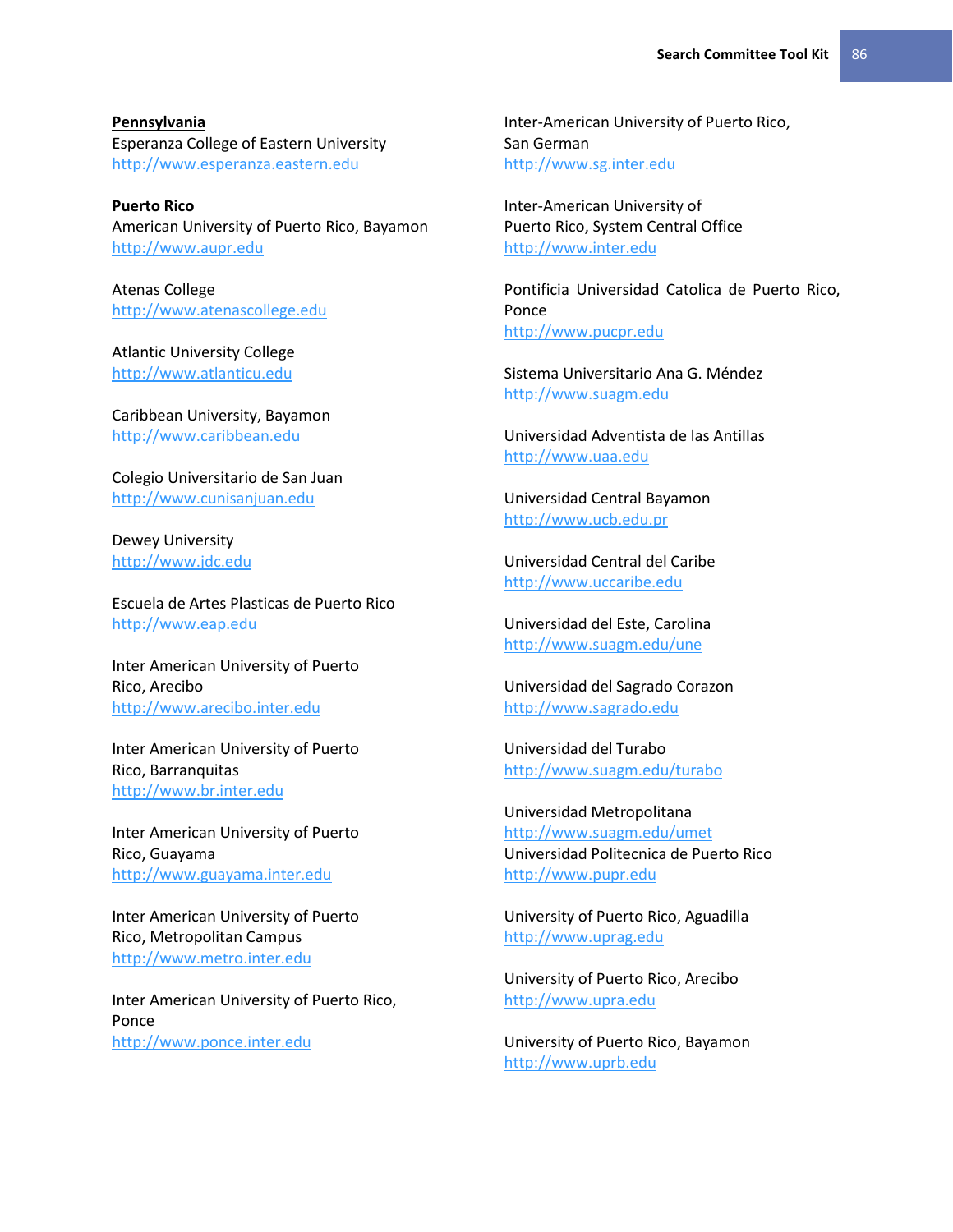**Puerto Rico** University of Puerto Rico, Cayey [http://www.cayey.upr.edu](http://www.cayey.upr.edu/)

University of Puerto Rico, Central Administration [http://www.upr.edu](http://www.upr.edu/)

University of Puerto Rico, Mayaguez [http://www.uprm.edu](http://www.uprm.edu/)

University of Puerto Rico, Rio Piedras [http://www.uprrp.edu](http://www.uprrp.edu/)

University of Puerto Rico, Utuado [http://www.uprutuado.edu](http://www.uprutuado.edu/)

**Texas** Alamo Colleges [http://www.alamo.edu](http://www.alamo.edu/)

Austin Community College District [http://www.austincc.edu](http://www.austincc.edu/)

Baptist University of the Americas [http://www.bua.edu](http://www.bua.edu/)

Coastal Bend College [http://www.coastalbend.edu](http://www.coastalbend.edu/)

College of the Mainland [http://www.com.edu](http://www.com.edu/)

Dallas County Community College District [http://www.dcccd.edu](http://www.dcccd.edu/) Eastfield College [http://www.efc.dcccd.edu](http://www.efc.dcccd.edu/)

El Centro College [http://www.elcentrocollege.edu](http://www.elcentrocollege.edu/)

El Paso Community College [http://www.epcc.edu](http://www.epcc.edu/)

Galveston College [http://www.gc.edu](http://www.gc.edu/) Houston Community College System [http://www.hccs.edu](http://www.hccs.edu/)

Laredo Community College [http://www.laredo.edu](http://www.laredo.edu/)

Lee College [http://www.lee.edu](http://www.lee.edu/)

Lone Star College System [http://www.lonestar.edu](http://www.lonestar.edu/)

Midland College [http://www.midland.edu](http://www.midland.edu/)

Mountain View College [http://www.mountainviewcollege.edu](http://www.mountainviewcollege.edu/)

Our Lady of the Lake University [http://www.ollusa.edu](http://www.ollusa.edu/)

Palo Alto College <http://www.alamo.edu/pac>

San Antonio College <http://www.alamo.edu/sac>

San Jacinto College [http://www.sanjac.edu](http://www.sanjac.edu/)

Schreiner University [http://www.schreiner.edu](http://www.schreiner.edu/)

South Texas College [http://www.southtexascollege.edu](http://www.southtexascollege.edu/)

Southwest Texas Junior College [http://www.swtjc.edu](http://www.swtjc.edu/)

Southwestern Adventist University [http://www.swau.edu](http://www.swau.edu/)

St. Edward's University [http://www.stedwards.edu](http://www.stedwards.edu/)

St. Mary's University [http://www.stmarytx.edu](http://www.stmarytx.edu/)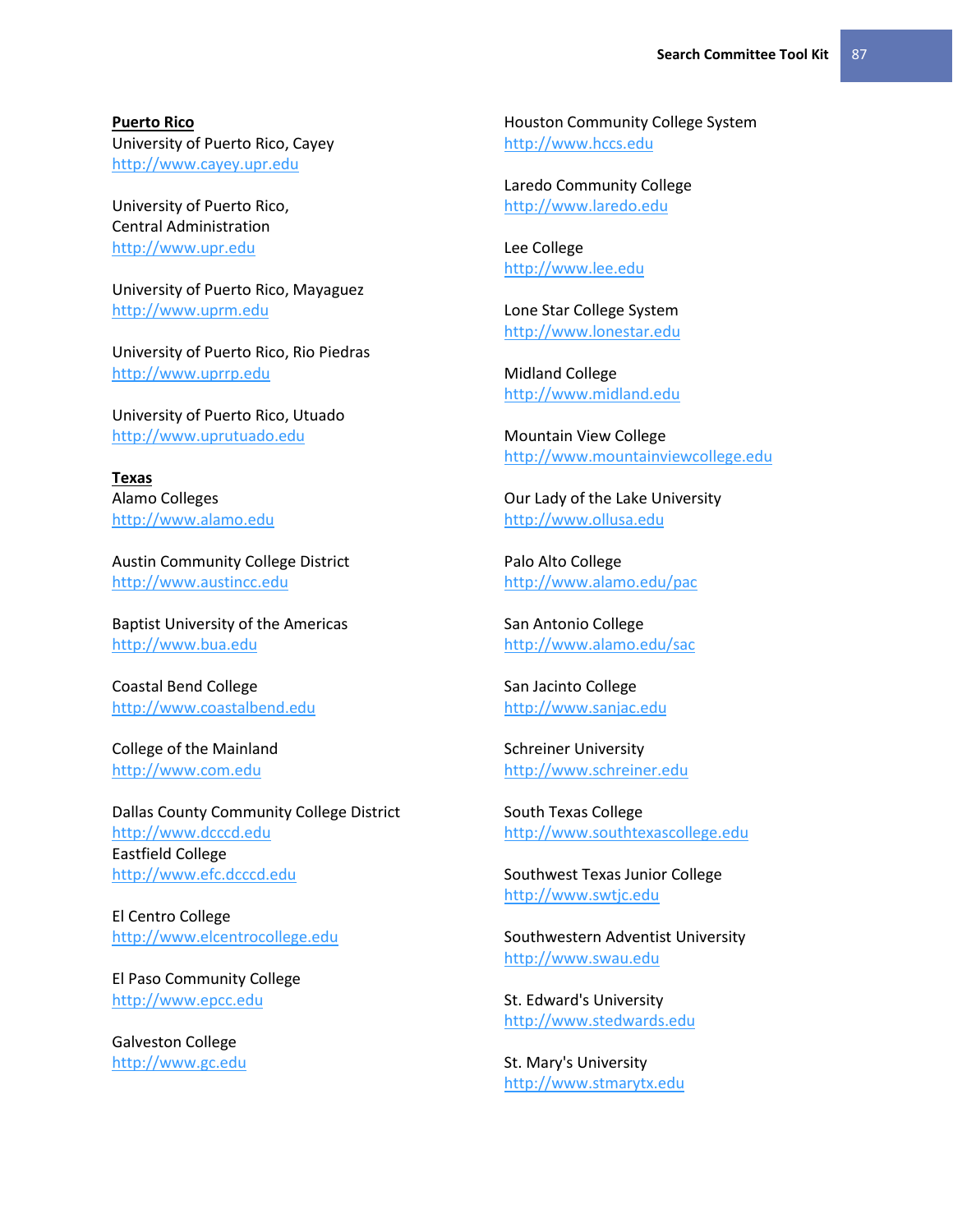**Texas** St. Philip's College <http://www.alamo.edu/spc>

Sul Ross State University [http://www.sulross.edu](http://www.sulross.edu/)

Texas A&M International University [http://www.tamiu.edu](http://www.tamiu.edu/)

Texas A&M University-Corpus Christi [http://www.tamucc.edu](http://www.tamucc.edu/)

Texas A&M University-Kingsville [http://www.tamuk.edu](http://www.tamuk.edu/)

Texas A&M University-San Antonio [http://www.tamusa.tamus.edu](http://www.tamusa.tamus.edu/)

Texas Lutheran University [http://www.tlu.edu](http://www.tlu.edu/)

Texas State Technical College, Harlingen [http://www.harlingen.tstc.edu](http://www.harlingen.tstc.edu/)

Texas State University-San Marcos [http://www.txstate.edu](http://www.txstate.edu/)

The University of Texas at Brownsville and Texas Southmost College [http://www.utb.edu](http://www.utb.edu/)

The University of Texas at El Paso [http://www.utep.edu](http://www.utep.edu/)

The University of Texas at San Antonio [http://www.utsa.edu](http://www.utsa.edu/)

The University of Texas Health Science Center at San Antonio [http://www.uthscsa.edu](http://www.uthscsa.edu/)

The University of Texas-Pan American [http://www.utpa.edu](http://www.utpa.edu/)

University of Houston [http://www.uh.edu](http://www.uh.edu/)

University of Houston, Clear Lake [http://www.uhcl.edu](http://www.uhcl.edu/)

University of Houston, Downtown [http://www.uhd.edu](http://www.uhd.edu/)

University of Houston, Victoria [http://www.uhv.edu](http://www.uhv.edu/)

University of North Texas at Dallas <http://www.unt.edu/dallas>

University of the Incarnate Word [http://www.uiw.edu](http://www.uiw.edu/)

Victoria College [http://www.victoriacollege.edu](http://www.victoriacollege.edu/)

Western Texas College [http://www.wtc.edu](http://www.wtc.edu/)

**Washington** Columbia Basin College [http://www.columbiabasin.edu](http://www.columbiabasin.edu/)

Heritage University, Toppenish [http://www.heritage.edu](http://www.heritage.edu/)